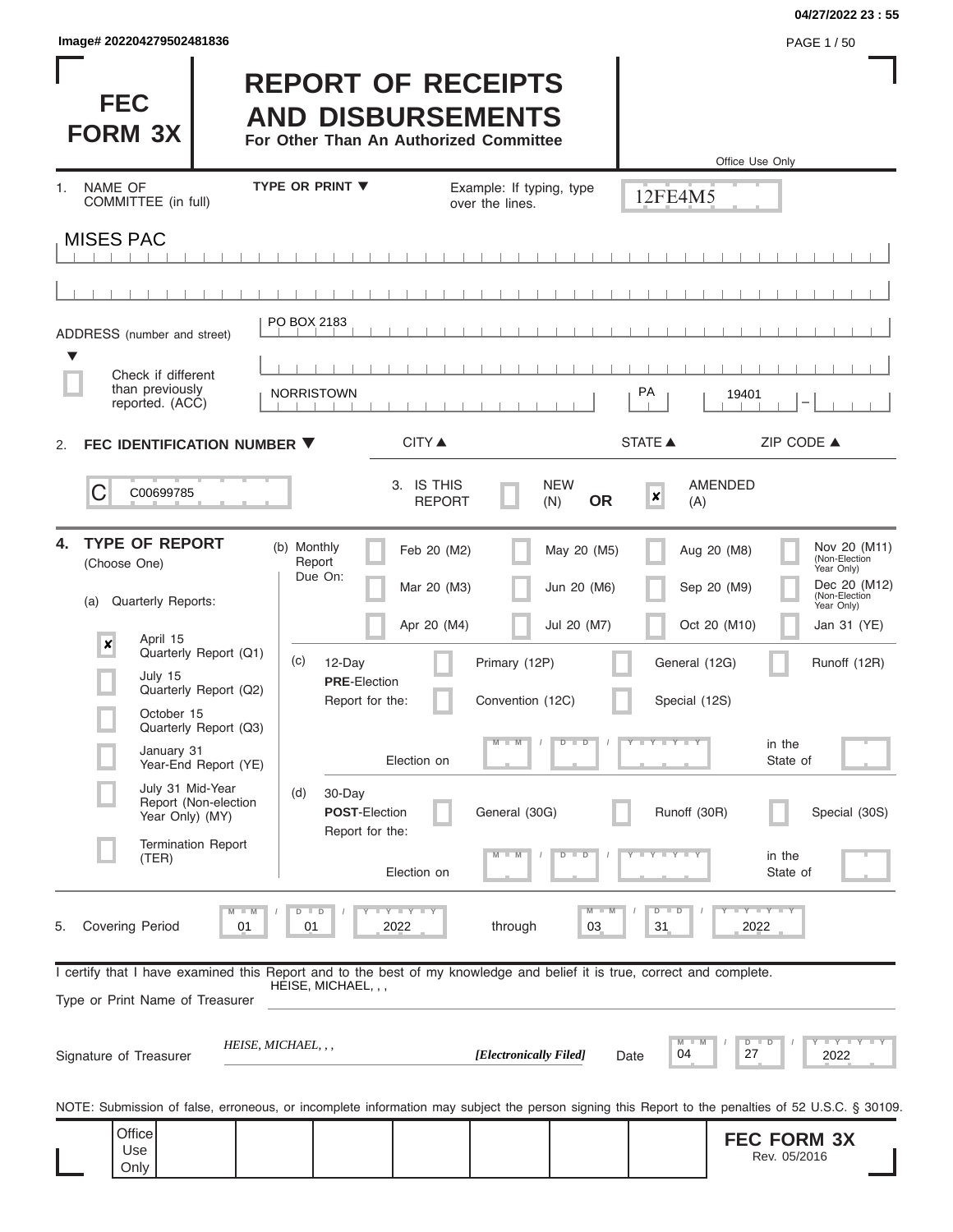|    | Image# 202204279502481837                                                                             |                                                      |                                                 |
|----|-------------------------------------------------------------------------------------------------------|------------------------------------------------------|-------------------------------------------------|
|    | FEC Form 3X (Rev. 05/2016)                                                                            | <b>SUMMARY PAGE</b><br>OF RECEIPTS AND DISBURSEMENTS | Page 2                                          |
|    | Write or Type Committee Name                                                                          |                                                      |                                                 |
|    | <b>MISES PAC</b>                                                                                      |                                                      |                                                 |
|    | Report Covering the Period:<br>From:                                                                  | $D$ $D$<br>Y TY<br>M<br>01<br>01<br>2022             | D<br>31<br>2022<br>03<br>To:                    |
|    |                                                                                                       | <b>COLUMN A</b><br><b>This Period</b>                | <b>COLUMN B</b><br><b>Calendar Year-to-Date</b> |
| 6. | Cash on Hand<br>(a)<br>$-Y - Y - IY$<br>January 1,<br>2022                                            |                                                      | 13810.61                                        |
|    | Cash on Hand at<br>(b)<br>Beginning of Reporting Period                                               | 13810.61                                             |                                                 |
|    | Total Receipts (from Line 19)<br>(c)                                                                  | 88887.10                                             | 88887.10                                        |
|    | Subtotal (add Lines 6(b) and<br>(d)<br>6(c) for Column A and Lines<br>$6(a)$ and $6(c)$ for Column B) | 102697.71                                            | 102697.71                                       |
| 7. | Total Disbursements (from Line 31)                                                                    | 50150.24                                             | 50150.24                                        |
| 8. | Cash on Hand at Close of<br><b>Reporting Period</b><br>(subtract Line $7$ from Line $6(d)$ )          | 52547.47                                             | 52547.47                                        |
| 9. | Debts and Obligations Owed TO<br>the Committee (Itemize all on<br>Schedule C and/or Schedule D)       | 0.00                                                 |                                                 |
|    | 10. Debts and Obligations Owed BY<br>the Committee (Itemize all on<br>Schedule C and/or Schedule D)   | T.<br>0.00                                           |                                                 |

This committee has qualified as a multicandidate committee. (see FEC FORM 1M)

### **For further information contact:**

Federal Election Commission 999 E Street, NW Washington, DC 20463

Toll Free 800-424-9530 Local 202-694-1100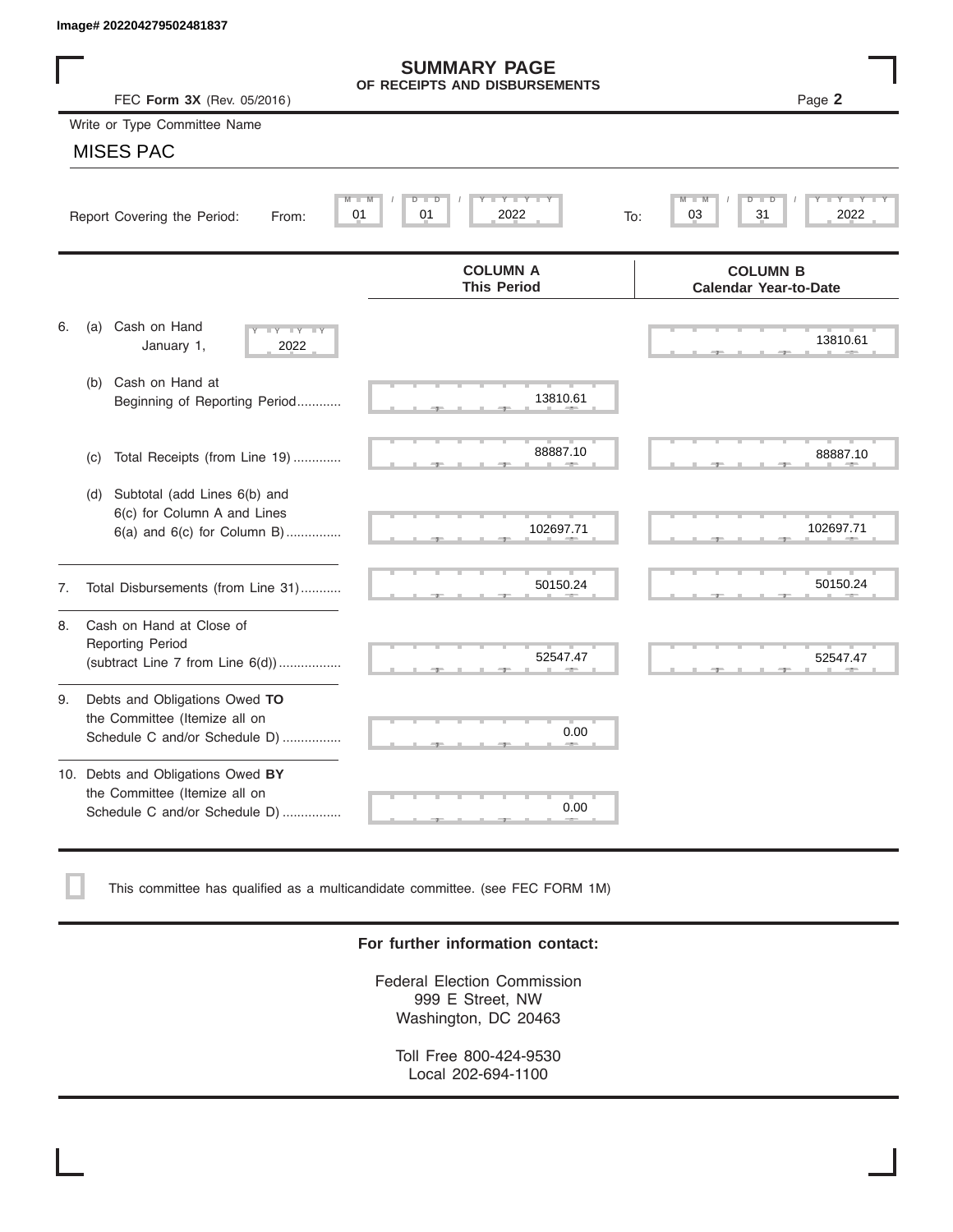### **DETAILED SUMMARY PAGE**

### MISES PAC

|                                                                    | <b>DETAILED SUMMARY PAGE</b>                                    |                                                          |
|--------------------------------------------------------------------|-----------------------------------------------------------------|----------------------------------------------------------|
|                                                                    | of Receipts                                                     |                                                          |
| FEC Form 3X (Rev. 05/2016)                                         |                                                                 | Page 3                                                   |
| Write or Type Committee Name                                       |                                                                 |                                                          |
| <b>MISES PAC</b>                                                   |                                                                 |                                                          |
| $M$ M<br>01<br>Report Covering the Period:<br>From:                | $I - Y - I - Y - I - Y$<br>$D$ $\Box$<br>D<br>2022<br>01<br>To: | <b>LEY LEY LE</b><br>M<br>$D$ $\Box$<br>31<br>2022<br>03 |
| I. Receipts                                                        | <b>COLUMN A</b><br><b>Total This Period</b>                     | <b>COLUMN B</b><br><b>Calendar Year-to-Date</b>          |
| 11. Contributions (other than loans) From:                         |                                                                 |                                                          |
| Individuals/Persons Other<br>(a)                                   |                                                                 |                                                          |
| <b>Than Political Committees</b>                                   | 12897.96                                                        |                                                          |
| Itemized (use Schedule A)<br>(i)                                   |                                                                 | 12897.96                                                 |
|                                                                    | 47519.31                                                        | 47519.31                                                 |
| (iii) TOTAL (add                                                   |                                                                 |                                                          |
| Lines $11(a)(i)$ and $(ii)$                                        | 60417.27                                                        | 60417.27                                                 |
|                                                                    |                                                                 |                                                          |
| Political Party Committees<br>(b)                                  | 0.00                                                            | 0.00                                                     |
| <b>Other Political Committees</b><br>(C)                           |                                                                 |                                                          |
|                                                                    | 0.00                                                            | 0.00                                                     |
| Total Contributions (add Lines<br>(d)                              |                                                                 |                                                          |
| $11(a)(iii)$ , (b), and (c)) (Carry                                | 60417.27                                                        | 60417.27                                                 |
| 12. Transfers From Affiliated/Other                                |                                                                 |                                                          |
|                                                                    | 0.00                                                            | 0.00                                                     |
|                                                                    |                                                                 |                                                          |
|                                                                    | 0.00                                                            | 0.00                                                     |
|                                                                    |                                                                 |                                                          |
| 14. Loan Repayments Received                                       | 0.00                                                            | 0.00                                                     |
| 15. Offsets To Operating Expenditures                              |                                                                 |                                                          |
| (Refunds, Rebates, etc.)                                           |                                                                 |                                                          |
| (Carry Totals to Line 37, page 5)                                  | 0.00                                                            | 0.00                                                     |
| 16. Refunds of Contributions Made                                  |                                                                 |                                                          |
| to Federal Candidates and Other                                    |                                                                 |                                                          |
| Political Committees<br>17. Other Federal Receipts                 | 0.00                                                            | 0.00                                                     |
|                                                                    | 28469.83                                                        | 28469.83                                                 |
| 18. Transfers from Non-Federal and Levin Funds                     |                                                                 |                                                          |
| (a) Non-Federal Account                                            |                                                                 |                                                          |
|                                                                    | 0.00                                                            | 0.00                                                     |
|                                                                    |                                                                 |                                                          |
| (b) Levin Funds (from Schedule H5)                                 | 0.00                                                            | 0.00                                                     |
|                                                                    |                                                                 |                                                          |
| (c) Total Transfers (add $18(a)$ and $18(b)$ )                     | 0.00                                                            | 0.00                                                     |
|                                                                    |                                                                 |                                                          |
| 19. Total Receipts (add Lines 11(d),                               |                                                                 |                                                          |
| 12, 13, 14, 15, 16, 17, and 18(c))▶                                | 88887.10                                                        | 88887.10                                                 |
|                                                                    |                                                                 |                                                          |
| 20. Total Federal Receipts<br>(subtract Line 18(c) from Line 19) ▶ | 88887.10                                                        | 88887.10                                                 |
|                                                                    |                                                                 |                                                          |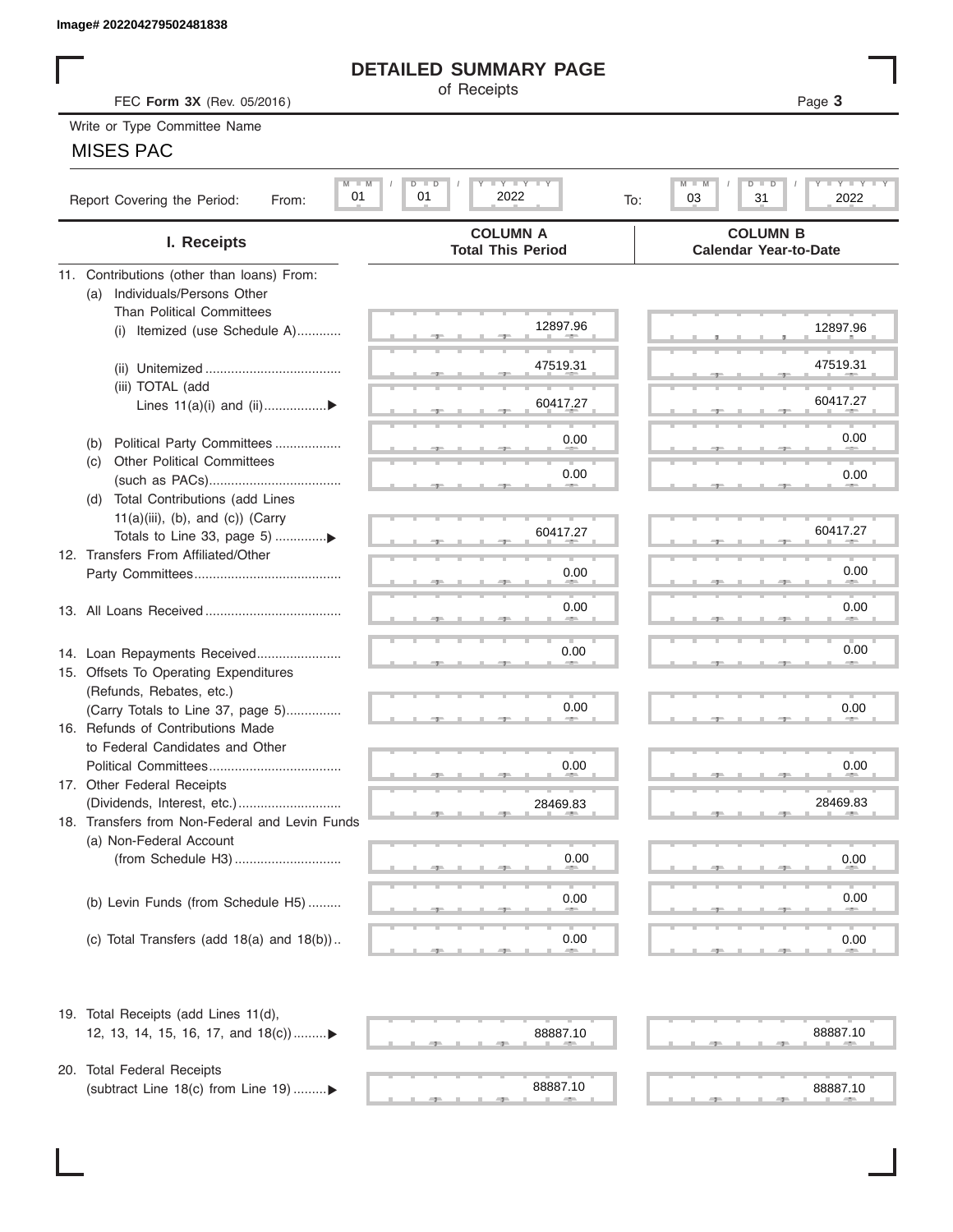I

### **DETAILED SUMMARY PAGE**

of Disbursements

|     | FEC Form 3X (Rev. 05/2016)                                        | <b>COLUMN A</b>          | Page 4                                          |
|-----|-------------------------------------------------------------------|--------------------------|-------------------------------------------------|
|     | <b>II. Disbursements</b>                                          | <b>Total This Period</b> | <b>COLUMN B</b><br><b>Calendar Year-to-Date</b> |
|     | 21. Operating Expenditures:<br>(a) Allocated Federal/Non-Federal  |                          |                                                 |
|     | Activity (from Schedule H4)                                       |                          |                                                 |
|     | Federal Share<br>(i)                                              | 0.00                     | 0.00                                            |
|     |                                                                   |                          |                                                 |
|     | Non-Federal Share<br>(ii)                                         | 0.00                     | 0.00                                            |
| (b) | Other Federal Operating                                           |                          |                                                 |
|     |                                                                   | 47664.43                 | 47664.43                                        |
|     | (c) Total Operating Expenditures                                  |                          |                                                 |
|     | (add 21(a)(i), (a)(ii), and (b))                                  | 47664.43                 | 47664.43                                        |
|     | 22. Transfers to Affiliated/Other Party                           | 0.00                     | 0.00                                            |
|     | 23. Contributions to                                              | --                       | <b>Allen</b>                                    |
|     | Federal Candidates/Committees<br>and Other Political Committees   | 0.00                     | 0.00                                            |
|     | 24. Independent Expenditures                                      |                          | <b>AND</b>                                      |
|     |                                                                   | 0.00                     | 0.00                                            |
|     | 25. Coordinated Party Expenditures                                |                          |                                                 |
|     | $(52 \text{ U.S.C. }$ § 30116(d))                                 | 0.00                     | 0.00                                            |
|     |                                                                   | and the contract of      |                                                 |
|     | 26. Loan Repayments Made                                          | 0.00                     | 0.00                                            |
|     |                                                                   |                          |                                                 |
|     |                                                                   | 0.00                     | 0.00                                            |
|     | 28. Refunds of Contributions To:<br>(a) Individuals/Persons Other |                          |                                                 |
|     | Than Political Committees                                         | 0.00                     | 0.00                                            |
|     |                                                                   |                          |                                                 |
| (b) | Political Party Committees                                        | 0.00                     | 0.00                                            |
| (C) | <b>Other Political Committees</b>                                 |                          |                                                 |
|     |                                                                   | 0.00                     | 0.00                                            |
| (d) | <b>Total Contribution Refunds</b>                                 |                          |                                                 |
|     | (add Lines 28(a), (b), and (c))                                   | 0.00                     | 0.00                                            |
|     |                                                                   |                          |                                                 |
|     | 29. Other Disbursements (Including                                |                          |                                                 |
|     |                                                                   | 2485.81                  | 2485.81                                         |
|     | 30. Federal Election Activity (52 U.S.C. § 30101(20))             |                          |                                                 |
|     | (a) Allocated Federal Election Activity                           |                          |                                                 |
|     | (from Schedule H6)                                                |                          |                                                 |
|     | (i) Federal Share                                                 | 0.00                     |                                                 |
|     |                                                                   |                          | 0.00                                            |
|     |                                                                   | 0.00                     | 0.00                                            |
| (b) | Federal Election Activity Paid                                    |                          |                                                 |
|     | Entirely With Federal Funds                                       | 0.00                     | 0.00                                            |
| (C) | Total Federal Election Activity (add                              |                          |                                                 |
|     | Lines $30(a)(i)$ , $30(a)(ii)$ and $30(b))$                       | 0.00                     | 0.00                                            |
|     |                                                                   |                          |                                                 |
|     | 31. Total Disbursements (add Lines 21(c), 22,                     |                          |                                                 |
|     | 23, 24, 25, 26, 27, 28(d), 29 and 30(c))                          |                          |                                                 |
|     |                                                                   | 50150.24                 | 50150.24                                        |
| 32. | <b>Total Federal Disbursements</b>                                |                          |                                                 |
|     | (subtract Line 21(a)(ii) and Line 30(a)(ii)                       |                          |                                                 |
|     |                                                                   | 50150.24                 | 50150.24                                        |
|     |                                                                   |                          |                                                 |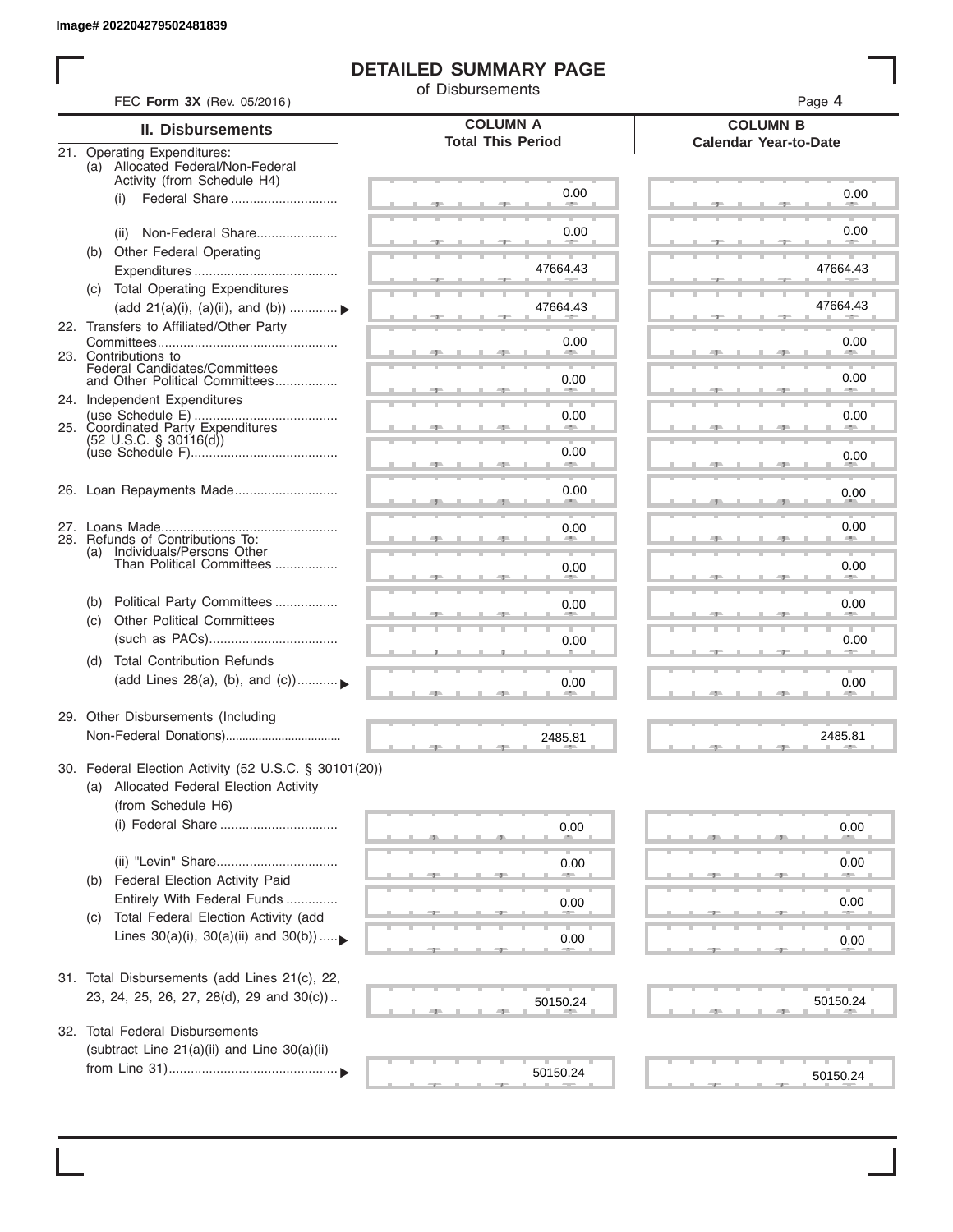ı

### **DETAILED SUMMARY PAGE**

of Disbursements

|                                             | Page 5                                          |
|---------------------------------------------|-------------------------------------------------|
| <b>COLUMN A</b><br><b>Total This Period</b> | <b>COLUMN B</b><br><b>Calendar Year-to-Date</b> |
| 60417.27                                    | 60417.27                                        |

| 33. Total Contributions (other than loans) |
|--------------------------------------------|
|                                            |
| 34. Total Contribution Refunds             |
|                                            |
| 35. Net Contributions (other than loans)   |
| (subtract Line 34 from Line 33)            |
| 36. Total Federal Operating Expenditures   |
| (add Line 21(a)(i) and Line 21(b))         |
| 37. Offsets to Operating Expenditures      |
|                                            |
| 38. Net Operating Expenditures             |
|                                            |

FEC **Form 3X** (Rev. 05/2016) **III. Net Contributions/ Operating Expenditures**

| 0.00<br><b>All Contracts</b>  | 0.0                                |
|-------------------------------|------------------------------------|
| 60417.27<br>-<br>$\mathbb{R}$ | 60417.2<br>-<br>-9<br>$\mathbb{R}$ |
| 47664.43<br>-                 | 47664.4                            |
| 0.00<br>$-$                   | 0. <sub>C</sub><br>--              |
| 47664.43                      | 47664.4<br>$-7-$                   |
|                               |                                    |

|  |  | 60417.27                     |  |  |  |    | 60417.27                     |
|--|--|------------------------------|--|--|--|----|------------------------------|
|  |  | 0.00<br><b>All Contracts</b> |  |  |  | 49 | 0.00<br><b>All Contracts</b> |
|  |  | 60417.27<br>×.               |  |  |  |    | 60417.27                     |
|  |  |                              |  |  |  |    |                              |
|  |  | 47664.43                     |  |  |  | u. | 47664.43                     |
|  |  | 0.00                         |  |  |  |    | 0.00                         |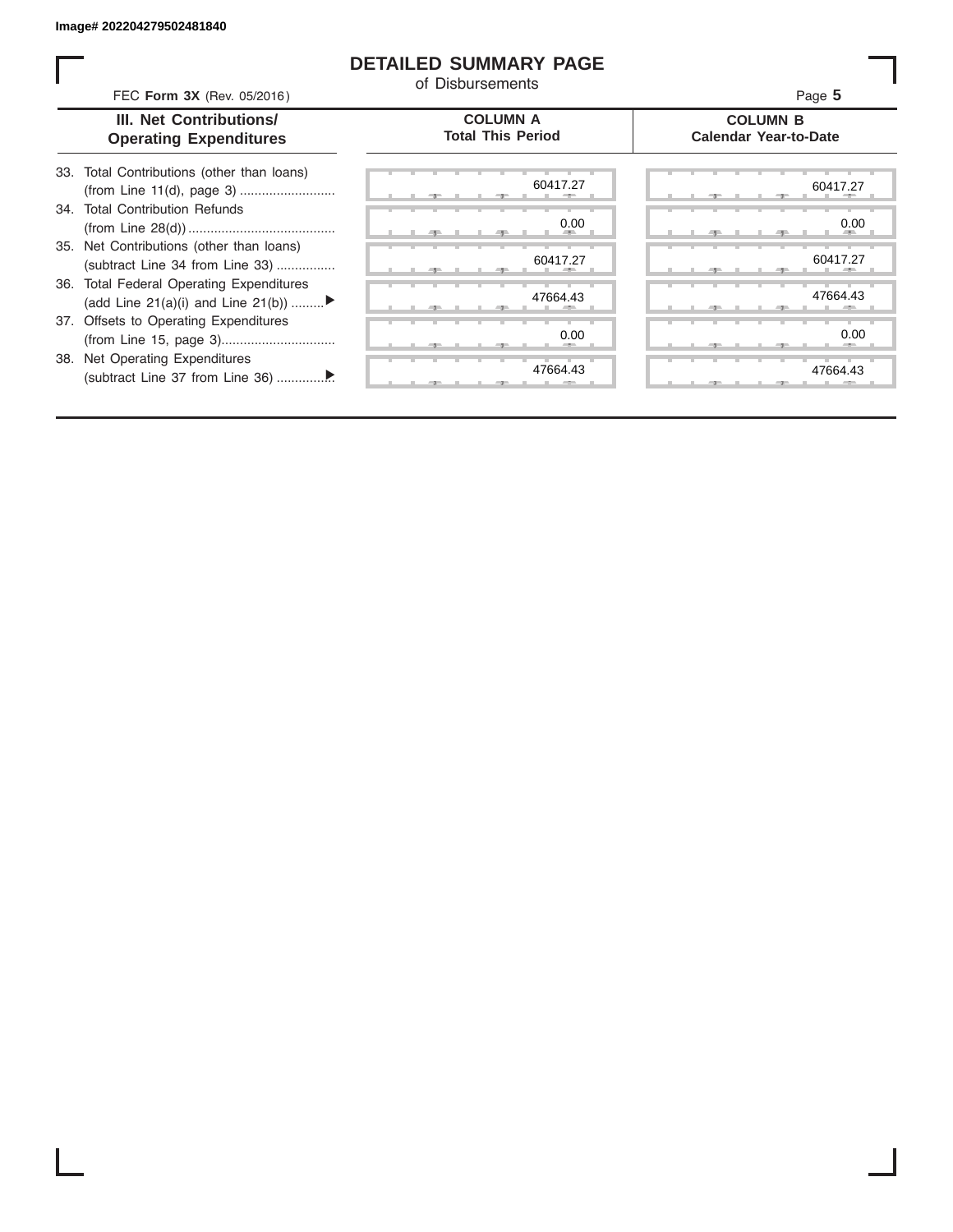| <b>SCHEDULE A (FEC Form 3X)</b> |  |  |
|---------------------------------|--|--|
| <b>ITEMIZED RECEIPTS</b>        |  |  |

Use separate schedule(s)<br>for each category of the

FOR LINE NUMBER:<br>(check only one)

PAGE 6 OF 50

| 13<br>14<br>15<br>16<br>Any information copied from such Reports and Statements may not be sold or used by any person for the purpose of soliciting contributions<br>or for commercial purposes, other than using the name and address of any political committee to solicit contributions from such committee.<br>NAME OF COMMITTEE (In Full)<br><b>MISES PAC</b><br>Full Name of Individual (Last, First, Middle Initial) or Full Organization Name<br>ALVSTAD, GARY, , ,<br>Date of Receipt<br>Mailing Address 2220 COLLIER COURT<br>$M - M$<br>$D$ $D$<br>$Y - Y - I$<br>03<br>2022<br>13<br>City<br>Zip Code<br>State<br>Transaction ID: A-47524<br>CA<br><b>TUSTIN</b><br>92782<br>Amount of Each Receipt this Period<br>FEC ID number of contributing<br>С<br>68.00<br>federal political committee.<br>Memo Item<br>Name of Employer (for Individual)<br>Occupation (for Individual)<br><b>RETIRED</b><br><b>RETIRED</b><br><b>CONTRIBUTION</b><br>Receipt For:<br>Aggregate Year-to-Date ▼<br>Primary<br>General<br>244.00<br>Other (specify) $\blacktriangledown$<br>Full Name of Individual (Last, First, Middle Initial) or Full Organization Name<br>B. ALVSTAD, GARY, , ,<br>Date of Receipt<br>Mailing Address 2220 COLLIER COURT<br>$M - M$<br>$\blacksquare$ $\blacksquare$ $\blacksquare$ $\blacksquare$ $\blacksquare$ $\blacksquare$<br>$D$ $D$<br>03<br>2022<br>20<br>City<br>Zip Code<br>State<br>Transaction ID: A-47522<br>CA<br><b>TUSTIN</b><br>92782<br>Amount of Each Receipt this Period<br>FEC ID number of contributing<br>С<br>federal political committee.<br>Memo Item<br>Name of Employer (for Individual)<br>Occupation (for Individual)<br><b>RETIRED</b><br><b>CONTRIBUTION</b><br><b>RETIRED</b><br>Receipt For:<br>Aggregate Year-to-Date ▼<br>Primary<br>General<br>264.00<br>Other (specify) $\blacktriangledown$<br>Full Name of Individual (Last, First, Middle Initial) or Full Organization Name<br>C. ALVSTAD, GARY, , ,<br>Date of Receipt<br>Mailing Address 2220 COLLIER COURT<br>$M - M$<br>$Y - Y - Y - Y - Y$<br>$D$ $D$<br>03<br>20<br>2022<br>City<br>Zip Code<br>State<br>Transaction ID: A-47523<br>CA<br><b>TUSTIN</b><br>92782<br>Amount of Each Receipt this Period<br>FEC ID number of contributing<br>С<br>10.00<br>federal political committee.<br>Memo Item<br>Name of Employer (for Individual)<br>Occupation (for Individual)<br><b>CONTRIBUTION</b><br><b>RETIRED</b><br><b>RETIRED</b><br>Receipt For:<br>Aggregate Year-to-Date ▼<br>Primary<br>General<br>264.00 |                 |  | babii balogoiy<br>Detailed Summary Page | x     | 11a |  | 11 <sub>b</sub> |  | 11 <sub>c</sub> | 12 |    |  |  |
|---------------------------------------------------------------------------------------------------------------------------------------------------------------------------------------------------------------------------------------------------------------------------------------------------------------------------------------------------------------------------------------------------------------------------------------------------------------------------------------------------------------------------------------------------------------------------------------------------------------------------------------------------------------------------------------------------------------------------------------------------------------------------------------------------------------------------------------------------------------------------------------------------------------------------------------------------------------------------------------------------------------------------------------------------------------------------------------------------------------------------------------------------------------------------------------------------------------------------------------------------------------------------------------------------------------------------------------------------------------------------------------------------------------------------------------------------------------------------------------------------------------------------------------------------------------------------------------------------------------------------------------------------------------------------------------------------------------------------------------------------------------------------------------------------------------------------------------------------------------------------------------------------------------------------------------------------------------------------------------------------------------------------------------------------------------------------------------------------------------------------------------------------------------------------------------------------------------------------------------------------------------------------------------------------------------------------------------------------------------------------------------------------------------------------------------------------------------------------------------------------------------------------------------|-----------------|--|-----------------------------------------|-------|-----|--|-----------------|--|-----------------|----|----|--|--|
|                                                                                                                                                                                                                                                                                                                                                                                                                                                                                                                                                                                                                                                                                                                                                                                                                                                                                                                                                                                                                                                                                                                                                                                                                                                                                                                                                                                                                                                                                                                                                                                                                                                                                                                                                                                                                                                                                                                                                                                                                                                                                                                                                                                                                                                                                                                                                                                                                                                                                                                                       |                 |  |                                         |       |     |  |                 |  |                 |    | 17 |  |  |
|                                                                                                                                                                                                                                                                                                                                                                                                                                                                                                                                                                                                                                                                                                                                                                                                                                                                                                                                                                                                                                                                                                                                                                                                                                                                                                                                                                                                                                                                                                                                                                                                                                                                                                                                                                                                                                                                                                                                                                                                                                                                                                                                                                                                                                                                                                                                                                                                                                                                                                                                       |                 |  |                                         |       |     |  |                 |  |                 |    |    |  |  |
|                                                                                                                                                                                                                                                                                                                                                                                                                                                                                                                                                                                                                                                                                                                                                                                                                                                                                                                                                                                                                                                                                                                                                                                                                                                                                                                                                                                                                                                                                                                                                                                                                                                                                                                                                                                                                                                                                                                                                                                                                                                                                                                                                                                                                                                                                                                                                                                                                                                                                                                                       |                 |  |                                         |       |     |  |                 |  |                 |    |    |  |  |
|                                                                                                                                                                                                                                                                                                                                                                                                                                                                                                                                                                                                                                                                                                                                                                                                                                                                                                                                                                                                                                                                                                                                                                                                                                                                                                                                                                                                                                                                                                                                                                                                                                                                                                                                                                                                                                                                                                                                                                                                                                                                                                                                                                                                                                                                                                                                                                                                                                                                                                                                       |                 |  |                                         |       |     |  |                 |  |                 |    |    |  |  |
|                                                                                                                                                                                                                                                                                                                                                                                                                                                                                                                                                                                                                                                                                                                                                                                                                                                                                                                                                                                                                                                                                                                                                                                                                                                                                                                                                                                                                                                                                                                                                                                                                                                                                                                                                                                                                                                                                                                                                                                                                                                                                                                                                                                                                                                                                                                                                                                                                                                                                                                                       |                 |  |                                         |       |     |  |                 |  |                 |    |    |  |  |
|                                                                                                                                                                                                                                                                                                                                                                                                                                                                                                                                                                                                                                                                                                                                                                                                                                                                                                                                                                                                                                                                                                                                                                                                                                                                                                                                                                                                                                                                                                                                                                                                                                                                                                                                                                                                                                                                                                                                                                                                                                                                                                                                                                                                                                                                                                                                                                                                                                                                                                                                       |                 |  |                                         |       |     |  |                 |  |                 |    |    |  |  |
|                                                                                                                                                                                                                                                                                                                                                                                                                                                                                                                                                                                                                                                                                                                                                                                                                                                                                                                                                                                                                                                                                                                                                                                                                                                                                                                                                                                                                                                                                                                                                                                                                                                                                                                                                                                                                                                                                                                                                                                                                                                                                                                                                                                                                                                                                                                                                                                                                                                                                                                                       |                 |  |                                         |       |     |  |                 |  |                 |    |    |  |  |
|                                                                                                                                                                                                                                                                                                                                                                                                                                                                                                                                                                                                                                                                                                                                                                                                                                                                                                                                                                                                                                                                                                                                                                                                                                                                                                                                                                                                                                                                                                                                                                                                                                                                                                                                                                                                                                                                                                                                                                                                                                                                                                                                                                                                                                                                                                                                                                                                                                                                                                                                       |                 |  |                                         |       |     |  |                 |  |                 |    |    |  |  |
|                                                                                                                                                                                                                                                                                                                                                                                                                                                                                                                                                                                                                                                                                                                                                                                                                                                                                                                                                                                                                                                                                                                                                                                                                                                                                                                                                                                                                                                                                                                                                                                                                                                                                                                                                                                                                                                                                                                                                                                                                                                                                                                                                                                                                                                                                                                                                                                                                                                                                                                                       |                 |  |                                         |       |     |  |                 |  |                 |    |    |  |  |
|                                                                                                                                                                                                                                                                                                                                                                                                                                                                                                                                                                                                                                                                                                                                                                                                                                                                                                                                                                                                                                                                                                                                                                                                                                                                                                                                                                                                                                                                                                                                                                                                                                                                                                                                                                                                                                                                                                                                                                                                                                                                                                                                                                                                                                                                                                                                                                                                                                                                                                                                       |                 |  |                                         |       |     |  |                 |  |                 |    |    |  |  |
|                                                                                                                                                                                                                                                                                                                                                                                                                                                                                                                                                                                                                                                                                                                                                                                                                                                                                                                                                                                                                                                                                                                                                                                                                                                                                                                                                                                                                                                                                                                                                                                                                                                                                                                                                                                                                                                                                                                                                                                                                                                                                                                                                                                                                                                                                                                                                                                                                                                                                                                                       |                 |  |                                         |       |     |  |                 |  |                 |    |    |  |  |
|                                                                                                                                                                                                                                                                                                                                                                                                                                                                                                                                                                                                                                                                                                                                                                                                                                                                                                                                                                                                                                                                                                                                                                                                                                                                                                                                                                                                                                                                                                                                                                                                                                                                                                                                                                                                                                                                                                                                                                                                                                                                                                                                                                                                                                                                                                                                                                                                                                                                                                                                       |                 |  |                                         |       |     |  |                 |  |                 |    |    |  |  |
|                                                                                                                                                                                                                                                                                                                                                                                                                                                                                                                                                                                                                                                                                                                                                                                                                                                                                                                                                                                                                                                                                                                                                                                                                                                                                                                                                                                                                                                                                                                                                                                                                                                                                                                                                                                                                                                                                                                                                                                                                                                                                                                                                                                                                                                                                                                                                                                                                                                                                                                                       |                 |  |                                         | 10.00 |     |  |                 |  |                 |    |    |  |  |
|                                                                                                                                                                                                                                                                                                                                                                                                                                                                                                                                                                                                                                                                                                                                                                                                                                                                                                                                                                                                                                                                                                                                                                                                                                                                                                                                                                                                                                                                                                                                                                                                                                                                                                                                                                                                                                                                                                                                                                                                                                                                                                                                                                                                                                                                                                                                                                                                                                                                                                                                       |                 |  |                                         |       |     |  |                 |  |                 |    |    |  |  |
|                                                                                                                                                                                                                                                                                                                                                                                                                                                                                                                                                                                                                                                                                                                                                                                                                                                                                                                                                                                                                                                                                                                                                                                                                                                                                                                                                                                                                                                                                                                                                                                                                                                                                                                                                                                                                                                                                                                                                                                                                                                                                                                                                                                                                                                                                                                                                                                                                                                                                                                                       |                 |  |                                         |       |     |  |                 |  |                 |    |    |  |  |
|                                                                                                                                                                                                                                                                                                                                                                                                                                                                                                                                                                                                                                                                                                                                                                                                                                                                                                                                                                                                                                                                                                                                                                                                                                                                                                                                                                                                                                                                                                                                                                                                                                                                                                                                                                                                                                                                                                                                                                                                                                                                                                                                                                                                                                                                                                                                                                                                                                                                                                                                       |                 |  |                                         |       |     |  |                 |  |                 |    |    |  |  |
|                                                                                                                                                                                                                                                                                                                                                                                                                                                                                                                                                                                                                                                                                                                                                                                                                                                                                                                                                                                                                                                                                                                                                                                                                                                                                                                                                                                                                                                                                                                                                                                                                                                                                                                                                                                                                                                                                                                                                                                                                                                                                                                                                                                                                                                                                                                                                                                                                                                                                                                                       |                 |  |                                         |       |     |  |                 |  |                 |    |    |  |  |
|                                                                                                                                                                                                                                                                                                                                                                                                                                                                                                                                                                                                                                                                                                                                                                                                                                                                                                                                                                                                                                                                                                                                                                                                                                                                                                                                                                                                                                                                                                                                                                                                                                                                                                                                                                                                                                                                                                                                                                                                                                                                                                                                                                                                                                                                                                                                                                                                                                                                                                                                       |                 |  |                                         |       |     |  |                 |  |                 |    |    |  |  |
|                                                                                                                                                                                                                                                                                                                                                                                                                                                                                                                                                                                                                                                                                                                                                                                                                                                                                                                                                                                                                                                                                                                                                                                                                                                                                                                                                                                                                                                                                                                                                                                                                                                                                                                                                                                                                                                                                                                                                                                                                                                                                                                                                                                                                                                                                                                                                                                                                                                                                                                                       |                 |  |                                         |       |     |  |                 |  |                 |    |    |  |  |
|                                                                                                                                                                                                                                                                                                                                                                                                                                                                                                                                                                                                                                                                                                                                                                                                                                                                                                                                                                                                                                                                                                                                                                                                                                                                                                                                                                                                                                                                                                                                                                                                                                                                                                                                                                                                                                                                                                                                                                                                                                                                                                                                                                                                                                                                                                                                                                                                                                                                                                                                       |                 |  |                                         |       |     |  |                 |  |                 |    |    |  |  |
|                                                                                                                                                                                                                                                                                                                                                                                                                                                                                                                                                                                                                                                                                                                                                                                                                                                                                                                                                                                                                                                                                                                                                                                                                                                                                                                                                                                                                                                                                                                                                                                                                                                                                                                                                                                                                                                                                                                                                                                                                                                                                                                                                                                                                                                                                                                                                                                                                                                                                                                                       | Other (specify) |  |                                         |       |     |  |                 |  |                 |    |    |  |  |
| 88.00                                                                                                                                                                                                                                                                                                                                                                                                                                                                                                                                                                                                                                                                                                                                                                                                                                                                                                                                                                                                                                                                                                                                                                                                                                                                                                                                                                                                                                                                                                                                                                                                                                                                                                                                                                                                                                                                                                                                                                                                                                                                                                                                                                                                                                                                                                                                                                                                                                                                                                                                 |                 |  |                                         |       |     |  |                 |  |                 |    |    |  |  |
|                                                                                                                                                                                                                                                                                                                                                                                                                                                                                                                                                                                                                                                                                                                                                                                                                                                                                                                                                                                                                                                                                                                                                                                                                                                                                                                                                                                                                                                                                                                                                                                                                                                                                                                                                                                                                                                                                                                                                                                                                                                                                                                                                                                                                                                                                                                                                                                                                                                                                                                                       |                 |  |                                         |       |     |  |                 |  |                 |    |    |  |  |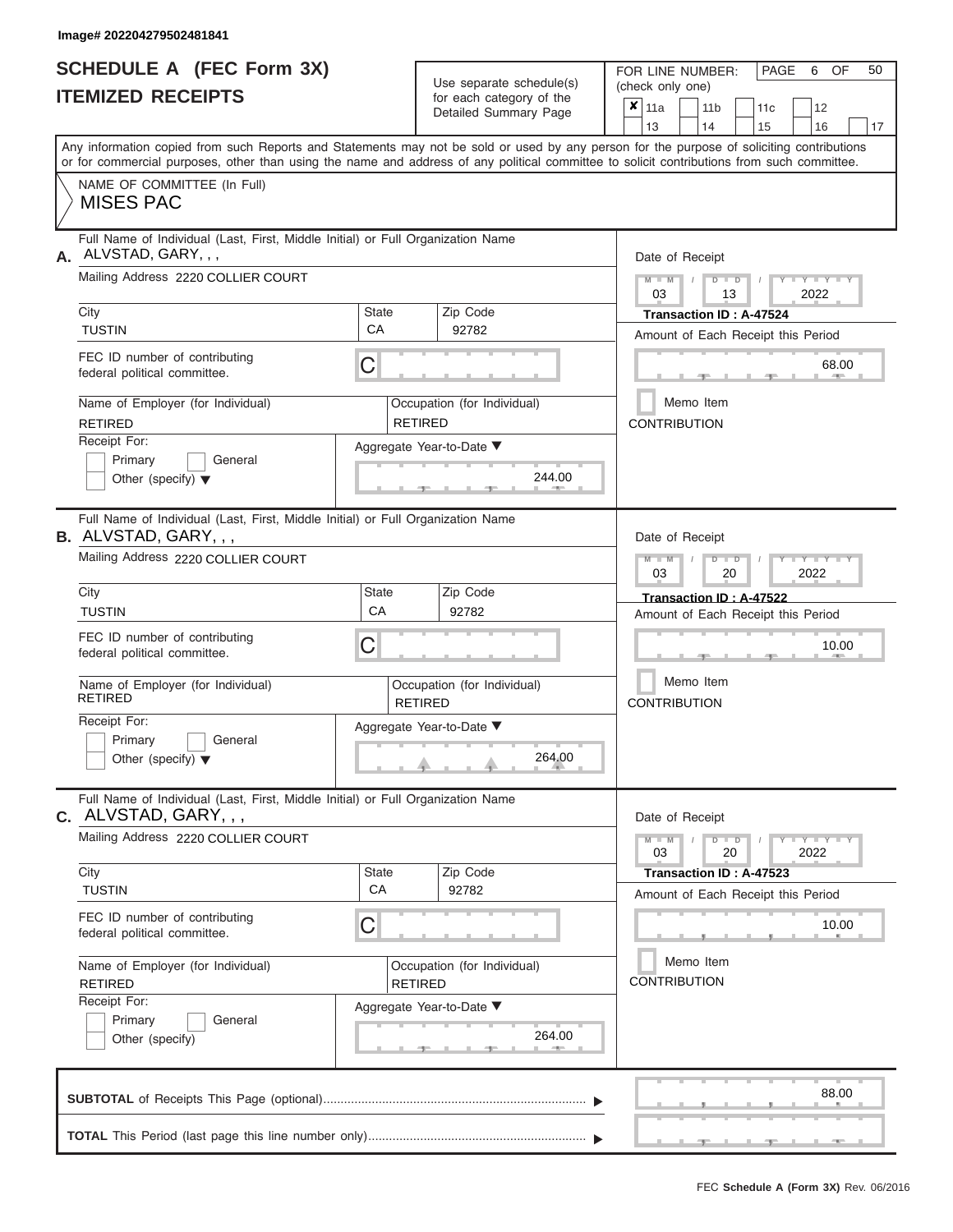|                          | <b>SCHEDULE A (FEC Form 3X)</b> |
|--------------------------|---------------------------------|
| <b>ITEMIZED RECEIPTS</b> |                                 |

Use separate schedule(s)<br>for each category of the

FOR LINE NUMBER: PAGE<br>
(check only one)

7 OF 50

|    | IILMILLU RLVLIF IJ                                                                                                                                                                                                                                                                      |                                                  |                                                               | iul each caleguly of the<br>Detailed Summary Page        |  | $x \mid$ 11a                     |  | 11 <sub>b</sub> |                       |  | 11 <sub>c</sub>         | 12                                 |    |  |  |  |
|----|-----------------------------------------------------------------------------------------------------------------------------------------------------------------------------------------------------------------------------------------------------------------------------------------|--------------------------------------------------|---------------------------------------------------------------|----------------------------------------------------------|--|----------------------------------|--|-----------------|-----------------------|--|-------------------------|------------------------------------|----|--|--|--|
|    |                                                                                                                                                                                                                                                                                         |                                                  |                                                               |                                                          |  | 13                               |  | 14              |                       |  | 15                      | 16                                 | 17 |  |  |  |
|    | Any information copied from such Reports and Statements may not be sold or used by any person for the purpose of soliciting contributions<br>or for commercial purposes, other than using the name and address of any political committee to solicit contributions from such committee. |                                                  |                                                               |                                                          |  |                                  |  |                 |                       |  |                         |                                    |    |  |  |  |
|    | NAME OF COMMITTEE (In Full)<br><b>MISES PAC</b>                                                                                                                                                                                                                                         |                                                  |                                                               |                                                          |  |                                  |  |                 |                       |  |                         |                                    |    |  |  |  |
| А. | Full Name of Individual (Last, First, Middle Initial) or Full Organization Name<br>BENDINELLI, WADE, , ,                                                                                                                                                                                |                                                  |                                                               |                                                          |  | Date of Receipt                  |  |                 |                       |  |                         |                                    |    |  |  |  |
|    | Mailing Address 4744 WE ROSS PKWY<br>51-202                                                                                                                                                                                                                                             |                                                  | $M - M$<br>03                                                 |                                                          |  | $D$ $\Box$ $D$<br>04             |  |                 | <b>LITTLE</b><br>2022 |  |                         |                                    |    |  |  |  |
|    | City<br>SOUTHAVEN                                                                                                                                                                                                                                                                       | Zip Code<br>38671                                | Transaction ID: A-47565<br>Amount of Each Receipt this Period |                                                          |  |                                  |  |                 |                       |  |                         |                                    |    |  |  |  |
|    | FEC ID number of contributing<br>federal political committee.                                                                                                                                                                                                                           | С<br>75.00                                       |                                                               |                                                          |  |                                  |  |                 |                       |  |                         |                                    |    |  |  |  |
|    | Name of Employer (for Individual)<br>AT&T                                                                                                                                                                                                                                               |                                                  | <b>CONTRIBUTION</b>                                           | Memo Item                                                |  |                                  |  |                 |                       |  |                         |                                    |    |  |  |  |
|    | Receipt For:<br>Primary<br>General<br>Other (specify) $\blacktriangledown$                                                                                                                                                                                                              | Aggregate Year-to-Date ▼<br>225.00               |                                                               |                                                          |  |                                  |  |                 |                       |  |                         |                                    |    |  |  |  |
|    | Full Name of Individual (Last, First, Middle Initial) or Full Organization Name<br><b>B.</b> BITNER, ZACHARY, , ,                                                                                                                                                                       |                                                  |                                                               |                                                          |  | Date of Receipt                  |  |                 |                       |  |                         |                                    |    |  |  |  |
|    | Mailing Address 2644 N RICHMOND ST                                                                                                                                                                                                                                                      | Zip Code                                         |                                                               | $M - M$<br>$D$ $\Box$ $D$<br>$-Y$<br>2022<br>03<br>28    |  |                                  |  |                 |                       |  |                         |                                    |    |  |  |  |
|    | City<br><b>CHICAGO</b>                                                                                                                                                                                                                                                                  |                                                  | Transaction ID: A-47574<br>Amount of Each Receipt this Period |                                                          |  |                                  |  |                 |                       |  |                         |                                    |    |  |  |  |
|    | FEC ID number of contributing<br>С<br>federal political committee.                                                                                                                                                                                                                      |                                                  |                                                               |                                                          |  |                                  |  | 100.00          |                       |  |                         |                                    |    |  |  |  |
|    | Name of Employer (for Individual)<br>ZACHARY A. DESIGN LLC                                                                                                                                                                                                                              |                                                  |                                                               | Occupation (for Individual)<br><b>FURNITURE DESIGNER</b> |  | Memo Item<br><b>CONTRIBUTION</b> |  |                 |                       |  |                         |                                    |    |  |  |  |
|    | Receipt For:<br>Primary<br>General<br>Other (specify) $\blacktriangledown$                                                                                                                                                                                                              |                                                  |                                                               | Aggregate Year-to-Date ▼<br>300.00                       |  |                                  |  |                 |                       |  |                         |                                    |    |  |  |  |
| С. | Full Name of Individual (Last, First, Middle Initial) or Full Organization Name<br>BRIDE, JEFF, , ,                                                                                                                                                                                     |                                                  |                                                               |                                                          |  | Date of Receipt                  |  |                 |                       |  |                         |                                    |    |  |  |  |
|    | Mailing Address 2500 WALNUT STREET<br>312                                                                                                                                                                                                                                               |                                                  |                                                               |                                                          |  | $M - M$<br>03                    |  |                 | $D$ $D$<br>25         |  |                         | $T - Y - T - Y - T - Y$<br>2022    |    |  |  |  |
|    | City<br><b>DENVER</b>                                                                                                                                                                                                                                                                   | State<br>CO                                      |                                                               | Zip Code<br>80205                                        |  |                                  |  |                 |                       |  | Transaction ID: A-47614 | Amount of Each Receipt this Period |    |  |  |  |
|    | FEC ID number of contributing<br>federal political committee.                                                                                                                                                                                                                           | C                                                |                                                               |                                                          |  |                                  |  |                 |                       |  |                         | 100.00                             |    |  |  |  |
|    | Name of Employer (for Individual)<br>RED HAT / IBM                                                                                                                                                                                                                                      | Occupation (for Individual)<br>SOFTWARE ENGINEER | Memo Item<br><b>CONTRIBUTION</b>                              |                                                          |  |                                  |  |                 |                       |  |                         |                                    |    |  |  |  |
|    | Receipt For:<br>General<br>Primary<br>Other (specify)                                                                                                                                                                                                                                   |                                                  |                                                               | Aggregate Year-to-Date ▼<br>300.00                       |  |                                  |  |                 |                       |  |                         |                                    |    |  |  |  |
|    |                                                                                                                                                                                                                                                                                         |                                                  |                                                               |                                                          |  |                                  |  |                 |                       |  |                         | 275.00                             |    |  |  |  |
|    |                                                                                                                                                                                                                                                                                         |                                                  |                                                               |                                                          |  |                                  |  |                 |                       |  |                         |                                    |    |  |  |  |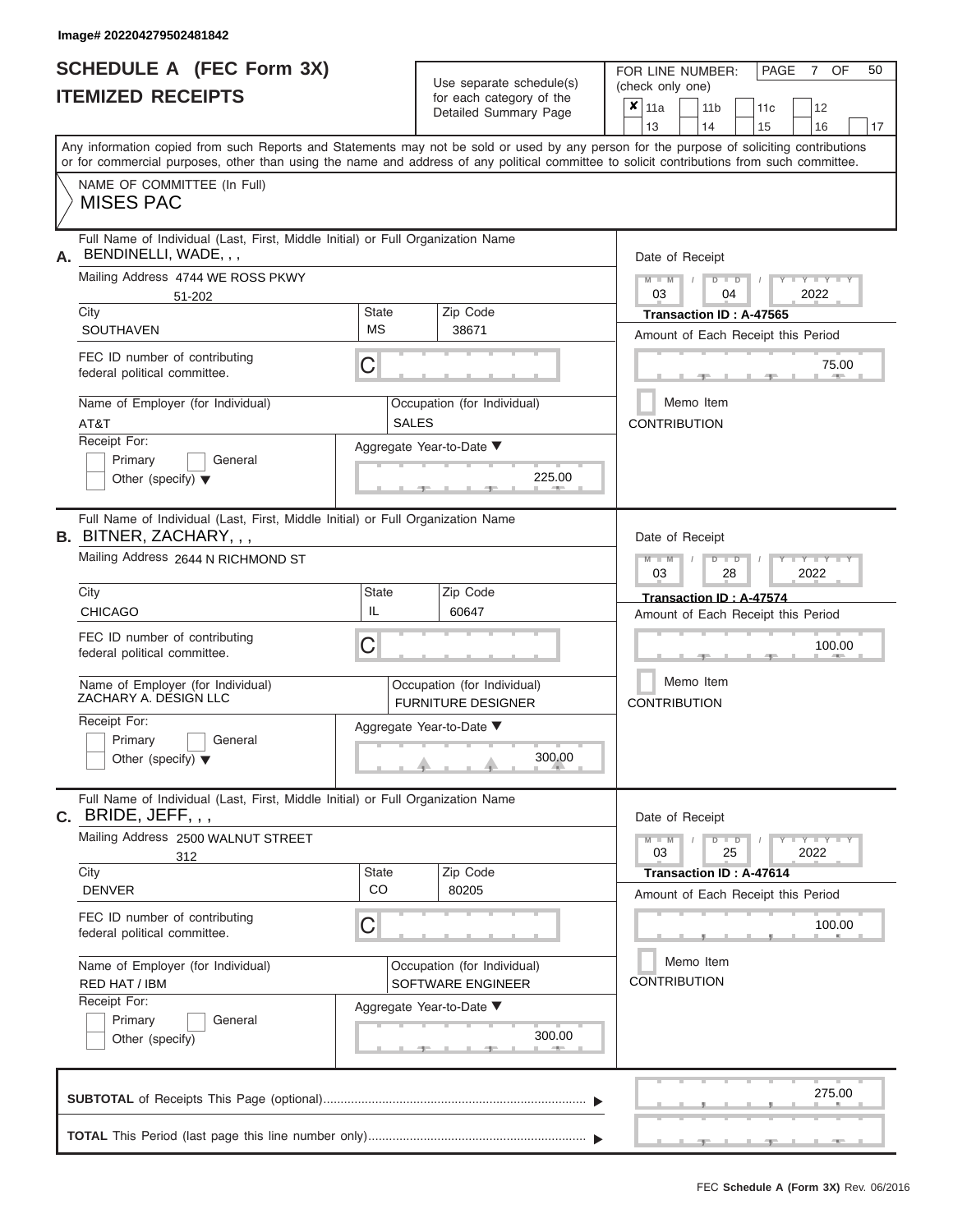|                          | <b>SCHEDULE A (FEC Form 3X)</b> |
|--------------------------|---------------------------------|
| <b>ITEMIZED RECEIPTS</b> |                                 |

Use separate schedule(s)<br>for each category of the

FOR LINE NUMBER:

PAGE 8 OF 50

|                                                                                                            |                           | Use separate schedule(s)                                | (check only one)                                                                                                                                                                                                                                                                        |
|------------------------------------------------------------------------------------------------------------|---------------------------|---------------------------------------------------------|-----------------------------------------------------------------------------------------------------------------------------------------------------------------------------------------------------------------------------------------------------------------------------------------|
| <b>ITEMIZED RECEIPTS</b>                                                                                   |                           | for each category of the<br>Detailed Summary Page       | $\mathbf{x}$   11a<br>11 <sub>b</sub><br>11 <sub>c</sub><br>12<br>13<br>14<br>15<br>16<br>17                                                                                                                                                                                            |
|                                                                                                            |                           |                                                         | Any information copied from such Reports and Statements may not be sold or used by any person for the purpose of soliciting contributions<br>or for commercial purposes, other than using the name and address of any political committee to solicit contributions from such committee. |
| NAME OF COMMITTEE (In Full)<br><b>MISES PAC</b>                                                            |                           |                                                         |                                                                                                                                                                                                                                                                                         |
| Full Name of Individual (Last, First, Middle Initial) or Full Organization Name<br>A. CAPUANO, PAUL, , ,   |                           |                                                         | Date of Receipt                                                                                                                                                                                                                                                                         |
| Mailing Address 974 MAPLE HILL ROAD                                                                        |                           |                                                         | $+Y+Y+Y$<br>$M - M$<br>$D$ $\Box$ $D$<br>02<br>22<br>2022                                                                                                                                                                                                                               |
| City<br>CASTLETON-ON-HUDSON                                                                                | <b>State</b><br><b>NY</b> | Zip Code<br>12033                                       | Transaction ID: A-41695<br>Amount of Each Receipt this Period                                                                                                                                                                                                                           |
| FEC ID number of contributing<br>federal political committee.                                              | C                         |                                                         | 100.00                                                                                                                                                                                                                                                                                  |
| Name of Employer (for Individual)<br><b>DECHERT LLP</b>                                                    |                           | Occupation (for Individual)<br><b>LAW CLERK</b>         | Memo Item<br><b>CONTRIBUTION</b>                                                                                                                                                                                                                                                        |
| Receipt For:<br>Primary<br>General<br>Other (specify) $\blacktriangledown$                                 |                           | Aggregate Year-to-Date ▼<br>210.00                      |                                                                                                                                                                                                                                                                                         |
| Full Name of Individual (Last, First, Middle Initial) or Full Organization Name<br>B. CAPUANO, PAUL, , ,   |                           |                                                         | Date of Receipt                                                                                                                                                                                                                                                                         |
| Mailing Address 974 MAPLE HILL ROAD<br>City                                                                | <b>State</b>              | Zip Code                                                | $M - M$<br>$T - Y = T - Y = T - Y$<br>$D$ $D$<br>02<br>28<br>2022                                                                                                                                                                                                                       |
| CASTLETON-ON-HUDSON                                                                                        | NY                        | 12033                                                   | Transaction ID: A-41455<br>Amount of Each Receipt this Period                                                                                                                                                                                                                           |
| FEC ID number of contributing<br>federal political committee.                                              | C                         |                                                         | 10.00                                                                                                                                                                                                                                                                                   |
| Name of Employer (for Individual)<br>DECHERT LLP                                                           |                           | Occupation (for Individual)<br><b>LAW CLERK</b>         | Memo Item<br><b>CONTRIBUTION</b>                                                                                                                                                                                                                                                        |
| Receipt For:<br>Primary<br>General<br>Other (specify) $\blacktriangledown$                                 |                           | Aggregate Year-to-Date ▼<br>220.00                      |                                                                                                                                                                                                                                                                                         |
| Full Name of Individual (Last, First, Middle Initial) or Full Organization Name<br>$C.$ CAPUANO, PAUL, , , |                           |                                                         | Date of Receipt                                                                                                                                                                                                                                                                         |
| Mailing Address 974 MAPLE HILL ROAD                                                                        |                           |                                                         | $D$ $\Box$ $D$<br>$Y - Y - Y - Y - I - Y$<br>$M - M$<br>$\sqrt{ }$<br>22<br>03<br>2022                                                                                                                                                                                                  |
| City<br>CASTLETON-ON-HUDSON                                                                                | State<br><b>NY</b>        | Zip Code<br>12033                                       | Transaction ID: A-47650<br>Amount of Each Receipt this Period                                                                                                                                                                                                                           |
| FEC ID number of contributing<br>federal political committee.                                              | C                         |                                                         | 100.00                                                                                                                                                                                                                                                                                  |
| Name of Employer (for Individual)<br><b>DECHERT LLP</b>                                                    |                           | Occupation (for Individual)<br><b>LAW CLERK</b>         | Memo Item<br><b>CONTRIBUTION</b>                                                                                                                                                                                                                                                        |
| Receipt For:<br>Primary<br>General<br>Other (specify)                                                      |                           | Aggregate Year-to-Date ▼<br>320.00<br><b>STATISTICS</b> |                                                                                                                                                                                                                                                                                         |
|                                                                                                            |                           |                                                         | 210.00                                                                                                                                                                                                                                                                                  |
|                                                                                                            |                           |                                                         |                                                                                                                                                                                                                                                                                         |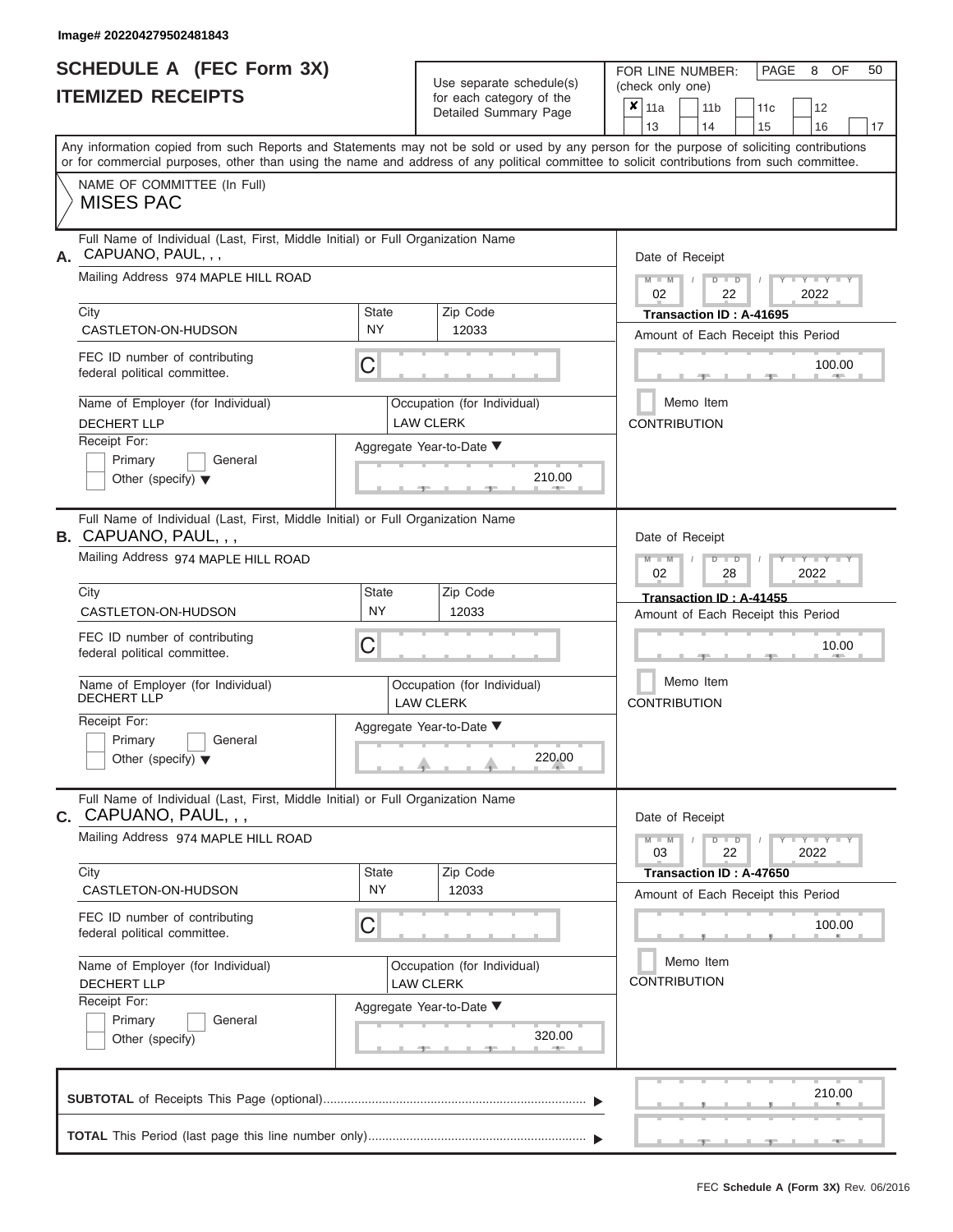|                          | <b>SCHEDULE A (FEC Form 3X)</b> |
|--------------------------|---------------------------------|
| <b>ITEMIZED RECEIPTS</b> |                                 |

Use separate schedule(s)<br>for each category of the

FOR LINE NUMBER: PAGE<br>
(check only one)

9 OF 50

| IILMILLU NLVLIF IJ                                                                                                                                                                                                                                                                      |                    | ior each calegory or the<br>Detailed Summary Page | $\boldsymbol{x}$                                      | 11a                              |  | 11 <sub>b</sub>                    | 11c |  | 12                                                                                    |    |  |  |  |  |
|-----------------------------------------------------------------------------------------------------------------------------------------------------------------------------------------------------------------------------------------------------------------------------------------|--------------------|---------------------------------------------------|-------------------------------------------------------|----------------------------------|--|------------------------------------|-----|--|---------------------------------------------------------------------------------------|----|--|--|--|--|
|                                                                                                                                                                                                                                                                                         |                    |                                                   |                                                       | 13                               |  | 14                                 | 15  |  | 16                                                                                    | 17 |  |  |  |  |
| Any information copied from such Reports and Statements may not be sold or used by any person for the purpose of soliciting contributions<br>or for commercial purposes, other than using the name and address of any political committee to solicit contributions from such committee. |                    |                                                   |                                                       |                                  |  |                                    |     |  |                                                                                       |    |  |  |  |  |
| NAME OF COMMITTEE (In Full)<br><b>MISES PAC</b>                                                                                                                                                                                                                                         |                    |                                                   |                                                       |                                  |  |                                    |     |  |                                                                                       |    |  |  |  |  |
| Full Name of Individual (Last, First, Middle Initial) or Full Organization Name<br>CAPUANO, PAUL, , ,<br>А.                                                                                                                                                                             |                    |                                                   |                                                       | Date of Receipt                  |  |                                    |     |  |                                                                                       |    |  |  |  |  |
| Mailing Address 974 MAPLE HILL ROAD                                                                                                                                                                                                                                                     |                    |                                                   | $M - M$<br>$D$ $D$<br>$Y - Y - I$<br>2022<br>03<br>28 |                                  |  |                                    |     |  |                                                                                       |    |  |  |  |  |
| City<br>CASTLETON-ON-HUDSON                                                                                                                                                                                                                                                             | State<br><b>NY</b> | Zip Code<br>12033                                 |                                                       | Transaction ID: A-47649          |  |                                    |     |  |                                                                                       |    |  |  |  |  |
|                                                                                                                                                                                                                                                                                         |                    |                                                   | Amount of Each Receipt this Period                    |                                  |  |                                    |     |  |                                                                                       |    |  |  |  |  |
| FEC ID number of contributing<br>federal political committee.                                                                                                                                                                                                                           | С                  |                                                   |                                                       |                                  |  |                                    |     |  | 10.00                                                                                 |    |  |  |  |  |
| Name of Employer (for Individual)<br><b>DECHERT LLP</b>                                                                                                                                                                                                                                 |                    | <b>CONTRIBUTION</b>                               |                                                       | Memo Item                        |  |                                    |     |  |                                                                                       |    |  |  |  |  |
| Receipt For:                                                                                                                                                                                                                                                                            |                    |                                                   |                                                       |                                  |  |                                    |     |  |                                                                                       |    |  |  |  |  |
| Aggregate Year-to-Date ▼<br>Primary<br>General<br>330.00<br>Other (specify) $\blacktriangledown$                                                                                                                                                                                        |                    |                                                   |                                                       |                                  |  |                                    |     |  |                                                                                       |    |  |  |  |  |
| Full Name of Individual (Last, First, Middle Initial) or Full Organization Name<br><b>B.</b> CLARK, RICHARD, , ,                                                                                                                                                                        |                    |                                                   |                                                       | Date of Receipt                  |  |                                    |     |  |                                                                                       |    |  |  |  |  |
| Mailing Address 2452 SILVER BLOSSOM LANE                                                                                                                                                                                                                                                |                    | $M - M$<br>$D$ $\Box$ $D$<br>2022<br>03<br>15     |                                                       |                                  |  |                                    |     |  |                                                                                       |    |  |  |  |  |
| City                                                                                                                                                                                                                                                                                    |                    | Transaction ID: A-47679                           |                                                       |                                  |  |                                    |     |  |                                                                                       |    |  |  |  |  |
| <b>HENDERSON</b>                                                                                                                                                                                                                                                                        |                    | Amount of Each Receipt this Period                |                                                       |                                  |  |                                    |     |  |                                                                                       |    |  |  |  |  |
| FEC ID number of contributing<br>federal political committee.                                                                                                                                                                                                                           | С                  |                                                   |                                                       | 100.00                           |  |                                    |     |  |                                                                                       |    |  |  |  |  |
| Name of Employer (for Individual)<br><b>RESTORATIONS SERVICES LLC</b>                                                                                                                                                                                                                   |                    | Occupation (for Individual)<br><b>MANAGER</b>     |                                                       | Memo Item<br><b>CONTRIBUTION</b> |  |                                    |     |  |                                                                                       |    |  |  |  |  |
| Receipt For:<br>General                                                                                                                                                                                                                                                                 |                    | Aggregate Year-to-Date ▼                          |                                                       |                                  |  |                                    |     |  |                                                                                       |    |  |  |  |  |
| Primary<br>Other (specify) $\blacktriangledown$                                                                                                                                                                                                                                         |                    | 300.00                                            |                                                       |                                  |  |                                    |     |  |                                                                                       |    |  |  |  |  |
| Full Name of Individual (Last, First, Middle Initial) or Full Organization Name<br>COMBS, ANTHONY, , ,<br>С.                                                                                                                                                                            |                    |                                                   |                                                       | Date of Receipt                  |  |                                    |     |  |                                                                                       |    |  |  |  |  |
| Mailing Address 931 FLETCHER AVENUE<br>212                                                                                                                                                                                                                                              |                    |                                                   |                                                       | $M - M$<br>03                    |  | $D$ $D$<br>04                      |     |  | $\blacksquare$ $\vdash$ $\vdash$ $\vdash$ $\vdash$ $\vdash$ $\vdash$ $\vdash$<br>2022 |    |  |  |  |  |
| City<br><b>INDIANAPOLIS</b>                                                                                                                                                                                                                                                             | <b>State</b><br>IN | Zip Code<br>46203                                 |                                                       |                                  |  | Transaction ID: A-47687            |     |  |                                                                                       |    |  |  |  |  |
| FEC ID number of contributing                                                                                                                                                                                                                                                           |                    |                                                   |                                                       |                                  |  | Amount of Each Receipt this Period |     |  |                                                                                       |    |  |  |  |  |
| federal political committee.                                                                                                                                                                                                                                                            | С                  |                                                   |                                                       |                                  |  |                                    |     |  | 100.00                                                                                |    |  |  |  |  |
| Name of Employer (for Individual)<br><b>ELANCO</b>                                                                                                                                                                                                                                      |                    | <b>CONTRIBUTION</b>                               |                                                       | Memo Item                        |  |                                    |     |  |                                                                                       |    |  |  |  |  |
| Receipt For:                                                                                                                                                                                                                                                                            |                    | SR. ANALYST<br>Aggregate Year-to-Date ▼           |                                                       |                                  |  |                                    |     |  |                                                                                       |    |  |  |  |  |
| General<br>Primary                                                                                                                                                                                                                                                                      |                    |                                                   |                                                       |                                  |  |                                    |     |  |                                                                                       |    |  |  |  |  |
| Other (specify)                                                                                                                                                                                                                                                                         |                    | 300.00                                            |                                                       |                                  |  |                                    |     |  |                                                                                       |    |  |  |  |  |
|                                                                                                                                                                                                                                                                                         |                    |                                                   |                                                       |                                  |  |                                    |     |  | 210.00                                                                                |    |  |  |  |  |
|                                                                                                                                                                                                                                                                                         |                    |                                                   |                                                       |                                  |  |                                    |     |  |                                                                                       |    |  |  |  |  |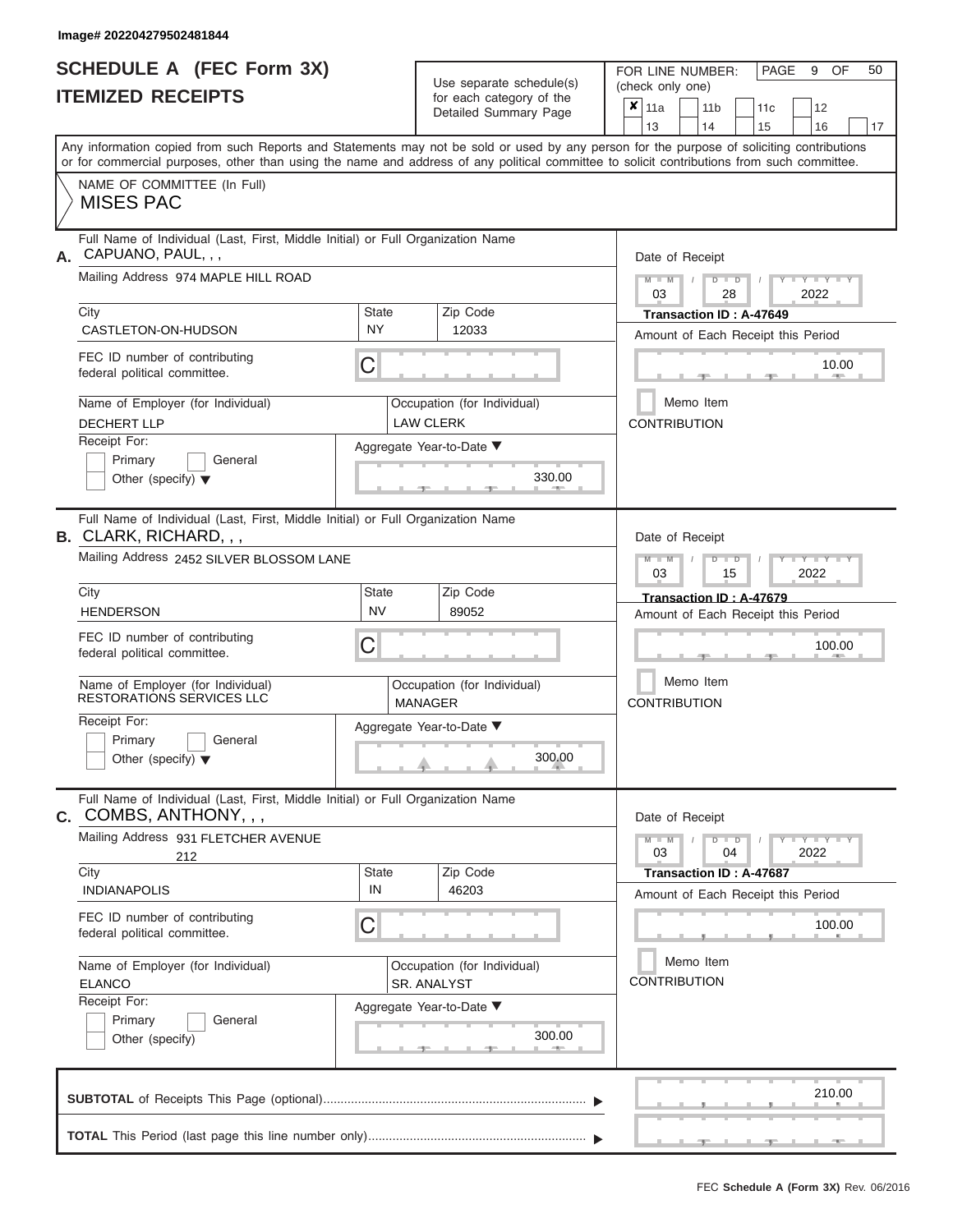|                          | <b>SCHEDULE A (FEC Form 3X)</b> |
|--------------------------|---------------------------------|
| <b>ITEMIZED RECEIPTS</b> |                                 |

| SCHEDULE A (FEC Form 3X)<br><b>ITEMIZED RECEIPTS</b>                                                                                                                                                                                                                                                                                                                                        |                         | Use separate schedule(s)<br>for each category of the<br>Detailed Summary Page                             | 50<br>FOR LINE NUMBER:<br>PAGE 10 OF<br>(check only one)<br>$\overline{\mathbf{x}}$ 11a<br>11 <sub>b</sub><br>12<br>11c<br>13<br>14<br>15<br>16<br>17                                                                                                                                        |  |  |  |  |  |  |  |  |
|---------------------------------------------------------------------------------------------------------------------------------------------------------------------------------------------------------------------------------------------------------------------------------------------------------------------------------------------------------------------------------------------|-------------------------|-----------------------------------------------------------------------------------------------------------|----------------------------------------------------------------------------------------------------------------------------------------------------------------------------------------------------------------------------------------------------------------------------------------------|--|--|--|--|--|--|--|--|
| Any information copied from such Reports and Statements may not be sold or used by any person for the purpose of soliciting contributions<br>or for commercial purposes, other than using the name and address of any political committee to solicit contributions from such committee.<br>NAME OF COMMITTEE (In Full)<br><b>MISES PAC</b>                                                  |                         |                                                                                                           |                                                                                                                                                                                                                                                                                              |  |  |  |  |  |  |  |  |
| Full Name of Individual (Last, First, Middle Initial) or Full Organization Name<br>CRAWFORD, DOUG, , ,<br>А.<br>Mailing Address 115 LIDO ROAD<br>City<br><b>WINTER SPRINGS</b><br>FEC ID number of contributing<br>federal political committee.<br>Name of Employer (for Individual)<br><b>SELF-EMP</b><br>Receipt For:<br>Primary<br>General<br>Other (specify) $\blacktriangledown$       | State<br><b>FL</b><br>C | Zip Code<br>32708<br>Occupation (for Individual)<br><b>HANDYMAN</b><br>Aggregate Year-to-Date ▼<br>300.00 | Date of Receipt<br>$M = M$ /<br>$D$ $D$<br>$\Box$ $\Upsilon$ $\Box$ $\Upsilon$ $\Box$<br>03<br>2022<br>20<br>Transaction ID: A-47711<br>Amount of Each Receipt this Period<br>100.00<br>Memo Item<br><b>CONTRIBUTION</b>                                                                     |  |  |  |  |  |  |  |  |
| Full Name of Individual (Last, First, Middle Initial) or Full Organization Name<br>$B.$ D, DAVID, , ,<br>Mailing Address 100 ANDOVER PARK WEST SUITE 150 PM<br>City<br><b>TUKWILA</b><br>FEC ID number of contributing<br>federal political committee.<br>Name of Employer (for Individual)<br><b>RETIRED</b><br>Receipt For:<br>Primary<br>General<br>Other (specify) $\blacktriangledown$ | State<br><b>WA</b><br>С | Zip Code<br>98188<br>Occupation (for Individual)<br><b>RETIRED</b><br>Aggregate Year-to-Date ▼<br>300.00  | Date of Receipt<br>$M - M$<br>$D$ $\Box$ $D$<br>$\Box$ $\Upsilon$ $\Box$ $\Upsilon$ $\Upsilon$ $\Box$<br>03<br>2022<br>28<br>Transaction ID: A-47720<br>Amount of Each Receipt this Period<br>100.00<br>Memo Item<br><b>CONTRIBUTION</b>                                                     |  |  |  |  |  |  |  |  |
| Full Name of Individual (Last, First, Middle Initial) or Full Organization Name<br>C. ELAM, CHRIS, , ,<br>Mailing Address 12 WILDWOOD RD<br>City<br><b>MELROSE</b><br>FEC ID number of contributing<br>federal political committee.<br>Name of Employer (for Individual)<br><b>MCKINSEY &amp; COMPANY</b><br>Receipt For:<br>Primary<br>General<br>Other (specify)                          | State<br>MA<br>С        | Zip Code<br>02176<br>Occupation (for Individual)<br>CONSULTANT<br>Aggregate Year-to-Date ▼<br>250.00      | Date of Receipt<br>$M - M$<br>$D$ $D$<br>$\blacksquare \blacksquare \mathsf{Y} \blacksquare \blacksquare \mathsf{Y} \blacksquare \blacksquare \mathsf{Y}$<br>01<br>22<br>2022<br>Transaction ID: A-36357<br>Amount of Each Receipt this Period<br>250.00<br>Memo Item<br><b>CONTRIBUTION</b> |  |  |  |  |  |  |  |  |
|                                                                                                                                                                                                                                                                                                                                                                                             |                         |                                                                                                           | 450.00                                                                                                                                                                                                                                                                                       |  |  |  |  |  |  |  |  |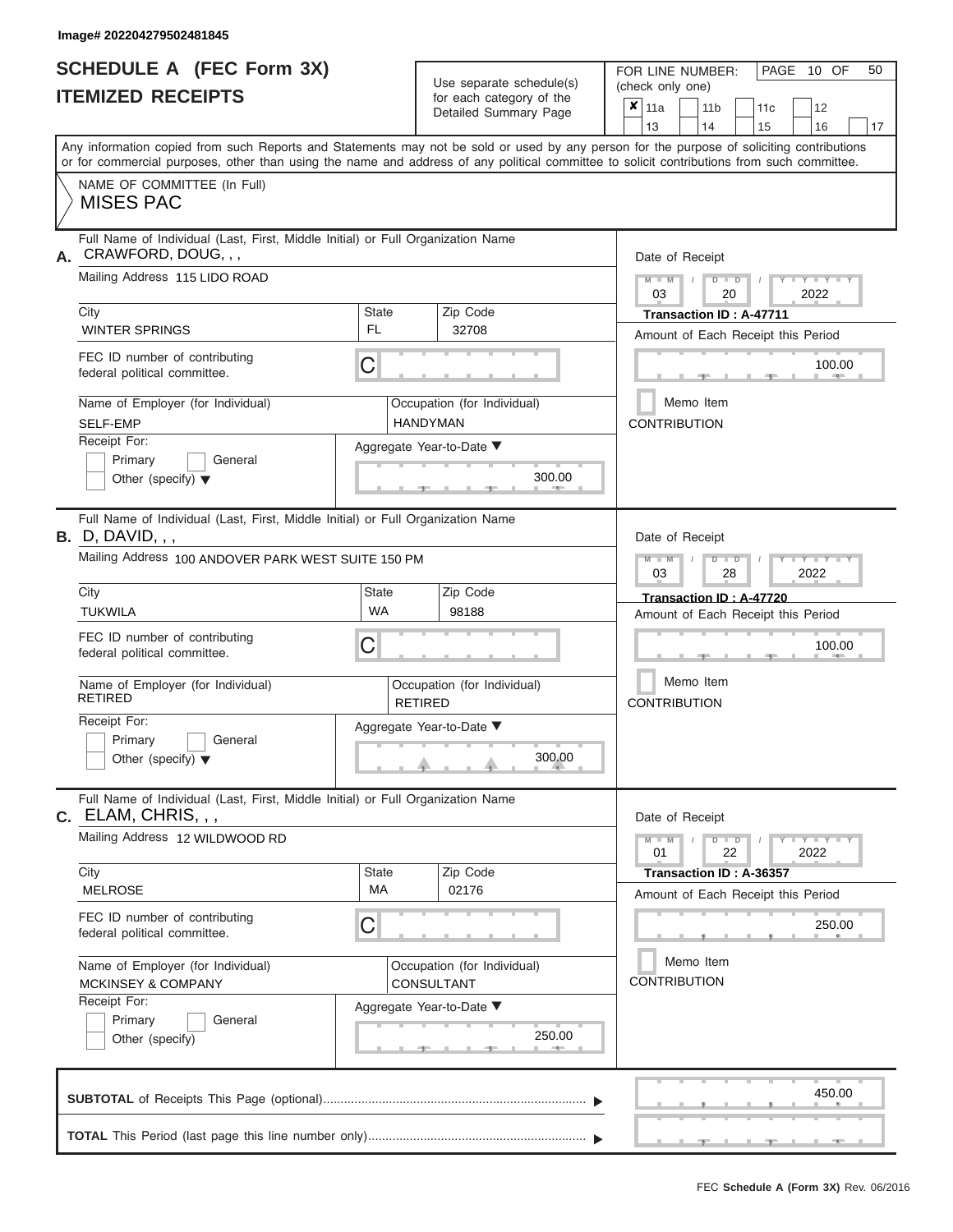|                          | <b>SCHEDULE A (FEC Form 3X)</b> |
|--------------------------|---------------------------------|
| <b>ITEMIZED RECEIPTS</b> |                                 |

Use separate schedule(s)<br>for each category of the

FOR LINE NUMBER:<br>(check only one)

PAGE 11 OF 50

|                                                                                                                  | II EMILED REVEIF I J                                                                                                                                                                                                                                                                    |                          |                                                               | ior each category of the    | × | 11a                                                                  |  | 11 <sub>b</sub>                  |                                                               | 11c |  | 12                        |        |    |  |  |  |  |  |
|------------------------------------------------------------------------------------------------------------------|-----------------------------------------------------------------------------------------------------------------------------------------------------------------------------------------------------------------------------------------------------------------------------------------|--------------------------|---------------------------------------------------------------|-----------------------------|---|----------------------------------------------------------------------|--|----------------------------------|---------------------------------------------------------------|-----|--|---------------------------|--------|----|--|--|--|--|--|
|                                                                                                                  |                                                                                                                                                                                                                                                                                         |                          |                                                               | Detailed Summary Page       |   | 13                                                                   |  | 14                               |                                                               | 15  |  | 16                        |        | 17 |  |  |  |  |  |
|                                                                                                                  | Any information copied from such Reports and Statements may not be sold or used by any person for the purpose of soliciting contributions<br>or for commercial purposes, other than using the name and address of any political committee to solicit contributions from such committee. |                          |                                                               |                             |   |                                                                      |  |                                  |                                                               |     |  |                           |        |    |  |  |  |  |  |
|                                                                                                                  | NAME OF COMMITTEE (In Full)<br><b>MISES PAC</b>                                                                                                                                                                                                                                         |                          |                                                               |                             |   |                                                                      |  |                                  |                                                               |     |  |                           |        |    |  |  |  |  |  |
| А.                                                                                                               | Full Name of Individual (Last, First, Middle Initial) or Full Organization Name<br>ELAM, CHRIS, , ,                                                                                                                                                                                     |                          |                                                               |                             |   | Date of Receipt                                                      |  |                                  |                                                               |     |  |                           |        |    |  |  |  |  |  |
|                                                                                                                  | Mailing Address 12 WILDWOOD RD                                                                                                                                                                                                                                                          |                          |                                                               |                             |   | $M - M$<br>$D$ $D$<br>$Y = Y = Y$<br>02<br>22<br>2022                |  |                                  |                                                               |     |  |                           |        |    |  |  |  |  |  |
|                                                                                                                  | City<br><b>MELROSE</b>                                                                                                                                                                                                                                                                  |                          | Transaction ID: A-41707<br>Amount of Each Receipt this Period |                             |   |                                                                      |  |                                  |                                                               |     |  |                           |        |    |  |  |  |  |  |
|                                                                                                                  | FEC ID number of contributing<br>federal political committee.                                                                                                                                                                                                                           | 250.00                   |                                                               |                             |   |                                                                      |  |                                  |                                                               |     |  |                           |        |    |  |  |  |  |  |
| Name of Employer (for Individual)<br>Occupation (for Individual)<br>CONSULTANT<br><b>MCKINSEY &amp; COMPANY</b>  |                                                                                                                                                                                                                                                                                         |                          |                                                               |                             |   |                                                                      |  | Memo Item<br><b>CONTRIBUTION</b> |                                                               |     |  |                           |        |    |  |  |  |  |  |
| Receipt For:<br>Aggregate Year-to-Date ▼<br>Primary<br>General<br>500.00<br>Other (specify) $\blacktriangledown$ |                                                                                                                                                                                                                                                                                         |                          |                                                               |                             |   |                                                                      |  |                                  |                                                               |     |  |                           |        |    |  |  |  |  |  |
|                                                                                                                  | Full Name of Individual (Last, First, Middle Initial) or Full Organization Name<br><b>B.</b> ELLIOTT, BRYAN, , ,                                                                                                                                                                        |                          |                                                               |                             |   | Date of Receipt                                                      |  |                                  |                                                               |     |  |                           |        |    |  |  |  |  |  |
|                                                                                                                  | Mailing Address 10204 ORKINEY DRIVE                                                                                                                                                                                                                                                     |                          | $M - M$<br>$D - I$<br>$Y = Y$<br>01<br>03<br>2022             |                             |   |                                                                      |  |                                  |                                                               |     |  |                           |        |    |  |  |  |  |  |
|                                                                                                                  | Zip Code<br>City<br>State<br><b>NV</b><br><b>LAS VEGAS</b><br>89144                                                                                                                                                                                                                     |                          |                                                               |                             |   |                                                                      |  |                                  | Transaction ID: A-70060<br>Amount of Each Receipt this Period |     |  |                           |        |    |  |  |  |  |  |
|                                                                                                                  | FEC ID number of contributing<br>С<br>federal political committee.                                                                                                                                                                                                                      |                          |                                                               |                             |   |                                                                      |  |                                  |                                                               |     |  | 3200.00                   |        |    |  |  |  |  |  |
|                                                                                                                  | Name of Employer (for Individual)<br><b>RETIRED</b>                                                                                                                                                                                                                                     |                          | <b>RETIRED</b>                                                | Occupation (for Individual) |   | Memo Item<br><b>CONTRIBUTION</b>                                     |  |                                  |                                                               |     |  |                           |        |    |  |  |  |  |  |
|                                                                                                                  | Receipt For:<br>Primary<br>General<br>Other (specify) $\blacktriangledown$                                                                                                                                                                                                              | Aggregate Year-to-Date ▼ |                                                               | 3200.00                     |   |                                                                      |  |                                  |                                                               |     |  |                           |        |    |  |  |  |  |  |
| С.                                                                                                               | Full Name of Individual (Last, First, Middle Initial) or Full Organization Name<br>FARIAS, BENJAMIN, , ,                                                                                                                                                                                |                          |                                                               |                             |   | Date of Receipt                                                      |  |                                  |                                                               |     |  |                           |        |    |  |  |  |  |  |
|                                                                                                                  | Mailing Address 222 WEST AVENUE                                                                                                                                                                                                                                                         |                          |                                                               |                             |   | $M - M$<br>03                                                        |  |                                  | $D$ $D$<br>06                                                 |     |  | $T - Y = Y - T Y$<br>2022 |        |    |  |  |  |  |  |
|                                                                                                                  | City<br><b>AUSTIN</b>                                                                                                                                                                                                                                                                   | State<br>TX              |                                                               | Zip Code<br>78701           |   | <b>Transaction ID: A-47795</b><br>Amount of Each Receipt this Period |  |                                  |                                                               |     |  |                           |        |    |  |  |  |  |  |
|                                                                                                                  | FEC ID number of contributing<br>federal political committee.                                                                                                                                                                                                                           | C                        |                                                               |                             |   |                                                                      |  |                                  |                                                               |     |  |                           | 100.00 |    |  |  |  |  |  |
|                                                                                                                  | Name of Employer (for Individual)<br>Occupation (for Individual)<br>COUNSEL<br><b>CAPGEMINI</b>                                                                                                                                                                                         |                          |                                                               |                             |   |                                                                      |  | Memo Item<br><b>CONTRIBUTION</b> |                                                               |     |  |                           |        |    |  |  |  |  |  |
|                                                                                                                  | Receipt For:<br>General<br>Primary<br>Other (specify)                                                                                                                                                                                                                                   | Aggregate Year-to-Date ▼ |                                                               | 300.00                      |   |                                                                      |  |                                  |                                                               |     |  |                           |        |    |  |  |  |  |  |
|                                                                                                                  |                                                                                                                                                                                                                                                                                         |                          |                                                               |                             |   |                                                                      |  |                                  |                                                               |     |  | 3550.00                   |        |    |  |  |  |  |  |
|                                                                                                                  |                                                                                                                                                                                                                                                                                         |                          |                                                               |                             |   |                                                                      |  |                                  |                                                               |     |  |                           |        |    |  |  |  |  |  |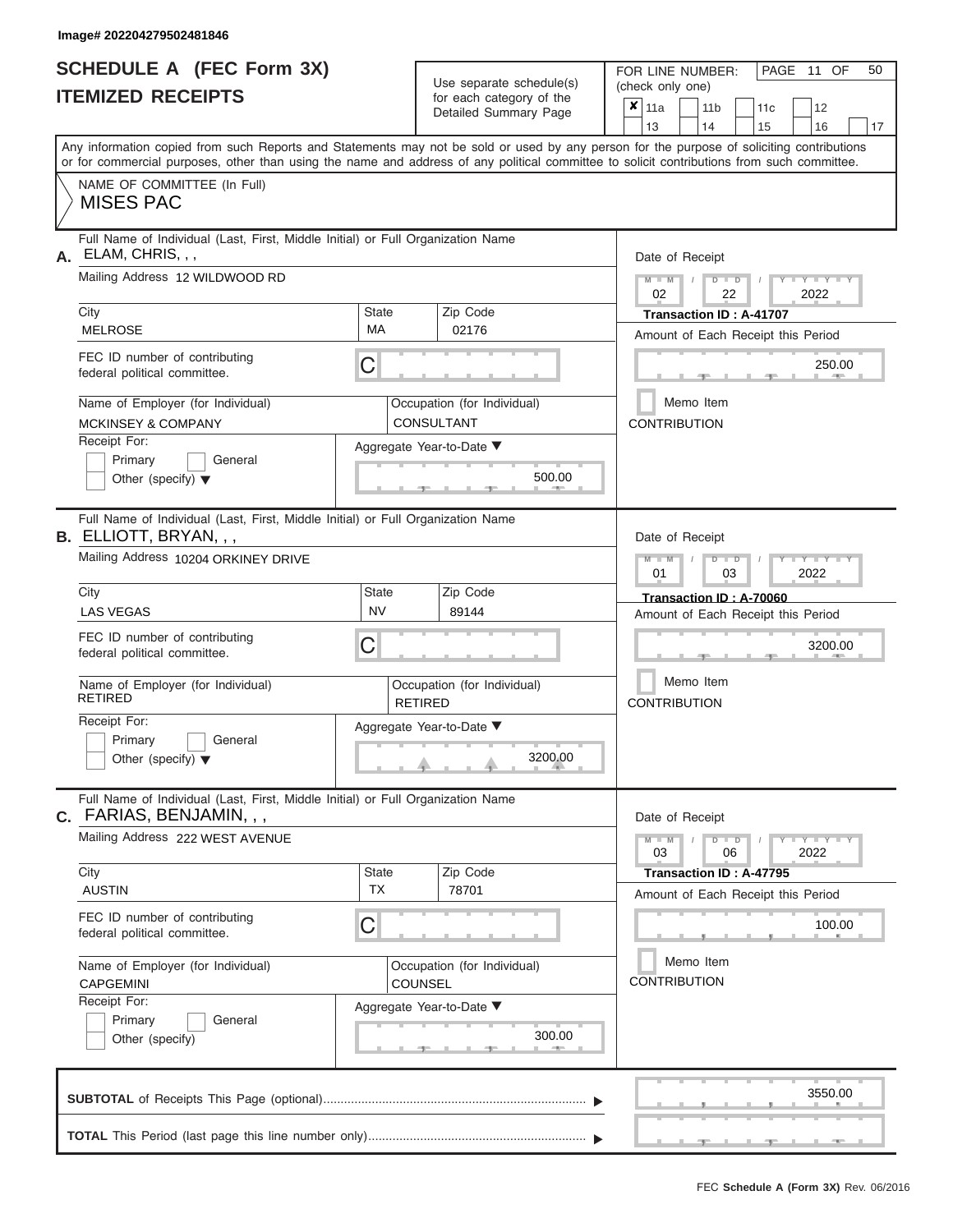|                          | SCHEDULE A (FEC Form 3X) |
|--------------------------|--------------------------|
| <b>ITEMIZED RECEIPTS</b> |                          |

Use separate schedule(s)<br>for each category of the

FOR LINE NUMBER:<br>(check only one)

PAGE 12 OF 50

|                                                                                                                                                          |                                                                                                                                                                                                                                                                                         |                           |              | $\frac{1}{2}$<br>Detailed Summary Page          |                                                           | x<br>11a<br>13                   |  |  | 11 <sub>b</sub><br>14 |                      | 11 <sub>c</sub><br>15              |  | 12<br>16                  | 17 |  |  |  |
|----------------------------------------------------------------------------------------------------------------------------------------------------------|-----------------------------------------------------------------------------------------------------------------------------------------------------------------------------------------------------------------------------------------------------------------------------------------|---------------------------|--------------|-------------------------------------------------|-----------------------------------------------------------|----------------------------------|--|--|-----------------------|----------------------|------------------------------------|--|---------------------------|----|--|--|--|
|                                                                                                                                                          | Any information copied from such Reports and Statements may not be sold or used by any person for the purpose of soliciting contributions<br>or for commercial purposes, other than using the name and address of any political committee to solicit contributions from such committee. |                           |              |                                                 |                                                           |                                  |  |  |                       |                      |                                    |  |                           |    |  |  |  |
|                                                                                                                                                          | NAME OF COMMITTEE (In Full)<br><b>MISES PAC</b>                                                                                                                                                                                                                                         |                           |              |                                                 |                                                           |                                  |  |  |                       |                      |                                    |  |                           |    |  |  |  |
|                                                                                                                                                          | Full Name of Individual (Last, First, Middle Initial) or Full Organization Name<br>GAMBRELL, JORDAN, , ,                                                                                                                                                                                |                           |              |                                                 |                                                           |                                  |  |  | Date of Receipt       |                      |                                    |  |                           |    |  |  |  |
|                                                                                                                                                          | Mailing Address 305 KENT ROAD                                                                                                                                                                                                                                                           |                           |              |                                                 | $M$ $M$ $I$<br>$D$ $D$<br>$Y - Y - I$<br>2022<br>03<br>07 |                                  |  |  |                       |                      |                                    |  |                           |    |  |  |  |
|                                                                                                                                                          | City<br><b>NASHVILLE</b>                                                                                                                                                                                                                                                                | <b>State</b><br><b>TN</b> |              | Zip Code<br>37214                               | Transaction ID: A-47838                                   |                                  |  |  |                       |                      |                                    |  |                           |    |  |  |  |
|                                                                                                                                                          | FEC ID number of contributing<br>federal political committee.                                                                                                                                                                                                                           | C                         |              |                                                 | Amount of Each Receipt this Period<br>100.00              |                                  |  |  |                       |                      |                                    |  |                           |    |  |  |  |
|                                                                                                                                                          | Name of Employer (for Individual)<br><b>SELF EMPLOYED</b>                                                                                                                                                                                                                               |                           |              | Occupation (for Individual)<br>PROPERTY MANAGER |                                                           | <b>CONTRIBUTION</b>              |  |  | Memo Item             |                      |                                    |  |                           |    |  |  |  |
|                                                                                                                                                          | Receipt For:<br>Primary<br>General<br>Other (specify) $\blacktriangledown$                                                                                                                                                                                                              |                           |              | Aggregate Year-to-Date ▼<br>300.00              |                                                           |                                  |  |  |                       |                      |                                    |  |                           |    |  |  |  |
|                                                                                                                                                          | Full Name of Individual (Last, First, Middle Initial) or Full Organization Name<br>B. GASS, ROGER, , ,<br>Mailing Address 6104 HEWETSON DRIVE                                                                                                                                           |                           |              |                                                 |                                                           | $M - M$                          |  |  | Date of Receipt       | $D$ $\Box$ $D$       |                                    |  | YIY                       |    |  |  |  |
|                                                                                                                                                          | City                                                                                                                                                                                                                                                                                    |                           | Zip Code     |                                                 | 2022<br>01<br>26<br>Transaction ID: A-36358               |                                  |  |  |                       |                      |                                    |  |                           |    |  |  |  |
|                                                                                                                                                          | THE HILLS                                                                                                                                                                                                                                                                               | <b>State</b><br><b>TX</b> |              | 78738                                           |                                                           |                                  |  |  |                       |                      | Amount of Each Receipt this Period |  |                           |    |  |  |  |
|                                                                                                                                                          | FEC ID number of contributing<br>federal political committee.                                                                                                                                                                                                                           | C                         |              |                                                 |                                                           |                                  |  |  |                       |                      |                                    |  | 250.00                    |    |  |  |  |
|                                                                                                                                                          | Name of Employer (for Individual)<br>TECHNIGLOVE INT.                                                                                                                                                                                                                                   |                           | <b>OWNER</b> | Occupation (for Individual)                     |                                                           | Memo Item<br><b>CONTRIBUTION</b> |  |  |                       |                      |                                    |  |                           |    |  |  |  |
|                                                                                                                                                          | Receipt For:<br>Primary<br>General<br>Other (specify) $\blacktriangledown$                                                                                                                                                                                                              |                           |              | Aggregate Year-to-Date ▼<br>250.00              |                                                           |                                  |  |  |                       |                      |                                    |  |                           |    |  |  |  |
|                                                                                                                                                          | Full Name of Individual (Last, First, Middle Initial) or Full Organization Name<br>c. GASS, ROGER, , ,                                                                                                                                                                                  |                           |              |                                                 |                                                           |                                  |  |  | Date of Receipt       |                      |                                    |  |                           |    |  |  |  |
|                                                                                                                                                          | Mailing Address 6104 HEWETSON DRIVE                                                                                                                                                                                                                                                     |                           |              |                                                 |                                                           | $M - M$<br>02                    |  |  |                       | $\blacksquare$<br>26 |                                    |  | $  Y$ $  Y$ $  Y$<br>2022 |    |  |  |  |
|                                                                                                                                                          | City<br>THE HILLS                                                                                                                                                                                                                                                                       | <b>State</b><br><b>TX</b> |              | Zip Code<br>78738                               |                                                           |                                  |  |  |                       |                      | Transaction ID: A-41530            |  |                           |    |  |  |  |
| Amount of Each Receipt this Period<br>FEC ID number of contributing<br>C<br>250.00<br>federal political committee.                                       |                                                                                                                                                                                                                                                                                         |                           |              |                                                 |                                                           |                                  |  |  |                       |                      |                                    |  |                           |    |  |  |  |
| Memo Item<br>Name of Employer (for Individual)<br>Occupation (for Individual)<br><b>CONTRIBUTION</b><br>TECHNIGLOVE INT.<br><b>OWNER</b><br>Receipt For: |                                                                                                                                                                                                                                                                                         |                           |              |                                                 |                                                           |                                  |  |  |                       |                      |                                    |  |                           |    |  |  |  |
|                                                                                                                                                          | General<br>Primary<br>Other (specify)                                                                                                                                                                                                                                                   |                           |              | Aggregate Year-to-Date ▼<br>500.00              |                                                           |                                  |  |  |                       |                      |                                    |  |                           |    |  |  |  |
|                                                                                                                                                          |                                                                                                                                                                                                                                                                                         |                           |              |                                                 |                                                           |                                  |  |  |                       |                      |                                    |  | 600.00                    |    |  |  |  |
|                                                                                                                                                          |                                                                                                                                                                                                                                                                                         |                           |              |                                                 |                                                           |                                  |  |  |                       |                      |                                    |  | $-1$                      |    |  |  |  |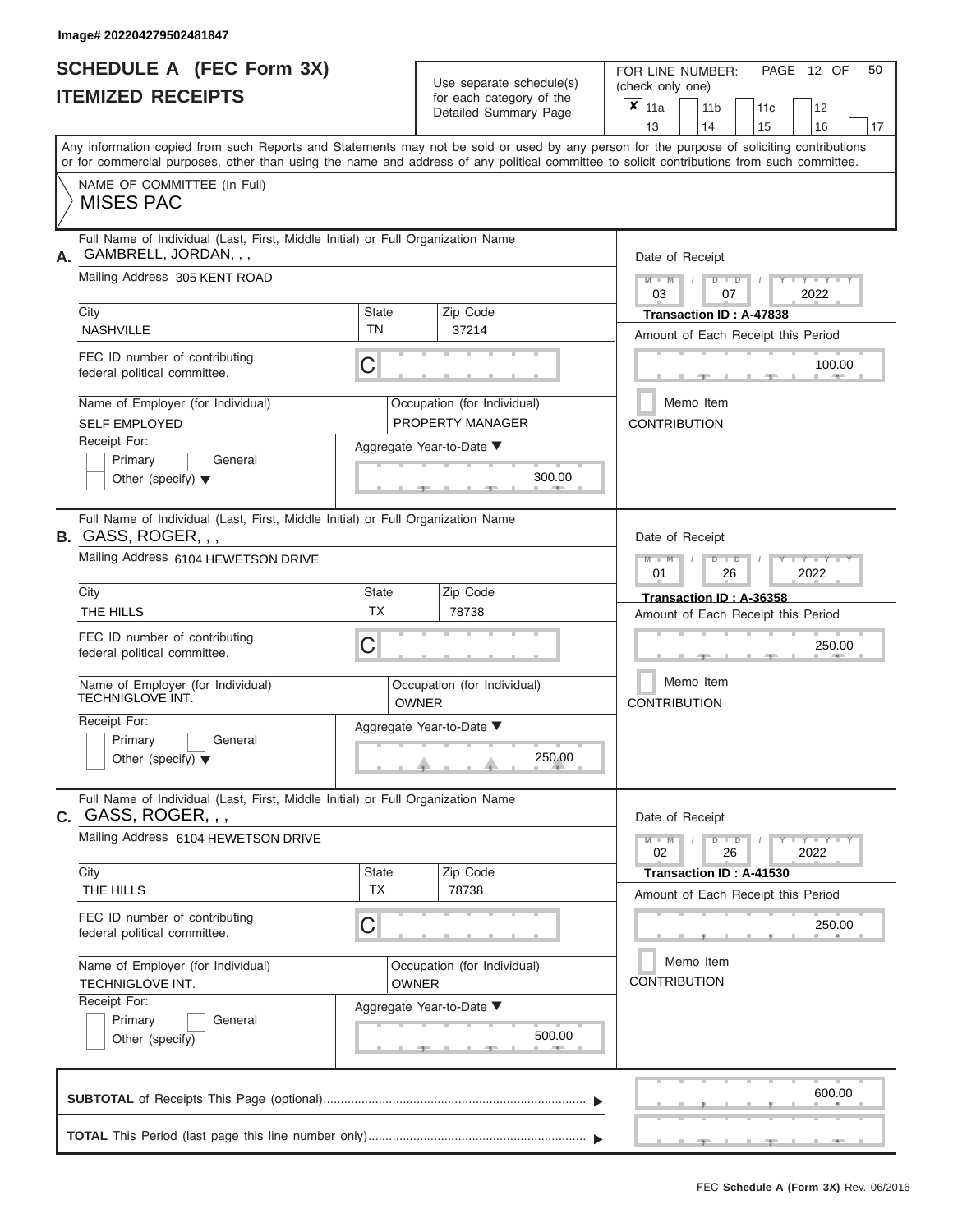|                          | <b>SCHEDULE A (FEC Form 3X)</b> |
|--------------------------|---------------------------------|
| <b>ITEMIZED RECEIPTS</b> |                                 |

Use separate schedule(s)

FOR LINE NUMBER:<br>(check only one)

PAGE 13 OF 50

| IIEMIZED KEUEIPIS                                                                                                                          |                           | for each category of the<br>Detailed Summary Page | $\pmb{\times}$<br>12<br>11a<br>11 <sub>b</sub><br>11c<br>13<br>14<br>15<br>16<br>17                                                       |
|--------------------------------------------------------------------------------------------------------------------------------------------|---------------------------|---------------------------------------------------|-------------------------------------------------------------------------------------------------------------------------------------------|
| or for commercial purposes, other than using the name and address of any political committee to solicit contributions from such committee. |                           |                                                   | Any information copied from such Reports and Statements may not be sold or used by any person for the purpose of soliciting contributions |
| NAME OF COMMITTEE (In Full)<br><b>MISES PAC</b>                                                                                            |                           |                                                   |                                                                                                                                           |
| Full Name of Individual (Last, First, Middle Initial) or Full Organization Name<br>GASS, ROGER, , ,<br>А.                                  |                           |                                                   | Date of Receipt                                                                                                                           |
| Mailing Address 6104 HEWETSON DRIVE                                                                                                        |                           |                                                   | $+Y+Y+Y$<br>$M - M$<br>$D$ $\Box$ $D$<br>2022<br>03<br>26                                                                                 |
| City                                                                                                                                       | <b>State</b><br><b>TX</b> | Zip Code                                          | Transaction ID: A-47850                                                                                                                   |
| THE HILLS                                                                                                                                  |                           | 78738                                             | Amount of Each Receipt this Period                                                                                                        |
| FEC ID number of contributing<br>federal political committee.                                                                              | C                         |                                                   | 250.00                                                                                                                                    |
| Name of Employer (for Individual)<br>TECHNIGLOVE INT.                                                                                      |                           | Occupation (for Individual)<br><b>OWNER</b>       | Memo Item<br><b>CONTRIBUTION</b>                                                                                                          |
| Receipt For:                                                                                                                               |                           | Aggregate Year-to-Date ▼                          |                                                                                                                                           |
| Primary<br>General<br>Other (specify) $\blacktriangledown$                                                                                 |                           | 750.00                                            |                                                                                                                                           |
| Full Name of Individual (Last, First, Middle Initial) or Full Organization Name<br><b>B. GRUBER, CHRISTIAN, , ,</b>                        |                           |                                                   | Date of Receipt                                                                                                                           |
| Mailing Address 331 FOREST PARK CT                                                                                                         |                           |                                                   | $M - M$<br>$T - Y = Y - T Y$<br>$D$ $\Box$ $D$<br>02<br>25<br>2022                                                                        |
| City                                                                                                                                       | <b>State</b>              | Zip Code                                          | Transaction ID: A-41582                                                                                                                   |
| <b>PACIFICA</b>                                                                                                                            | СA                        | 94044                                             | Amount of Each Receipt this Period                                                                                                        |
| FEC ID number of contributing<br>federal political committee.                                                                              | C                         |                                                   | 200.00                                                                                                                                    |
| Name of Employer (for Individual)<br>SQUARE, INC.                                                                                          |                           | Occupation (for Individual)<br>SOFTWARE ENGINEER  | Memo Item<br><b>CONTRIBUTION</b>                                                                                                          |
| Receipt For:                                                                                                                               |                           | Aggregate Year-to-Date ▼                          |                                                                                                                                           |
| Primary<br>General<br>Other (specify) $\blacktriangledown$                                                                                 |                           | 400.00                                            |                                                                                                                                           |
| Full Name of Individual (Last, First, Middle Initial) or Full Organization Name<br><b>c.</b> GRUBER, CHRISTIAN, , ,                        |                           |                                                   | Date of Receipt                                                                                                                           |
| Mailing Address 331 FOREST PARK CT                                                                                                         |                           |                                                   | $D$ $\Box$ $D$<br>$+Y+Y+Y$<br>$M - M$<br>25<br>03<br>2022                                                                                 |
| City<br><b>PACIFICA</b>                                                                                                                    | <b>State</b><br>CA        | Zip Code                                          | Transaction ID: A-47884                                                                                                                   |
|                                                                                                                                            |                           | 94044                                             | Amount of Each Receipt this Period                                                                                                        |
| FEC ID number of contributing<br>federal political committee.                                                                              | C                         |                                                   | 200.00                                                                                                                                    |
| Name of Employer (for Individual)<br>SQUARE, INC.                                                                                          |                           | Occupation (for Individual)<br>SOFTWARE ENGINEER  | Memo Item<br><b>CONTRIBUTION</b>                                                                                                          |
| Receipt For:                                                                                                                               |                           | Aggregate Year-to-Date ▼                          |                                                                                                                                           |
| Primary<br>General                                                                                                                         |                           |                                                   |                                                                                                                                           |
| Other (specify)                                                                                                                            |                           | 600.00<br><b>AND IN</b>                           |                                                                                                                                           |
|                                                                                                                                            |                           |                                                   | 650.00                                                                                                                                    |
|                                                                                                                                            |                           |                                                   |                                                                                                                                           |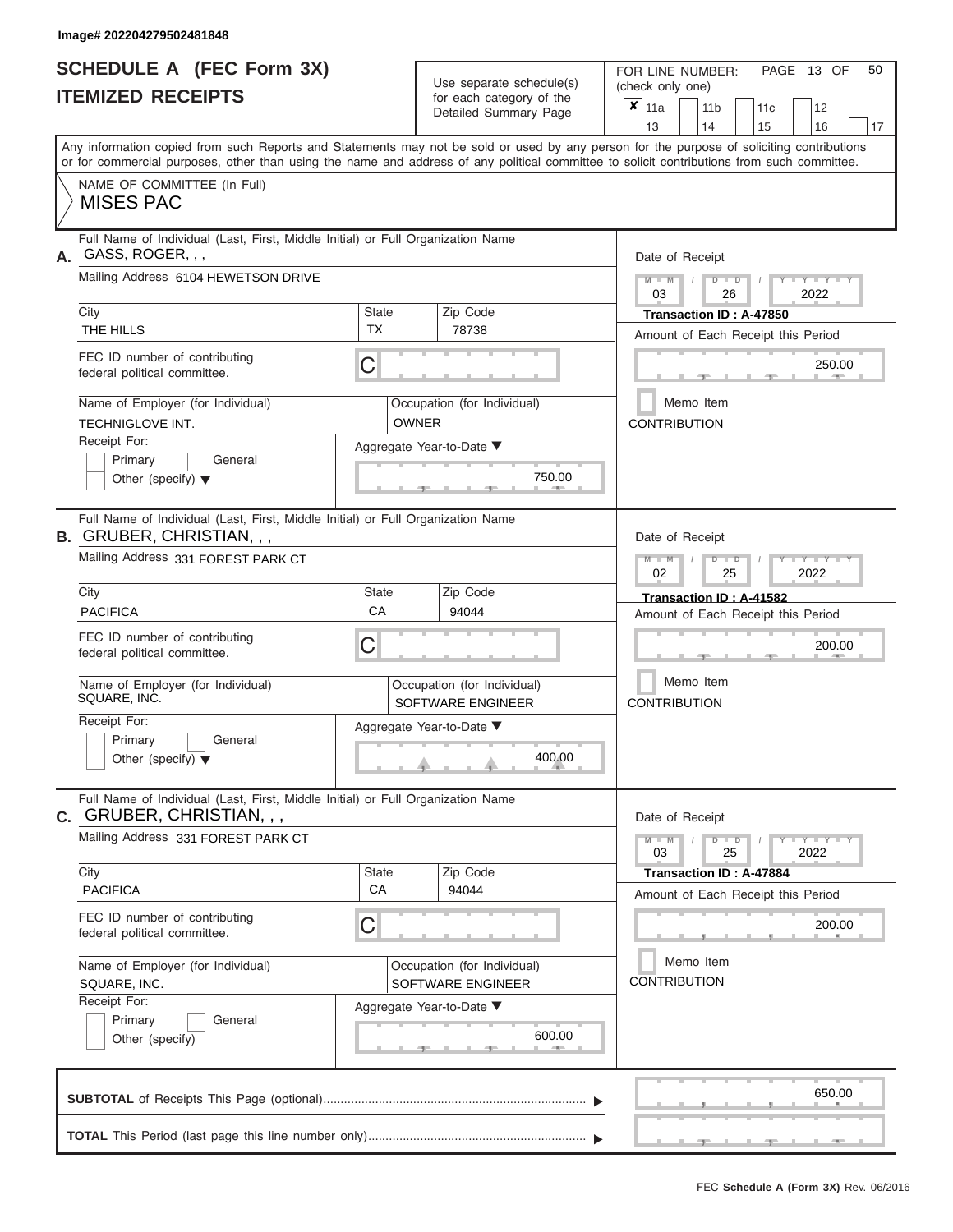|                          | <b>SCHEDULE A (FEC Form 3X)</b> |
|--------------------------|---------------------------------|
| <b>ITEMIZED RECEIPTS</b> |                                 |

Use separate schedule(s)<br>for each category of the

FOR LINE NUMBER:<br>(check only one)

PAGE 14 OF 50

|    | IILMILLY REVLII IV                                                                                                                                                                                                                                                                      |                                                            | iui cauli ualcyuly ul lilc<br>Detailed Summary Page         | x                                                      | 11a                     |                                  | 11 <sub>b</sub> |               |  | 11 <sub>c</sub> | 12                                 |    |  |  |  |
|----|-----------------------------------------------------------------------------------------------------------------------------------------------------------------------------------------------------------------------------------------------------------------------------------------|------------------------------------------------------------|-------------------------------------------------------------|--------------------------------------------------------|-------------------------|----------------------------------|-----------------|---------------|--|-----------------|------------------------------------|----|--|--|--|
|    |                                                                                                                                                                                                                                                                                         |                                                            |                                                             |                                                        | 13                      |                                  | 14              |               |  | 15              | 16                                 | 17 |  |  |  |
|    | Any information copied from such Reports and Statements may not be sold or used by any person for the purpose of soliciting contributions<br>or for commercial purposes, other than using the name and address of any political committee to solicit contributions from such committee. |                                                            |                                                             |                                                        |                         |                                  |                 |               |  |                 |                                    |    |  |  |  |
|    | NAME OF COMMITTEE (In Full)<br><b>MISES PAC</b>                                                                                                                                                                                                                                         |                                                            |                                                             |                                                        |                         |                                  |                 |               |  |                 |                                    |    |  |  |  |
| А. | Full Name of Individual (Last, First, Middle Initial) or Full Organization Name<br>GUDINO, ROY, , ,                                                                                                                                                                                     |                                                            |                                                             |                                                        | Date of Receipt         |                                  |                 |               |  |                 |                                    |    |  |  |  |
|    | Mailing Address 373 E. SHAW AVE. #226                                                                                                                                                                                                                                                   |                                                            |                                                             |                                                        | $M - M$<br>03           |                                  |                 | $D$ $D$<br>26 |  |                 | $\overline{\phantom{a}}$<br>2022   |    |  |  |  |
|    | City                                                                                                                                                                                                                                                                                    | <b>State</b>                                               | Zip Code                                                    |                                                        | Transaction ID: A-59773 |                                  |                 |               |  |                 |                                    |    |  |  |  |
|    | <b>FRESNO</b>                                                                                                                                                                                                                                                                           | CA                                                         | 93710                                                       |                                                        |                         |                                  |                 |               |  |                 | Amount of Each Receipt this Period |    |  |  |  |
|    | FEC ID number of contributing<br>C<br>federal political committee.                                                                                                                                                                                                                      |                                                            |                                                             |                                                        |                         |                                  |                 |               |  |                 | 259.96                             |    |  |  |  |
|    | Name of Employer (for Individual)<br><b>INFORMATION REQUESTED</b>                                                                                                                                                                                                                       |                                                            | Occupation (for Individual)<br><b>INFORMATION REQUESTED</b> |                                                        | <b>CONTRIBUTION</b>     | Memo Item                        |                 |               |  |                 |                                    |    |  |  |  |
|    | Receipt For:                                                                                                                                                                                                                                                                            |                                                            | Aggregate Year-to-Date ▼                                    |                                                        |                         |                                  |                 |               |  |                 |                                    |    |  |  |  |
|    | Primary<br>General<br>Other (specify) $\blacktriangledown$                                                                                                                                                                                                                              | 259.96                                                     |                                                             |                                                        |                         |                                  |                 |               |  |                 |                                    |    |  |  |  |
|    | Full Name of Individual (Last, First, Middle Initial) or Full Organization Name<br><b>B.</b> HASELOFF, ROBERT, , ,                                                                                                                                                                      |                                                            |                                                             |                                                        | Date of Receipt         |                                  |                 |               |  |                 |                                    |    |  |  |  |
|    | Mailing Address 4320 LAURIE MICHELLE ROAD                                                                                                                                                                                                                                               |                                                            |                                                             | $M - M$<br>$D$ $\Box$ $D$<br>$T-T$<br>02<br>2022<br>24 |                         |                                  |                 |               |  |                 |                                    |    |  |  |  |
|    | City                                                                                                                                                                                                                                                                                    | <b>State</b>                                               | Zip Code                                                    | Transaction ID: A-41599                                |                         |                                  |                 |               |  |                 |                                    |    |  |  |  |
|    | <b>SAN ANTONIO</b>                                                                                                                                                                                                                                                                      | <b>TX</b>                                                  | 78261                                                       |                                                        |                         |                                  |                 |               |  |                 | Amount of Each Receipt this Period |    |  |  |  |
|    | FEC ID number of contributing<br>federal political committee.                                                                                                                                                                                                                           | С<br>Occupation (for Individual)<br><b>PROCUREMENT MGR</b> |                                                             |                                                        |                         | 200.00                           |                 |               |  |                 |                                    |    |  |  |  |
|    | Name of Employer (for Individual)<br><b>USAA</b>                                                                                                                                                                                                                                        |                                                            |                                                             |                                                        |                         | Memo Item<br><b>CONTRIBUTION</b> |                 |               |  |                 |                                    |    |  |  |  |
|    | Receipt For:                                                                                                                                                                                                                                                                            | Aggregate Year-to-Date ▼                                   |                                                             |                                                        |                         |                                  |                 |               |  |                 |                                    |    |  |  |  |
|    | Primary<br>General<br>Other (specify) $\blacktriangledown$                                                                                                                                                                                                                              | 400.00                                                     |                                                             |                                                        |                         |                                  |                 |               |  |                 |                                    |    |  |  |  |
| С. | Full Name of Individual (Last, First, Middle Initial) or Full Organization Name<br>HASELOFF, ROBERT, , ,                                                                                                                                                                                |                                                            |                                                             |                                                        | Date of Receipt         |                                  |                 |               |  |                 |                                    |    |  |  |  |
|    | Mailing Address 4320 LAURIE MICHELLE ROAD                                                                                                                                                                                                                                               |                                                            |                                                             |                                                        | $M - M$<br>03           |                                  |                 | $D$ $D$<br>24 |  |                 | $T - Y - T - Y - T - Y$<br>2022    |    |  |  |  |
|    | City<br><b>SAN ANTONIO</b>                                                                                                                                                                                                                                                              | <b>State</b><br><b>TX</b>                                  | Zip Code<br>78261                                           |                                                        | Transaction ID: A-47915 |                                  |                 |               |  |                 |                                    |    |  |  |  |
|    |                                                                                                                                                                                                                                                                                         |                                                            |                                                             |                                                        |                         |                                  |                 |               |  |                 | Amount of Each Receipt this Period |    |  |  |  |
|    | FEC ID number of contributing<br>federal political committee.                                                                                                                                                                                                                           | C                                                          |                                                             |                                                        |                         | 200.00                           |                 |               |  |                 |                                    |    |  |  |  |
|    | Name of Employer (for Individual)<br><b>USAA</b>                                                                                                                                                                                                                                        | Occupation (for Individual)<br>PROCUREMENT MGR             | Memo Item<br><b>CONTRIBUTION</b>                            |                                                        |                         |                                  |                 |               |  |                 |                                    |    |  |  |  |
|    | Receipt For:                                                                                                                                                                                                                                                                            |                                                            | Aggregate Year-to-Date ▼                                    |                                                        |                         |                                  |                 |               |  |                 |                                    |    |  |  |  |
|    | General<br>Primary<br>Other (specify)                                                                                                                                                                                                                                                   |                                                            | 600.00                                                      |                                                        |                         |                                  |                 |               |  |                 |                                    |    |  |  |  |
|    |                                                                                                                                                                                                                                                                                         |                                                            |                                                             |                                                        |                         |                                  |                 |               |  |                 | 659.96                             |    |  |  |  |
|    |                                                                                                                                                                                                                                                                                         |                                                            |                                                             |                                                        |                         |                                  |                 |               |  |                 |                                    |    |  |  |  |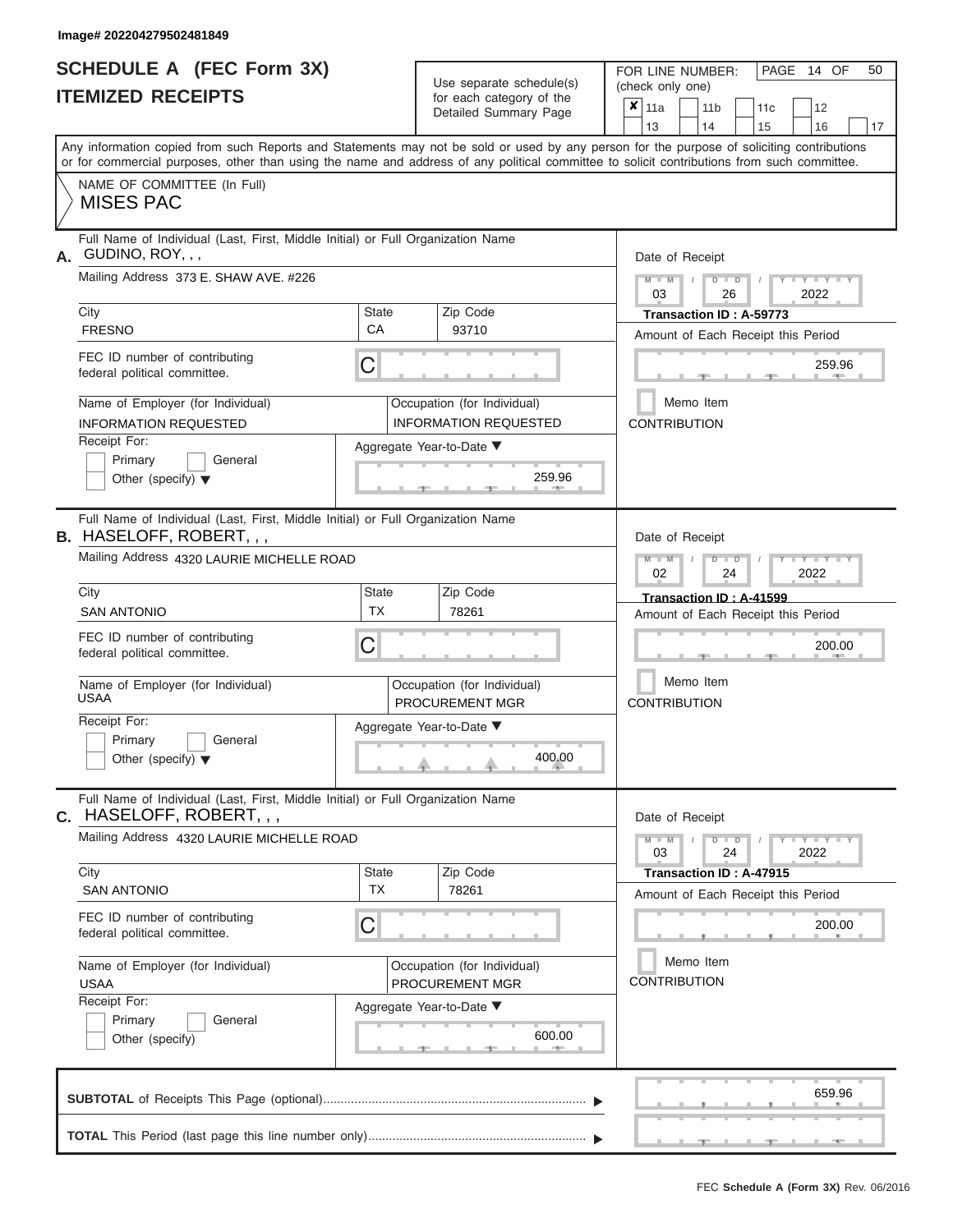# **SCHEDULE A (FEC Form 3X)**

| SCHEDULE A (FEC Form 3X)<br><b>ITEMIZED RECEIPTS</b>                                                                                                                                                                                                                                                                                                                                                              |                                | Use separate schedule(s)<br>for each category of the<br>Detailed Summary Page                              | 50<br>FOR LINE NUMBER:<br>PAGE 15 OF<br>(check only one)<br>×<br>  11a<br>11 <sub>b</sub><br>12<br>11 <sub>c</sub><br>14<br>13<br>15<br>16<br>17                                                                                  |
|-------------------------------------------------------------------------------------------------------------------------------------------------------------------------------------------------------------------------------------------------------------------------------------------------------------------------------------------------------------------------------------------------------------------|--------------------------------|------------------------------------------------------------------------------------------------------------|-----------------------------------------------------------------------------------------------------------------------------------------------------------------------------------------------------------------------------------|
| Any information copied from such Reports and Statements may not be sold or used by any person for the purpose of soliciting contributions<br>or for commercial purposes, other than using the name and address of any political committee to solicit contributions from such committee.<br>NAME OF COMMITTEE (In Full)<br><b>MISES PAC</b>                                                                        |                                |                                                                                                            |                                                                                                                                                                                                                                   |
| Full Name of Individual (Last, First, Middle Initial) or Full Organization Name<br>HORNBERGER, JACOB, , ,<br>А.<br>Mailing Address 43176 CENTER POST TERRACE<br>City<br><b>BROADLANDS</b><br>FEC ID number of contributing<br>federal political committee.<br>Name of Employer (for Individual)<br>THE FUTURE OF FREEDOM FOUNDATION<br>Receipt For:<br>Primary<br>General<br>Other (specify) $\blacktriangledown$ | State<br><b>VA</b><br>С        | Zip Code<br>20148<br>Occupation (for Individual)<br><b>PRESIDENT</b><br>Aggregate Year-to-Date ▼<br>250.00 | Date of Receipt<br>$M$ – $M$ /<br>$D$ $D$<br>$Y - Y -$<br>03<br>20<br>2022<br>Transaction ID: A-47963<br>Amount of Each Receipt this Period<br>250.00<br><b>CONTRACTOR</b><br>Memo Item<br><b>CONTRIBUTION</b>                    |
| Full Name of Individual (Last, First, Middle Initial) or Full Organization Name<br>B. JURCHAK, MARC, , ,<br>Mailing Address 373 FAIRVILLE ROAD<br>City<br><b>CHADDS FORD</b><br>FEC ID number of contributing<br>federal political committee.<br>Name of Employer (for Individual)<br><b>L3HARRIS</b><br>Receipt For:<br>Primary<br>General<br>Other (specify) $\blacktriangledown$                               | <b>State</b><br><b>PA</b><br>С | Zip Code<br>19317<br>Occupation (for Individual)<br><b>ENGINEER</b><br>Aggregate Year-to-Date ▼<br>300.00  | Date of Receipt<br>$M - M$<br>$D$ $D$<br>$\Box$ $\Upsilon$ $\Box$ $\Upsilon$ $\Upsilon$ $\Box$<br>03<br>2022<br>16<br>Transaction ID: A-48012<br>Amount of Each Receipt this Period<br>100.00<br>Memo Item<br><b>CONTRIBUTION</b> |
| Full Name of Individual (Last, First, Middle Initial) or Full Organization Name<br>C. KLEFFMAN, NATHAN, , ,<br>Mailing Address 43 MILLARD STREET<br>City<br><b>COUNCIL BLUFFS</b><br>FEC ID number of contributing<br>federal political committee.<br>Name of Employer (for Individual)<br><b>ACCENTURE</b><br>Receipt For:<br>Primary<br>General<br>Other (specify)                                              | <b>State</b><br>IA<br>С        | Zip Code<br>51503<br>Occupation (for Individual)<br>IT CONSULTANT<br>Aggregate Year-to-Date ▼<br>225.00    | Date of Receipt<br>$M - M$<br>$D$ $D$<br>$  Y$ $  Y$ $  Y$<br>03<br>15<br>2022<br>Transaction ID: A-48037<br>Amount of Each Receipt this Period<br>75.00<br>Memo Item<br><b>CONTRIBUTION</b>                                      |
|                                                                                                                                                                                                                                                                                                                                                                                                                   |                                |                                                                                                            | 425.00<br>$-1$<br>$-7$<br><b>ALC: NO</b>                                                                                                                                                                                          |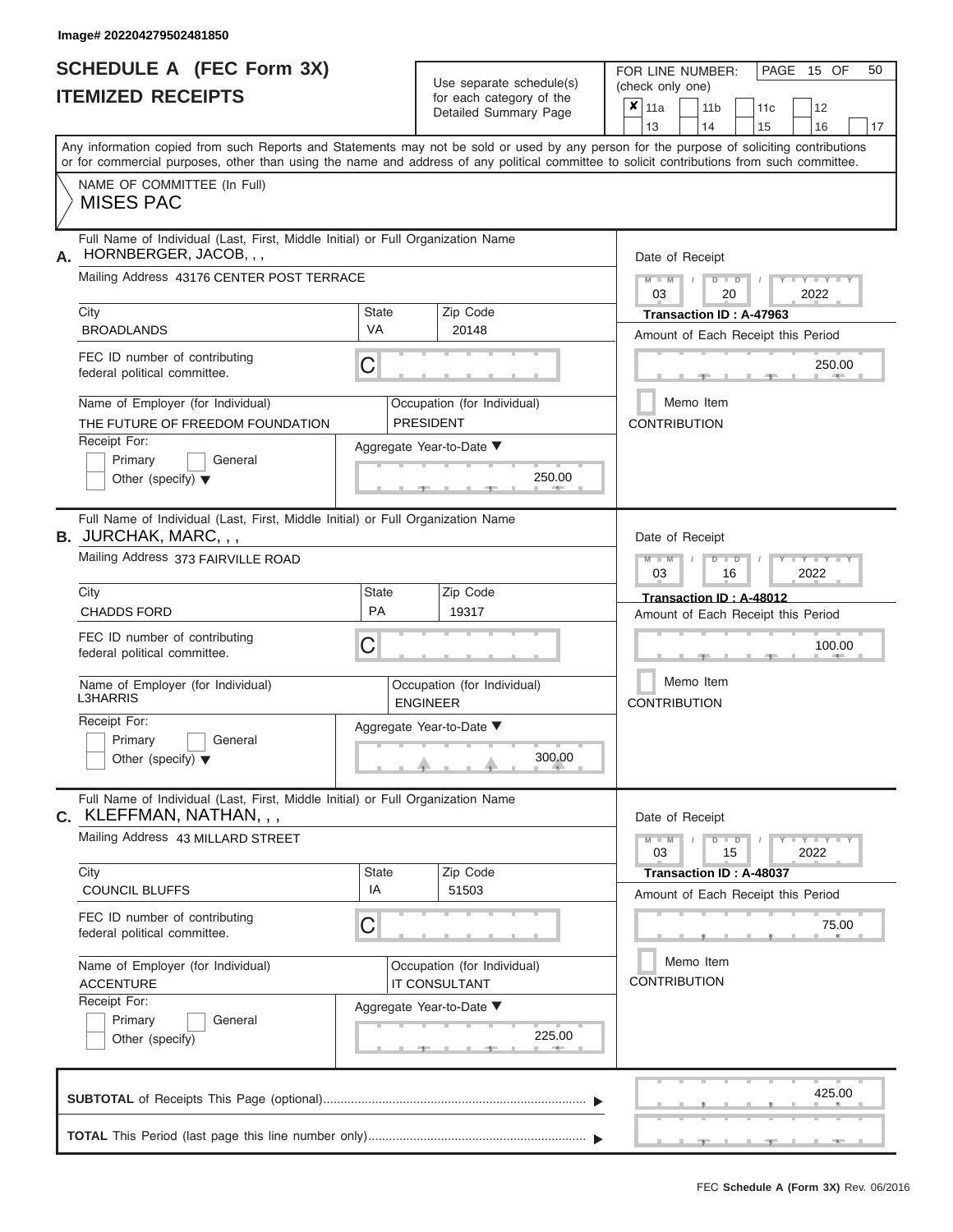|                          | <b>SCHEDULE A (FEC Form 3X)</b> |
|--------------------------|---------------------------------|
| <b>ITEMIZED RECEIPTS</b> |                                 |

Use separate schedule(s)

FOR LINE NUMBER:<br>(check only one)

PAGE 16 OF 50

| IIEMIZED REGEIPIJ                                                          |                                                                                 | for each category of the<br>Detailed Summary Page           | $\pmb{\times}$<br>11a<br>11 <sub>b</sub><br>11c<br>12<br>13<br>14<br>15<br>16<br>17                                                                                                                                                                                                     |
|----------------------------------------------------------------------------|---------------------------------------------------------------------------------|-------------------------------------------------------------|-----------------------------------------------------------------------------------------------------------------------------------------------------------------------------------------------------------------------------------------------------------------------------------------|
|                                                                            |                                                                                 |                                                             | Any information copied from such Reports and Statements may not be sold or used by any person for the purpose of soliciting contributions<br>or for commercial purposes, other than using the name and address of any political committee to solicit contributions from such committee. |
| NAME OF COMMITTEE (In Full)<br><b>MISES PAC</b>                            |                                                                                 |                                                             |                                                                                                                                                                                                                                                                                         |
| LASATER, JONATHAN, , ,<br>А.<br>Mailing Address 201 NORTH CENTURION LN     | Full Name of Individual (Last, First, Middle Initial) or Full Organization Name |                                                             | Date of Receipt                                                                                                                                                                                                                                                                         |
| City                                                                       | <b>State</b>                                                                    | Zip Code                                                    | $M - M$<br>$+Y+Y+Y$<br>$D$ $\Box$ $D$<br>03<br>2022<br>04<br>Transaction ID: A-48067                                                                                                                                                                                                    |
| <b>MOUNT HOLLY</b>                                                         | <b>NC</b>                                                                       | 28120                                                       | Amount of Each Receipt this Period                                                                                                                                                                                                                                                      |
| FEC ID number of contributing<br>federal political committee.              | C                                                                               |                                                             | 100.00                                                                                                                                                                                                                                                                                  |
| Name of Employer (for Individual)<br><b>JLS PUBLISHING LLC</b>             | <b>SELF</b>                                                                     | Occupation (for Individual)                                 | Memo Item<br><b>CONTRIBUTION</b>                                                                                                                                                                                                                                                        |
| Receipt For:<br>Primary<br>General<br>Other (specify) $\blacktriangledown$ |                                                                                 | Aggregate Year-to-Date ▼<br>300.00                          |                                                                                                                                                                                                                                                                                         |
| $B.$ LEMLEY, RUSS, , ,                                                     | Full Name of Individual (Last, First, Middle Initial) or Full Organization Name |                                                             | Date of Receipt                                                                                                                                                                                                                                                                         |
| Mailing Address 4927 TOWERS ST                                             |                                                                                 |                                                             | $M - M$<br>$T$ $Y$ $T$ $Y$ $T$ $Y$<br>$D$ $\Box$ $D$<br>2022<br>03<br>09                                                                                                                                                                                                                |
| City<br><b>TORRANCE</b>                                                    | <b>State</b><br>CA                                                              | Zip Code<br>90503                                           | Transaction ID: A-48077<br>Amount of Each Receipt this Period                                                                                                                                                                                                                           |
| FEC ID number of contributing<br>federal political committee.              | С                                                                               |                                                             | 50.00                                                                                                                                                                                                                                                                                   |
| Name of Employer (for Individual)<br><b>CAPITAL GROUP</b>                  |                                                                                 | Occupation (for Individual)<br><b>SR COMPLIANCE MANAGER</b> | Memo Item<br><b>CONTRIBUTION</b>                                                                                                                                                                                                                                                        |
| Receipt For:<br>Primary<br>General<br>Other (specify) $\blacktriangledown$ |                                                                                 | Aggregate Year-to-Date ▼<br>250.00                          |                                                                                                                                                                                                                                                                                         |
| $c.$ LEMLEY, RUSS, , ,                                                     | Full Name of Individual (Last, First, Middle Initial) or Full Organization Name |                                                             | Date of Receipt                                                                                                                                                                                                                                                                         |
| Mailing Address 4927 TOWERS ST                                             |                                                                                 |                                                             | $D$ $\Box$ $D$<br>$Y - Y - Y - Y - Y$<br>$M - M$<br>03<br>25<br>2022                                                                                                                                                                                                                    |
| City<br><b>TORRANCE</b>                                                    | <b>State</b><br>CA                                                              | Zip Code<br>90503                                           | Transaction ID: A-48078<br>Amount of Each Receipt this Period                                                                                                                                                                                                                           |
| FEC ID number of contributing<br>federal political committee.              | С                                                                               |                                                             | 50.00                                                                                                                                                                                                                                                                                   |
| Name of Employer (for Individual)<br><b>CAPITAL GROUP</b>                  |                                                                                 | Occupation (for Individual)<br>SR COMPLIANCE MANAGER        | Memo Item<br><b>CONTRIBUTION</b>                                                                                                                                                                                                                                                        |
| Receipt For:<br>Primary<br>General<br>Other (specify)                      |                                                                                 | Aggregate Year-to-Date ▼<br>300.00<br><b>1. 400</b>         |                                                                                                                                                                                                                                                                                         |
|                                                                            |                                                                                 |                                                             | 200.00                                                                                                                                                                                                                                                                                  |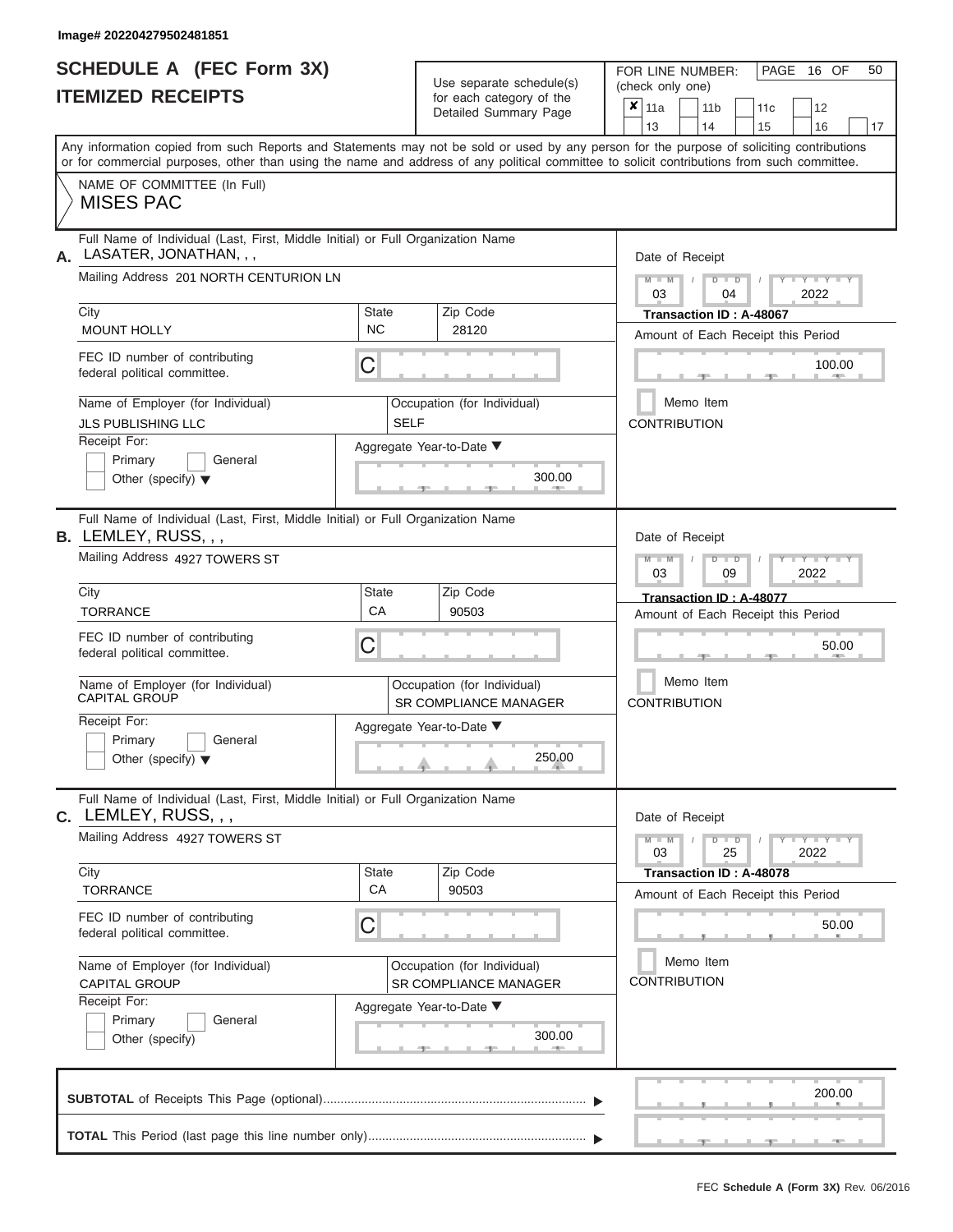|                          | <b>SCHEDULE A (FEC Form 3X)</b> |
|--------------------------|---------------------------------|
| <b>ITEMIZED RECEIPTS</b> |                                 |

Use separate schedule(s)

FOR LINE NUMBER:<br>(check only one)

PAGE 17 OF 50

|    | IIEMIZEU REVEIFIJ                                                                                                                                                                                                                                                                       |                           |  | for each category of the                                | × | 11a                 |               |           |  | 11 <sub>b</sub> |                      |  | 11c                                                           |      | 12                                    |    |
|----|-----------------------------------------------------------------------------------------------------------------------------------------------------------------------------------------------------------------------------------------------------------------------------------------|---------------------------|--|---------------------------------------------------------|---|---------------------|---------------|-----------|--|-----------------|----------------------|--|---------------------------------------------------------------|------|---------------------------------------|----|
|    |                                                                                                                                                                                                                                                                                         |                           |  | Detailed Summary Page                                   |   | 13                  |               |           |  | 14              |                      |  | 15                                                            |      | 16                                    | 17 |
|    | Any information copied from such Reports and Statements may not be sold or used by any person for the purpose of soliciting contributions<br>or for commercial purposes, other than using the name and address of any political committee to solicit contributions from such committee. |                           |  |                                                         |   |                     |               |           |  |                 |                      |  |                                                               |      |                                       |    |
|    | NAME OF COMMITTEE (In Full)<br><b>MISES PAC</b>                                                                                                                                                                                                                                         |                           |  |                                                         |   |                     |               |           |  |                 |                      |  |                                                               |      |                                       |    |
| А. | Full Name of Individual (Last, First, Middle Initial) or Full Organization Name<br>LIGGIO, CARL, , ,                                                                                                                                                                                    |                           |  |                                                         |   | Date of Receipt     |               |           |  |                 |                      |  |                                                               |      |                                       |    |
|    | Mailing Address 27 WEST 96TH STREET APT 9A                                                                                                                                                                                                                                              |                           |  |                                                         |   |                     | $M - M$<br>03 |           |  |                 | $D$ $\Box$ $D$<br>28 |  |                                                               |      | $+Y+Y+Y$<br>2022                      |    |
|    | City<br><b>NEW YORK</b>                                                                                                                                                                                                                                                                 | <b>State</b><br><b>NY</b> |  | Zip Code<br>10025                                       |   |                     |               |           |  |                 |                      |  | Transaction ID: A-48083<br>Amount of Each Receipt this Period |      |                                       |    |
|    | FEC ID number of contributing<br>federal political committee.                                                                                                                                                                                                                           | С                         |  |                                                         |   |                     |               |           |  |                 |                      |  |                                                               |      | 100.00<br>$\mathcal{L}(\mathbb{R})$ . |    |
|    | Name of Employer (for Individual)<br>PHAROS ENTERPRISE INTELLIGENCE, LLC                                                                                                                                                                                                                |                           |  | Occupation (for Individual)<br><b>ENERGY CONSULTANT</b> |   | <b>CONTRIBUTION</b> |               | Memo Item |  |                 |                      |  |                                                               |      |                                       |    |
|    | Receipt For:<br>Primary<br>General<br>Other (specify) $\blacktriangledown$                                                                                                                                                                                                              |                           |  | Aggregate Year-to-Date ▼<br>300.00                      |   |                     |               |           |  |                 |                      |  |                                                               |      |                                       |    |
|    | Full Name of Individual (Last, First, Middle Initial) or Full Organization Name<br><b>B.</b> LINDBORG, ERIK, , ,                                                                                                                                                                        |                           |  |                                                         |   | Date of Receipt     |               |           |  |                 |                      |  |                                                               |      |                                       |    |
|    | Mailing Address 1357 BRIDGEFORD DRIVE NORTHWEST                                                                                                                                                                                                                                         |                           |  |                                                         |   |                     | $M - M$<br>03 |           |  |                 | $D$ $\Box$ $D$<br>23 |  |                                                               | 2022 | $T - Y = T - Y = T - Y$               |    |
|    | City<br>CONCORD                                                                                                                                                                                                                                                                         | <b>State</b><br><b>NC</b> |  | Zip Code<br>28027                                       |   |                     |               |           |  |                 |                      |  | Transaction ID: A-48085<br>Amount of Each Receipt this Period |      |                                       |    |
|    | FEC ID number of contributing<br>federal political committee.                                                                                                                                                                                                                           | С                         |  | 100.00                                                  |   |                     |               |           |  |                 |                      |  |                                                               |      |                                       |    |
|    | Name of Employer (for Individual)<br>JELD-WEN                                                                                                                                                                                                                                           |                           |  | Occupation (for Individual)<br>PROJECT MANAGER          |   | <b>CONTRIBUTION</b> |               | Memo Item |  |                 |                      |  |                                                               |      |                                       |    |
|    | Receipt For:<br>Primary<br>General<br>Other (specify) $\blacktriangledown$                                                                                                                                                                                                              |                           |  | Aggregate Year-to-Date ▼<br>300.00                      |   |                     |               |           |  |                 |                      |  |                                                               |      |                                       |    |
|    | Full Name of Individual (Last, First, Middle Initial) or Full Organization Name<br>$C.$ LOESBY, MATTHEW, , ,                                                                                                                                                                            |                           |  |                                                         |   | Date of Receipt     |               |           |  |                 |                      |  |                                                               |      |                                       |    |
|    | Mailing Address 890 N YARMOUTH PL                                                                                                                                                                                                                                                       |                           |  |                                                         |   |                     | $M - M$<br>01 |           |  |                 | $D$ $\Box$ $D$<br>06 |  |                                                               |      | $Y - Y - Y - Y - I - Y$<br>2022       |    |
|    | City<br><b>EAGLE</b>                                                                                                                                                                                                                                                                    | State<br>ID               |  | Zip Code<br>83616                                       |   |                     |               |           |  |                 |                      |  | Transaction ID: A-36359<br>Amount of Each Receipt this Period |      |                                       |    |
|    | FEC ID number of contributing<br>federal political committee.                                                                                                                                                                                                                           | С                         |  |                                                         |   |                     |               |           |  |                 |                      |  |                                                               |      | 250.00                                |    |
|    | Name of Employer (for Individual)<br>PLAYER FIRST GAMES, INC.                                                                                                                                                                                                                           |                           |  | Occupation (for Individual)<br>SOFTWARE ENGINEER        |   | <b>CONTRIBUTION</b> |               | Memo Item |  |                 |                      |  |                                                               |      |                                       |    |
|    | Receipt For:<br>Primary<br>General<br>Other (specify)                                                                                                                                                                                                                                   |                           |  | Aggregate Year-to-Date ▼<br>250.00<br><b>AND</b><br>- 1 |   |                     |               |           |  |                 |                      |  |                                                               |      |                                       |    |
|    |                                                                                                                                                                                                                                                                                         |                           |  |                                                         |   |                     |               |           |  |                 |                      |  |                                                               |      | 450.00                                |    |
|    |                                                                                                                                                                                                                                                                                         |                           |  |                                                         |   |                     |               |           |  |                 |                      |  |                                                               |      |                                       |    |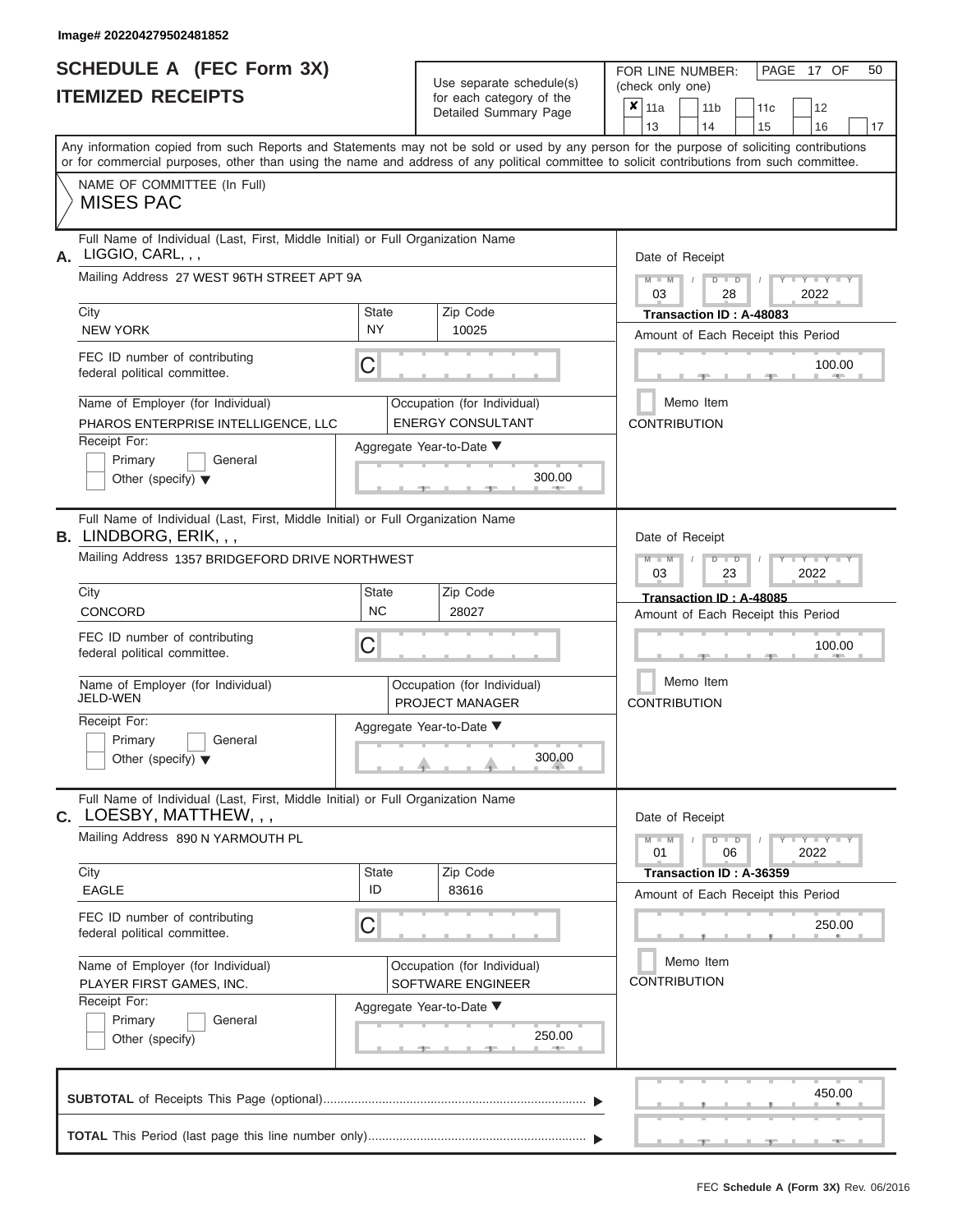|                          | <b>SCHEDULE A (FEC Form 3X)</b> |
|--------------------------|---------------------------------|
| <b>ITEMIZED RECEIPTS</b> |                                 |

Use separate schedule(s) (check only one)<br>for each category of the  $\begin{array}{|c|c|c|c|c|}\hline \textbf{X} & 11a & 1\end{array}$ 

FOR LINE NUMBER:

PAGE 18 OF 50

|                                                                                                                                                                                                                                                                                         |                                                  | Detailed Summary Page                            |  | $x_{\parallel 11a}$<br>13                                     |                                  | 14 | 11 b          |  | 11c<br>15               |                          | 12<br>16 | 17 |  |
|-----------------------------------------------------------------------------------------------------------------------------------------------------------------------------------------------------------------------------------------------------------------------------------------|--------------------------------------------------|--------------------------------------------------|--|---------------------------------------------------------------|----------------------------------|----|---------------|--|-------------------------|--------------------------|----------|----|--|
| Any information copied from such Reports and Statements may not be sold or used by any person for the purpose of soliciting contributions<br>or for commercial purposes, other than using the name and address of any political committee to solicit contributions from such committee. |                                                  |                                                  |  |                                                               |                                  |    |               |  |                         |                          |          |    |  |
| NAME OF COMMITTEE (In Full)<br><b>MISES PAC</b>                                                                                                                                                                                                                                         |                                                  |                                                  |  |                                                               |                                  |    |               |  |                         |                          |          |    |  |
| Full Name of Individual (Last, First, Middle Initial) or Full Organization Name<br>A. LOESBY, MATTHEW, , ,                                                                                                                                                                              |                                                  |                                                  |  | Date of Receipt                                               |                                  |    |               |  |                         |                          |          |    |  |
| Mailing Address 890 N YARMOUTH PL                                                                                                                                                                                                                                                       |                                                  |                                                  |  | 02                                                            |                                  |    | $D$ $D$<br>06 |  |                         | $-1$ $ Y$<br>2022        |          |    |  |
| City<br><b>EAGLE</b>                                                                                                                                                                                                                                                                    | <b>State</b><br>ID                               | Zip Code<br>83616                                |  | Amount of Each Receipt this Period                            |                                  |    |               |  | Transaction ID: A-42338 |                          |          |    |  |
| FEC ID number of contributing<br>federal political committee.                                                                                                                                                                                                                           | C                                                |                                                  |  |                                                               |                                  |    |               |  |                         |                          | 250.00   |    |  |
| Name of Employer (for Individual)<br>PLAYER FIRST GAMES, INC.                                                                                                                                                                                                                           | Occupation (for Individual)<br>SOFTWARE ENGINEER |                                                  |  |                                                               | Memo Item<br><b>CONTRIBUTION</b> |    |               |  |                         |                          |          |    |  |
| Receipt For:<br>Primary<br>General<br>Other (specify) $\blacktriangledown$                                                                                                                                                                                                              |                                                  | Aggregate Year-to-Date ▼<br>500.00               |  |                                                               |                                  |    |               |  |                         |                          |          |    |  |
| Full Name of Individual (Last, First, Middle Initial) or Full Organization Name<br><b>B. LOESBY, MATTHEW,,,</b>                                                                                                                                                                         |                                                  |                                                  |  | Date of Receipt                                               |                                  |    |               |  |                         |                          |          |    |  |
| Mailing Address 890 N YARMOUTH PL                                                                                                                                                                                                                                                       |                                                  |                                                  |  | $M - M$<br>03                                                 |                                  |    | $D$ $D$<br>06 |  |                         | Y TYT<br>2022            |          |    |  |
| City<br><b>EAGLE</b>                                                                                                                                                                                                                                                                    | <b>State</b><br>ID                               | Zip Code<br>83616                                |  | Transaction ID: A-48095<br>Amount of Each Receipt this Period |                                  |    |               |  |                         |                          |          |    |  |
| FEC ID number of contributing<br>federal political committee.                                                                                                                                                                                                                           | С                                                |                                                  |  |                                                               | 250.00                           |    |               |  |                         |                          |          |    |  |
| Name of Employer (for Individual)<br>PLAYER FIRST GAMES, INC.                                                                                                                                                                                                                           |                                                  | Occupation (for Individual)<br>SOFTWARE ENGINEER |  | <b>CONTRIBUTION</b>                                           | Memo Item                        |    |               |  |                         |                          |          |    |  |
| Receipt For:<br>Primary<br>General<br>Other (specify) $\blacktriangledown$                                                                                                                                                                                                              |                                                  | Aggregate Year-to-Date ▼<br>750.00               |  |                                                               |                                  |    |               |  |                         |                          |          |    |  |
| Full Name of Individual (Last, First, Middle Initial) or Full Organization Name<br>C. LUDLOW, LAWRENCE, , ,                                                                                                                                                                             |                                                  |                                                  |  | Date of Receipt                                               |                                  |    |               |  |                         |                          |          |    |  |
| Mailing Address 1100 WHITTIER ROAD                                                                                                                                                                                                                                                      |                                                  |                                                  |  | $M - M$<br>01                                                 |                                  |    | $D$ $D$<br>18 |  |                         | $-Y - Y - Y - Y$<br>2022 |          |    |  |
| City<br><b>GROSSE POINTE PARK</b>                                                                                                                                                                                                                                                       | <b>State</b><br>MI                               | Zip Code<br>48230                                |  | Amount of Each Receipt this Period                            |                                  |    |               |  | Transaction ID: A-36360 |                          |          |    |  |
| FEC ID number of contributing<br>federal political committee.                                                                                                                                                                                                                           | C                                                |                                                  |  |                                                               |                                  |    |               |  |                         |                          | 250.00   |    |  |
| Name of Employer (for Individual)<br><b>RETIRED</b>                                                                                                                                                                                                                                     | <b>RETIRED</b>                                   | Occupation (for Individual)                      |  | <b>CONTRIBUTION</b>                                           | Memo Item                        |    |               |  |                         |                          |          |    |  |
| Receipt For:<br>Primary<br>General<br>Other (specify)                                                                                                                                                                                                                                   |                                                  | Aggregate Year-to-Date ▼<br>250.00               |  |                                                               |                                  |    |               |  |                         |                          |          |    |  |
|                                                                                                                                                                                                                                                                                         |                                                  |                                                  |  |                                                               |                                  |    |               |  |                         |                          | 750.00   |    |  |
|                                                                                                                                                                                                                                                                                         |                                                  |                                                  |  |                                                               |                                  |    |               |  |                         |                          |          |    |  |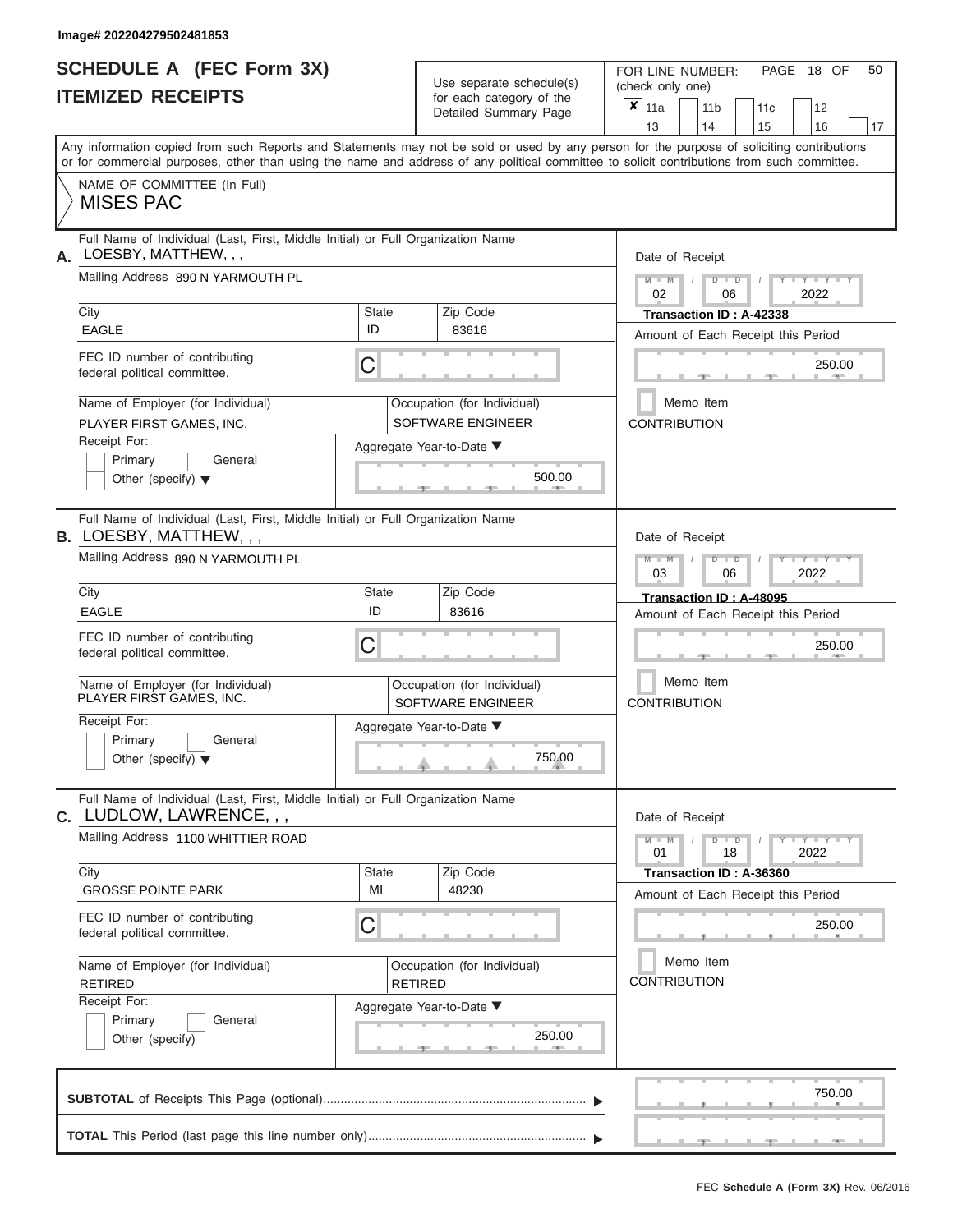|                          | <b>SCHEDULE A (FEC Form 3X)</b> |
|--------------------------|---------------------------------|
| <b>ITEMIZED RECEIPTS</b> |                                 |

| SCHEDULE A (FEC Form 3X)<br><b>ITEMIZED RECEIPTS</b>                                                                                                                                                                                                                                                                                                                                                  | Use separate schedule(s)<br>for each category of the<br>Detailed Summary Page                                                                              | 50<br>FOR LINE NUMBER:<br>PAGE 19 OF<br>(check only one)<br>$\boldsymbol{x}$<br>11a<br>11 <sub>b</sub><br>12<br>11 <sub>c</sub><br>13<br>14<br>15<br>16<br>17                                                                                                   |
|-------------------------------------------------------------------------------------------------------------------------------------------------------------------------------------------------------------------------------------------------------------------------------------------------------------------------------------------------------------------------------------------------------|------------------------------------------------------------------------------------------------------------------------------------------------------------|-----------------------------------------------------------------------------------------------------------------------------------------------------------------------------------------------------------------------------------------------------------------|
| or for commercial purposes, other than using the name and address of any political committee to solicit contributions from such committee.<br>NAME OF COMMITTEE (In Full)<br><b>MISES PAC</b>                                                                                                                                                                                                         |                                                                                                                                                            | Any information copied from such Reports and Statements may not be sold or used by any person for the purpose of soliciting contributions                                                                                                                       |
| Full Name of Individual (Last, First, Middle Initial) or Full Organization Name<br>MCARDLE, ANGELA, , ,<br>А.<br>Mailing Address 1800 PARK NEWPORT<br>409<br>City<br><b>NEWPORT BEACH</b><br>FEC ID number of contributing<br>federal political committee.<br>Name of Employer (for Individual)<br><b>JHK LAW GROUP</b><br>Receipt For:<br>Primary<br>General<br>Other (specify) $\blacktriangledown$ | Zip Code<br><b>State</b><br><b>CA</b><br>90031<br>C<br>Occupation (for Individual)<br>PARALEGAL<br>Aggregate Year-to-Date ▼<br>420.00<br><b>CONTRACTOR</b> | Date of Receipt<br>$M$ – $M$ /<br>$D$ $D$<br>$Y + Y + Y$<br>02<br>24<br>2022<br>Transaction ID: A-41585<br>Amount of Each Receipt this Period<br>400.00<br><b>CONTRACTOR</b><br>Memo Item<br><b>CONTRIBUTION</b>                                                |
| Full Name of Individual (Last, First, Middle Initial) or Full Organization Name<br><b>B.</b> MCARDLE, ANGELA, , ,<br>Mailing Address 1800 PARK NEWPORT<br>409<br>City<br>NEWPORT BEACH<br>FEC ID number of contributing<br>federal political committee.<br>Name of Employer (for Individual)<br><b>JHK LAW GROUP</b><br>Receipt For:<br>Primary<br>General<br>Other (specify) $\blacktriangledown$    | <b>State</b><br>Zip Code<br>CA<br>90031<br>С<br>Occupation (for Individual)<br>PARALEGAL<br>Aggregate Year-to-Date ▼<br>430.00                             | Date of Receipt<br>$M - M$<br>$D$ $D$<br>$\blacksquare$<br><br>Ty $\blacksquare$<br><br>Ty $\blacksquare$<br>03<br>2022<br>10<br>Transaction ID: A-48140<br>Amount of Each Receipt this Period<br>10.00<br><u>_________</u><br>Memo Item<br><b>CONTRIBUTION</b> |
| Full Name of Individual (Last, First, Middle Initial) or Full Organization Name<br>C. MCGLOTHIN, TRAVIS, , ,<br>Mailing Address 7662 PEACEFUL TRELLIS DR<br>City<br><b>LAS VEGAS</b><br>FEC ID number of contributing<br>federal political committee.<br>Name of Employer (for Individual)<br>POINT DISTRIBUTION INC<br>Receipt For:                                                                  | Zip Code<br><b>State</b><br><b>NV</b><br>89179<br>С<br>Occupation (for Individual)<br><b>PRESIDENT</b><br>Aggregate Year-to-Date ▼                         | Date of Receipt<br>$M - M$<br>$D$ $D$<br>$T - Y = Y + Y$<br>03<br>06<br>2022<br>Transaction ID: A-48150<br>Amount of Each Receipt this Period<br>100.00<br>Memo Item<br><b>CONTRIBUTION</b>                                                                     |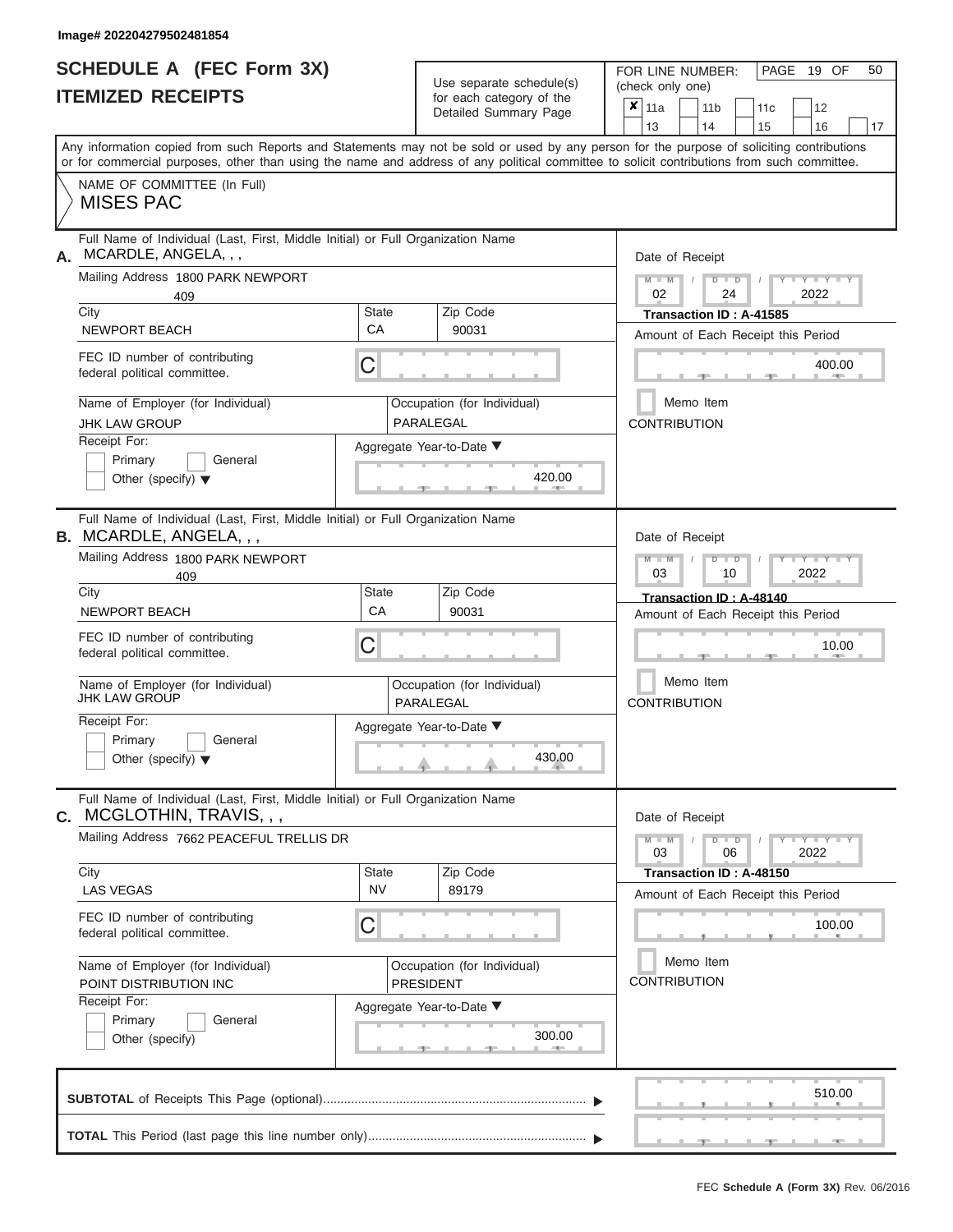|                          | <b>SCHEDULE A (FEC Form 3X)</b> |
|--------------------------|---------------------------------|
| <b>ITEMIZED RECEIPTS</b> |                                 |

Use separate schedule(s)<br>for each category of the

FOR LINE NUMBER:<br>(check only one)

PAGE 20 OF 50

|                                                                                                                                                                                                                                                                                         |                    | ivi vavii valvyviy vi liiv<br>Detailed Summary Page    | x                                                             | 11a                                                           |                                  | 11 <sub>b</sub>         | 11c    | 12                                    |    |  |  |  |  |
|-----------------------------------------------------------------------------------------------------------------------------------------------------------------------------------------------------------------------------------------------------------------------------------------|--------------------|--------------------------------------------------------|---------------------------------------------------------------|---------------------------------------------------------------|----------------------------------|-------------------------|--------|---------------------------------------|----|--|--|--|--|
|                                                                                                                                                                                                                                                                                         |                    |                                                        |                                                               | 13                                                            |                                  | 14                      | 15     | 16                                    | 17 |  |  |  |  |
| Any information copied from such Reports and Statements may not be sold or used by any person for the purpose of soliciting contributions<br>or for commercial purposes, other than using the name and address of any political committee to solicit contributions from such committee. |                    |                                                        |                                                               |                                                               |                                  |                         |        |                                       |    |  |  |  |  |
| NAME OF COMMITTEE (In Full)<br><b>MISES PAC</b>                                                                                                                                                                                                                                         |                    |                                                        |                                                               |                                                               |                                  |                         |        |                                       |    |  |  |  |  |
| Full Name of Individual (Last, First, Middle Initial) or Full Organization Name<br>MEEHAN, DAVID, , ,<br>А.                                                                                                                                                                             |                    | Date of Receipt                                        |                                                               |                                                               |                                  |                         |        |                                       |    |  |  |  |  |
| Mailing Address 12906 NE 100TH STREET<br>NA                                                                                                                                                                                                                                             |                    |                                                        |                                                               | $M = M$ /<br>03                                               |                                  | $D$ $D$<br>26           |        | $Y - Y - I$<br>2022                   |    |  |  |  |  |
| City<br><b>KIRKLAND</b>                                                                                                                                                                                                                                                                 | State<br><b>WA</b> | Zip Code<br>98033                                      | Transaction ID: A-48162<br>Amount of Each Receipt this Period |                                                               |                                  |                         |        |                                       |    |  |  |  |  |
| FEC ID number of contributing<br>federal political committee.                                                                                                                                                                                                                           | С                  |                                                        |                                                               |                                                               |                                  |                         | $-$    | 100.00<br><b>CONTRACTOR</b>           |    |  |  |  |  |
| Name of Employer (for Individual)<br><b>MICROSOFT</b>                                                                                                                                                                                                                                   |                    | Occupation (for Individual)<br>PROGRAM MANAGER         |                                                               | <b>CONTRIBUTION</b>                                           |                                  | Memo Item               |        |                                       |    |  |  |  |  |
| Receipt For:<br>Primary<br>General<br>Other (specify) $\blacktriangledown$                                                                                                                                                                                                              |                    | Aggregate Year-to-Date ▼<br>300.00                     |                                                               |                                                               |                                  |                         |        |                                       |    |  |  |  |  |
| Full Name of Individual (Last, First, Middle Initial) or Full Organization Name<br><b>B.</b> NEMCHENOK, JACOB, , ,                                                                                                                                                                      |                    |                                                        |                                                               | Date of Receipt                                               |                                  |                         |        |                                       |    |  |  |  |  |
| Mailing Address 295 LYNN SHORE DRIVE<br>295 LYNN SHORE DRIVE 508                                                                                                                                                                                                                        |                    |                                                        |                                                               |                                                               |                                  | $D$ $D$<br>07           |        | Y TY<br>2022                          |    |  |  |  |  |
| City<br><b>LYNN</b>                                                                                                                                                                                                                                                                     | State<br><b>MA</b> | Zip Code<br>01902                                      |                                                               | Transaction ID: A-36361<br>Amount of Each Receipt this Period |                                  |                         |        |                                       |    |  |  |  |  |
| FEC ID number of contributing<br>federal political committee.                                                                                                                                                                                                                           | С                  |                                                        |                                                               |                                                               |                                  |                         | 250.00 |                                       |    |  |  |  |  |
| Name of Employer (for Individual)<br>LOOMIS, SAYLES & CO.                                                                                                                                                                                                                               |                    | Occupation (for Individual)<br><b>BUSINESS ANALYST</b> |                                                               |                                                               | Memo Item<br><b>CONTRIBUTION</b> |                         |        |                                       |    |  |  |  |  |
| Receipt For:<br>Primary<br>General<br>Other (specify) $\blacktriangledown$                                                                                                                                                                                                              |                    | Aggregate Year-to-Date ▼<br>250.00                     |                                                               |                                                               |                                  |                         |        |                                       |    |  |  |  |  |
| Full Name of Individual (Last, First, Middle Initial) or Full Organization Name<br>C. NEMCHENOK, JACOB, , ,                                                                                                                                                                             |                    |                                                        |                                                               | Date of Receipt                                               |                                  |                         |        |                                       |    |  |  |  |  |
| Mailing Address 295 LYNN SHORE DRIVE<br>295 LYNN SHORE DRIVE 508                                                                                                                                                                                                                        |                    |                                                        |                                                               | $M - M$<br>02                                                 |                                  | $D$ $D$<br>07           |        | $-1$ $ Y$ $-1$ $ Y$ $-1$ $ Y$<br>2022 |    |  |  |  |  |
| City<br><b>LYNN</b>                                                                                                                                                                                                                                                                     | State<br>МA        | Zip Code<br>01902                                      |                                                               |                                                               |                                  | Transaction ID: A-42307 |        | Amount of Each Receipt this Period    |    |  |  |  |  |
| FEC ID number of contributing<br>federal political committee.                                                                                                                                                                                                                           | С                  |                                                        |                                                               |                                                               |                                  |                         |        | 250.00                                |    |  |  |  |  |
| Name of Employer (for Individual)<br>LOOMIS, SAYLES & CO.                                                                                                                                                                                                                               |                    | Occupation (for Individual)<br><b>BUSINESS ANALYST</b> |                                                               | <b>CONTRIBUTION</b>                                           |                                  | Memo Item               |        |                                       |    |  |  |  |  |
| Receipt For:<br>Primary<br>General<br>Other (specify)                                                                                                                                                                                                                                   |                    | Aggregate Year-to-Date ▼<br>500.00<br>-90              |                                                               |                                                               |                                  |                         |        |                                       |    |  |  |  |  |
|                                                                                                                                                                                                                                                                                         |                    |                                                        |                                                               |                                                               |                                  |                         |        | 600.00                                |    |  |  |  |  |
|                                                                                                                                                                                                                                                                                         |                    |                                                        |                                                               |                                                               |                                  |                         |        |                                       |    |  |  |  |  |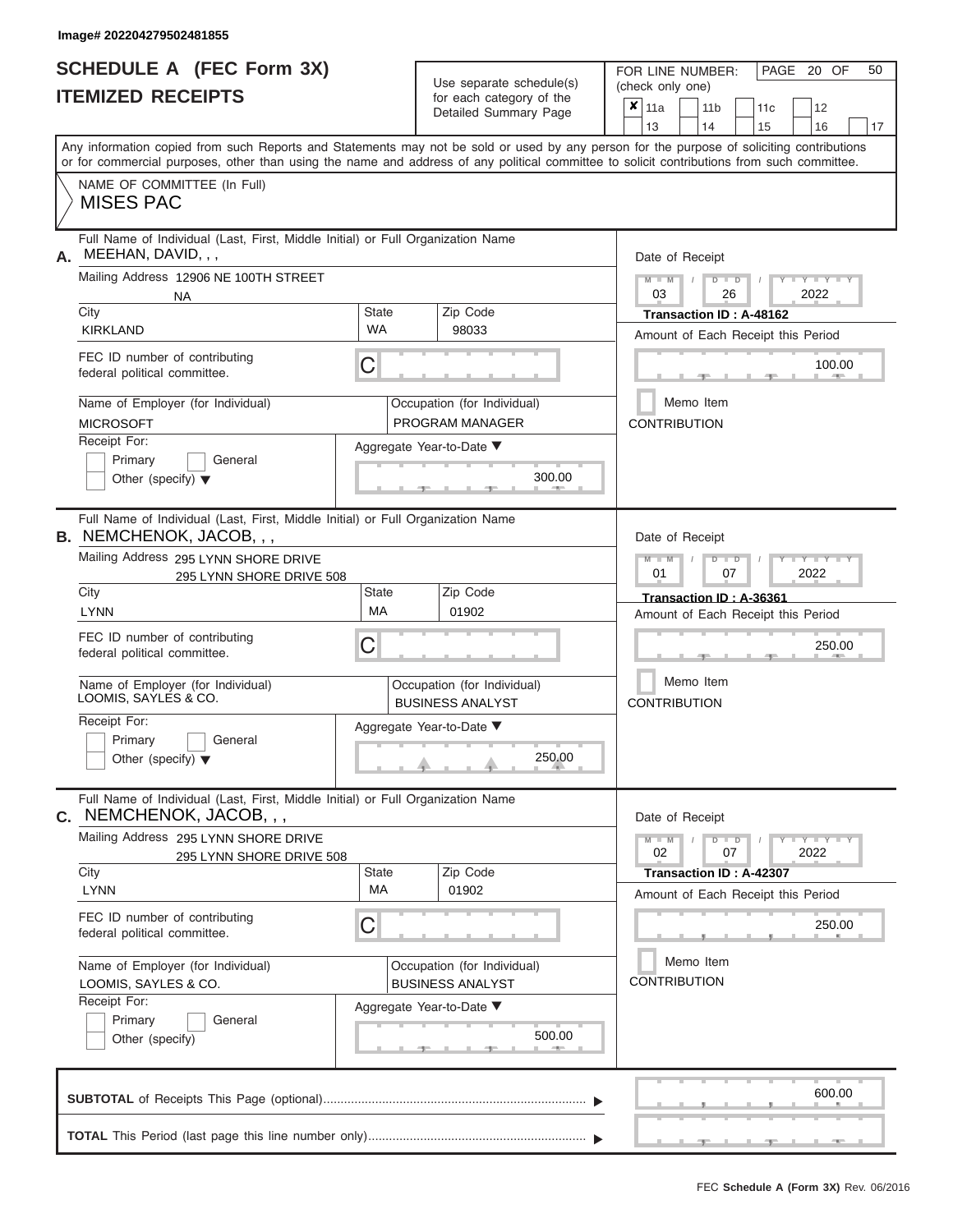# **SCHEDULE A (FEC Form 3X)**

|    | <b>SCHEDULE A (FEC Form 3X)</b><br><b>ITEMIZED RECEIPTS</b>                                                                                                                                                                                                                             |                           | Use separate schedule(s)<br>for each category of the     | PAGE 21 OF<br>50<br>FOR LINE NUMBER:<br>(check only one)                                    |  |  |  |  |  |  |  |  |
|----|-----------------------------------------------------------------------------------------------------------------------------------------------------------------------------------------------------------------------------------------------------------------------------------------|---------------------------|----------------------------------------------------------|---------------------------------------------------------------------------------------------|--|--|--|--|--|--|--|--|
|    |                                                                                                                                                                                                                                                                                         |                           | Detailed Summary Page                                    | $\overline{\mathbf{x}}$   11a<br>11 <sub>b</sub><br>11c<br>12<br>13<br>14<br>16<br>15<br>17 |  |  |  |  |  |  |  |  |
|    | Any information copied from such Reports and Statements may not be sold or used by any person for the purpose of soliciting contributions<br>or for commercial purposes, other than using the name and address of any political committee to solicit contributions from such committee. |                           |                                                          |                                                                                             |  |  |  |  |  |  |  |  |
|    | NAME OF COMMITTEE (In Full)<br><b>MISES PAC</b>                                                                                                                                                                                                                                         |                           |                                                          |                                                                                             |  |  |  |  |  |  |  |  |
| А. | Full Name of Individual (Last, First, Middle Initial) or Full Organization Name<br>NEMCHENOK, JACOB, , ,                                                                                                                                                                                |                           |                                                          | Date of Receipt                                                                             |  |  |  |  |  |  |  |  |
|    | Mailing Address 295 LYNN SHORE DRIVE<br>295 LYNN SHORE DRIVE 508<br>City                                                                                                                                                                                                                | State                     | Zip Code                                                 | $M - M$<br>$Y - Y - Y$<br>$D$ $D$<br>03<br>07<br>2022<br>Transaction ID: A-48229            |  |  |  |  |  |  |  |  |
|    | <b>LYNN</b>                                                                                                                                                                                                                                                                             | MA                        | 01902                                                    | Amount of Each Receipt this Period                                                          |  |  |  |  |  |  |  |  |
|    | FEC ID number of contributing<br>federal political committee.                                                                                                                                                                                                                           | С                         |                                                          | 250.00                                                                                      |  |  |  |  |  |  |  |  |
|    | Name of Employer (for Individual)<br>LOOMIS, SAYLES & CO.                                                                                                                                                                                                                               |                           | Occupation (for Individual)<br><b>BUSINESS ANALYST</b>   | Memo Item<br><b>CONTRIBUTION</b>                                                            |  |  |  |  |  |  |  |  |
|    | Receipt For:<br>Primary<br>General<br>Other (specify) $\blacktriangledown$                                                                                                                                                                                                              |                           | Aggregate Year-to-Date ▼<br>750.00                       |                                                                                             |  |  |  |  |  |  |  |  |
|    | Full Name of Individual (Last, First, Middle Initial) or Full Organization Name<br><b>B.</b> NOLEN, JEREMY, , ,                                                                                                                                                                         |                           |                                                          | Date of Receipt                                                                             |  |  |  |  |  |  |  |  |
|    | Mailing Address 111 HORSESHOE TRAIL                                                                                                                                                                                                                                                     |                           |                                                          | $M - M$<br>$D$ $D$<br>Y TY<br>03<br>16<br>2022                                              |  |  |  |  |  |  |  |  |
|    | City<br><b>GEORGETOWN</b>                                                                                                                                                                                                                                                               | State<br><b>TX</b>        | Zip Code<br>78628                                        | Transaction ID: A-48237<br>Amount of Each Receipt this Period                               |  |  |  |  |  |  |  |  |
|    | FEC ID number of contributing<br>federal political committee.                                                                                                                                                                                                                           | С                         |                                                          | 100.00                                                                                      |  |  |  |  |  |  |  |  |
|    | Name of Employer (for Individual)<br><b>DELL TECHNOLOGIES</b>                                                                                                                                                                                                                           |                           | Occupation (for Individual)<br><b>MARKETING DIRECTOR</b> | Memo Item<br><b>CONTRIBUTION</b>                                                            |  |  |  |  |  |  |  |  |
|    | Receipt For:                                                                                                                                                                                                                                                                            |                           | Aggregate Year-to-Date ▼                                 |                                                                                             |  |  |  |  |  |  |  |  |
|    | Primary<br>General<br>Other (specify) $\blacktriangledown$                                                                                                                                                                                                                              |                           | 300.00                                                   |                                                                                             |  |  |  |  |  |  |  |  |
|    | Full Name of Individual (Last, First, Middle Initial) or Full Organization Name<br><b>c.</b> PRATT, DENNIS, , ,                                                                                                                                                                         |                           |                                                          | Date of Receipt                                                                             |  |  |  |  |  |  |  |  |
|    | Mailing Address 43 CLEARWATER DRIVE                                                                                                                                                                                                                                                     |                           |                                                          | $M - M$<br>$D$ $D$<br>$T$ $Y$ $Y$ $Y$ $T$ $Y$<br>01<br>01<br>2022                           |  |  |  |  |  |  |  |  |
|    | City<br><b>DOVER</b>                                                                                                                                                                                                                                                                    | <b>State</b><br><b>NH</b> | Zip Code<br>03820                                        | Transaction ID: A-36368<br>Amount of Each Receipt this Period                               |  |  |  |  |  |  |  |  |
|    | FEC ID number of contributing<br>federal political committee.                                                                                                                                                                                                                           | С                         |                                                          | 1000.00                                                                                     |  |  |  |  |  |  |  |  |
|    | Name of Employer (for Individual)<br><b>RETIRED</b>                                                                                                                                                                                                                                     |                           | Occupation (for Individual)<br><b>RETIRED</b>            | Memo Item<br><b>CONTRIBUTION</b>                                                            |  |  |  |  |  |  |  |  |
|    | Receipt For:<br>Primary<br>General<br>Other (specify)                                                                                                                                                                                                                                   |                           | Aggregate Year-to-Date ▼<br>1000.00                      |                                                                                             |  |  |  |  |  |  |  |  |
|    |                                                                                                                                                                                                                                                                                         |                           |                                                          | 1350.00                                                                                     |  |  |  |  |  |  |  |  |
|    |                                                                                                                                                                                                                                                                                         |                           |                                                          |                                                                                             |  |  |  |  |  |  |  |  |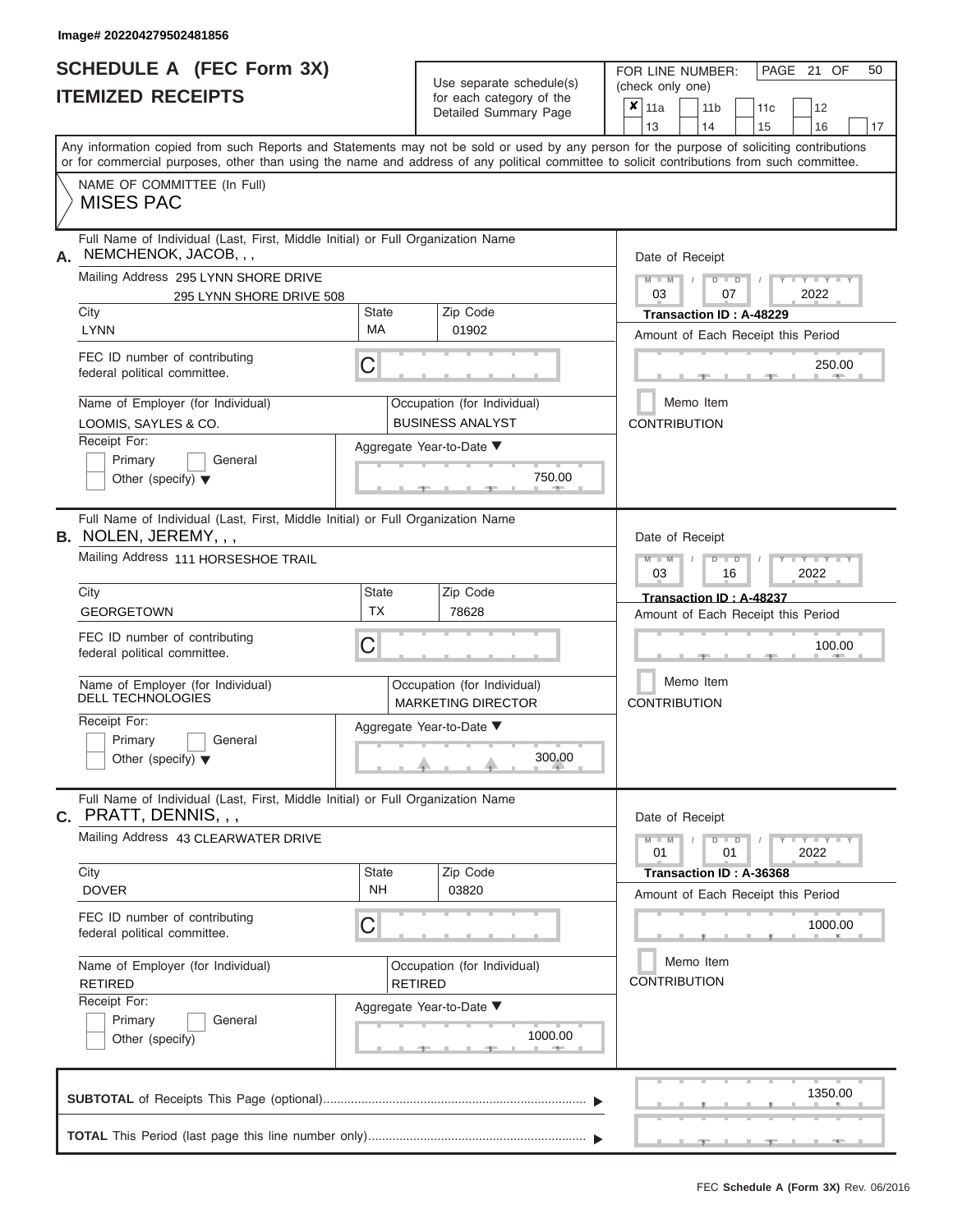## **SCHEDULE A (FEC Form 3X)**

| SCHEDULE A (FEC Form 3X)<br><b>ITEMIZED RECEIPTS</b>                                                                                                                                                                                                                                                                                                                                                                  |                                | Use separate schedule(s)<br>for each category of the                                                            | 50<br>FOR LINE NUMBER:<br>PAGE 22 OF<br>(check only one)                                                                                                                                                                                                              |
|-----------------------------------------------------------------------------------------------------------------------------------------------------------------------------------------------------------------------------------------------------------------------------------------------------------------------------------------------------------------------------------------------------------------------|--------------------------------|-----------------------------------------------------------------------------------------------------------------|-----------------------------------------------------------------------------------------------------------------------------------------------------------------------------------------------------------------------------------------------------------------------|
|                                                                                                                                                                                                                                                                                                                                                                                                                       |                                | Detailed Summary Page                                                                                           | $\overline{\mathbf{x}}$   11a<br>11 <sub>b</sub><br>12<br>11 <sub>c</sub><br>13<br>14<br>15<br>16<br>17                                                                                                                                                               |
| Any information copied from such Reports and Statements may not be sold or used by any person for the purpose of soliciting contributions<br>or for commercial purposes, other than using the name and address of any political committee to solicit contributions from such committee.                                                                                                                               |                                |                                                                                                                 |                                                                                                                                                                                                                                                                       |
| NAME OF COMMITTEE (In Full)<br><b>MISES PAC</b>                                                                                                                                                                                                                                                                                                                                                                       |                                |                                                                                                                 |                                                                                                                                                                                                                                                                       |
| Full Name of Individual (Last, First, Middle Initial) or Full Organization Name<br>RAFFERTY, DANIEL, , ,<br>А.<br>Mailing Address 3113 SOUTH SMITHVILLE ROAD<br>APT <sub>4</sub><br>City<br><b>DAYTON</b><br>FEC ID number of contributing<br>federal political committee.<br>Name of Employer (for Individual)<br>UNIVERSITY OF DAYTON<br>Receipt For:<br>Primary<br>General<br>Other (specify) $\blacktriangledown$ | <b>State</b><br>OH<br>С        | Zip Code<br>45420<br>Occupation (for Individual)<br><b>STUDENT</b><br>Aggregate Year-to-Date ▼<br>300.00        | Date of Receipt<br>$M$ – $M$ /<br>$T - Y = T - Y - T - Y$<br>$D$ $D$<br>03<br>27<br>2022<br>Transaction ID: A-48320<br>Amount of Each Receipt this Period<br>100.00<br><b>CONTRACTOR</b><br>Memo Item<br><b>CONTRIBUTION</b>                                          |
| Full Name of Individual (Last, First, Middle Initial) or Full Organization Name<br><b>B. SATTERFIELD, TATE, , ,</b><br>Mailing Address 1138 ADDINGTON LANE<br>City<br>WALESKA<br>FEC ID number of contributing<br>federal political committee.<br>Name of Employer (for Individual)<br>DYNAMIC INSTALLATIONS LLC<br>Receipt For:<br>Primary<br>General<br>Other (specify) $\blacktriangledown$                        | <b>State</b><br>GA<br>С        | Zip Code<br>30183<br>Occupation (for Individual)<br><b>CONSTRUCTION</b><br>Aggregate Year-to-Date ▼<br>300.00   | Date of Receipt<br>$M - M$<br>$D$ $D$<br>$\blacksquare$ $\blacksquare$ $\blacksquare$ $\blacksquare$ $\blacksquare$ $\blacksquare$<br>03<br>2022<br>06<br>Transaction ID: A-48392<br>Amount of Each Receipt this Period<br>100.00<br>Memo Item<br><b>CONTRIBUTION</b> |
| Full Name of Individual (Last, First, Middle Initial) or Full Organization Name<br><b>c.</b> STRACHAN, CRAIG, , ,<br>Mailing Address 21980 SADDLE PEAK ROAD<br>City<br><b>TOPANGA</b><br>FEC ID number of contributing<br>federal political committee.<br>Name of Employer (for Individual)<br><b>SELF</b><br>Receipt For:<br>Primary<br>General<br>Other (specify)                                                   | <b>State</b><br><b>CA</b><br>С | Zip Code<br>90290<br>Occupation (for Individual)<br>REAL ESTATE INVESTOR<br>Aggregate Year-to-Date ▼<br>1000.00 | Date of Receipt<br>$M - M$<br>$D$ $D$<br>$Y - Y - Y - Y - Y$<br>01<br>14<br>2022<br>Transaction ID: A-36369<br>Amount of Each Receipt this Period<br>1000.00<br>Memo Item<br><b>CONTRIBUTION</b>                                                                      |
|                                                                                                                                                                                                                                                                                                                                                                                                                       |                                |                                                                                                                 | 1200.00                                                                                                                                                                                                                                                               |
|                                                                                                                                                                                                                                                                                                                                                                                                                       |                                |                                                                                                                 | $-1$<br>$-9$<br>$-10-$                                                                                                                                                                                                                                                |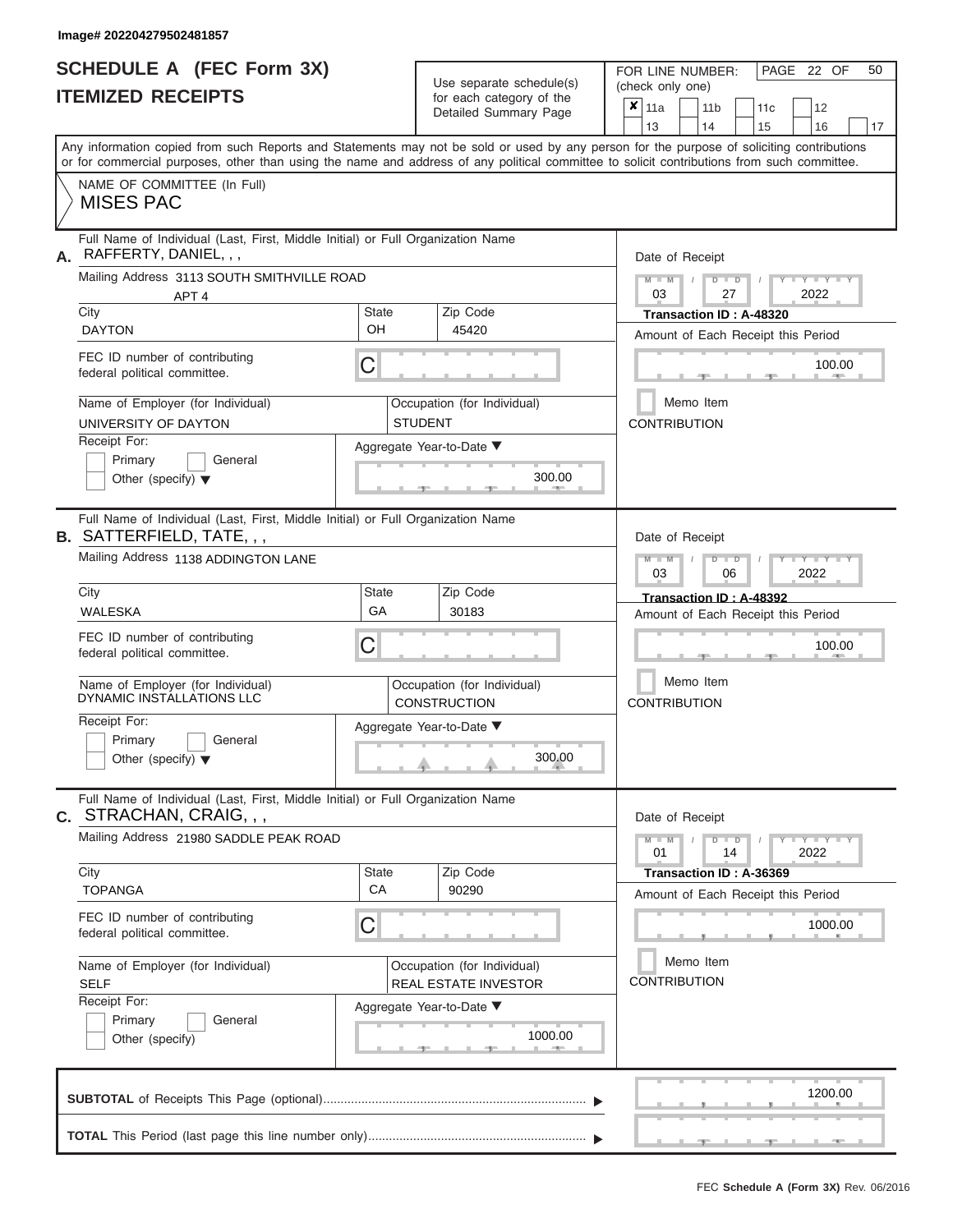|                          | <b>SCHEDULE A (FEC Form 3X)</b> |
|--------------------------|---------------------------------|
| <b>ITEMIZED RECEIPTS</b> |                                 |

Use separate schedule(s)<br>for each category of the

FOR LINE NUMBER:<br>(check only one)

PAGE 23 OF 50

|                                                                                                                                                         | IILMILLU INLVLII IV                                                                                                                                                                                                                                                                     |                                                    |  | ivi cavii valcyviy vi liic<br>Detailed Summary Page        |  | ×                                                                                 | 11a<br>13                  |           | 11 <sub>b</sub><br>14 |                      | 11c<br>15 |                                    | 12<br>16             |  | 17 |  |
|---------------------------------------------------------------------------------------------------------------------------------------------------------|-----------------------------------------------------------------------------------------------------------------------------------------------------------------------------------------------------------------------------------------------------------------------------------------|----------------------------------------------------|--|------------------------------------------------------------|--|-----------------------------------------------------------------------------------|----------------------------|-----------|-----------------------|----------------------|-----------|------------------------------------|----------------------|--|----|--|
|                                                                                                                                                         | Any information copied from such Reports and Statements may not be sold or used by any person for the purpose of soliciting contributions<br>or for commercial purposes, other than using the name and address of any political committee to solicit contributions from such committee. |                                                    |  |                                                            |  |                                                                                   |                            |           |                       |                      |           |                                    |                      |  |    |  |
|                                                                                                                                                         | NAME OF COMMITTEE (In Full)<br><b>MISES PAC</b>                                                                                                                                                                                                                                         |                                                    |  |                                                            |  |                                                                                   |                            |           |                       |                      |           |                                    |                      |  |    |  |
| Full Name of Individual (Last, First, Middle Initial) or Full Organization Name<br>STRACHAN, CRAIG, , ,<br>А.<br>Mailing Address 21980 SADDLE PEAK ROAD |                                                                                                                                                                                                                                                                                         |                                                    |  |                                                            |  | Date of Receipt<br>$M - M$<br>$D$ $\Box$ $D$                                      |                            |           |                       |                      |           |                                    |                      |  |    |  |
|                                                                                                                                                         | City                                                                                                                                                                                                                                                                                    | Zip Code<br>State                                  |  |                                                            |  | 2022<br>01<br>18<br>Transaction ID: A-36312                                       |                            |           |                       |                      |           |                                    |                      |  |    |  |
|                                                                                                                                                         | <b>TOPANGA</b><br>FEC ID number of contributing<br>federal political committee.                                                                                                                                                                                                         | CA<br>90290<br>С                                   |  |                                                            |  | Amount of Each Receipt this Period<br>50.00                                       |                            |           |                       |                      |           |                                    |                      |  |    |  |
|                                                                                                                                                         | Name of Employer (for Individual)<br><b>SELF</b><br>Receipt For:                                                                                                                                                                                                                        |                                                    |  | Occupation (for Individual)<br><b>REAL ESTATE INVESTOR</b> |  |                                                                                   | <b>CONTRIBUTION</b>        | Memo Item |                       |                      |           |                                    |                      |  |    |  |
|                                                                                                                                                         | Primary<br>General<br>Other (specify) $\blacktriangledown$                                                                                                                                                                                                                              | Aggregate Year-to-Date ▼<br>1050.00<br><b>AREA</b> |  |                                                            |  |                                                                                   |                            |           |                       |                      |           |                                    |                      |  |    |  |
|                                                                                                                                                         | Full Name of Individual (Last, First, Middle Initial) or Full Organization Name<br><b>B. STRACHAN, CRAIG, , ,</b><br>Mailing Address 21980 SADDLE PEAK ROAD                                                                                                                             |                                                    |  |                                                            |  |                                                                                   | Date of Receipt<br>$M - M$ |           |                       | $D$ $D$              |           |                                    |                      |  |    |  |
|                                                                                                                                                         | City<br><b>TOPANGA</b>                                                                                                                                                                                                                                                                  | Zip Code<br><b>State</b><br>CA<br>90290            |  |                                                            |  | 02<br>2022<br>18<br>Transaction ID: A-41867<br>Amount of Each Receipt this Period |                            |           |                       |                      |           |                                    |                      |  |    |  |
|                                                                                                                                                         | FEC ID number of contributing<br>federal political committee.                                                                                                                                                                                                                           | С                                                  |  |                                                            |  | 50.00                                                                             |                            |           |                       |                      |           |                                    |                      |  |    |  |
|                                                                                                                                                         | Name of Employer (for Individual)<br><b>SELF</b>                                                                                                                                                                                                                                        |                                                    |  | Occupation (for Individual)<br><b>REAL ESTATE INVESTOR</b> |  | Memo Item<br><b>CONTRIBUTION</b>                                                  |                            |           |                       |                      |           |                                    |                      |  |    |  |
|                                                                                                                                                         | Receipt For:<br>Primary<br>General<br>Other (specify) $\blacktriangledown$                                                                                                                                                                                                              |                                                    |  | Aggregate Year-to-Date ▼<br>1100.00                        |  |                                                                                   |                            |           |                       |                      |           |                                    |                      |  |    |  |
|                                                                                                                                                         | Full Name of Individual (Last, First, Middle Initial) or Full Organization Name<br>$c.$ STRACHAN, CRAIG, $,$                                                                                                                                                                            |                                                    |  |                                                            |  |                                                                                   | Date of Receipt            |           |                       |                      |           |                                    |                      |  |    |  |
|                                                                                                                                                         | Mailing Address 21980 SADDLE PEAK ROAD<br>City                                                                                                                                                                                                                                          | State                                              |  | Zip Code                                                   |  |                                                                                   | $M - M$<br>03              |           |                       | $D$ $\Box$ $D$<br>18 |           |                                    | $-Y - Y - Y$<br>2022 |  |    |  |
|                                                                                                                                                         | <b>TOPANGA</b>                                                                                                                                                                                                                                                                          | CA                                                 |  | 90290                                                      |  |                                                                                   | Transaction ID: A-48468    |           |                       |                      |           | Amount of Each Receipt this Period |                      |  |    |  |
|                                                                                                                                                         | FEC ID number of contributing<br>С<br>federal political committee.                                                                                                                                                                                                                      |                                                    |  |                                                            |  |                                                                                   |                            |           |                       |                      |           |                                    | 50.00                |  |    |  |
|                                                                                                                                                         | Name of Employer (for Individual)<br>Occupation (for Individual)<br><b>SELF</b><br><b>REAL ESTATE INVESTOR</b><br>Receipt For:                                                                                                                                                          |                                                    |  |                                                            |  |                                                                                   | <b>CONTRIBUTION</b>        | Memo Item |                       |                      |           |                                    |                      |  |    |  |
|                                                                                                                                                         | General<br>Primary<br>Other (specify)                                                                                                                                                                                                                                                   |                                                    |  | Aggregate Year-to-Date ▼<br>1150.00                        |  |                                                                                   |                            |           |                       |                      |           |                                    |                      |  |    |  |
|                                                                                                                                                         |                                                                                                                                                                                                                                                                                         |                                                    |  |                                                            |  |                                                                                   |                            |           |                       |                      |           |                                    | 150.00               |  |    |  |
|                                                                                                                                                         |                                                                                                                                                                                                                                                                                         |                                                    |  |                                                            |  |                                                                                   |                            |           |                       |                      |           |                                    |                      |  |    |  |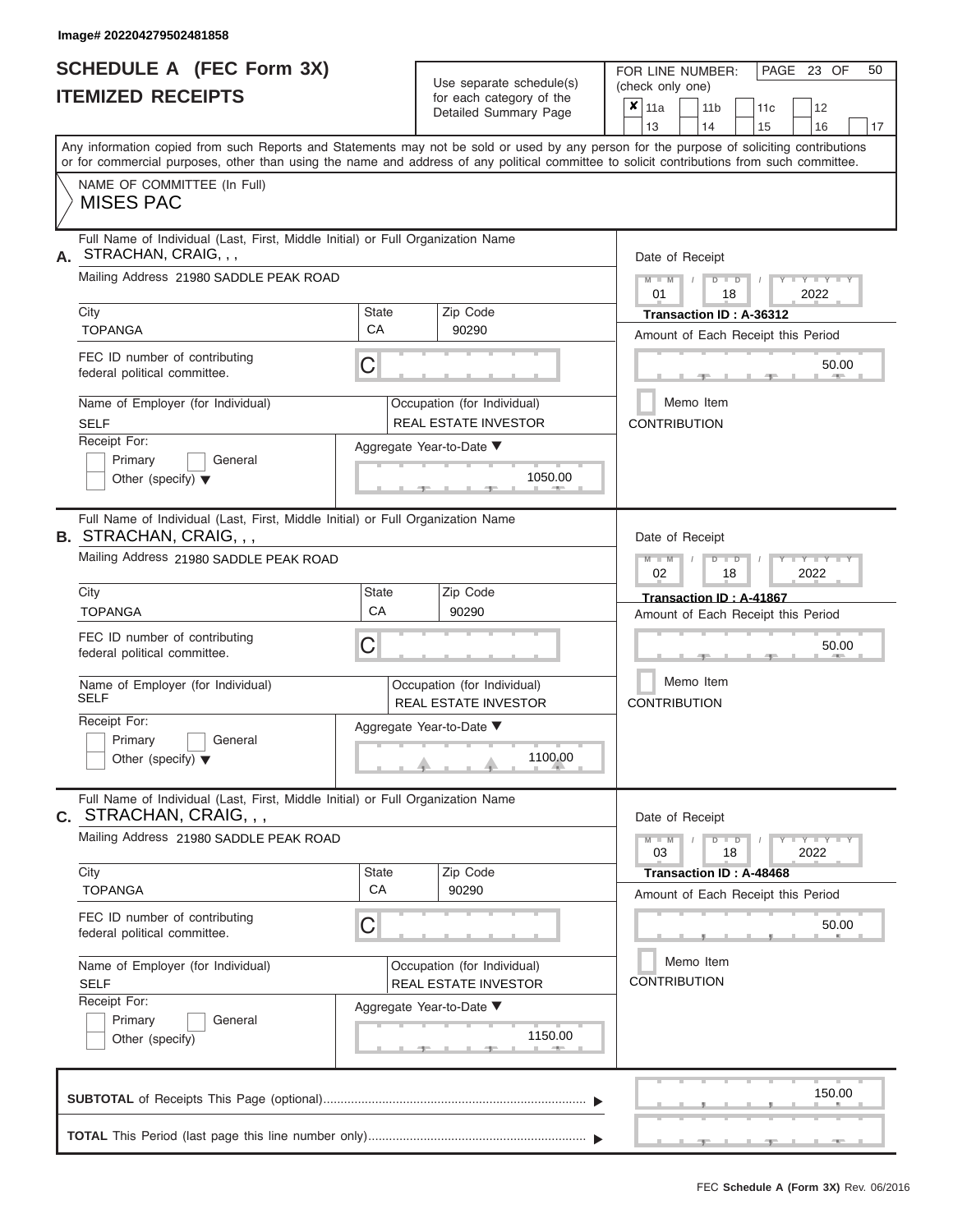|                          | <b>SCHEDULE A (FEC Form 3X)</b> |
|--------------------------|---------------------------------|
| <b>ITEMIZED RECEIPTS</b> |                                 |

| SCHEDULE A (FEC Form 3X)<br><b>ITEMIZED RECEIPTS</b>                                                                                                                                                                                                                                                                                                                                      |                         | Use separate schedule(s)<br>for each category of the<br>Detailed Summary Page                                     | 50<br>FOR LINE NUMBER:<br>PAGE 24 OF<br>(check only one)<br>$\boldsymbol{x}$<br>11a<br>11 <sub>b</sub><br>12<br>11c<br>13<br>14<br>15<br>16<br>17                                                                     |
|-------------------------------------------------------------------------------------------------------------------------------------------------------------------------------------------------------------------------------------------------------------------------------------------------------------------------------------------------------------------------------------------|-------------------------|-------------------------------------------------------------------------------------------------------------------|-----------------------------------------------------------------------------------------------------------------------------------------------------------------------------------------------------------------------|
| Any information copied from such Reports and Statements may not be sold or used by any person for the purpose of soliciting contributions<br>or for commercial purposes, other than using the name and address of any political committee to solicit contributions from such committee.<br>NAME OF COMMITTEE (In Full)<br><b>MISES PAC</b>                                                |                         |                                                                                                                   |                                                                                                                                                                                                                       |
| Full Name of Individual (Last, First, Middle Initial) or Full Organization Name<br>SWENDDAL, TODD, , ,<br>А.<br>Mailing Address 3736 E LAFAYETTE AVE<br>City<br><b>GILBERT</b><br>FEC ID number of contributing<br>federal political committee.<br>Name of Employer (for Individual)<br>OLIVE LOVES APPLE<br>Receipt For:<br>Primary<br>General<br>Other (specify) $\blacktriangledown$   | <b>State</b><br>AZ<br>С | Zip Code<br>85298<br>Occupation (for Individual)<br><b>ENTREPRENEUR</b><br>Aggregate Year-to-Date ▼<br>300.00     | Date of Receipt<br>$M - M$<br>$D$ $D$<br>$Y - Y - I$<br>$\sqrt{ }$<br>03<br>21<br>2022<br>Transaction ID: A-48483<br>Amount of Each Receipt this Period<br>100.00<br><b>STATE</b><br>Memo Item<br><b>CONTRIBUTION</b> |
| Full Name of Individual (Last, First, Middle Initial) or Full Organization Name<br><b>B.</b> TAGUE, STEPHEN, , ,<br>Mailing Address 15 SAMI DRIVE<br>City<br><b>HOWELL TOWNSHIP</b><br>FEC ID number of contributing<br>federal political committee.<br>Name of Employer (for Individual)<br>ATLANTIC INFRA<br>Receipt For:<br>Primary<br>General<br>Other (specify) $\blacktriangledown$ | State<br><b>NJ</b><br>С | Zip Code<br>07731<br>Occupation (for Individual)<br><b>RISK MANAGER</b><br>Aggregate Year-to-Date ▼<br>250.00     | Date of Receipt<br>$M - M$<br>$D$ $\Box$ $D$<br>Y Y Y<br>2022<br>02<br>07<br>Transaction ID: A-42309<br>Amount of Each Receipt this Period<br>250.00<br>Memo Item<br><b>CONTRIBUTION</b>                              |
| Full Name of Individual (Last, First, Middle Initial) or Full Organization Name<br>TANCER, MARC, , ,<br>C.<br>Mailing Address PO BOX 880611<br>City<br><b>BOCA RATON</b><br>FEC ID number of contributing<br>federal political committee.<br>Name of Employer (for Individual)<br><b>SELF EMPLOYED</b><br>Receipt For:<br>Primary<br>General<br>Other (specify)                           | State<br>FL.<br>С       | Zip Code<br>33488<br>Occupation (for Individual)<br><b>METALS AND COINS</b><br>Aggregate Year-to-Date ▼<br>210.00 | Date of Receipt<br>$M - M$<br>$D$ $D$<br>$-1$ $ Y$ $-1$ $ Y$ $-1$ $ Y$<br>01<br>2022<br>02<br><b>Transaction ID: A-42491</b><br>Amount of Each Receipt this Period<br>10.00<br>Memo Item<br><b>CONTRIBUTION</b>       |
|                                                                                                                                                                                                                                                                                                                                                                                           |                         |                                                                                                                   | 360.00                                                                                                                                                                                                                |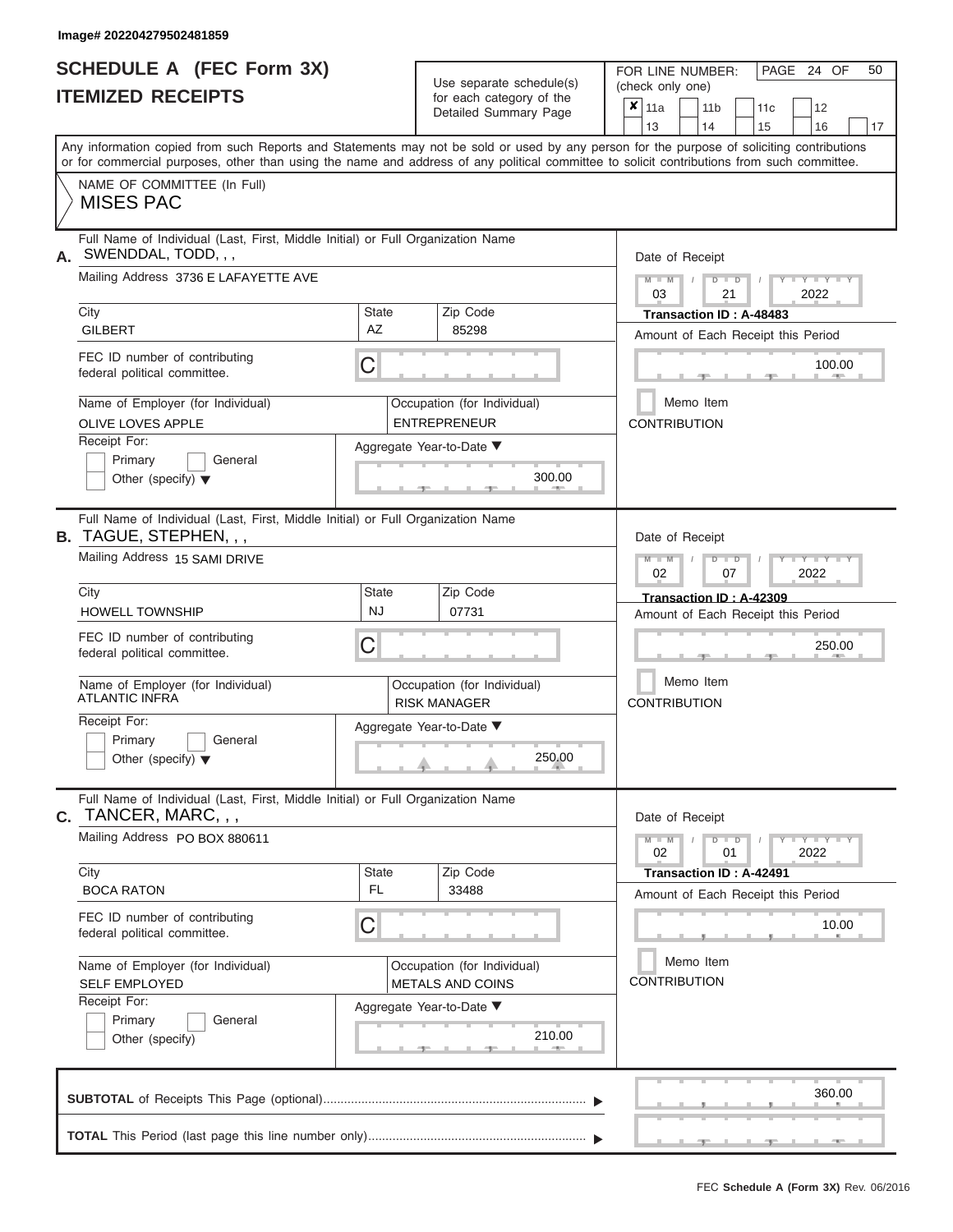|                          | <b>SCHEDULE A (FEC Form 3X)</b> |
|--------------------------|---------------------------------|
| <b>ITEMIZED RECEIPTS</b> |                                 |

Use separate schedule(s)<br>for each category of the

FOR LINE NUMBER:<br>(check only one)

PAGE 25 OF 50

|                                                                                                                                                                                                                                                                                         |                                                 | $\frac{1}{2}$<br>Detailed Summary Page        | x               | 11a<br>13           |  | 11 <sub>b</sub><br>14                         |                      | 11 <sub>c</sub><br>15   | 12<br>16                           | 17    |  |  |  |
|-----------------------------------------------------------------------------------------------------------------------------------------------------------------------------------------------------------------------------------------------------------------------------------------|-------------------------------------------------|-----------------------------------------------|-----------------|---------------------|--|-----------------------------------------------|----------------------|-------------------------|------------------------------------|-------|--|--|--|
| Any information copied from such Reports and Statements may not be sold or used by any person for the purpose of soliciting contributions<br>or for commercial purposes, other than using the name and address of any political committee to solicit contributions from such committee. |                                                 |                                               |                 |                     |  |                                               |                      |                         |                                    |       |  |  |  |
| NAME OF COMMITTEE (In Full)<br><b>MISES PAC</b>                                                                                                                                                                                                                                         |                                                 |                                               |                 |                     |  |                                               |                      |                         |                                    |       |  |  |  |
| Full Name of Individual (Last, First, Middle Initial) or Full Organization Name<br>TANCER, MARC, , ,<br>А.                                                                                                                                                                              |                                                 |                                               | Date of Receipt |                     |  |                                               |                      |                         |                                    |       |  |  |  |
| Mailing Address PO BOX 880611                                                                                                                                                                                                                                                           |                                                 |                                               |                 |                     |  | $M - M$ /<br>$D$ $D$                          | 01                   |                         | $Y - Y - I$<br>2022                |       |  |  |  |
| City<br><b>BOCA RATON</b>                                                                                                                                                                                                                                                               | <b>State</b><br>FL.                             | Zip Code<br>33488                             |                 |                     |  |                                               |                      | Transaction ID: A-48491 |                                    |       |  |  |  |
| FEC ID number of contributing<br>federal political committee.                                                                                                                                                                                                                           | C                                               |                                               |                 |                     |  |                                               |                      |                         | Amount of Each Receipt this Period | 10.00 |  |  |  |
| Name of Employer (for Individual)<br><b>SELF EMPLOYED</b>                                                                                                                                                                                                                               | Occupation (for Individual)<br>METALS AND COINS |                                               |                 | <b>CONTRIBUTION</b> |  | Memo Item                                     |                      |                         |                                    |       |  |  |  |
| Receipt For:<br>Primary<br>General<br>Other (specify) $\blacktriangledown$                                                                                                                                                                                                              | Aggregate Year-to-Date ▼                        |                                               |                 |                     |  |                                               |                      |                         |                                    |       |  |  |  |
| Full Name of Individual (Last, First, Middle Initial) or Full Organization Name<br>B. ULLERY, SCOTT, , ,                                                                                                                                                                                |                                                 |                                               |                 | Date of Receipt     |  |                                               |                      |                         |                                    |       |  |  |  |
| Mailing Address 3133 E SIERRA MADRE WAY                                                                                                                                                                                                                                                 |                                                 |                                               |                 |                     |  | $M - M$<br>$D$ $D$<br>YIY<br>03<br>28<br>2022 |                      |                         |                                    |       |  |  |  |
| City<br><b>PHOENIX</b>                                                                                                                                                                                                                                                                  | <b>State</b><br><b>AZ</b>                       | Zip Code<br>85016                             |                 |                     |  |                                               |                      | Transaction ID: A-48526 | Amount of Each Receipt this Period |       |  |  |  |
| FEC ID number of contributing<br>federal political committee.                                                                                                                                                                                                                           | C                                               |                                               |                 | 100.00              |  |                                               |                      |                         |                                    |       |  |  |  |
| Name of Employer (for Individual)<br><b>RETIRED</b>                                                                                                                                                                                                                                     |                                                 | Occupation (for Individual)<br><b>RETIRED</b> |                 | <b>CONTRIBUTION</b> |  | Memo Item                                     |                      |                         |                                    |       |  |  |  |
| Receipt For:<br>Primary<br>General<br>Other (specify) $\blacktriangledown$                                                                                                                                                                                                              |                                                 | Aggregate Year-to-Date ▼<br>300.00            |                 |                     |  |                                               |                      |                         |                                    |       |  |  |  |
| Full Name of Individual (Last, First, Middle Initial) or Full Organization Name<br>WOOLRIDGE, DALE, , ,<br>$\mathbf{C}$ .                                                                                                                                                               |                                                 |                                               |                 | Date of Receipt     |  |                                               |                      |                         |                                    |       |  |  |  |
| Mailing Address 8184 ANTIETAM DR                                                                                                                                                                                                                                                        |                                                 |                                               |                 | $M - M$<br>03       |  | D                                             | $\blacksquare$<br>25 |                         | $T - Y = Y + Y$<br>2022            |       |  |  |  |
| City<br>LEWISBERRY                                                                                                                                                                                                                                                                      | <b>State</b><br>PA                              | Zip Code<br>17339                             |                 |                     |  |                                               |                      | Transaction ID: A-48607 | Amount of Each Receipt this Period |       |  |  |  |
| FEC ID number of contributing<br>federal political committee.                                                                                                                                                                                                                           | C                                               |                                               |                 |                     |  |                                               |                      |                         | 100.00                             |       |  |  |  |
| Name of Employer (for Individual)<br><b>RETIRED</b>                                                                                                                                                                                                                                     |                                                 | Occupation (for Individual)<br><b>RETIRED</b> |                 | <b>CONTRIBUTION</b> |  | Memo Item                                     |                      |                         |                                    |       |  |  |  |
| Receipt For:<br>Primary<br>General<br>Other (specify)                                                                                                                                                                                                                                   |                                                 | Aggregate Year-to-Date ▼<br>300.00            |                 |                     |  |                                               |                      |                         |                                    |       |  |  |  |
|                                                                                                                                                                                                                                                                                         |                                                 |                                               |                 |                     |  |                                               |                      |                         | 210.00                             |       |  |  |  |
|                                                                                                                                                                                                                                                                                         |                                                 |                                               |                 |                     |  |                                               |                      | ு                       | 12897.96                           |       |  |  |  |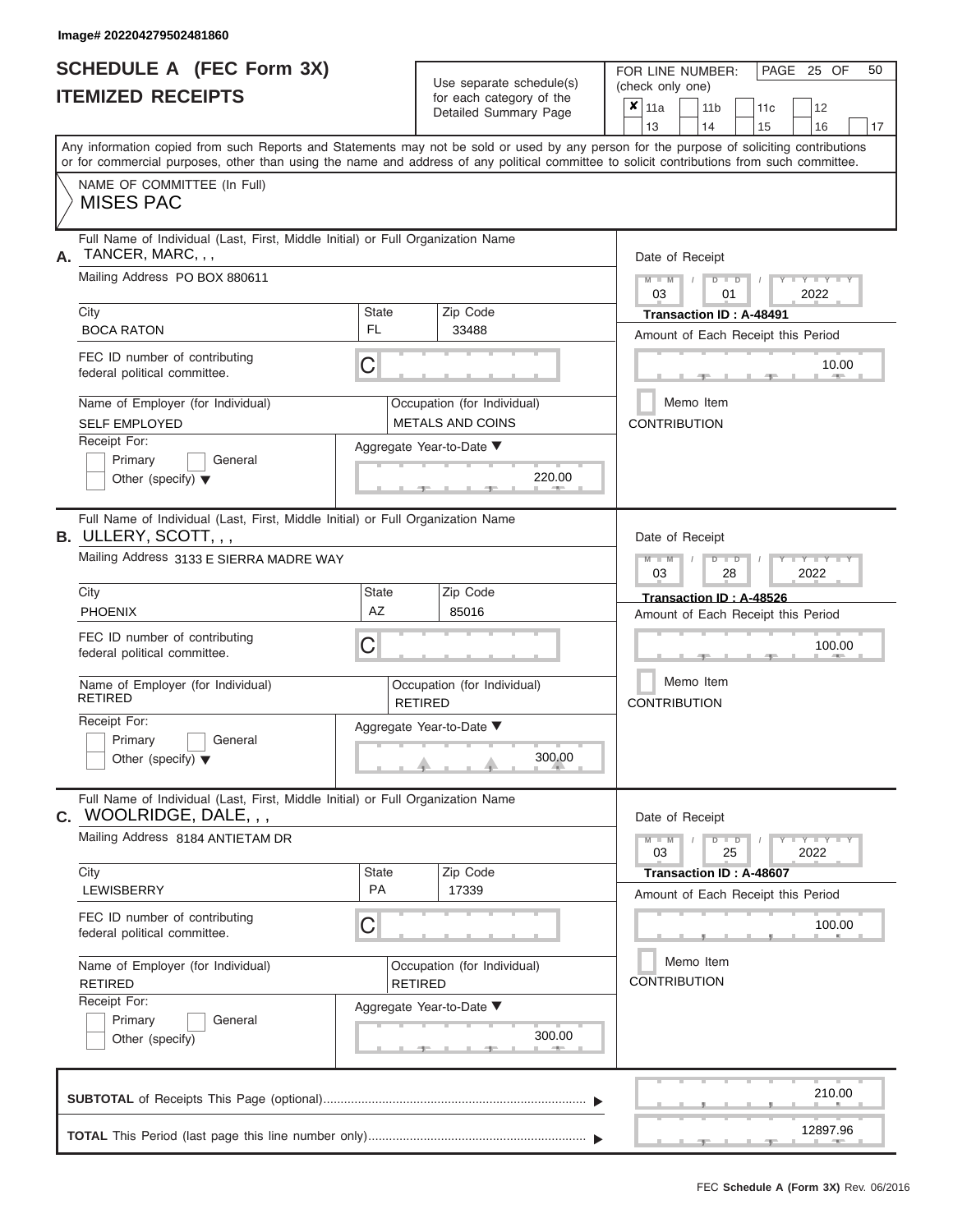|                          | SCHEDULE A (FEC Form 3X) |
|--------------------------|--------------------------|
| <b>ITEMIZED RECEIPTS</b> |                          |

| SCHEDULE A (FEC Form 3X)<br><b>ITEMIZED RECEIPTS</b>                                                                                                 | Use separate schedule(s)                               | 50<br>FOR LINE NUMBER:<br>PAGE 26 OF<br>(check only one)                                                                                                                                                                                                                                |
|------------------------------------------------------------------------------------------------------------------------------------------------------|--------------------------------------------------------|-----------------------------------------------------------------------------------------------------------------------------------------------------------------------------------------------------------------------------------------------------------------------------------------|
|                                                                                                                                                      | for each category of the<br>Detailed Summary Page      | 11a<br>11 <sub>b</sub><br>12<br>11c<br>13<br>14<br>x 17<br>15<br>16                                                                                                                                                                                                                     |
|                                                                                                                                                      |                                                        | Any information copied from such Reports and Statements may not be sold or used by any person for the purpose of soliciting contributions<br>or for commercial purposes, other than using the name and address of any political committee to solicit contributions from such committee. |
| NAME OF COMMITTEE (In Full)<br><b>MISES PAC</b>                                                                                                      |                                                        |                                                                                                                                                                                                                                                                                         |
| Full Name of Individual (Last, First, Middle Initial) or Full Organization Name<br>COMBS, ANTHONY, , ,<br>Mailing Address 931 FLETCHER AVENUE<br>212 |                                                        | Date of Receipt<br>Y TYT<br>$M - M$<br>$D$ $D$<br>02<br>2022<br>03                                                                                                                                                                                                                      |
| City<br><b>INDIANAPOLIS</b>                                                                                                                          | State<br>Zip Code<br>IN<br>46203                       | Transaction ID: A-70035<br>Amount of Each Receipt this Period                                                                                                                                                                                                                           |
| FEC ID number of contributing<br>federal political committee.                                                                                        | C                                                      | 250.00<br><b>July 2005</b>                                                                                                                                                                                                                                                              |
| Name of Employer (for Individual)<br><b>ELANCO</b>                                                                                                   | Occupation (for Individual)<br><b>SR. ANALYST</b>      | Memo Item<br>NON-CONTRIBUTION ACCOUNT                                                                                                                                                                                                                                                   |
| Receipt For:<br>Primary<br>General<br>Other (specify) $\blacktriangledown$                                                                           | Aggregate Year-to-Date ▼<br>250.00<br><b>Britannia</b> |                                                                                                                                                                                                                                                                                         |
| Full Name of Individual (Last, First, Middle Initial) or Full Organization Name<br>B. ELLIOTT, BRYAN, , ,<br>Mailing Address 10204 ORKINEY DRIVE     |                                                        | Date of Receipt<br>$M - M$<br>$D$ $\Box$ $D$<br>Y TYT<br>01<br>2022<br>03                                                                                                                                                                                                               |
| City<br><b>LAS VEGAS</b>                                                                                                                             | <b>State</b><br>Zip Code<br><b>NV</b><br>89144         | Transaction ID: A-70054<br>Amount of Each Receipt this Period                                                                                                                                                                                                                           |
| FEC ID number of contributing<br>federal political committee.                                                                                        | С                                                      | 10000.00                                                                                                                                                                                                                                                                                |
| Name of Employer (for Individual)<br><b>RETIRED</b>                                                                                                  | Occupation (for Individual)<br><b>RETIRED</b>          | Memo Item<br>NON-CONTRIBUTION ACCOUNT                                                                                                                                                                                                                                                   |
| Receipt For:<br>Primary<br>General<br>Other (specify) $\blacktriangledown$                                                                           | Aggregate Year-to-Date ▼<br>10000.00                   |                                                                                                                                                                                                                                                                                         |
| Full Name of Individual (Last, First, Middle Initial) or Full Organization Name<br>C. FAZEL, ALIRIDHA, , ,                                           |                                                        | Date of Receipt                                                                                                                                                                                                                                                                         |
| Mailing Address 616 CHATAS CT.                                                                                                                       |                                                        | $D$ $D$<br>$-1$ $ Y$ $-1$ $ Y$ $-1$ $ Y$<br>$M - M$<br>01<br>20<br>2022                                                                                                                                                                                                                 |
| City<br><b>LAKE MARY</b>                                                                                                                             | Zip Code<br>State<br><b>FL</b><br>32746                | Transaction ID: A-70022<br>Amount of Each Receipt this Period                                                                                                                                                                                                                           |
| FEC ID number of contributing<br>federal political committee.                                                                                        | С                                                      | 4000.00                                                                                                                                                                                                                                                                                 |
| Name of Employer (for Individual)<br>STARONE DEALS LLC                                                                                               | Occupation (for Individual)<br><b>BUSINESS OWNER</b>   | Memo Item<br>NON-CONTRIBUTION ACCOUNT                                                                                                                                                                                                                                                   |
| Receipt For:<br>Primary<br>General<br>Other (specify)                                                                                                | Aggregate Year-to-Date ▼<br>4000.00<br>$-1$            |                                                                                                                                                                                                                                                                                         |
|                                                                                                                                                      |                                                        | 14250.00                                                                                                                                                                                                                                                                                |
|                                                                                                                                                      |                                                        | <b>AND</b>                                                                                                                                                                                                                                                                              |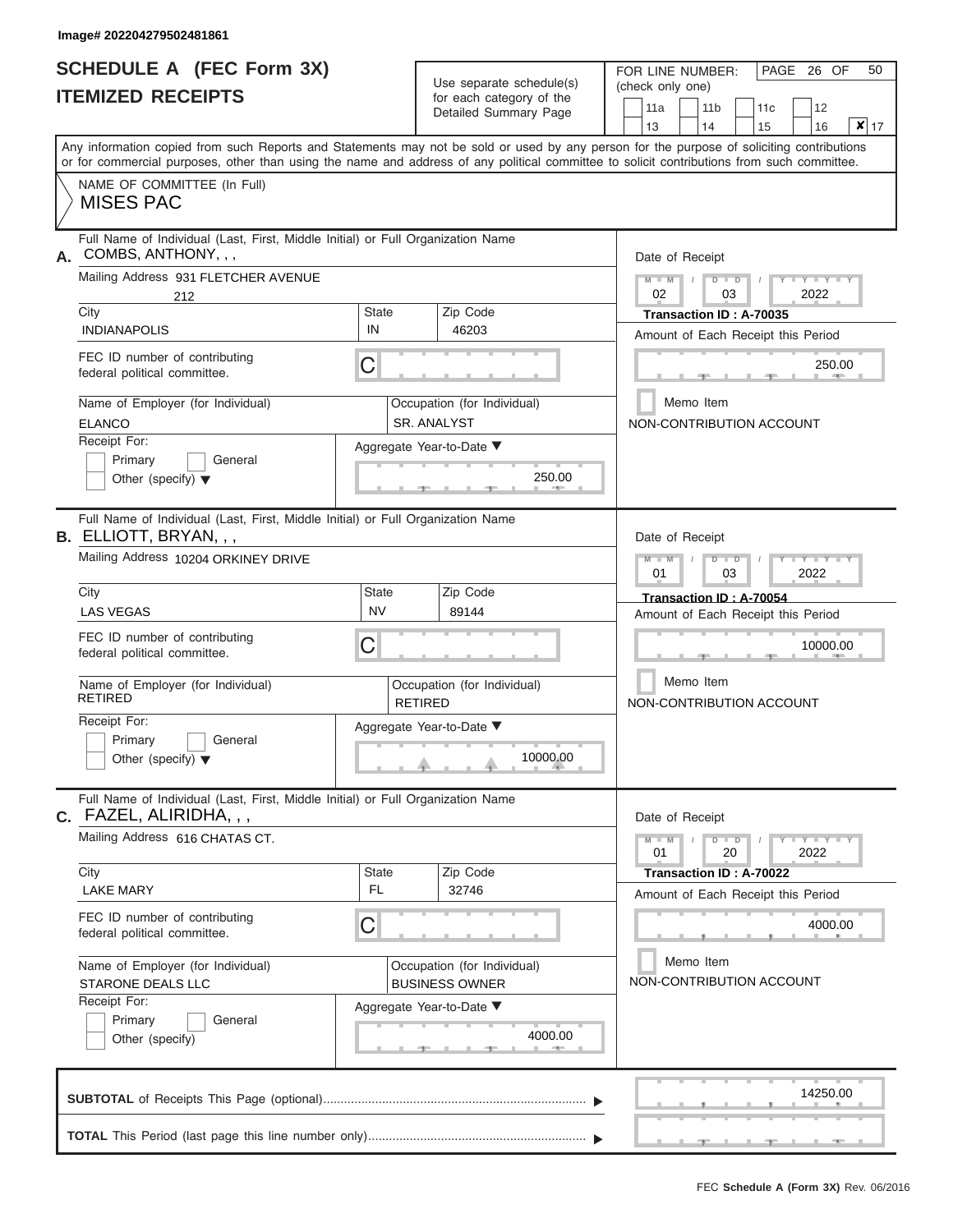|                          | <b>SCHEDULE A (FEC Form 3X)</b> |  |
|--------------------------|---------------------------------|--|
| <b>ITEMIZED RECEIPTS</b> |                                 |  |

Use separate schedule(s)<br>for each category of the

FOR LINE NUMBER:<br>(check only one)

PAGE 27 OF 50

|    | IILMILLU I\LVLII IJ                                                                                                                                                                                                                                                                     |                           | iul cauli calcybiy ul lile<br>Detailed Summary Page         |  | 11a             | 11 <sub>b</sub>                   | 11c                                |      | 12          |                   |  |
|----|-----------------------------------------------------------------------------------------------------------------------------------------------------------------------------------------------------------------------------------------------------------------------------------------|---------------------------|-------------------------------------------------------------|--|-----------------|-----------------------------------|------------------------------------|------|-------------|-------------------|--|
|    |                                                                                                                                                                                                                                                                                         |                           |                                                             |  | 13              | 14                                | 15                                 |      | 16          | $\mathbf{x}$   17 |  |
|    | Any information copied from such Reports and Statements may not be sold or used by any person for the purpose of soliciting contributions<br>or for commercial purposes, other than using the name and address of any political committee to solicit contributions from such committee. |                           |                                                             |  |                 |                                   |                                    |      |             |                   |  |
|    | NAME OF COMMITTEE (In Full)<br><b>MISES PAC</b>                                                                                                                                                                                                                                         |                           |                                                             |  |                 |                                   |                                    |      |             |                   |  |
| А. | Full Name of Individual (Last, First, Middle Initial) or Full Organization Name<br>GAMBRELL, JORDAN, , ,                                                                                                                                                                                |                           |                                                             |  | Date of Receipt |                                   |                                    |      |             |                   |  |
|    | Mailing Address 305 KENT ROAD                                                                                                                                                                                                                                                           |                           |                                                             |  | $M - M$<br>01   | $D$ $\Box$ $D$<br>13              |                                    |      | 2022        |                   |  |
|    | City<br><b>NASHVILLE</b>                                                                                                                                                                                                                                                                | <b>State</b><br><b>TN</b> | Zip Code<br>37214                                           |  |                 | Transaction ID: A-70023           | Amount of Each Receipt this Period |      |             |                   |  |
|    | FEC ID number of contributing<br>federal political committee.                                                                                                                                                                                                                           | C                         |                                                             |  |                 |                                   |                                    |      | 1000.00     |                   |  |
|    | Name of Employer (for Individual)<br><b>SELF EMPLOYED</b>                                                                                                                                                                                                                               |                           | Occupation (for Individual)<br>PROPERTY MANAGER             |  |                 | Memo Item                         | NON-CONTRIBUTION ACCOUNT           |      |             |                   |  |
|    | Receipt For:<br>Primary<br>General<br>Other (specify) $\blacktriangledown$                                                                                                                                                                                                              |                           | Aggregate Year-to-Date ▼<br>1000.00<br>400                  |  |                 |                                   |                                    |      |             |                   |  |
|    | Full Name of Individual (Last, First, Middle Initial) or Full Organization Name<br>B. HASELOFF, JR, , ,                                                                                                                                                                                 |                           |                                                             |  | Date of Receipt |                                   |                                    |      |             |                   |  |
|    | Mailing Address 4320 LAURIE MICHELLE                                                                                                                                                                                                                                                    |                           |                                                             |  | $M - M$<br>01   | $D$ $D$<br>13                     |                                    | 2022 |             |                   |  |
|    | City<br><b>SAN ANTONIO</b>                                                                                                                                                                                                                                                              | <b>State</b><br><b>TX</b> | Zip Code<br>78261                                           |  |                 | Transaction ID: A-70024           | Amount of Each Receipt this Period |      |             |                   |  |
|    | FEC ID number of contributing<br>federal political committee.                                                                                                                                                                                                                           | C                         |                                                             |  |                 |                                   |                                    |      | 500.00      |                   |  |
|    | Name of Employer (for Individual)<br><b>INFORMATION REQUESTED</b>                                                                                                                                                                                                                       |                           | Occupation (for Individual)<br><b>INFORMATION REQUESTED</b> |  |                 | Memo Item                         | NON-CONTRIBUTION ACCOUNT           |      |             |                   |  |
|    | Receipt For:<br>Primary<br>General<br>Other (specify) $\blacktriangledown$                                                                                                                                                                                                              |                           | Aggregate Year-to-Date ▼<br>500.00                          |  |                 |                                   |                                    |      |             |                   |  |
| C. | Full Name of Individual (Last, First, Middle Initial) or Full Organization Name<br><b>HIGH QUALITY WHOLESALE</b>                                                                                                                                                                        |                           |                                                             |  | Date of Receipt |                                   |                                    |      |             |                   |  |
|    | Mailing Address 27 NANCY DRIVE                                                                                                                                                                                                                                                          |                           |                                                             |  | $M - M$<br>02   | $D$ $D$<br>04                     |                                    | 2022 | $Y - Y - Y$ |                   |  |
|    | City<br><b>HAVERTOWN</b>                                                                                                                                                                                                                                                                | <b>State</b><br>PA        | Zip Code<br>19083                                           |  |                 | Transaction ID : A-70011          | Amount of Each Receipt this Period |      |             |                   |  |
|    | FEC ID number of contributing<br>federal political committee.                                                                                                                                                                                                                           | С                         |                                                             |  |                 |                                   |                                    |      | 289.31      |                   |  |
|    | Name of Employer (for Individual)                                                                                                                                                                                                                                                       |                           | Occupation (for Individual)                                 |  |                 | Memo Item<br><b>VENDOR REFUND</b> |                                    |      |             |                   |  |
|    | Receipt For:<br>Primary<br>General<br>Other (specify)                                                                                                                                                                                                                                   |                           | Aggregate Year-to-Date ▼<br>289.31                          |  |                 |                                   |                                    |      |             |                   |  |
|    |                                                                                                                                                                                                                                                                                         |                           |                                                             |  |                 |                                   |                                    |      | 1789.31     |                   |  |
|    |                                                                                                                                                                                                                                                                                         |                           |                                                             |  |                 |                                   |                                    |      |             |                   |  |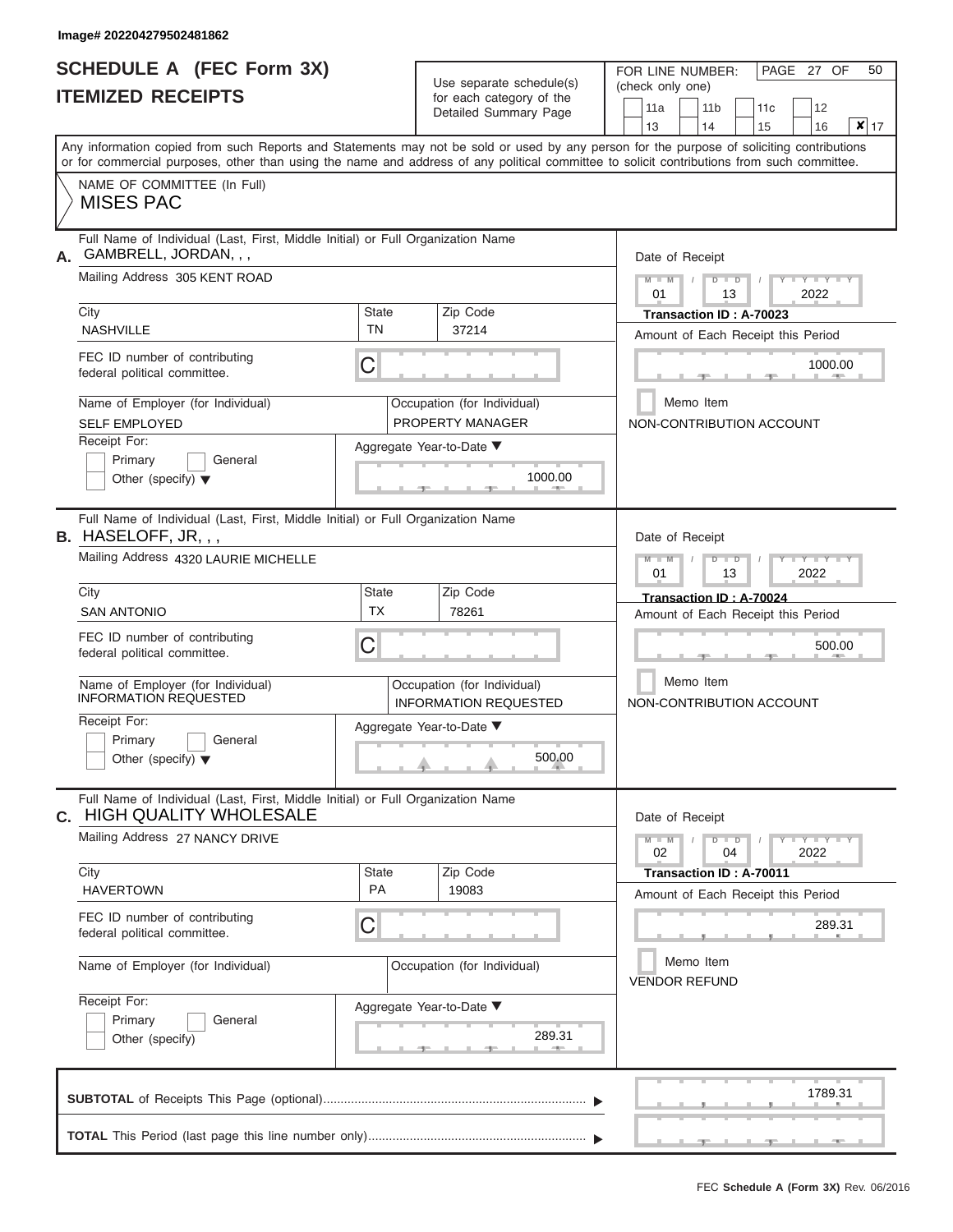# **SCHEDULE A (FEC Form 3X)**

FOR LINE NUMBER: PAGE 28 OF 50

|    |                                                                                                                                                                                                                                                                                         |                           | Use separate schedule(s)                                 | (check only one) |                       |                                                               |                                 |           |
|----|-----------------------------------------------------------------------------------------------------------------------------------------------------------------------------------------------------------------------------------------------------------------------------------------|---------------------------|----------------------------------------------------------|------------------|-----------------------|---------------------------------------------------------------|---------------------------------|-----------|
|    | <b>ITEMIZED RECEIPTS</b>                                                                                                                                                                                                                                                                |                           | for each category of the<br><b>Detailed Summary Page</b> | 11a<br>13        | 11 <sub>b</sub><br>14 | 11c<br>15                                                     | 12<br>16                        | $x _{17}$ |
|    | Any information copied from such Reports and Statements may not be sold or used by any person for the purpose of soliciting contributions<br>or for commercial purposes, other than using the name and address of any political committee to solicit contributions from such committee. |                           |                                                          |                  |                       |                                                               |                                 |           |
|    | NAME OF COMMITTEE (In Full)<br><b>MISES PAC</b>                                                                                                                                                                                                                                         |                           |                                                          |                  |                       |                                                               |                                 |           |
| А. | Full Name of Individual (Last, First, Middle Initial) or Full Organization Name<br>KINSELLA, NORMAN STEPHAN, , ,                                                                                                                                                                        |                           |                                                          |                  | Date of Receipt       |                                                               |                                 |           |
|    | Mailing Address 3101 AVALON PLACE                                                                                                                                                                                                                                                       |                           |                                                          | $M - M$<br>01    |                       | $D$ $D$<br>18                                                 | $Y - Y - I$<br>2022             |           |
|    | City<br><b>HOUSTON</b>                                                                                                                                                                                                                                                                  | <b>State</b><br><b>TX</b> | Zip Code<br>77019                                        |                  |                       | Transaction ID: A-70056<br>Amount of Each Receipt this Period |                                 |           |
|    | FEC ID number of contributing<br>federal political committee.                                                                                                                                                                                                                           | C                         |                                                          |                  |                       |                                                               | 1000.00                         |           |
|    | Name of Employer (for Individual)<br><b>SELF EMPLOYED</b>                                                                                                                                                                                                                               |                           | Occupation (for Individual)<br><b>ATTORNEY</b>           |                  | Memo Item             | NON-CONTRIBUTION ACCOUNT                                      |                                 |           |
|    | Receipt For:<br>Primary<br>General<br>Other (specify) $\blacktriangledown$                                                                                                                                                                                                              |                           | Aggregate Year-to-Date ▼<br>1000.00                      |                  |                       |                                                               |                                 |           |
|    | Full Name of Individual (Last, First, Middle Initial) or Full Organization Name<br>$B.$ LALLY, MATTHEW, , ,                                                                                                                                                                             |                           |                                                          |                  | Date of Receipt       |                                                               |                                 |           |
|    | Mailing Address 664 VERONA PLACE                                                                                                                                                                                                                                                        |                           |                                                          | $M - M$<br>01    |                       | $D$ $\Box$ $D$<br>26                                          | 2022                            |           |
|    | City<br><b>WESTON</b>                                                                                                                                                                                                                                                                   | <b>State</b><br><b>FL</b> | Zip Code<br>33326                                        |                  |                       | Transaction ID: A-70026<br>Amount of Each Receipt this Period |                                 |           |
|    | FEC ID number of contributing<br>federal political committee.                                                                                                                                                                                                                           | С                         |                                                          |                  |                       |                                                               | 400.00                          |           |
|    | Name of Employer (for Individual)<br><b>RETIRED</b>                                                                                                                                                                                                                                     |                           | Occupation (for Individual)<br><b>RETIRED</b>            |                  | Memo Item             | NON-CONTRIBUTION ACCOUNT                                      |                                 |           |
|    | Receipt For:<br>Primary<br>General<br>Other (specify) $\blacktriangledown$                                                                                                                                                                                                              |                           | Aggregate Year-to-Date ▼<br>400.00                       |                  |                       |                                                               |                                 |           |
|    | Full Name of Individual (Last, First, Middle Initial) or Full Organization Name<br>$C.$ MORGAN, COLIN, , ,                                                                                                                                                                              |                           |                                                          |                  | Date of Receipt       |                                                               |                                 |           |
|    | Mailing Address 27730 NORTHEAST 146TH WAY                                                                                                                                                                                                                                               |                           |                                                          | $M - M$<br>01    |                       | $D$ $D$<br>03                                                 | $T - Y = T - Y = T - Y$<br>2022 |           |
|    | City<br><b>DUVALL</b>                                                                                                                                                                                                                                                                   | <b>State</b><br>WA        | Zip Code<br>98019                                        |                  |                       | Transaction ID: A-70055<br>Amount of Each Receipt this Period |                                 |           |
|    | FEC ID number of contributing<br>federal political committee.                                                                                                                                                                                                                           | С                         |                                                          |                  |                       |                                                               | 1500.00                         |           |
|    | Name of Employer (for Individual)<br><b>TECH</b>                                                                                                                                                                                                                                        |                           | Occupation (for Individual)<br><b>PROGRAMMER</b>         |                  | Memo Item             | NON-CONTRIBUTION ACCOUNT                                      |                                 |           |
|    | Receipt For:<br>Primary<br>General<br>Other (specify)                                                                                                                                                                                                                                   |                           | Aggregate Year-to-Date ▼<br>1500.00                      |                  |                       |                                                               |                                 |           |
|    |                                                                                                                                                                                                                                                                                         |                           |                                                          |                  |                       |                                                               | 2900.00                         |           |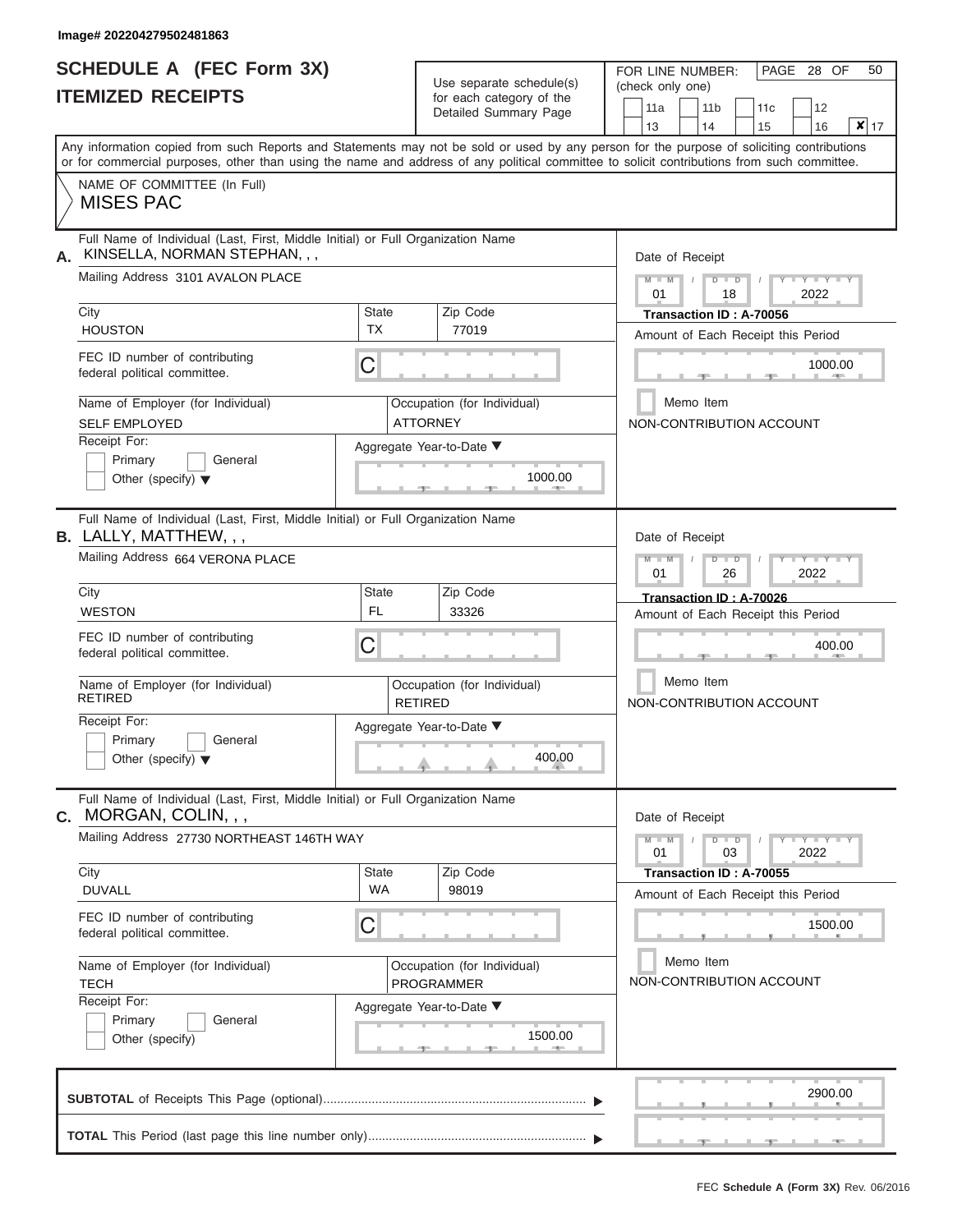# **SCHEDULE A (FEC Form 3X)**

 $\mathbf{I}$ 

FOR LINE NUMBER: PAGE 29 OF 50

|    | <b>ITEMIZED RECEIPTS</b>                                                                                                                   |                    | Use separate schedule(s)                                 | (check only one) |                                                               |     |                      |                       |
|----|--------------------------------------------------------------------------------------------------------------------------------------------|--------------------|----------------------------------------------------------|------------------|---------------------------------------------------------------|-----|----------------------|-----------------------|
|    |                                                                                                                                            |                    | for each category of the<br><b>Detailed Summary Page</b> | 11a              | 11 <sub>b</sub>                                               | 11c | 12                   |                       |
|    | Any information copied from such Reports and Statements may not be sold or used by any person for the purpose of soliciting contributions  |                    |                                                          | 13               | 14                                                            | 15  | 16                   | $\vert x \vert$<br>17 |
|    | or for commercial purposes, other than using the name and address of any political committee to solicit contributions from such committee. |                    |                                                          |                  |                                                               |     |                      |                       |
|    | NAME OF COMMITTEE (In Full)<br><b>MISES PAC</b>                                                                                            |                    |                                                          |                  |                                                               |     |                      |                       |
| А. | Full Name of Individual (Last, First, Middle Initial) or Full Organization Name<br>NEMCHENOK, JACOB, , ,                                   |                    |                                                          |                  | Date of Receipt                                               |     |                      |                       |
|    | Mailing Address 295 LYNN SHORE DRIVE<br>295 LYNN SHORE DRIVE 508                                                                           |                    |                                                          | $M - M$<br>01    | $D$ $D$<br>04                                                 |     | $Y - Y - I$<br>2022  |                       |
|    | City<br><b>LYNN</b>                                                                                                                        | <b>State</b><br>МA | Zip Code<br>01902                                        |                  | Transaction ID: A-70027<br>Amount of Each Receipt this Period |     |                      |                       |
|    | FEC ID number of contributing<br>federal political committee.                                                                              | С                  |                                                          |                  |                                                               |     | 1200.00              |                       |
|    | Name of Employer (for Individual)<br>LOOMIS, SAYLES & CO.                                                                                  |                    | Occupation (for Individual)<br><b>BUSINESS ANALYST</b>   |                  | Memo Item<br>NON-CONTRIBUTION ACCOUNT                         |     |                      |                       |
|    | Receipt For:                                                                                                                               |                    | Aggregate Year-to-Date ▼                                 |                  |                                                               |     |                      |                       |
|    | Primary<br>General<br>Other (specify) $\blacktriangledown$                                                                                 |                    | 1200.00                                                  |                  |                                                               |     |                      |                       |
|    | Full Name of Individual (Last, First, Middle Initial) or Full Organization Name<br><b>B.</b> NEMCHENOK, JACOB, , ,                         |                    |                                                          |                  | Date of Receipt                                               |     |                      |                       |
|    | Mailing Address 295 LYNN SHORE DRIVE<br>295 LYNN SHORE DRIVE 508                                                                           |                    |                                                          | $M - M$<br>03    | $D$ $\Box$ $D$<br>10                                          |     | 2022                 |                       |
|    | City<br><b>LYNN</b>                                                                                                                        | State<br><b>MA</b> | Zip Code<br>01902                                        |                  | Transaction ID: A-70043<br>Amount of Each Receipt this Period |     |                      |                       |
|    | FEC ID number of contributing<br>federal political committee.                                                                              | С                  |                                                          |                  |                                                               |     | 1200.00              |                       |
|    | Name of Employer (for Individual)<br>LOOMIS, SAYLES & CO.                                                                                  |                    | Occupation (for Individual)<br><b>BUSINESS ANALYST</b>   |                  | Memo Item<br>NON-CONTRIBUTION ACCOUNT                         |     |                      |                       |
|    | Receipt For:<br>Primary<br>General<br>Other (specify) $\blacktriangledown$                                                                 |                    | Aggregate Year-to-Date ▼<br>2400.00                      |                  |                                                               |     |                      |                       |
|    | Full Name of Individual (Last, First, Middle Initial) or Full Organization Name<br><b>c.</b> SCHMITT, MARGARET, , ,                        |                    |                                                          |                  | Date of Receipt                                               |     |                      |                       |
|    | Mailing Address 1030 HERSHEY MILL ROAD                                                                                                     |                    |                                                          | $M - M$<br>01    | $D$ $D$<br>14                                                 |     | $+Y + Y + Y$<br>2022 |                       |
|    | City<br><b>WEST CHESTER</b>                                                                                                                | State<br>PA        | Zip Code<br>19380                                        |                  | Transaction ID: A-70030<br>Amount of Each Receipt this Period |     |                      |                       |
|    | FEC ID number of contributing<br>federal political committee.                                                                              | С                  |                                                          |                  |                                                               |     | 5000.00              |                       |
|    | Name of Employer (for Individual)<br>WAHL FAMILY DENTISTRY                                                                                 |                    | Occupation (for Individual)<br><b>DENTIST</b>            |                  | Memo Item<br>NON-CONTRIBUTION ACCOUNT                         |     |                      |                       |
|    | Receipt For:<br>Primary<br>General<br>Other (specify)                                                                                      |                    | Aggregate Year-to-Date ▼<br>5000.00                      |                  |                                                               |     |                      |                       |
|    |                                                                                                                                            |                    |                                                          |                  |                                                               |     | 7400.00              |                       |
|    |                                                                                                                                            |                    |                                                          |                  |                                                               |     |                      |                       |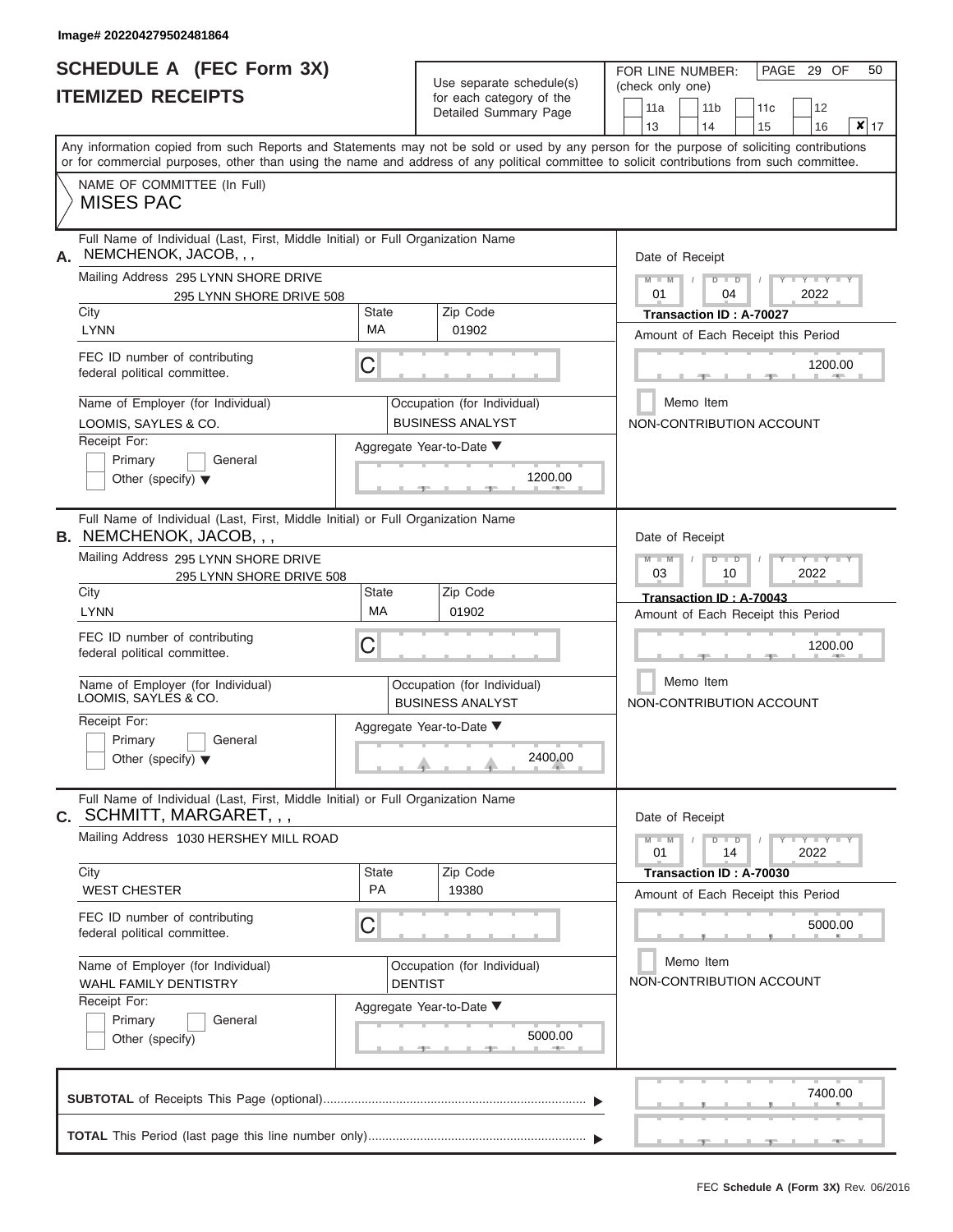|                          | <b>SCHEDULE A (FEC Form 3X)</b> |  |
|--------------------------|---------------------------------|--|
| <b>ITEMIZED RECEIPTS</b> |                                 |  |

Use separate schedule $(s)$  for each category of the

FOR LINE NUMBER:<br>(check only one)

PAGE 30 OF 50

|    | IIEMIZEV REVEIFIJ                                                                                                                                                                                                                                                                       |                    | for each category of the<br>Detailed Summary Page | 13 | 11a                        | 11 <sub>b</sub><br>14 |               | 11c<br>15                                                     | 12<br>16        | $\overline{\mathbf{x}}$ 17 |
|----|-----------------------------------------------------------------------------------------------------------------------------------------------------------------------------------------------------------------------------------------------------------------------------------------|--------------------|---------------------------------------------------|----|----------------------------|-----------------------|---------------|---------------------------------------------------------------|-----------------|----------------------------|
|    | Any information copied from such Reports and Statements may not be sold or used by any person for the purpose of soliciting contributions<br>or for commercial purposes, other than using the name and address of any political committee to solicit contributions from such committee. |                    |                                                   |    |                            |                       |               |                                                               |                 |                            |
|    | NAME OF COMMITTEE (In Full)<br><b>MISES PAC</b>                                                                                                                                                                                                                                         |                    |                                                   |    |                            |                       |               |                                                               |                 |                            |
| А. | Full Name of Individual (Last, First, Middle Initial) or Full Organization Name<br>WAGUESPACK, SCOTT, , ,<br>Mailing Address 18 CARIBOU CT                                                                                                                                              |                    |                                                   |    | Date of Receipt<br>$M - M$ |                       | $D$ $D$       |                                                               | $Y = Y + Y$     |                            |
|    | City<br><b>METAIRIE</b>                                                                                                                                                                                                                                                                 | <b>State</b><br>LA | Zip Code<br>70003                                 |    | 03                         |                       | 04            | Transaction ID: A-70044<br>Amount of Each Receipt this Period | 2022            |                            |
|    | FEC ID number of contributing<br>federal political committee.                                                                                                                                                                                                                           | С                  |                                                   |    |                            |                       |               |                                                               | 500.00          |                            |
|    | Name of Employer (for Individual)<br><b>ENTERGY</b>                                                                                                                                                                                                                                     |                    | Occupation (for Individual)<br><b>ENGINEER</b>    |    |                            | Memo Item             |               | NON-CONTRIBUTION ACCOUNT                                      |                 |                            |
|    | Receipt For:<br>Primary<br>General<br>Other (specify) $\blacktriangledown$                                                                                                                                                                                                              |                    | Aggregate Year-to-Date ▼<br>500.00                |    |                            |                       |               |                                                               |                 |                            |
|    | Full Name of Individual (Last, First, Middle Initial) or Full Organization Name<br>$B.$ WOOLRIDGE, DALE, , ,                                                                                                                                                                            |                    |                                                   |    | Date of Receipt            |                       |               |                                                               |                 |                            |
|    | Mailing Address 8184 ANTIETAM DR<br>City                                                                                                                                                                                                                                                | <b>State</b>       | Zip Code                                          |    | $M - M$<br>01              |                       | $D$ $D$<br>13 |                                                               | Y TYT<br>2022   |                            |
|    | LEWISBERRY                                                                                                                                                                                                                                                                              | PA                 | 17339                                             |    |                            |                       |               | Transaction ID: A-70031<br>Amount of Each Receipt this Period |                 |                            |
|    | FEC ID number of contributing<br>federal political committee.                                                                                                                                                                                                                           | C                  |                                                   |    |                            |                       |               |                                                               | 1000.00         |                            |
|    | Name of Employer (for Individual)<br><b>RETIRED</b>                                                                                                                                                                                                                                     | <b>RETIRED</b>     | Occupation (for Individual)                       |    |                            | Memo Item             |               | NON-CONTRIBUTION ACCOUNT                                      |                 |                            |
|    | Receipt For:<br>Primary<br>General<br>Other (specify) $\blacktriangledown$                                                                                                                                                                                                              |                    | Aggregate Year-to-Date ▼<br>1000.00               |    |                            |                       |               |                                                               |                 |                            |
| C. | Full Name of Individual (Last, First, Middle Initial) or Full Organization Name                                                                                                                                                                                                         |                    |                                                   |    | Date of Receipt            |                       |               |                                                               |                 |                            |
|    | <b>Mailing Address</b>                                                                                                                                                                                                                                                                  |                    |                                                   |    | $M - M$                    |                       | $D$ $D$       |                                                               | $Y = Y = Y + Y$ |                            |
|    | City                                                                                                                                                                                                                                                                                    | State              | Zip Code                                          |    |                            |                       |               | Amount of Each Receipt this Period                            |                 |                            |
|    | FEC ID number of contributing<br>federal political committee.                                                                                                                                                                                                                           | С                  |                                                   |    |                            |                       |               |                                                               |                 |                            |
|    | Name of Employer (for Individual)                                                                                                                                                                                                                                                       |                    | Occupation (for Individual)                       |    |                            | Memo Item             |               |                                                               |                 |                            |
|    | Receipt For:<br>Primary<br>General<br>Other (specify)                                                                                                                                                                                                                                   |                    | Aggregate Year-to-Date ▼                          |    |                            |                       |               |                                                               |                 |                            |
|    |                                                                                                                                                                                                                                                                                         |                    |                                                   |    |                            |                       |               |                                                               | 1500.00         |                            |
|    |                                                                                                                                                                                                                                                                                         |                    |                                                   |    |                            |                       |               |                                                               | 27839.31        |                            |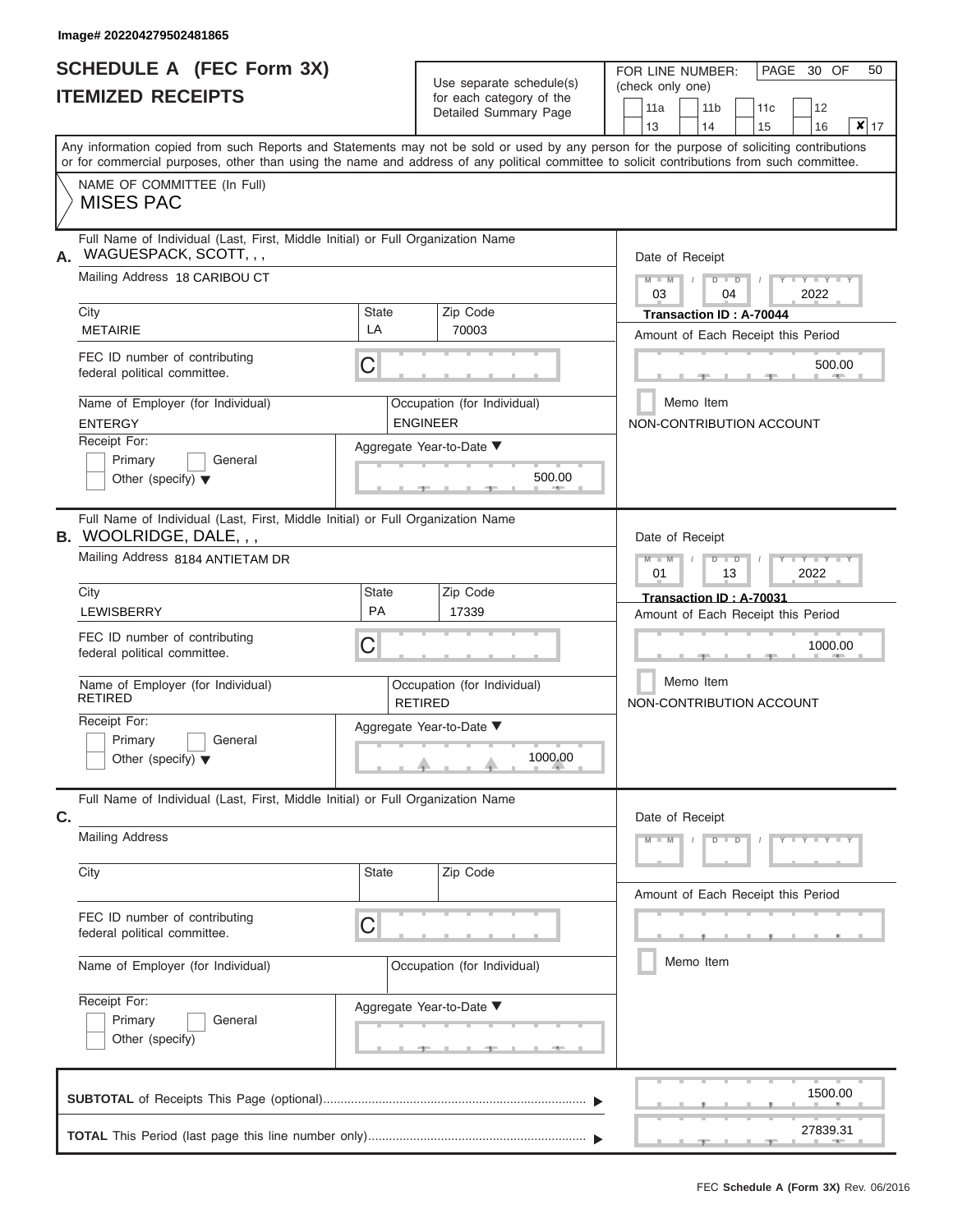| <b>SCHEDULE B</b> (FEC Form 3X)                                                                                                                                                                                                                                                         |                                      |                                                      |                          | FOR LINE NUMBER:            |   |                 |                      |               |                                  |   | PAGE 31 OF                      | 50                                      |
|-----------------------------------------------------------------------------------------------------------------------------------------------------------------------------------------------------------------------------------------------------------------------------------------|--------------------------------------|------------------------------------------------------|--------------------------|-----------------------------|---|-----------------|----------------------|---------------|----------------------------------|---|---------------------------------|-----------------------------------------|
| <b>ITEMIZED DISBURSEMENTS</b>                                                                                                                                                                                                                                                           |                                      | Use separate schedule(s)<br>for each category of the |                          | (check only one)<br>$x$ 21b |   | 22              | 23                   |               | 26                               |   | 27                              |                                         |
|                                                                                                                                                                                                                                                                                         |                                      | Detailed Summary Page                                |                          | 28a                         |   | 28 <sub>b</sub> | 28 <sub>c</sub>      |               | 29                               |   | 30 <sub>b</sub>                 |                                         |
| Any information copied from such Reports and Statements may not be sold or used by any person for the purpose of soliciting contributions<br>or for commercial purposes, other than using the name and address of any political committee to solicit contributions from such committee. |                                      |                                                      |                          |                             |   |                 |                      |               |                                  |   |                                 |                                         |
| NAME OF COMMITTEE (In Full)<br><b>MISES PAC</b>                                                                                                                                                                                                                                         |                                      |                                                      |                          |                             |   |                 |                      |               |                                  |   |                                 |                                         |
| Full Name (Last, First, Middle Initial)<br>A. 4IMPRINT, INC                                                                                                                                                                                                                             |                                      |                                                      |                          |                             |   | $M$ $M$         | Date of Disbursement | $D$ $D$       |                                  | Y | <b>TEY LY LY</b>                |                                         |
| Mailing Address 101 COMMERCE STREET                                                                                                                                                                                                                                                     |                                      |                                                      |                          |                             |   | 02              |                      | 10            |                                  |   | 2022                            |                                         |
| City<br><b>OSHKOSH</b>                                                                                                                                                                                                                                                                  | State<br>WI                          | Zip Code<br>54901                                    |                          |                             |   |                 |                      |               | <b>FEC Identification Number</b> |   |                                 |                                         |
| Purpose of Disbursement<br>COST OF GOODS SOLD - MERCHANDISE                                                                                                                                                                                                                             |                                      |                                                      | 001                      |                             | С |                 |                      |               |                                  |   |                                 |                                         |
| Candidate Name                                                                                                                                                                                                                                                                          |                                      |                                                      | Category/<br><b>Type</b> |                             |   |                 |                      |               | Transaction ID: B-69801          |   |                                 | Amount of Each Disbursement this Period |
| Office Sought:<br>House<br>Senate                                                                                                                                                                                                                                                       | Disbursement For:<br>Primary         | General                                              |                          |                             |   |                 |                      |               |                                  |   | 637.40                          |                                         |
| President<br>District:<br>State:                                                                                                                                                                                                                                                        | Other (specify) $\blacktriangledown$ |                                                      |                          |                             |   |                 | Memo Item            |               |                                  |   |                                 |                                         |
| Full Name (Last, First, Middle Initial)                                                                                                                                                                                                                                                 |                                      |                                                      |                          |                             |   |                 |                      |               |                                  |   |                                 |                                         |
| <b>AMERICAN AIRLINES</b>                                                                                                                                                                                                                                                                |                                      |                                                      |                          |                             |   |                 | Date of Disbursement |               |                                  |   |                                 |                                         |
| Mailing Address PO BOX 619616                                                                                                                                                                                                                                                           |                                      |                                                      |                          |                             |   | $M - M$<br>01   |                      | $D$ $D$<br>07 |                                  |   | $T - Y$<br>2022                 |                                         |
| City                                                                                                                                                                                                                                                                                    | <b>State</b><br><b>TX</b>            | Zip Code                                             |                          |                             |   |                 |                      |               | <b>FEC Identification Number</b> |   |                                 |                                         |
| <b>DFW AIRPORT</b><br>Purpose of Disbursement                                                                                                                                                                                                                                           |                                      | 75261                                                |                          |                             | С |                 |                      |               |                                  |   |                                 |                                         |
| <b>TRAVEL - COMMERCIAL AIRFARE</b>                                                                                                                                                                                                                                                      |                                      |                                                      | 001                      |                             |   |                 |                      |               | Transaction ID: B-69803          |   |                                 |                                         |
| Candidate Name                                                                                                                                                                                                                                                                          |                                      |                                                      | Category/<br><b>Type</b> |                             |   |                 |                      |               |                                  |   |                                 | Amount of Each Disbursement this Period |
| Office Sought:<br>House<br>Senate                                                                                                                                                                                                                                                       | Disbursement For:<br>Primary         | General                                              |                          |                             |   |                 |                      |               |                                  |   | 635.19                          |                                         |
| President<br>State:<br>District:                                                                                                                                                                                                                                                        | Other (specify)                      |                                                      |                          |                             |   |                 | Memo Item            |               |                                  |   |                                 |                                         |
| Full Name (Last, First, Middle Initial)<br>C. AMERICAN AIRLINES                                                                                                                                                                                                                         |                                      |                                                      |                          |                             |   |                 | Date of Disbursement |               |                                  |   |                                 |                                         |
| Mailing Address PO BOX 619616                                                                                                                                                                                                                                                           |                                      |                                                      |                          |                             |   | $M - M$<br>02   |                      | $D$ $D$<br>22 |                                  |   | $T - Y$ $T - Y$ $T - Y$<br>2022 |                                         |
| City<br><b>DFW AIRPORT</b>                                                                                                                                                                                                                                                              | <b>State</b><br><b>TX</b>            | Zip Code<br>75261                                    |                          |                             |   |                 |                      |               | <b>FEC Identification Number</b> |   |                                 |                                         |
| Purpose of Disbursement<br>TRAVEL - COMMERCIAL AIRFARE                                                                                                                                                                                                                                  |                                      |                                                      | 001                      |                             | С |                 |                      |               |                                  |   |                                 |                                         |
| Candidate Name                                                                                                                                                                                                                                                                          |                                      |                                                      | Category/<br><b>Type</b> |                             |   |                 |                      |               | Transaction ID: B-69802          |   |                                 | Amount of Each Disbursement this Period |
| Office Sought:<br>House<br>Senate                                                                                                                                                                                                                                                       | Disbursement For:<br>Primary         | General                                              |                          |                             |   |                 |                      |               |                                  |   | 176.14<br><b>ARM</b>            |                                         |
| President<br>State:<br>District:                                                                                                                                                                                                                                                        | Other (specify) $\blacktriangledown$ |                                                      |                          |                             |   |                 | Memo Item            |               |                                  |   |                                 |                                         |
|                                                                                                                                                                                                                                                                                         |                                      |                                                      |                          |                             |   |                 |                      |               |                                  |   | 1448.73                         |                                         |
|                                                                                                                                                                                                                                                                                         |                                      |                                                      |                          |                             |   |                 |                      |               |                                  |   |                                 |                                         |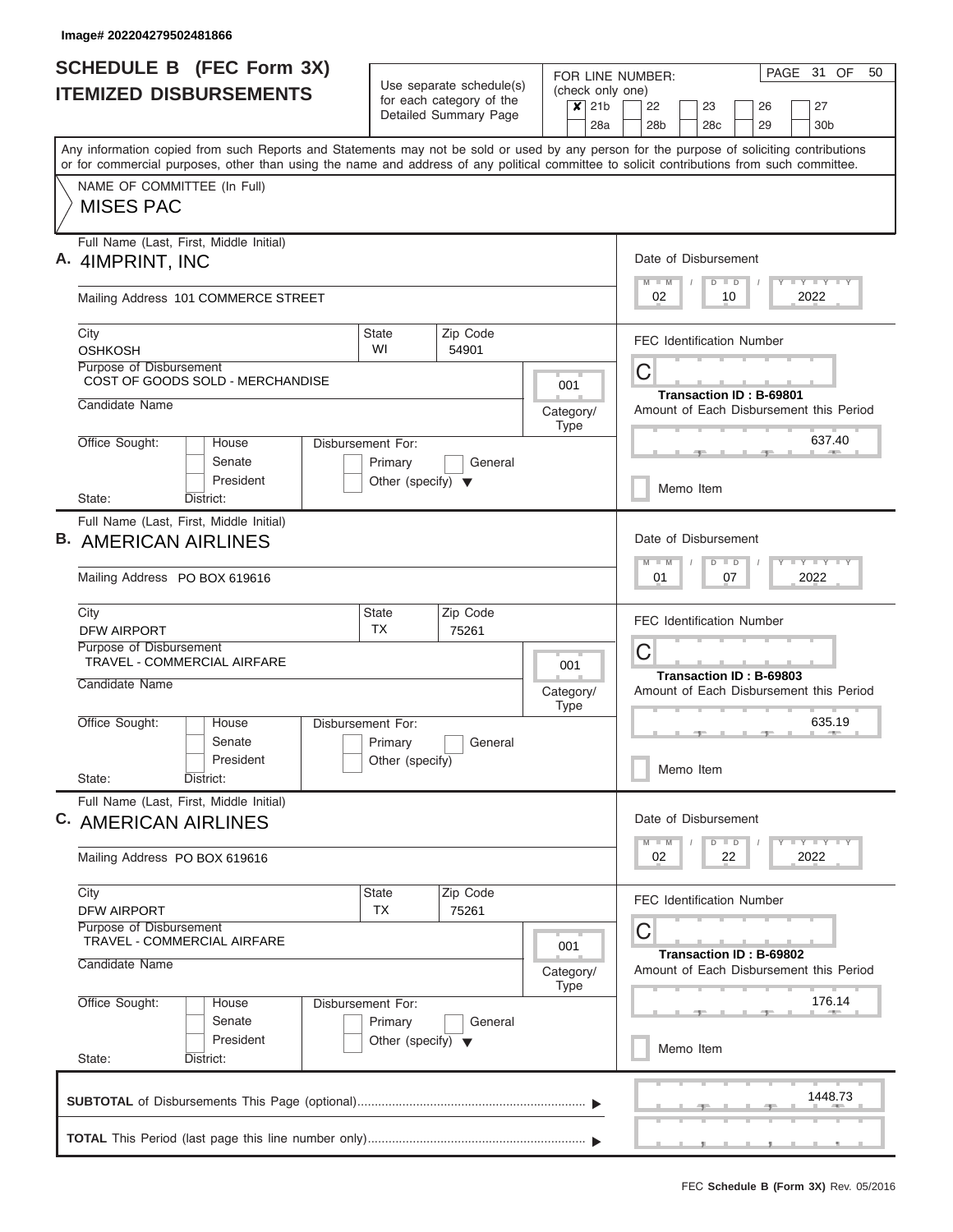| <b>SCHEDULE B (FEC Form 3X)</b>                                                                                                                                                                                                                                                         |                                                                      | Use separate schedule(s)                          |                          |                                    | PAGE<br>32 OF<br>50<br>FOR LINE NUMBER:                                             |
|-----------------------------------------------------------------------------------------------------------------------------------------------------------------------------------------------------------------------------------------------------------------------------------------|----------------------------------------------------------------------|---------------------------------------------------|--------------------------|------------------------------------|-------------------------------------------------------------------------------------|
| <b>ITEMIZED DISBURSEMENTS</b>                                                                                                                                                                                                                                                           |                                                                      | for each category of the<br>Detailed Summary Page |                          | (check only one)<br>$x$ 21b<br>28a | 22<br>23<br>27<br>26<br>29<br>28 <sub>b</sub><br>28 <sub>c</sub><br>30 <sub>b</sub> |
| Any information copied from such Reports and Statements may not be sold or used by any person for the purpose of soliciting contributions<br>or for commercial purposes, other than using the name and address of any political committee to solicit contributions from such committee. |                                                                      |                                                   |                          |                                    |                                                                                     |
| NAME OF COMMITTEE (In Full)<br><b>MISES PAC</b>                                                                                                                                                                                                                                         |                                                                      |                                                   |                          |                                    |                                                                                     |
| Full Name (Last, First, Middle Initial)<br>A. AMERICAN AIRLINES                                                                                                                                                                                                                         |                                                                      |                                                   |                          |                                    | Date of Disbursement<br>Y I Y I Y I Y<br>$M$ $M$<br>$D$ $D$                         |
| Mailing Address PO BOX 619616                                                                                                                                                                                                                                                           |                                                                      |                                                   |                          |                                    | 2022<br>02<br>22                                                                    |
| City<br><b>DFW AIRPORT</b>                                                                                                                                                                                                                                                              | <b>State</b><br>TX                                                   | Zip Code<br>75261                                 |                          |                                    | <b>FEC Identification Number</b>                                                    |
| Purpose of Disbursement<br>TRAVEL - COMMERCIAL AIRFARE                                                                                                                                                                                                                                  |                                                                      |                                                   | 001                      |                                    | C<br>Transaction ID: B-69804                                                        |
| Candidate Name                                                                                                                                                                                                                                                                          |                                                                      |                                                   | Category/<br>Type        |                                    | Amount of Each Disbursement this Period                                             |
| Office Sought:<br>House<br>Senate<br>President                                                                                                                                                                                                                                          | Disbursement For:<br>Primary<br>Other (specify) $\blacktriangledown$ | General                                           |                          |                                    | 616.20                                                                              |
| State:<br>District:                                                                                                                                                                                                                                                                     |                                                                      |                                                   |                          |                                    | Memo Item                                                                           |
| Full Name (Last, First, Middle Initial)<br><b>B.</b> ANEDOT                                                                                                                                                                                                                             |                                                                      |                                                   |                          |                                    | Date of Disbursement<br>Y FY FY FY<br>$M - M$<br>$D$ $D$                            |
| Mailing Address 555 HILTON AVENUE<br>SUITE 106                                                                                                                                                                                                                                          |                                                                      |                                                   |                          |                                    | 2022<br>01<br>31                                                                    |
| City<br><b>BATON ROUGE</b>                                                                                                                                                                                                                                                              | <b>State</b><br>LA                                                   | Zip Code<br>70808                                 |                          |                                    | <b>FEC Identification Number</b>                                                    |
| Purpose of Disbursement<br><b>MERCHANT FEES</b>                                                                                                                                                                                                                                         |                                                                      |                                                   | 001                      |                                    | C<br>Transaction ID: B-30202                                                        |
| Candidate Name                                                                                                                                                                                                                                                                          |                                                                      |                                                   | Category/<br><b>Type</b> |                                    | Amount of Each Disbursement this Period                                             |
| Office Sought:<br>House<br>Senate<br>President                                                                                                                                                                                                                                          | Disbursement For:<br>Primary<br>Other (specify)                      | General                                           |                          |                                    | 1171.31<br>Memo Item                                                                |
| State:<br>District:<br>Full Name (Last, First, Middle Initial)                                                                                                                                                                                                                          |                                                                      |                                                   |                          |                                    |                                                                                     |
| C. ANEDOT                                                                                                                                                                                                                                                                               |                                                                      |                                                   |                          |                                    | Date of Disbursement<br>$Y$ $Y$ $Y$ $Y$ $Y$<br>$D$ $D$<br>$M$ $M$                   |
| Mailing Address 555 HILTON AVENUE<br>SUITE 106                                                                                                                                                                                                                                          |                                                                      |                                                   |                          |                                    | 2022<br>02<br>28                                                                    |
| City<br><b>BATON ROUGE</b>                                                                                                                                                                                                                                                              | State<br>LA                                                          | Zip Code<br>70808                                 |                          |                                    | <b>FEC Identification Number</b>                                                    |
| Purpose of Disbursement<br><b>MERCHANT FEES</b><br>Candidate Name                                                                                                                                                                                                                       |                                                                      |                                                   | 001                      |                                    | С<br>Transaction ID: B-70051                                                        |
| Office Sought:<br>House                                                                                                                                                                                                                                                                 | Disbursement For:                                                    |                                                   | Category/<br>Type        |                                    | Amount of Each Disbursement this Period<br>1062.38                                  |
| Senate<br>President                                                                                                                                                                                                                                                                     | Primary<br>Other (specify) $\blacktriangledown$                      | General                                           |                          |                                    | Memo Item                                                                           |
| State:<br>District:                                                                                                                                                                                                                                                                     |                                                                      |                                                   |                          |                                    | 2849.89                                                                             |
|                                                                                                                                                                                                                                                                                         |                                                                      |                                                   |                          |                                    |                                                                                     |
|                                                                                                                                                                                                                                                                                         |                                                                      |                                                   |                          |                                    |                                                                                     |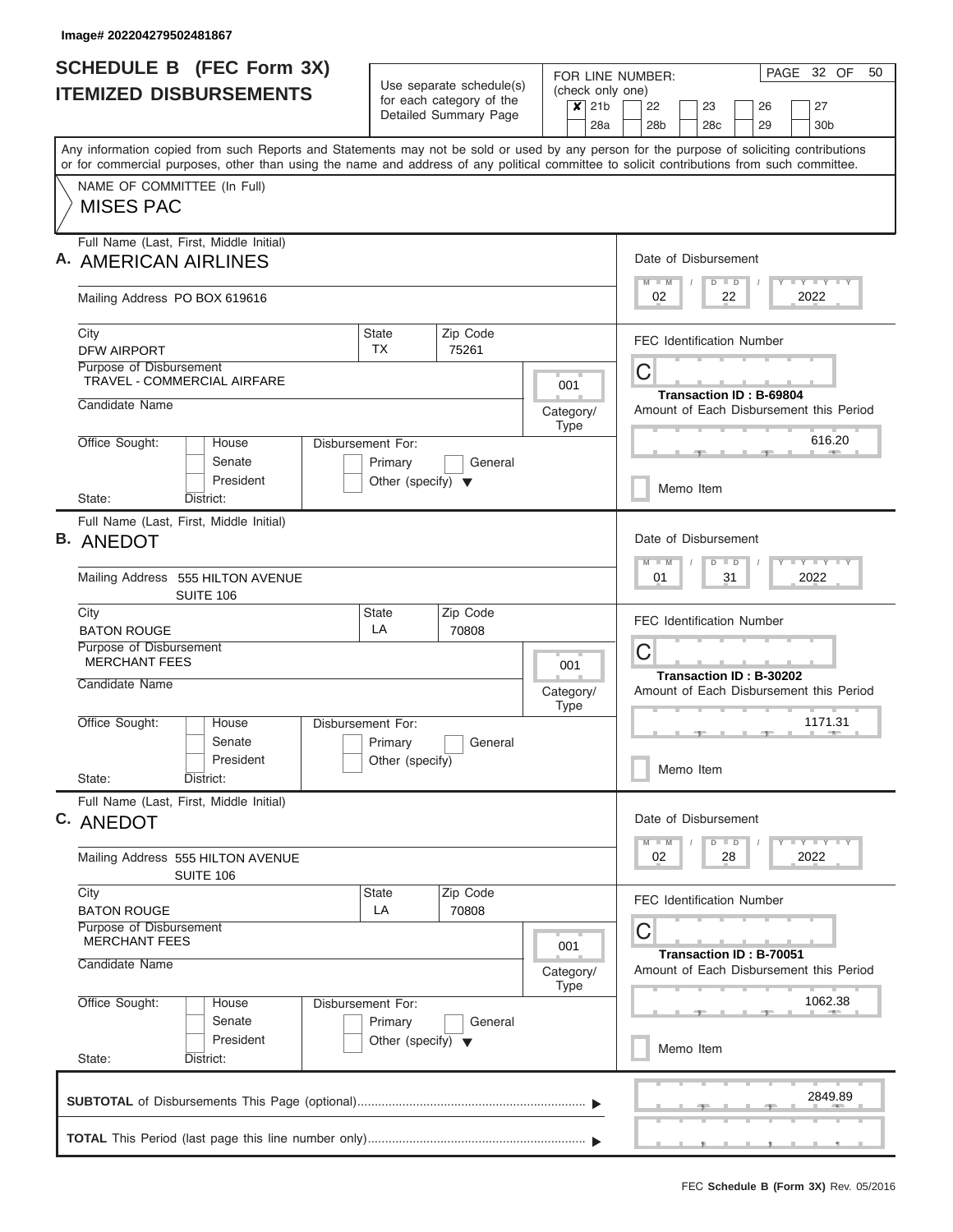I

|    | SCHEDULE B (FEC Form 3X)                                                                                                                                                                                                                                                                |                                      |                                                      |                             | PAGE 33 OF<br>50<br>FOR LINE NUMBER:                                                                  |
|----|-----------------------------------------------------------------------------------------------------------------------------------------------------------------------------------------------------------------------------------------------------------------------------------------|--------------------------------------|------------------------------------------------------|-----------------------------|-------------------------------------------------------------------------------------------------------|
|    | <b>ITEMIZED DISBURSEMENTS</b>                                                                                                                                                                                                                                                           |                                      | Use separate schedule(s)<br>for each category of the | (check only one)<br>$x$ 21b | 22<br>23<br>27<br>26                                                                                  |
|    |                                                                                                                                                                                                                                                                                         |                                      | Detailed Summary Page                                | 28a                         | 28b<br>28c<br>29<br>30 <sub>b</sub>                                                                   |
|    | Any information copied from such Reports and Statements may not be sold or used by any person for the purpose of soliciting contributions<br>or for commercial purposes, other than using the name and address of any political committee to solicit contributions from such committee. |                                      |                                                      |                             |                                                                                                       |
|    | NAME OF COMMITTEE (In Full)<br><b>MISES PAC</b>                                                                                                                                                                                                                                         |                                      |                                                      |                             |                                                                                                       |
|    | Full Name (Last, First, Middle Initial)                                                                                                                                                                                                                                                 |                                      |                                                      |                             |                                                                                                       |
|    | A. ANEDOT                                                                                                                                                                                                                                                                               |                                      |                                                      |                             | Date of Disbursement<br>$M$ $M$<br>Y LY LY LY<br>$D$ $D$                                              |
|    | Mailing Address 555 HILTON AVENUE<br>SUITE 106                                                                                                                                                                                                                                          |                                      |                                                      |                             | 2022<br>03<br>31                                                                                      |
|    | City<br><b>BATON ROUGE</b>                                                                                                                                                                                                                                                              | State<br>LA                          | Zip Code<br>70808                                    |                             | <b>FEC Identification Number</b>                                                                      |
|    | Purpose of Disbursement<br><b>MERCHANT FEES</b>                                                                                                                                                                                                                                         |                                      |                                                      | 001                         | С<br>Transaction ID: B-70050                                                                          |
|    | Candidate Name                                                                                                                                                                                                                                                                          |                                      |                                                      | Category/<br><b>Type</b>    | Amount of Each Disbursement this Period                                                               |
|    | Office Sought:<br>House<br>Senate                                                                                                                                                                                                                                                       | Disbursement For:<br>Primary         | General                                              |                             | 1027.21                                                                                               |
|    | President<br>District:<br>State:                                                                                                                                                                                                                                                        | Other (specify) $\blacktriangledown$ |                                                      |                             | Memo Item                                                                                             |
| В. | Full Name (Last, First, Middle Initial)<br><b>BESTOFSIGNSCOM</b><br>Mailing Address 10 TREYBURN COURT                                                                                                                                                                                   |                                      |                                                      |                             | Date of Disbursement<br>$M - M$<br>$T$ $T$ $T$ $T$ $T$ $T$ $T$ $T$ $T$<br>$D$ $D$<br>2022<br>02<br>22 |
|    | City<br><b>GREER</b>                                                                                                                                                                                                                                                                    | <b>State</b><br><b>SC</b>            | Zip Code<br>29650                                    |                             | <b>FEC Identification Number</b>                                                                      |
|    | Purpose of Disbursement<br><b>ADVERTISING</b>                                                                                                                                                                                                                                           |                                      |                                                      | 001                         | С                                                                                                     |
|    | Candidate Name                                                                                                                                                                                                                                                                          |                                      |                                                      | Category/<br><b>Type</b>    | Transaction ID: B-69878<br>Amount of Each Disbursement this Period                                    |
|    | Office Sought:<br>House<br>Senate                                                                                                                                                                                                                                                       | Disbursement For:<br>Primary         | General                                              |                             | 528.09<br>$-1$<br><b>AND IN</b>                                                                       |
|    | President<br>State:<br>District:                                                                                                                                                                                                                                                        | Other (specify)                      |                                                      |                             | Memo Item                                                                                             |
|    | Full Name (Last, First, Middle Initial)<br>C. BESTOFSIGNSCOM                                                                                                                                                                                                                            |                                      |                                                      |                             | Date of Disbursement                                                                                  |
|    | Mailing Address 10 TREYBURN COURT                                                                                                                                                                                                                                                       |                                      |                                                      |                             | <b>LY LY LY</b><br>$M - M$<br>$D$ $D$<br>2022<br>02<br>22                                             |
|    | City<br><b>GREER</b>                                                                                                                                                                                                                                                                    | <b>State</b><br><b>SC</b>            | Zip Code<br>29650                                    |                             | <b>FEC Identification Number</b>                                                                      |
|    | Purpose of Disbursement<br><b>ADVERTISING</b><br>Candidate Name                                                                                                                                                                                                                         |                                      |                                                      | 001<br>Category/<br>Type    | С<br>Transaction ID: B-69879<br>Amount of Each Disbursement this Period                               |
|    | Office Sought:<br>House<br>Senate                                                                                                                                                                                                                                                       | Disbursement For:<br>Primary         | General                                              |                             | 224.37<br><b>COLLECTIVE</b>                                                                           |
|    | President<br>State:<br>District:                                                                                                                                                                                                                                                        | Other (specify) $\blacktriangledown$ |                                                      |                             | Memo Item                                                                                             |
|    |                                                                                                                                                                                                                                                                                         |                                      |                                                      |                             | 1779.67                                                                                               |
|    |                                                                                                                                                                                                                                                                                         |                                      |                                                      |                             |                                                                                                       |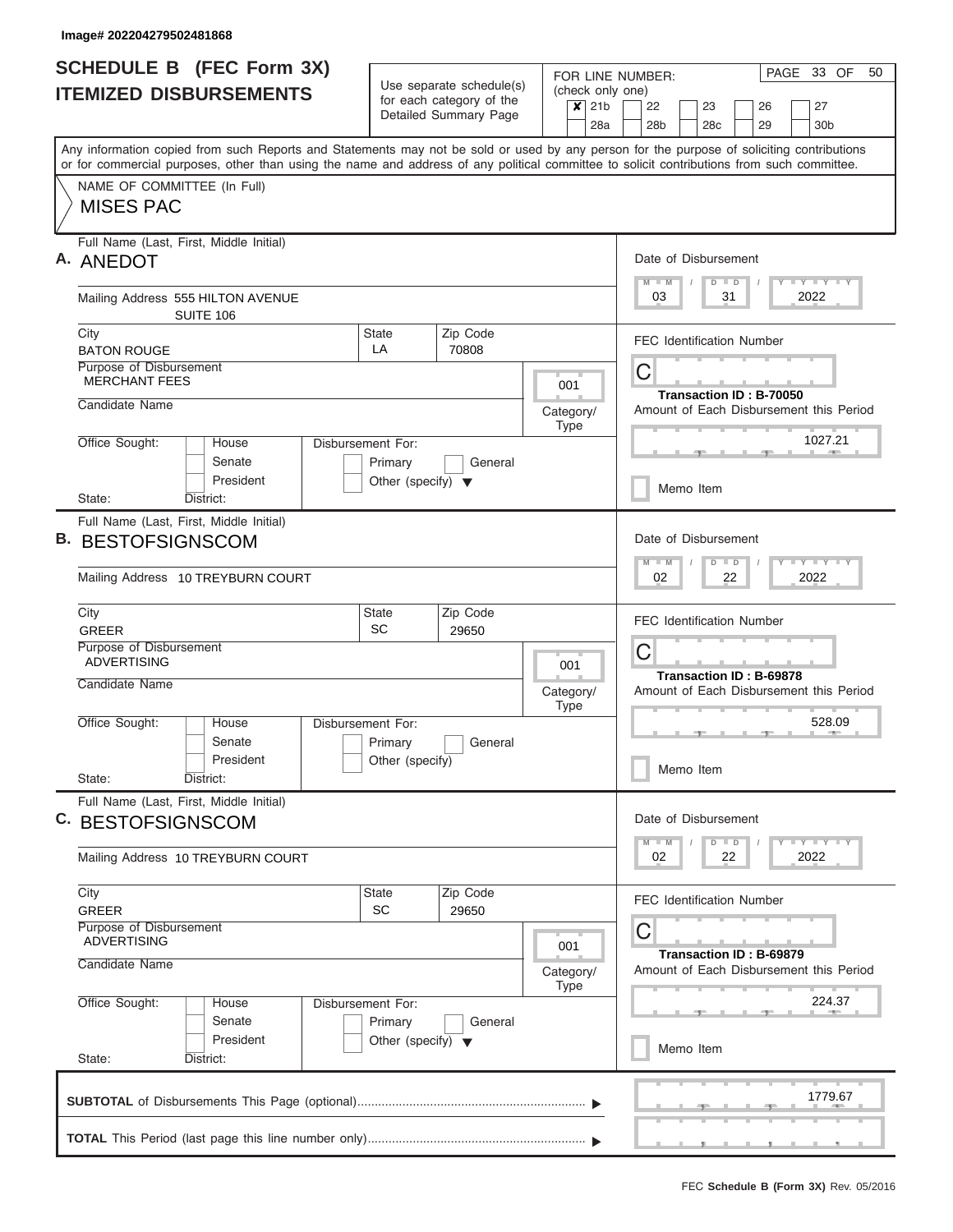|    | SCHEDULE B (FEC Form 3X)                                                                                                                   |                                                 |                                                      |           |             |                             | FOR LINE NUMBER:     |                 |               |                                  | PAGE 34 OF                                  | 50 |
|----|--------------------------------------------------------------------------------------------------------------------------------------------|-------------------------------------------------|------------------------------------------------------|-----------|-------------|-----------------------------|----------------------|-----------------|---------------|----------------------------------|---------------------------------------------|----|
|    | <b>ITEMIZED DISBURSEMENTS</b>                                                                                                              |                                                 | Use separate schedule(s)<br>for each category of the |           |             | (check only one)<br>$x$ 21b | 22                   | 23              |               | 26                               | 27                                          |    |
|    |                                                                                                                                            |                                                 | Detailed Summary Page                                |           |             | 28a                         | 28 <sub>b</sub>      | 28 <sub>c</sub> |               | 29                               | 30 <sub>b</sub>                             |    |
|    | Any information copied from such Reports and Statements may not be sold or used by any person for the purpose of soliciting contributions  |                                                 |                                                      |           |             |                             |                      |                 |               |                                  |                                             |    |
|    | or for commercial purposes, other than using the name and address of any political committee to solicit contributions from such committee. |                                                 |                                                      |           |             |                             |                      |                 |               |                                  |                                             |    |
|    | NAME OF COMMITTEE (In Full)<br><b>MISES PAC</b>                                                                                            |                                                 |                                                      |           |             |                             |                      |                 |               |                                  |                                             |    |
|    |                                                                                                                                            |                                                 |                                                      |           |             |                             |                      |                 |               |                                  |                                             |    |
|    | Full Name (Last, First, Middle Initial)                                                                                                    |                                                 |                                                      |           |             |                             |                      |                 |               |                                  |                                             |    |
| Α. | <b>BESTOFSIGNSCOM</b>                                                                                                                      |                                                 |                                                      |           |             |                             | Date of Disbursement |                 |               |                                  |                                             |    |
|    | Mailing Address 10 TREYBURN COURT                                                                                                          |                                                 |                                                      |           |             |                             | $M$ $M$<br>02        |                 | $D$ $D$<br>23 |                                  | Y I Y I Y I Y<br>2022                       |    |
|    | City                                                                                                                                       | <b>State</b>                                    | Zip Code                                             |           |             |                             |                      |                 |               | <b>FEC Identification Number</b> |                                             |    |
|    | <b>GREER</b>                                                                                                                               | <b>SC</b>                                       | 29650                                                |           |             |                             |                      |                 |               |                                  |                                             |    |
|    | Purpose of Disbursement<br><b>ADVERTISING</b>                                                                                              |                                                 |                                                      |           | 001         |                             | С                    |                 |               |                                  |                                             |    |
|    | Candidate Name                                                                                                                             |                                                 |                                                      | Category/ |             |                             |                      |                 |               | Transaction ID: B-69877          | Amount of Each Disbursement this Period     |    |
|    |                                                                                                                                            |                                                 |                                                      |           | Type        |                             |                      |                 |               |                                  |                                             |    |
|    | Office Sought:<br>House<br>Disbursement For:<br>Senate                                                                                     |                                                 |                                                      |           |             |                             |                      |                 |               |                                  | 273.10                                      |    |
|    | President                                                                                                                                  | Primary<br>Other (specify) $\blacktriangledown$ | General                                              |           |             |                             |                      |                 |               |                                  |                                             |    |
|    | District:<br>State:                                                                                                                        |                                                 |                                                      |           |             |                             |                      | Memo Item       |               |                                  |                                             |    |
|    | Full Name (Last, First, Middle Initial)                                                                                                    |                                                 |                                                      |           |             |                             |                      |                 |               |                                  |                                             |    |
| В. | <b>CONWAY COPIES</b>                                                                                                                       |                                                 |                                                      |           |             |                             | Date of Disbursement |                 |               |                                  |                                             |    |
|    | Mailing Address 2505 DONAGHEY AVENUE                                                                                                       |                                                 |                                                      |           |             |                             | $M - M$<br>01        |                 | $D$ $D$<br>31 |                                  | $T$ $T$ $T$ $T$ $T$ $T$ $T$ $T$ $T$<br>2022 |    |
|    |                                                                                                                                            |                                                 |                                                      |           |             |                             |                      |                 |               |                                  |                                             |    |
|    | City                                                                                                                                       | <b>State</b>                                    | Zip Code                                             |           |             |                             |                      |                 |               | <b>FEC Identification Number</b> |                                             |    |
|    | CONWAY<br>Purpose of Disbursement                                                                                                          | AR.                                             | 72032                                                |           |             |                             | С                    |                 |               |                                  |                                             |    |
|    | <b>PRINTING</b>                                                                                                                            |                                                 |                                                      |           | 001         |                             |                      |                 |               | Transaction ID: B-69880          |                                             |    |
|    | Candidate Name                                                                                                                             |                                                 |                                                      | Category/ |             |                             |                      |                 |               |                                  | Amount of Each Disbursement this Period     |    |
|    | Office Sought:<br>House<br>Disbursement For:                                                                                               |                                                 |                                                      |           | <b>Type</b> |                             |                      |                 |               |                                  | 205.16                                      |    |
|    | Senate                                                                                                                                     | Primary                                         | General                                              |           |             |                             |                      |                 |               | $\rightarrow$                    | <b>ARTICLE</b>                              |    |
|    | President                                                                                                                                  | Other (specify)                                 |                                                      |           |             |                             |                      | Memo Item       |               |                                  |                                             |    |
|    | State:<br>District:                                                                                                                        |                                                 |                                                      |           |             |                             |                      |                 |               |                                  |                                             |    |
|    | Full Name (Last, First, Middle Initial)                                                                                                    |                                                 |                                                      |           |             |                             | Date of Disbursement |                 |               |                                  |                                             |    |
|    | C. DAVIS, WHITNEY, , ,                                                                                                                     |                                                 |                                                      |           |             |                             | $M - M$              |                 | $D$ $D$       |                                  | $T - Y$ $T - Y$                             |    |
|    | Mailing Address PO BOX 2183                                                                                                                |                                                 |                                                      |           |             |                             | 01                   |                 | 03            |                                  | 2022                                        |    |
|    | City                                                                                                                                       | State                                           | Zip Code                                             |           |             |                             |                      |                 |               | <b>FEC Identification Number</b> |                                             |    |
|    | <b>NORRISTOWN</b><br><b>Purpose of Disbursement</b>                                                                                        | <b>PA</b>                                       | 19401                                                |           |             |                             |                      |                 |               |                                  |                                             |    |
|    | CONSULTING - COMMITTEE MANAGEMENT                                                                                                          |                                                 |                                                      |           | 001         |                             | С                    |                 |               |                                  |                                             |    |
|    | Candidate Name                                                                                                                             |                                                 |                                                      | Category/ | Type        |                             |                      |                 |               | <b>Transaction ID: B-64777</b>   | Amount of Each Disbursement this Period     |    |
|    | Office Sought:<br>Disbursement For:<br>House                                                                                               |                                                 |                                                      |           |             |                             |                      |                 |               |                                  | 1200.00                                     |    |
|    | Senate                                                                                                                                     | Primary                                         | General                                              |           |             |                             |                      |                 |               |                                  |                                             |    |
|    | President<br>State:<br>District:                                                                                                           | Other (specify) $\blacktriangledown$            |                                                      |           |             |                             |                      | Memo Item       |               |                                  |                                             |    |
|    |                                                                                                                                            |                                                 |                                                      |           |             |                             |                      |                 |               |                                  |                                             |    |
|    |                                                                                                                                            |                                                 |                                                      |           |             |                             |                      |                 |               |                                  | 1678.26                                     |    |
|    |                                                                                                                                            |                                                 |                                                      |           |             |                             |                      |                 |               | , , , , , ,                      |                                             |    |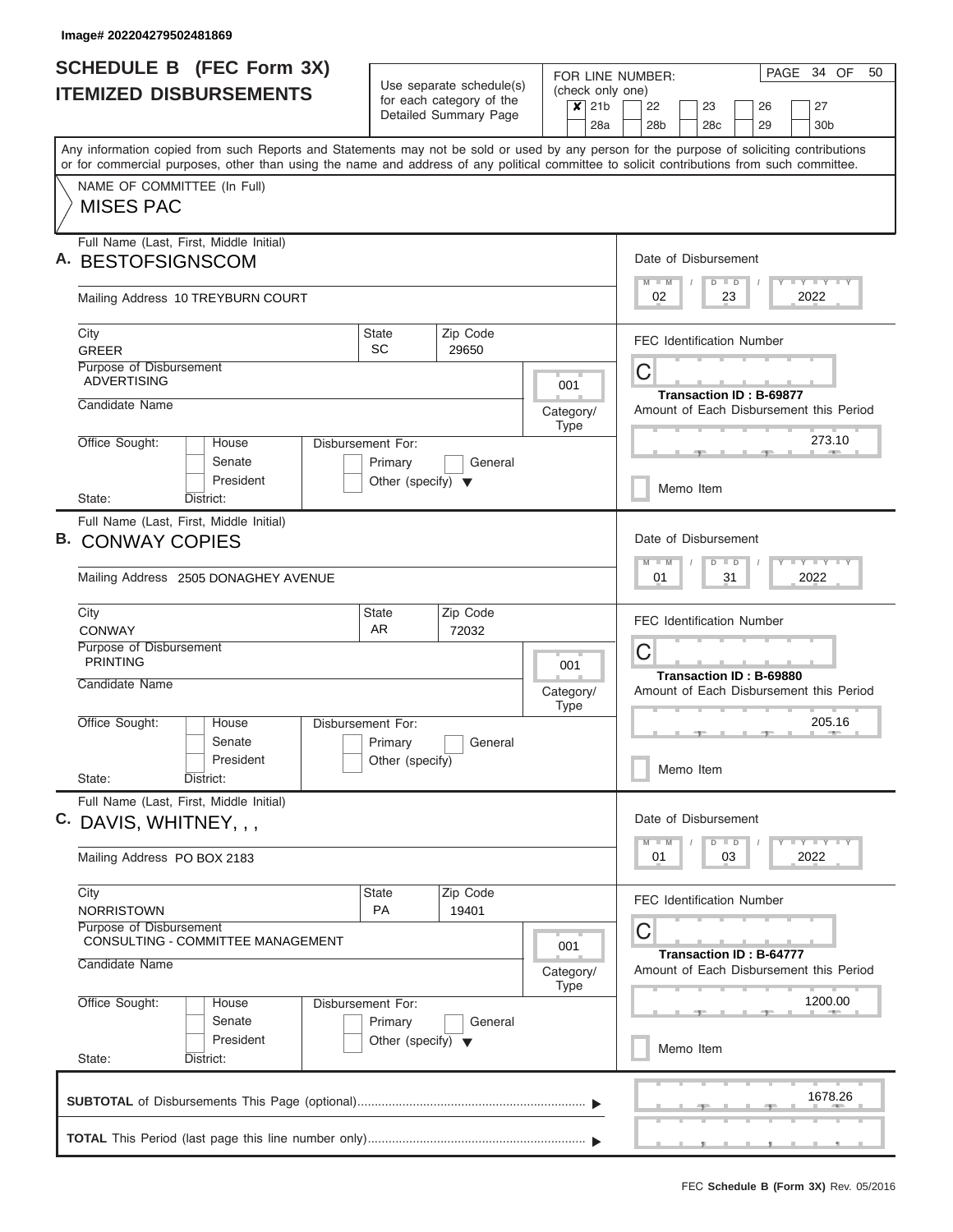| <b>SCHEDULE B</b> (FEC Form 3X)                                                                                                                                                                                                                                                         |                                                                      |                                                      |                          | PAGE 35 OF<br>50<br>FOR LINE NUMBER:                                                                                                            |
|-----------------------------------------------------------------------------------------------------------------------------------------------------------------------------------------------------------------------------------------------------------------------------------------|----------------------------------------------------------------------|------------------------------------------------------|--------------------------|-------------------------------------------------------------------------------------------------------------------------------------------------|
| <b>ITEMIZED DISBURSEMENTS</b>                                                                                                                                                                                                                                                           |                                                                      | Use separate schedule(s)<br>for each category of the | $x$ 21b                  | (check only one)<br>22<br>23<br>26<br>27                                                                                                        |
|                                                                                                                                                                                                                                                                                         |                                                                      | Detailed Summary Page                                |                          | 28a<br>28 <sub>b</sub><br>28 <sub>c</sub><br>29<br>30 <sub>b</sub>                                                                              |
| Any information copied from such Reports and Statements may not be sold or used by any person for the purpose of soliciting contributions<br>or for commercial purposes, other than using the name and address of any political committee to solicit contributions from such committee. |                                                                      |                                                      |                          |                                                                                                                                                 |
| NAME OF COMMITTEE (In Full)<br><b>MISES PAC</b>                                                                                                                                                                                                                                         |                                                                      |                                                      |                          |                                                                                                                                                 |
| Full Name (Last, First, Middle Initial)<br>A. DAVIS, WHITNEY, , ,                                                                                                                                                                                                                       |                                                                      |                                                      |                          | Date of Disbursement                                                                                                                            |
| Mailing Address PO BOX 2183                                                                                                                                                                                                                                                             |                                                                      |                                                      |                          | Y FY FY FY<br>$M$ $M$<br>$D$ $D$<br>2022<br>02<br>14                                                                                            |
| City<br><b>NORRISTOWN</b>                                                                                                                                                                                                                                                               | <b>State</b><br><b>PA</b>                                            | Zip Code<br>19401                                    |                          | <b>FEC Identification Number</b>                                                                                                                |
| Purpose of Disbursement<br><b>CONSULTING - COMMITTEE MANAGEMENT</b>                                                                                                                                                                                                                     |                                                                      |                                                      | 001                      | C                                                                                                                                               |
| Candidate Name                                                                                                                                                                                                                                                                          |                                                                      |                                                      | Category/<br><b>Type</b> | <b>Transaction ID: B-64778</b><br>Amount of Each Disbursement this Period                                                                       |
| Office Sought:<br>House<br>Senate<br>President                                                                                                                                                                                                                                          | Disbursement For:<br>Primary<br>Other (specify) $\blacktriangledown$ | General                                              |                          | 400.00                                                                                                                                          |
| State:<br>District:                                                                                                                                                                                                                                                                     |                                                                      |                                                      |                          | Memo Item                                                                                                                                       |
| Full Name (Last, First, Middle Initial)<br>B. DAVIS, WHITNEY, , ,<br>Mailing Address PO BOX 2183                                                                                                                                                                                        |                                                                      |                                                      |                          | Date of Disbursement<br>$\mathbf{I} = \mathbf{Y} - \mathbf{I} - \mathbf{Y} - \mathbf{I} - \mathbf{Y}$<br>$M - M$<br>$D$ $D$<br>2022<br>03<br>01 |
| City<br><b>NORRISTOWN</b>                                                                                                                                                                                                                                                               | <b>State</b><br>PA                                                   | Zip Code<br>19401                                    |                          | <b>FEC Identification Number</b>                                                                                                                |
| Purpose of Disbursement<br>CONSULTING - COMMITTEE MANAGEMENT                                                                                                                                                                                                                            |                                                                      |                                                      | 001                      | C<br>Transaction ID: B-64779                                                                                                                    |
| Candidate Name                                                                                                                                                                                                                                                                          |                                                                      |                                                      | Category/<br><b>Type</b> | Amount of Each Disbursement this Period                                                                                                         |
| Office Sought:<br>House<br>Senate                                                                                                                                                                                                                                                       | Disbursement For:<br>Primary                                         | General                                              |                          | 400.00                                                                                                                                          |
| President<br>State:<br>District:                                                                                                                                                                                                                                                        | Other (specify)                                                      |                                                      |                          | Memo Item                                                                                                                                       |
| Full Name (Last, First, Middle Initial)<br>C. DERBY PORT PRESS                                                                                                                                                                                                                          |                                                                      |                                                      |                          | Date of Disbursement                                                                                                                            |
| Mailing Address 99 VT RT 111                                                                                                                                                                                                                                                            |                                                                      |                                                      |                          | $T$ $Y$ $T$ $Y$ $T$ $Y$<br>$M - M$<br>$\Box$<br>D<br>2022<br>01<br>13                                                                           |
| City<br><b>DERVY</b>                                                                                                                                                                                                                                                                    | <b>State</b><br>VT                                                   | Zip Code<br>05829                                    |                          | <b>FEC Identification Number</b>                                                                                                                |
| Purpose of Disbursement<br><b>PRINTING</b><br>Candidate Name                                                                                                                                                                                                                            |                                                                      |                                                      | 001                      | C<br>Transaction ID: B-69883                                                                                                                    |
| Office Sought:<br>House                                                                                                                                                                                                                                                                 | Disbursement For:                                                    |                                                      | Category/<br><b>Type</b> | Amount of Each Disbursement this Period<br>1035.00                                                                                              |
| Senate<br>President                                                                                                                                                                                                                                                                     | Primary<br>Other (specify) $\blacktriangledown$                      | General                                              |                          |                                                                                                                                                 |
| State:<br>District:                                                                                                                                                                                                                                                                     |                                                                      |                                                      |                          | Memo Item                                                                                                                                       |
|                                                                                                                                                                                                                                                                                         |                                                                      |                                                      |                          | <b>The Common</b><br>1835.00                                                                                                                    |
|                                                                                                                                                                                                                                                                                         |                                                                      |                                                      |                          |                                                                                                                                                 |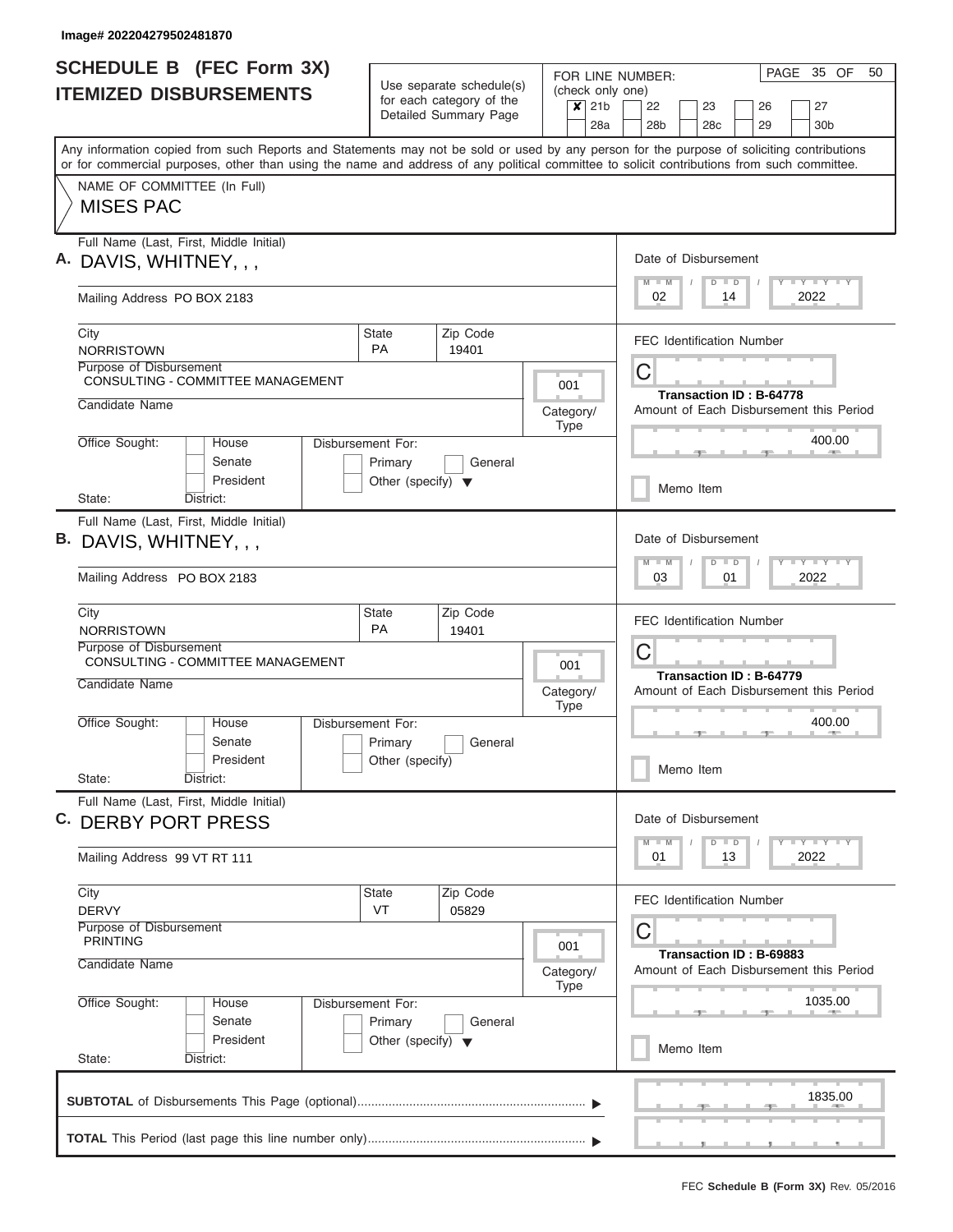I

| for each category of the<br>$\overline{\mathbf{x}}$<br>21 <sub>b</sub><br>22<br>23<br>26<br>27<br>Detailed Summary Page<br>28a<br>28 <sub>b</sub><br>29<br>30 <sub>b</sub><br>28c<br>Any information copied from such Reports and Statements may not be sold or used by any person for the purpose of soliciting contributions<br>or for commercial purposes, other than using the name and address of any political committee to solicit contributions from such committee.<br>NAME OF COMMITTEE (In Full)<br><b>MISES PAC</b><br>Full Name (Last, First, Middle Initial)<br>Date of Disbursement<br><b>DERBY PORT PRESS</b><br>Y I Y I Y I Y<br>$M - M$<br>$D$ $D$<br>2022<br>01<br>26<br>Mailing Address 99 VT RT 111<br>Zip Code<br>City<br>State<br><b>FEC Identification Number</b><br><b>VT</b><br><b>DERVY</b><br>05829<br>Purpose of Disbursement<br>C<br><b>PRINTING</b><br>001<br>Transaction ID: B-69882<br>Candidate Name<br>Amount of Each Disbursement this Period<br>Category/<br><b>Type</b><br>78.50<br>Office Sought:<br>House<br>Disbursement For:<br>Senate<br>Primary<br>General<br>President<br>Other (specify) $\blacktriangledown$<br>Memo Item<br>State:<br>District:<br>Full Name (Last, First, Middle Initial)<br>Date of Disbursement<br><b>DERBY PORT PRESS</b><br>Y FY FY FY<br>$M - M$<br>$D$ $D$<br>2022<br>Mailing Address 99 VT RT 111<br>02<br>15<br>State<br>Zip Code<br>City<br><b>FEC Identification Number</b><br>VT<br><b>DERVY</b><br>05829<br>Purpose of Disbursement<br>C<br><b>PRINTING</b><br>001<br>Transaction ID: B-69881<br>Candidate Name<br>Amount of Each Disbursement this Period<br>Category/<br><b>Type</b><br>323.96<br>Office Sought:<br>Disbursement For:<br>House<br>Senate<br>Primary<br>General<br>President<br>Other (specify)<br>Memo Item<br>State:<br>District:<br>Full Name (Last, First, Middle Initial)<br>Date of Disbursement<br>C. DERBY PORT PRESS<br>Y FY FY FY<br>$D$ $D$<br>$M - M$<br>2022<br>Mailing Address 99 VT RT 111<br>02<br>22<br>City<br>State<br>Zip Code<br><b>FEC Identification Number</b><br>VT<br><b>DERVY</b><br>05829<br>Purpose of Disbursement<br>C<br><b>PRINTING</b><br>001<br>Transaction ID: B-69884<br>Candidate Name<br>Amount of Each Disbursement this Period<br>Category/<br><b>Type</b><br>1218.71<br>Office Sought:<br>Disbursement For:<br>House<br>Senate<br>Primary<br>General<br>President<br>Other (specify) $\blacktriangledown$<br>Memo Item<br>State:<br>District:<br>1621.17 |    | <b>SCHEDULE B (FEC Form 3X)</b><br><b>ITEMIZED DISBURSEMENTS</b> | Use separate schedule(s) |  | FOR LINE NUMBER:<br>(check only one) |  |  |  | PAGE | 36 OF | 50 |
|--------------------------------------------------------------------------------------------------------------------------------------------------------------------------------------------------------------------------------------------------------------------------------------------------------------------------------------------------------------------------------------------------------------------------------------------------------------------------------------------------------------------------------------------------------------------------------------------------------------------------------------------------------------------------------------------------------------------------------------------------------------------------------------------------------------------------------------------------------------------------------------------------------------------------------------------------------------------------------------------------------------------------------------------------------------------------------------------------------------------------------------------------------------------------------------------------------------------------------------------------------------------------------------------------------------------------------------------------------------------------------------------------------------------------------------------------------------------------------------------------------------------------------------------------------------------------------------------------------------------------------------------------------------------------------------------------------------------------------------------------------------------------------------------------------------------------------------------------------------------------------------------------------------------------------------------------------------------------------------------------------------------------------------------------------------------------------------------------------------------------------------------------------------------------------------------------------------------------------------------------------------------------------------------------------------------------------------------------------------------------------------------------------------------------------------------------------------------------------------------------|----|------------------------------------------------------------------|--------------------------|--|--------------------------------------|--|--|--|------|-------|----|
|                                                                                                                                                                                                                                                                                                                                                                                                                                                                                                                                                                                                                                                                                                                                                                                                                                                                                                                                                                                                                                                                                                                                                                                                                                                                                                                                                                                                                                                                                                                                                                                                                                                                                                                                                                                                                                                                                                                                                                                                                                                                                                                                                                                                                                                                                                                                                                                                                                                                                                  |    |                                                                  |                          |  |                                      |  |  |  |      |       |    |
|                                                                                                                                                                                                                                                                                                                                                                                                                                                                                                                                                                                                                                                                                                                                                                                                                                                                                                                                                                                                                                                                                                                                                                                                                                                                                                                                                                                                                                                                                                                                                                                                                                                                                                                                                                                                                                                                                                                                                                                                                                                                                                                                                                                                                                                                                                                                                                                                                                                                                                  |    |                                                                  |                          |  |                                      |  |  |  |      |       |    |
|                                                                                                                                                                                                                                                                                                                                                                                                                                                                                                                                                                                                                                                                                                                                                                                                                                                                                                                                                                                                                                                                                                                                                                                                                                                                                                                                                                                                                                                                                                                                                                                                                                                                                                                                                                                                                                                                                                                                                                                                                                                                                                                                                                                                                                                                                                                                                                                                                                                                                                  |    |                                                                  |                          |  |                                      |  |  |  |      |       |    |
|                                                                                                                                                                                                                                                                                                                                                                                                                                                                                                                                                                                                                                                                                                                                                                                                                                                                                                                                                                                                                                                                                                                                                                                                                                                                                                                                                                                                                                                                                                                                                                                                                                                                                                                                                                                                                                                                                                                                                                                                                                                                                                                                                                                                                                                                                                                                                                                                                                                                                                  |    |                                                                  |                          |  |                                      |  |  |  |      |       |    |
|                                                                                                                                                                                                                                                                                                                                                                                                                                                                                                                                                                                                                                                                                                                                                                                                                                                                                                                                                                                                                                                                                                                                                                                                                                                                                                                                                                                                                                                                                                                                                                                                                                                                                                                                                                                                                                                                                                                                                                                                                                                                                                                                                                                                                                                                                                                                                                                                                                                                                                  |    |                                                                  |                          |  |                                      |  |  |  |      |       |    |
|                                                                                                                                                                                                                                                                                                                                                                                                                                                                                                                                                                                                                                                                                                                                                                                                                                                                                                                                                                                                                                                                                                                                                                                                                                                                                                                                                                                                                                                                                                                                                                                                                                                                                                                                                                                                                                                                                                                                                                                                                                                                                                                                                                                                                                                                                                                                                                                                                                                                                                  |    |                                                                  |                          |  |                                      |  |  |  |      |       |    |
|                                                                                                                                                                                                                                                                                                                                                                                                                                                                                                                                                                                                                                                                                                                                                                                                                                                                                                                                                                                                                                                                                                                                                                                                                                                                                                                                                                                                                                                                                                                                                                                                                                                                                                                                                                                                                                                                                                                                                                                                                                                                                                                                                                                                                                                                                                                                                                                                                                                                                                  |    |                                                                  |                          |  |                                      |  |  |  |      |       |    |
|                                                                                                                                                                                                                                                                                                                                                                                                                                                                                                                                                                                                                                                                                                                                                                                                                                                                                                                                                                                                                                                                                                                                                                                                                                                                                                                                                                                                                                                                                                                                                                                                                                                                                                                                                                                                                                                                                                                                                                                                                                                                                                                                                                                                                                                                                                                                                                                                                                                                                                  |    |                                                                  |                          |  |                                      |  |  |  |      |       |    |
|                                                                                                                                                                                                                                                                                                                                                                                                                                                                                                                                                                                                                                                                                                                                                                                                                                                                                                                                                                                                                                                                                                                                                                                                                                                                                                                                                                                                                                                                                                                                                                                                                                                                                                                                                                                                                                                                                                                                                                                                                                                                                                                                                                                                                                                                                                                                                                                                                                                                                                  |    |                                                                  |                          |  |                                      |  |  |  |      |       |    |
|                                                                                                                                                                                                                                                                                                                                                                                                                                                                                                                                                                                                                                                                                                                                                                                                                                                                                                                                                                                                                                                                                                                                                                                                                                                                                                                                                                                                                                                                                                                                                                                                                                                                                                                                                                                                                                                                                                                                                                                                                                                                                                                                                                                                                                                                                                                                                                                                                                                                                                  |    |                                                                  |                          |  |                                      |  |  |  |      |       |    |
|                                                                                                                                                                                                                                                                                                                                                                                                                                                                                                                                                                                                                                                                                                                                                                                                                                                                                                                                                                                                                                                                                                                                                                                                                                                                                                                                                                                                                                                                                                                                                                                                                                                                                                                                                                                                                                                                                                                                                                                                                                                                                                                                                                                                                                                                                                                                                                                                                                                                                                  | В. |                                                                  |                          |  |                                      |  |  |  |      |       |    |
|                                                                                                                                                                                                                                                                                                                                                                                                                                                                                                                                                                                                                                                                                                                                                                                                                                                                                                                                                                                                                                                                                                                                                                                                                                                                                                                                                                                                                                                                                                                                                                                                                                                                                                                                                                                                                                                                                                                                                                                                                                                                                                                                                                                                                                                                                                                                                                                                                                                                                                  |    |                                                                  |                          |  |                                      |  |  |  |      |       |    |
|                                                                                                                                                                                                                                                                                                                                                                                                                                                                                                                                                                                                                                                                                                                                                                                                                                                                                                                                                                                                                                                                                                                                                                                                                                                                                                                                                                                                                                                                                                                                                                                                                                                                                                                                                                                                                                                                                                                                                                                                                                                                                                                                                                                                                                                                                                                                                                                                                                                                                                  |    |                                                                  |                          |  |                                      |  |  |  |      |       |    |
|                                                                                                                                                                                                                                                                                                                                                                                                                                                                                                                                                                                                                                                                                                                                                                                                                                                                                                                                                                                                                                                                                                                                                                                                                                                                                                                                                                                                                                                                                                                                                                                                                                                                                                                                                                                                                                                                                                                                                                                                                                                                                                                                                                                                                                                                                                                                                                                                                                                                                                  |    |                                                                  |                          |  |                                      |  |  |  |      |       |    |
|                                                                                                                                                                                                                                                                                                                                                                                                                                                                                                                                                                                                                                                                                                                                                                                                                                                                                                                                                                                                                                                                                                                                                                                                                                                                                                                                                                                                                                                                                                                                                                                                                                                                                                                                                                                                                                                                                                                                                                                                                                                                                                                                                                                                                                                                                                                                                                                                                                                                                                  |    |                                                                  |                          |  |                                      |  |  |  |      |       |    |
|                                                                                                                                                                                                                                                                                                                                                                                                                                                                                                                                                                                                                                                                                                                                                                                                                                                                                                                                                                                                                                                                                                                                                                                                                                                                                                                                                                                                                                                                                                                                                                                                                                                                                                                                                                                                                                                                                                                                                                                                                                                                                                                                                                                                                                                                                                                                                                                                                                                                                                  |    |                                                                  |                          |  |                                      |  |  |  |      |       |    |
|                                                                                                                                                                                                                                                                                                                                                                                                                                                                                                                                                                                                                                                                                                                                                                                                                                                                                                                                                                                                                                                                                                                                                                                                                                                                                                                                                                                                                                                                                                                                                                                                                                                                                                                                                                                                                                                                                                                                                                                                                                                                                                                                                                                                                                                                                                                                                                                                                                                                                                  |    |                                                                  |                          |  |                                      |  |  |  |      |       |    |
|                                                                                                                                                                                                                                                                                                                                                                                                                                                                                                                                                                                                                                                                                                                                                                                                                                                                                                                                                                                                                                                                                                                                                                                                                                                                                                                                                                                                                                                                                                                                                                                                                                                                                                                                                                                                                                                                                                                                                                                                                                                                                                                                                                                                                                                                                                                                                                                                                                                                                                  |    |                                                                  |                          |  |                                      |  |  |  |      |       |    |
|                                                                                                                                                                                                                                                                                                                                                                                                                                                                                                                                                                                                                                                                                                                                                                                                                                                                                                                                                                                                                                                                                                                                                                                                                                                                                                                                                                                                                                                                                                                                                                                                                                                                                                                                                                                                                                                                                                                                                                                                                                                                                                                                                                                                                                                                                                                                                                                                                                                                                                  |    |                                                                  |                          |  |                                      |  |  |  |      |       |    |
|                                                                                                                                                                                                                                                                                                                                                                                                                                                                                                                                                                                                                                                                                                                                                                                                                                                                                                                                                                                                                                                                                                                                                                                                                                                                                                                                                                                                                                                                                                                                                                                                                                                                                                                                                                                                                                                                                                                                                                                                                                                                                                                                                                                                                                                                                                                                                                                                                                                                                                  |    |                                                                  |                          |  |                                      |  |  |  |      |       |    |
|                                                                                                                                                                                                                                                                                                                                                                                                                                                                                                                                                                                                                                                                                                                                                                                                                                                                                                                                                                                                                                                                                                                                                                                                                                                                                                                                                                                                                                                                                                                                                                                                                                                                                                                                                                                                                                                                                                                                                                                                                                                                                                                                                                                                                                                                                                                                                                                                                                                                                                  |    |                                                                  |                          |  |                                      |  |  |  |      |       |    |
|                                                                                                                                                                                                                                                                                                                                                                                                                                                                                                                                                                                                                                                                                                                                                                                                                                                                                                                                                                                                                                                                                                                                                                                                                                                                                                                                                                                                                                                                                                                                                                                                                                                                                                                                                                                                                                                                                                                                                                                                                                                                                                                                                                                                                                                                                                                                                                                                                                                                                                  |    |                                                                  |                          |  |                                      |  |  |  |      |       |    |
|                                                                                                                                                                                                                                                                                                                                                                                                                                                                                                                                                                                                                                                                                                                                                                                                                                                                                                                                                                                                                                                                                                                                                                                                                                                                                                                                                                                                                                                                                                                                                                                                                                                                                                                                                                                                                                                                                                                                                                                                                                                                                                                                                                                                                                                                                                                                                                                                                                                                                                  |    |                                                                  |                          |  |                                      |  |  |  |      |       |    |
|                                                                                                                                                                                                                                                                                                                                                                                                                                                                                                                                                                                                                                                                                                                                                                                                                                                                                                                                                                                                                                                                                                                                                                                                                                                                                                                                                                                                                                                                                                                                                                                                                                                                                                                                                                                                                                                                                                                                                                                                                                                                                                                                                                                                                                                                                                                                                                                                                                                                                                  |    |                                                                  |                          |  |                                      |  |  |  |      |       |    |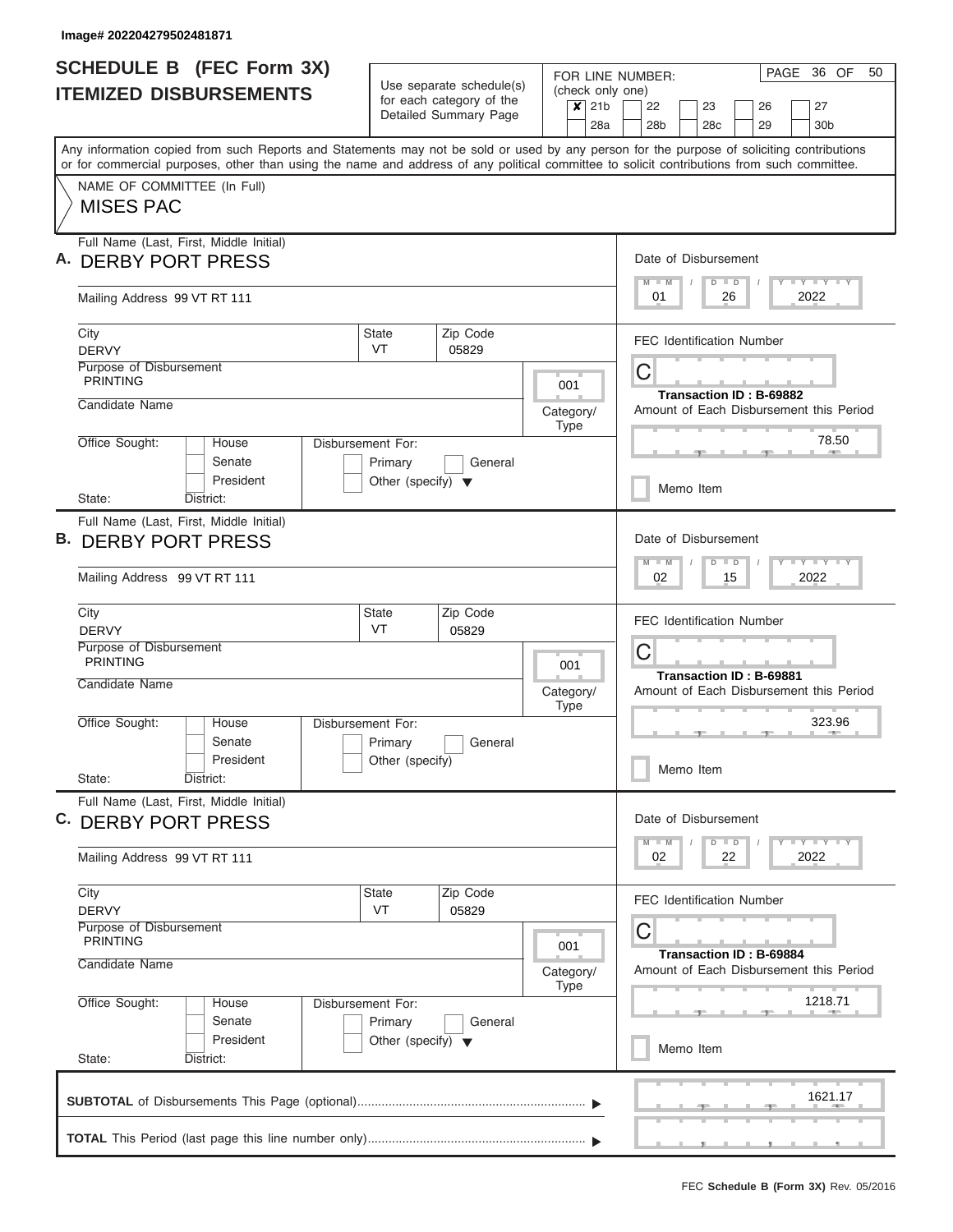|    | <b>SCHEDULE B</b> (FEC Form 3X)                                                                                                                                                                                                                                                         |                                                                      | Use separate schedule(s)                          |                                                                | PAGE 37 OF<br>50<br>FOR LINE NUMBER:                                                |  |  |  |  |  |  |  |  |  |  |  |
|----|-----------------------------------------------------------------------------------------------------------------------------------------------------------------------------------------------------------------------------------------------------------------------------------------|----------------------------------------------------------------------|---------------------------------------------------|----------------------------------------------------------------|-------------------------------------------------------------------------------------|--|--|--|--|--|--|--|--|--|--|--|
|    | <b>ITEMIZED DISBURSEMENTS</b>                                                                                                                                                                                                                                                           |                                                                      | for each category of the<br>Detailed Summary Page | (check only one)<br>21 <sub>b</sub><br>$\boldsymbol{x}$<br>28a | 22<br>23<br>26<br>27<br>28 <sub>b</sub><br>29<br>28 <sub>c</sub><br>30 <sub>b</sub> |  |  |  |  |  |  |  |  |  |  |  |
|    | Any information copied from such Reports and Statements may not be sold or used by any person for the purpose of soliciting contributions<br>or for commercial purposes, other than using the name and address of any political committee to solicit contributions from such committee. |                                                                      |                                                   |                                                                |                                                                                     |  |  |  |  |  |  |  |  |  |  |  |
|    | NAME OF COMMITTEE (In Full)<br><b>MISES PAC</b>                                                                                                                                                                                                                                         |                                                                      |                                                   |                                                                |                                                                                     |  |  |  |  |  |  |  |  |  |  |  |
|    | Full Name (Last, First, Middle Initial)<br><b>FLORIDA AIRLINES</b>                                                                                                                                                                                                                      |                                                                      |                                                   |                                                                | Date of Disbursement<br>$Y = Y = Y + Y + Y$<br>$M - M$<br>$D$ $D$                   |  |  |  |  |  |  |  |  |  |  |  |
|    | Mailing Address 2800 EXECUTIVE WAY                                                                                                                                                                                                                                                      |                                                                      |                                                   |                                                                | 2022<br>02<br>21                                                                    |  |  |  |  |  |  |  |  |  |  |  |
|    | City<br><b>MIRAMAR</b>                                                                                                                                                                                                                                                                  | State<br>FL.                                                         | Zip Code<br>33025                                 |                                                                | <b>FEC Identification Number</b>                                                    |  |  |  |  |  |  |  |  |  |  |  |
|    | Purpose of Disbursement<br><b>TRAVEL-AIR</b><br>Candidate Name                                                                                                                                                                                                                          |                                                                      |                                                   | 001<br>Category/                                               | C<br>Transaction ID: B-70015<br>Amount of Each Disbursement this Period             |  |  |  |  |  |  |  |  |  |  |  |
|    | Office Sought:<br>House<br>Senate<br>President                                                                                                                                                                                                                                          | Disbursement For:<br>Primary<br>Other (specify) $\blacktriangledown$ | General                                           | <b>Type</b>                                                    | 400.00<br>$-1$<br>MEMO: SUBVENDOR OF-                                               |  |  |  |  |  |  |  |  |  |  |  |
|    | District:<br>State:                                                                                                                                                                                                                                                                     |                                                                      |                                                   |                                                                | Memo Item ANGELA MCARDLE<br>×                                                       |  |  |  |  |  |  |  |  |  |  |  |
| В. | Full Name (Last, First, Middle Initial)<br><b>GENETTI HOTEL</b><br>Mailing Address 77 EAST MARKET STREET                                                                                                                                                                                |                                                                      |                                                   |                                                                | Date of Disbursement<br>$M - M$<br>$D$ $D$<br>2022<br>02<br>16                      |  |  |  |  |  |  |  |  |  |  |  |
|    | City<br><b>WILKES-BARRE</b>                                                                                                                                                                                                                                                             | State<br><b>PA</b>                                                   | Zip Code<br>18701                                 |                                                                | <b>FEC Identification Number</b>                                                    |  |  |  |  |  |  |  |  |  |  |  |
|    | Purpose of Disbursement<br><b>TRAVEL - LODGING</b>                                                                                                                                                                                                                                      |                                                                      |                                                   | 001                                                            | C<br>Transaction ID: B-69904                                                        |  |  |  |  |  |  |  |  |  |  |  |
|    | Candidate Name                                                                                                                                                                                                                                                                          |                                                                      |                                                   | Category/<br><b>Type</b>                                       | Amount of Each Disbursement this Period                                             |  |  |  |  |  |  |  |  |  |  |  |
|    | Office Sought:<br>House<br>Senate<br>President<br>State:<br>District:                                                                                                                                                                                                                   | Disbursement For:<br>Primary<br>Other (specify)                      | General                                           |                                                                | 571.00<br>Memo Item                                                                 |  |  |  |  |  |  |  |  |  |  |  |
|    | Full Name (Last, First, Middle Initial)<br>C. GENETTI HOTEL                                                                                                                                                                                                                             |                                                                      |                                                   |                                                                | Date of Disbursement                                                                |  |  |  |  |  |  |  |  |  |  |  |
|    | Mailing Address 77 EAST MARKET STREET                                                                                                                                                                                                                                                   |                                                                      |                                                   |                                                                | $T - Y$ $T - Y$<br>$M$ $M$<br>$D$ $D$<br>2022<br>02<br>22                           |  |  |  |  |  |  |  |  |  |  |  |
|    | City<br><b>WILKES-BARRE</b><br>Purpose of Disbursement                                                                                                                                                                                                                                  | State<br><b>PA</b>                                                   | Zip Code<br>18701                                 |                                                                | <b>FEC Identification Number</b><br>С                                               |  |  |  |  |  |  |  |  |  |  |  |
|    | TRAVEL - LODGING<br>Candidate Name                                                                                                                                                                                                                                                      |                                                                      |                                                   | 001<br>Category/<br><b>Type</b>                                | Transaction ID: B-69905<br>Amount of Each Disbursement this Period                  |  |  |  |  |  |  |  |  |  |  |  |
|    | Office Sought:<br>House<br>Senate<br>President                                                                                                                                                                                                                                          | Disbursement For:<br>Primary<br>Other (specify) $\blacktriangledown$ | General                                           |                                                                | 318.00                                                                              |  |  |  |  |  |  |  |  |  |  |  |
|    | State:<br>District:                                                                                                                                                                                                                                                                     |                                                                      |                                                   |                                                                | Memo Item                                                                           |  |  |  |  |  |  |  |  |  |  |  |
|    |                                                                                                                                                                                                                                                                                         |                                                                      |                                                   |                                                                | 889.00                                                                              |  |  |  |  |  |  |  |  |  |  |  |
|    |                                                                                                                                                                                                                                                                                         |                                                                      |                                                   |                                                                |                                                                                     |  |  |  |  |  |  |  |  |  |  |  |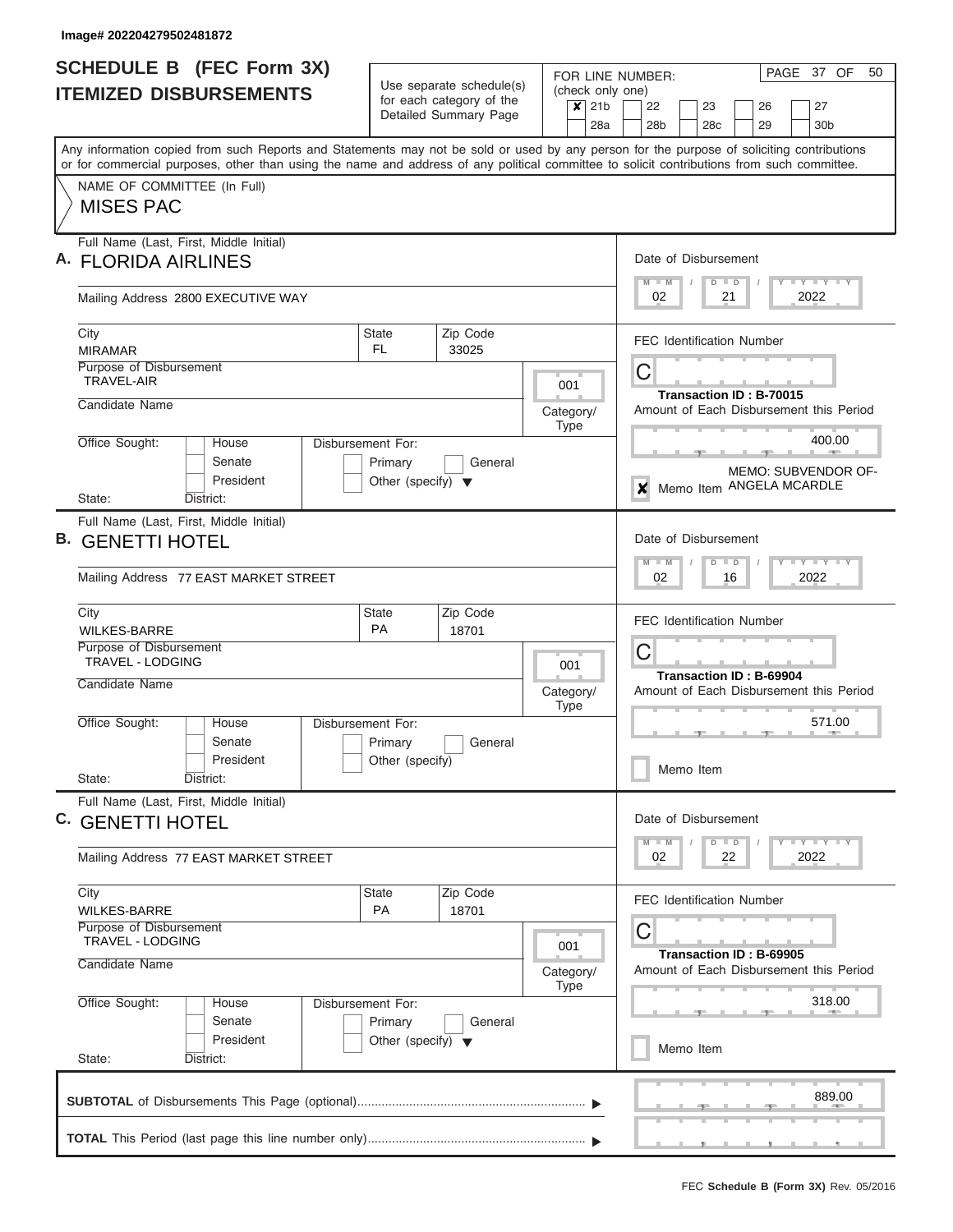| <b>SCHEDULE B (FEC Form 3X)</b>                                                                                                                                                                                                                                                         |                                                                      |                                                      |                              |                                      |                 | 38 OF<br>PAGE<br>FOR LINE NUMBER:       |        |                 |    |                                |  |                                         |  |  |  |  |
|-----------------------------------------------------------------------------------------------------------------------------------------------------------------------------------------------------------------------------------------------------------------------------------------|----------------------------------------------------------------------|------------------------------------------------------|------------------------------|--------------------------------------|-----------------|-----------------------------------------|--------|-----------------|----|--------------------------------|--|-----------------------------------------|--|--|--|--|
| <b>ITEMIZED DISBURSEMENTS</b>                                                                                                                                                                                                                                                           |                                                                      | Use separate schedule(s)<br>for each category of the |                              | (check only one)<br>$\boldsymbol{x}$ | 21 <sub>b</sub> | 22                                      |        | 23              |    | 26                             |  | 27                                      |  |  |  |  |
|                                                                                                                                                                                                                                                                                         |                                                                      | Detailed Summary Page                                |                              |                                      | 28a             | 28 <sub>b</sub>                         |        | 28 <sub>c</sub> |    | 29                             |  | 30 <sub>b</sub>                         |  |  |  |  |
| Any information copied from such Reports and Statements may not be sold or used by any person for the purpose of soliciting contributions<br>or for commercial purposes, other than using the name and address of any political committee to solicit contributions from such committee. |                                                                      |                                                      |                              |                                      |                 |                                         |        |                 |    |                                |  |                                         |  |  |  |  |
| NAME OF COMMITTEE (In Full)<br><b>MISES PAC</b>                                                                                                                                                                                                                                         |                                                                      |                                                      |                              |                                      |                 |                                         |        |                 |    |                                |  |                                         |  |  |  |  |
| Full Name (Last, First, Middle Initial)<br><b>GENETTI HOTEL</b>                                                                                                                                                                                                                         |                                                                      |                                                      |                              |                                      |                 | Date of Disbursement                    |        |                 |    |                                |  |                                         |  |  |  |  |
| Mailing Address 77 EAST MARKET STREET                                                                                                                                                                                                                                                   |                                                                      |                                                      |                              |                                      |                 | $M - M$<br>03                           |        | $D$ $D$         | 07 | $\sqrt{ }$                     |  | Y I Y I Y I Y<br>2022                   |  |  |  |  |
| City<br><b>WILKES-BARRE</b>                                                                                                                                                                                                                                                             | <b>State</b><br><b>PA</b>                                            | Zip Code<br>18701                                    |                              |                                      |                 | <b>FEC Identification Number</b>        |        |                 |    |                                |  |                                         |  |  |  |  |
| Purpose of Disbursement<br><b>TRAVEL - LODGING</b>                                                                                                                                                                                                                                      |                                                                      |                                                      |                              | C<br>Transaction ID: B-69906         |                 |                                         |        |                 |    |                                |  |                                         |  |  |  |  |
| Candidate Name                                                                                                                                                                                                                                                                          |                                                                      |                                                      |                              | Category/<br><b>Type</b>             |                 |                                         |        |                 |    |                                |  | Amount of Each Disbursement this Period |  |  |  |  |
| Office Sought:<br>House<br>Senate<br>President                                                                                                                                                                                                                                          | Disbursement For:<br>Primary<br>Other (specify) $\blacktriangledown$ | General                                              |                              |                                      |                 |                                         |        |                 |    |                                |  | 499.50                                  |  |  |  |  |
| District:<br>State:                                                                                                                                                                                                                                                                     |                                                                      |                                                      |                              |                                      |                 |                                         |        | Memo Item       |    |                                |  |                                         |  |  |  |  |
| Full Name (Last, First, Middle Initial)<br><b>B. GRAVITY FORMS</b><br>Mailing Address 1620 CENTERVILLE TURNPIKE                                                                                                                                                                         |                                                                      |                                                      |                              |                                      |                 | Date of Disbursement<br>$M - M$<br>01   |        | $D$ $D$         | 06 |                                |  | Y FY FY FY<br>2022                      |  |  |  |  |
| City<br><b>VIRGINIA BEACH</b>                                                                                                                                                                                                                                                           | <b>State</b><br><b>VA</b>                                            | Zip Code<br>23464                                    |                              |                                      |                 | <b>FEC Identification Number</b>        |        |                 |    |                                |  |                                         |  |  |  |  |
| Purpose of Disbursement<br><b>SOFTWARE</b>                                                                                                                                                                                                                                              |                                                                      |                                                      | C<br>Transaction ID: B-69910 |                                      |                 |                                         |        |                 |    |                                |  |                                         |  |  |  |  |
| Candidate Name                                                                                                                                                                                                                                                                          |                                                                      |                                                      |                              | Category/<br><b>Type</b>             |                 | Amount of Each Disbursement this Period |        |                 |    |                                |  |                                         |  |  |  |  |
| Office Sought:<br>House<br>Senate                                                                                                                                                                                                                                                       | Disbursement For:<br>Primary                                         | General                                              |                              |                                      |                 |                                         |        |                 |    |                                |  | 259.00                                  |  |  |  |  |
| President<br>State:<br>District:                                                                                                                                                                                                                                                        | Other (specify)                                                      |                                                      |                              |                                      |                 |                                         |        | Memo Item       |    |                                |  |                                         |  |  |  |  |
| Full Name (Last, First, Middle Initial)<br>C. HAMPTON INNS                                                                                                                                                                                                                              |                                                                      |                                                      |                              |                                      |                 | Date of Disbursement                    |        |                 |    |                                |  |                                         |  |  |  |  |
| Mailing Address 7930 JONES BRANCH DRIVE                                                                                                                                                                                                                                                 |                                                                      |                                                      |                              |                                      |                 | $M - M$<br>03                           |        | $D$ $D$         | 07 |                                |  | $Y - Y - Y - Y - I$<br>2022             |  |  |  |  |
| City<br><b>MCLEAN</b>                                                                                                                                                                                                                                                                   | State<br>VA                                                          | Zip Code<br>22102                                    |                              |                                      |                 | <b>FEC Identification Number</b>        |        |                 |    |                                |  |                                         |  |  |  |  |
| Purpose of Disbursement<br><b>TRAVEL - LODGING</b><br>Candidate Name                                                                                                                                                                                                                    |                                                                      |                                                      |                              | 001<br>Category/                     |                 | С                                       |        |                 |    | <b>Transaction ID: B-69911</b> |  | Amount of Each Disbursement this Period |  |  |  |  |
| Office Sought:<br>House<br>Senate                                                                                                                                                                                                                                                       | <b>Type</b><br>Disbursement For:<br>Primary<br>General               |                                                      |                              |                                      |                 |                                         | 143.19 |                 |    |                                |  |                                         |  |  |  |  |
| President<br>State:<br>District:                                                                                                                                                                                                                                                        | Other (specify) $\blacktriangledown$                                 |                                                      |                              |                                      |                 | Memo Item                               |        |                 |    |                                |  |                                         |  |  |  |  |
|                                                                                                                                                                                                                                                                                         |                                                                      |                                                      |                              |                                      |                 |                                         |        |                 |    |                                |  | 901.69                                  |  |  |  |  |
|                                                                                                                                                                                                                                                                                         |                                                                      |                                                      |                              |                                      |                 |                                         |        |                 |    |                                |  |                                         |  |  |  |  |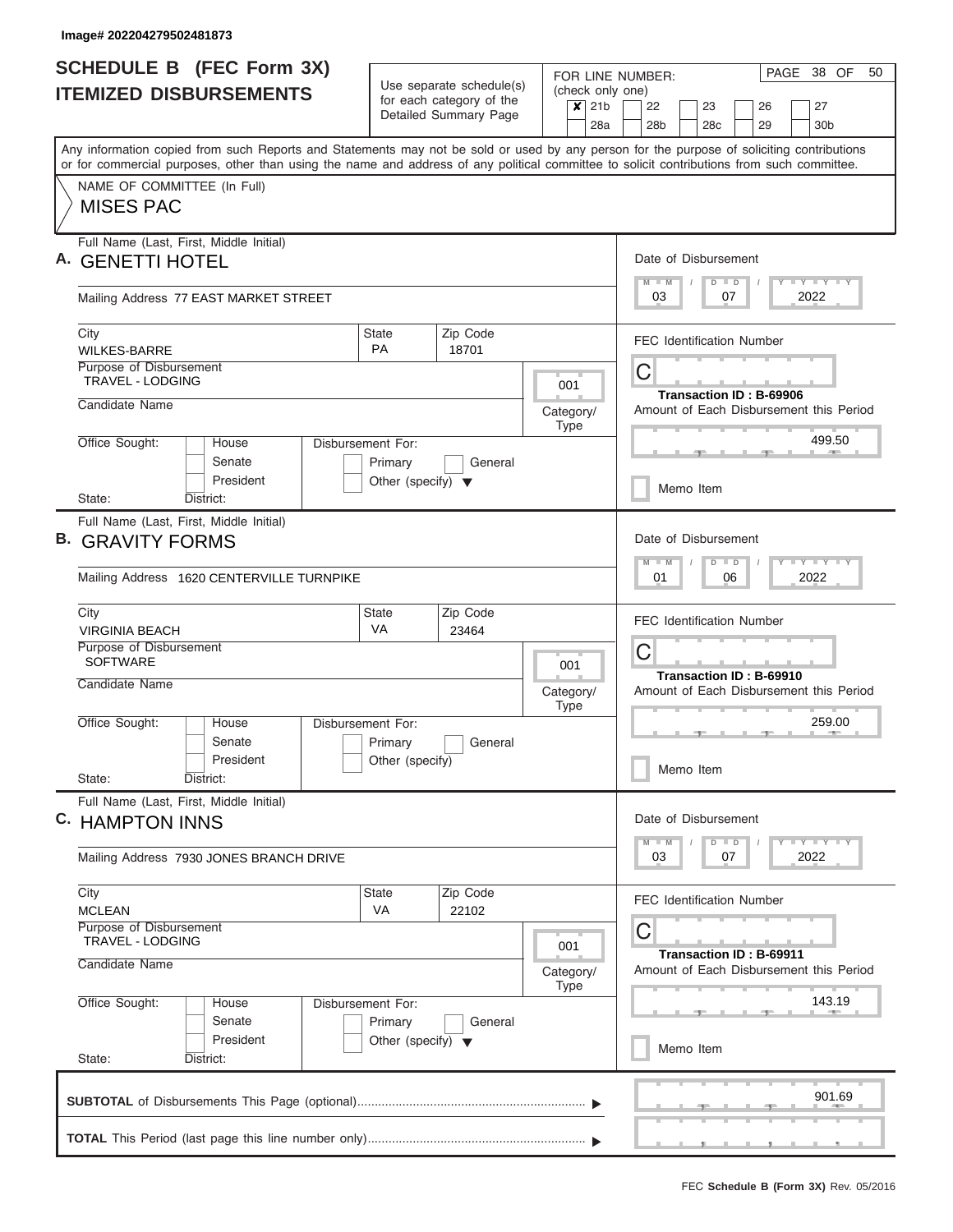| <b>SCHEDULE B (FEC Form 3X)</b>                                                                                                                                                                                                                                                         |                                                      |                              |           |             |     |                                                                                      | PAGE<br>39 OF<br>50<br>FOR LINE NUMBER:       |           |  |                                  |  |    |  |                                                   |  |  |  |  |  |  |
|-----------------------------------------------------------------------------------------------------------------------------------------------------------------------------------------------------------------------------------------------------------------------------------------|------------------------------------------------------|------------------------------|-----------|-------------|-----|--------------------------------------------------------------------------------------|-----------------------------------------------|-----------|--|----------------------------------|--|----|--|---------------------------------------------------|--|--|--|--|--|--|
| <b>ITEMIZED DISBURSEMENTS</b>                                                                                                                                                                                                                                                           | Use separate schedule(s)<br>for each category of the |                              |           |             |     |                                                                                      | (check only one)<br>$x$ 21b<br>22<br>23<br>26 |           |  |                                  |  |    |  |                                                   |  |  |  |  |  |  |
|                                                                                                                                                                                                                                                                                         |                                                      | Detailed Summary Page        |           |             | 28a |                                                                                      | 28 <sub>b</sub>                               |           |  | 28 <sub>c</sub>                  |  | 29 |  | 27<br>30 <sub>b</sub>                             |  |  |  |  |  |  |
| Any information copied from such Reports and Statements may not be sold or used by any person for the purpose of soliciting contributions<br>or for commercial purposes, other than using the name and address of any political committee to solicit contributions from such committee. |                                                      |                              |           |             |     |                                                                                      |                                               |           |  |                                  |  |    |  |                                                   |  |  |  |  |  |  |
| NAME OF COMMITTEE (In Full)                                                                                                                                                                                                                                                             |                                                      |                              |           |             |     |                                                                                      |                                               |           |  |                                  |  |    |  |                                                   |  |  |  |  |  |  |
| <b>MISES PAC</b>                                                                                                                                                                                                                                                                        |                                                      |                              |           |             |     |                                                                                      |                                               |           |  |                                  |  |    |  |                                                   |  |  |  |  |  |  |
| Full Name (Last, First, Middle Initial)<br>A. HAMPTON INNS                                                                                                                                                                                                                              |                                                      |                              |           |             |     |                                                                                      | Date of Disbursement                          |           |  |                                  |  |    |  |                                                   |  |  |  |  |  |  |
| Mailing Address 7930 JONES BRANCH DRIVE                                                                                                                                                                                                                                                 |                                                      |                              |           |             |     | $M - M$<br>Y I Y I Y I Y<br>$D$ $D$<br>03<br>07<br>2022                              |                                               |           |  |                                  |  |    |  |                                                   |  |  |  |  |  |  |
| City<br><b>MCLEAN</b>                                                                                                                                                                                                                                                                   | State<br>VA                                          | Zip Code<br>22102            |           |             |     |                                                                                      |                                               |           |  | <b>FEC Identification Number</b> |  |    |  |                                                   |  |  |  |  |  |  |
| Purpose of Disbursement<br><b>TRAVEL - LODGING</b>                                                                                                                                                                                                                                      |                                                      | С<br>Transaction ID: B-69912 |           |             |     |                                                                                      |                                               |           |  |                                  |  |    |  |                                                   |  |  |  |  |  |  |
| Candidate Name                                                                                                                                                                                                                                                                          |                                                      |                              | Category/ | Type        |     |                                                                                      |                                               |           |  |                                  |  |    |  | Amount of Each Disbursement this Period<br>253.08 |  |  |  |  |  |  |
| Office Sought:<br>House<br>Disbursement For:<br>Senate<br>President                                                                                                                                                                                                                     | Primary<br>Other (specify) $\blacktriangledown$      |                              |           |             |     |                                                                                      |                                               |           |  |                                  |  |    |  |                                                   |  |  |  |  |  |  |
| State:<br>District:                                                                                                                                                                                                                                                                     |                                                      |                              |           |             |     |                                                                                      |                                               | Memo Item |  |                                  |  |    |  |                                                   |  |  |  |  |  |  |
| Full Name (Last, First, Middle Initial)<br><b>B. HAMPTON INNS</b>                                                                                                                                                                                                                       |                                                      |                              |           |             |     |                                                                                      | Date of Disbursement<br>$M - M$               |           |  | $D$ $D$                          |  |    |  | $-1 - Y - 1 - Y - 1 - Y$                          |  |  |  |  |  |  |
| Mailing Address 7930 JONES BRANCH DRIVE                                                                                                                                                                                                                                                 |                                                      | 03<br>07<br>2022             |           |             |     |                                                                                      |                                               |           |  |                                  |  |    |  |                                                   |  |  |  |  |  |  |
| City<br><b>MCLEAN</b>                                                                                                                                                                                                                                                                   | State<br>VA                                          | Zip Code<br>22102            |           |             |     | <b>FEC Identification Number</b>                                                     |                                               |           |  |                                  |  |    |  |                                                   |  |  |  |  |  |  |
| Purpose of Disbursement<br><b>TRAVEL - LODGING</b>                                                                                                                                                                                                                                      |                                                      | 001                          |           | С           |     |                                                                                      |                                               |           |  |                                  |  |    |  |                                                   |  |  |  |  |  |  |
| Candidate Name                                                                                                                                                                                                                                                                          |                                                      |                              | Category/ | <b>Type</b> |     | Transaction ID: B-69913<br>Amount of Each Disbursement this Period<br>275.28<br>- 10 |                                               |           |  |                                  |  |    |  |                                                   |  |  |  |  |  |  |
| Office Sought:<br>Disbursement For:<br>House<br>Senate                                                                                                                                                                                                                                  | Primary                                              | General                      |           |             |     |                                                                                      |                                               |           |  |                                  |  |    |  |                                                   |  |  |  |  |  |  |
| President<br>State:<br>District:                                                                                                                                                                                                                                                        | Other (specify)                                      |                              |           |             |     |                                                                                      |                                               | Memo Item |  |                                  |  |    |  |                                                   |  |  |  |  |  |  |
| Full Name (Last, First, Middle Initial)<br>C. HAMPTON INNS                                                                                                                                                                                                                              |                                                      |                              |           |             |     |                                                                                      | Date of Disbursement                          |           |  |                                  |  |    |  |                                                   |  |  |  |  |  |  |
| Mailing Address 7930 JONES BRANCH DRIVE                                                                                                                                                                                                                                                 |                                                      |                              |           |             |     |                                                                                      | $M - M$<br>03                                 |           |  | $D$ $D$<br>07                    |  |    |  | $T$ $Y$ $Y$ $Y$ $Y$<br>2022                       |  |  |  |  |  |  |
| City<br><b>MCLEAN</b>                                                                                                                                                                                                                                                                   | State<br>VA                                          | Zip Code<br>22102            |           |             |     |                                                                                      | <b>FEC Identification Number</b>              |           |  |                                  |  |    |  |                                                   |  |  |  |  |  |  |
| Purpose of Disbursement<br>TRAVEL - LODGING<br>Candidate Name                                                                                                                                                                                                                           |                                                      |                              | Category/ | 001<br>Type |     | С<br><b>Transaction ID: B-69914</b><br>Amount of Each Disbursement this Period       |                                               |           |  |                                  |  |    |  |                                                   |  |  |  |  |  |  |
| Office Sought:<br>House<br>Senate                                                                                                                                                                                                                                                       | Disbursement For:<br>Primary<br>General              |                              |           |             |     |                                                                                      | 275.28                                        |           |  |                                  |  |    |  |                                                   |  |  |  |  |  |  |
| President<br>State:<br>District:                                                                                                                                                                                                                                                        | Other (specify) $\blacktriangledown$                 |                              |           |             |     |                                                                                      |                                               | Memo Item |  |                                  |  |    |  |                                                   |  |  |  |  |  |  |
|                                                                                                                                                                                                                                                                                         |                                                      |                              |           |             |     |                                                                                      |                                               |           |  |                                  |  |    |  | 803.64                                            |  |  |  |  |  |  |
|                                                                                                                                                                                                                                                                                         |                                                      |                              |           |             |     |                                                                                      |                                               |           |  |                                  |  |    |  |                                                   |  |  |  |  |  |  |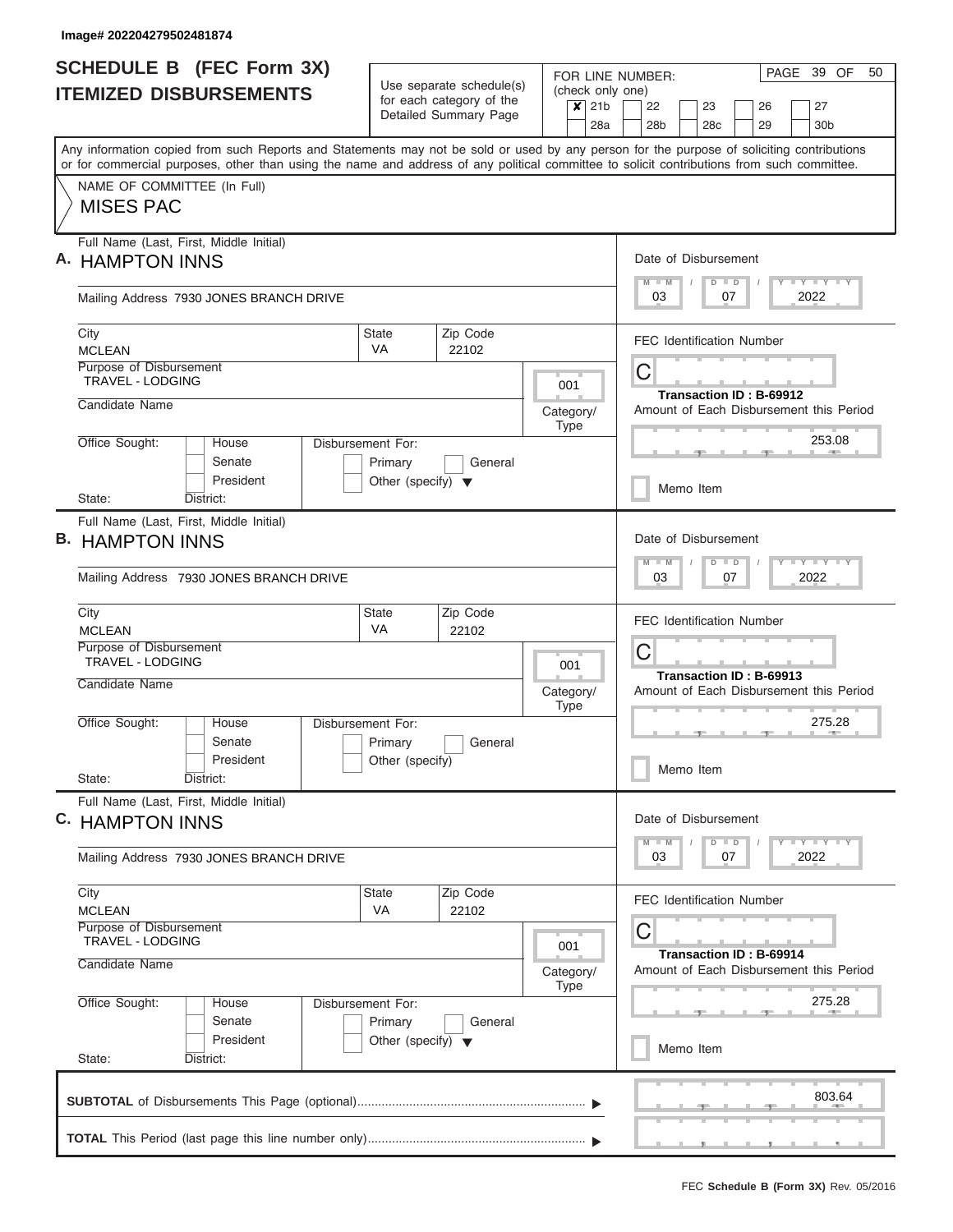I

| <b>SCHEDULE B (FEC Form 3X)</b>                                                                                                                                                                                                                                                         | Use separate schedule(s)                |                                         |                                                                   |                  |     | PAGE 40 OF<br>50<br>FOR LINE NUMBER:<br>(check only one) |                                         |  |                 |    |  |               |  |                                 |  |  |  |
|-----------------------------------------------------------------------------------------------------------------------------------------------------------------------------------------------------------------------------------------------------------------------------------------|-----------------------------------------|-----------------------------------------|-------------------------------------------------------------------|------------------|-----|----------------------------------------------------------|-----------------------------------------|--|-----------------|----|--|---------------|--|---------------------------------|--|--|--|
| <b>ITEMIZED DISBURSEMENTS</b>                                                                                                                                                                                                                                                           | for each category of the                |                                         | $x$ 21b                                                           |                  | 22  |                                                          | 23                                      |  |                 | 26 |  | 27            |  |                                 |  |  |  |
|                                                                                                                                                                                                                                                                                         |                                         | Detailed Summary Page                   |                                                                   |                  | 28a |                                                          | 28 <sub>b</sub>                         |  | 28 <sub>c</sub> |    |  | 29            |  | 30 <sub>b</sub>                 |  |  |  |
| Any information copied from such Reports and Statements may not be sold or used by any person for the purpose of soliciting contributions<br>or for commercial purposes, other than using the name and address of any political committee to solicit contributions from such committee. |                                         |                                         |                                                                   |                  |     |                                                          |                                         |  |                 |    |  |               |  |                                 |  |  |  |
| NAME OF COMMITTEE (In Full)                                                                                                                                                                                                                                                             |                                         |                                         |                                                                   |                  |     |                                                          |                                         |  |                 |    |  |               |  |                                 |  |  |  |
| <b>MISES PAC</b>                                                                                                                                                                                                                                                                        |                                         |                                         |                                                                   |                  |     |                                                          |                                         |  |                 |    |  |               |  |                                 |  |  |  |
| Full Name (Last, First, Middle Initial)<br>A. HAMPTON INNS                                                                                                                                                                                                                              |                                         |                                         |                                                                   |                  |     |                                                          | Date of Disbursement                    |  |                 |    |  |               |  |                                 |  |  |  |
| Mailing Address 7930 JONES BRANCH DRIVE                                                                                                                                                                                                                                                 |                                         |                                         |                                                                   |                  |     | $M - M$<br>Y I Y I Y I Y<br>$D$ $D$<br>2022<br>03<br>07  |                                         |  |                 |    |  |               |  |                                 |  |  |  |
| City<br><b>MCLEAN</b>                                                                                                                                                                                                                                                                   | State<br>VA                             | Zip Code<br>22102                       |                                                                   |                  |     | <b>FEC Identification Number</b>                         |                                         |  |                 |    |  |               |  |                                 |  |  |  |
| Purpose of Disbursement<br>TRAVEL - LODGING                                                                                                                                                                                                                                             |                                         | С<br>Transaction ID: B-69915            |                                                                   |                  |     |                                                          |                                         |  |                 |    |  |               |  |                                 |  |  |  |
| Candidate Name                                                                                                                                                                                                                                                                          |                                         |                                         | Category/                                                         | Type             |     |                                                          | Amount of Each Disbursement this Period |  |                 |    |  |               |  |                                 |  |  |  |
| Office Sought:<br>House<br>Disbursement For:<br>Senate                                                                                                                                                                                                                                  | Primary                                 | General                                 |                                                                   |                  |     |                                                          |                                         |  |                 |    |  |               |  | 275.28                          |  |  |  |
| President<br>State:<br>District:                                                                                                                                                                                                                                                        | Other (specify) $\blacktriangledown$    |                                         |                                                                   |                  |     | Memo Item                                                |                                         |  |                 |    |  |               |  |                                 |  |  |  |
| Full Name (Last, First, Middle Initial)                                                                                                                                                                                                                                                 |                                         |                                         |                                                                   |                  |     |                                                          |                                         |  |                 |    |  |               |  |                                 |  |  |  |
| <b>B. HAMPTON INNS</b>                                                                                                                                                                                                                                                                  |                                         |                                         | Date of Disbursement<br>$Y = Y = Y = Y + Y$<br>$M - M$<br>$D$ $D$ |                  |     |                                                          |                                         |  |                 |    |  |               |  |                                 |  |  |  |
| Mailing Address 7930 JONES BRANCH DRIVE                                                                                                                                                                                                                                                 |                                         |                                         |                                                                   | 2022<br>03<br>07 |     |                                                          |                                         |  |                 |    |  |               |  |                                 |  |  |  |
| City<br><b>MCLEAN</b>                                                                                                                                                                                                                                                                   | <b>State</b><br>VA                      | Zip Code<br>22102                       |                                                                   |                  |     | <b>FEC Identification Number</b>                         |                                         |  |                 |    |  |               |  |                                 |  |  |  |
| Purpose of Disbursement<br><b>TRAVEL - LODGING</b>                                                                                                                                                                                                                                      |                                         |                                         | С<br>Transaction ID: B-69916                                      |                  |     |                                                          |                                         |  |                 |    |  |               |  |                                 |  |  |  |
| Candidate Name                                                                                                                                                                                                                                                                          |                                         |                                         | Category/                                                         | <b>Type</b>      |     |                                                          | Amount of Each Disbursement this Period |  |                 |    |  |               |  |                                 |  |  |  |
| Office Sought:<br>Disbursement For:<br>House<br>Senate                                                                                                                                                                                                                                  | Primary                                 | General                                 |                                                                   |                  |     |                                                          |                                         |  |                 |    |  | $\rightarrow$ |  | 430.68                          |  |  |  |
| President<br>State:<br>District:                                                                                                                                                                                                                                                        | Other (specify)                         |                                         |                                                                   |                  |     |                                                          |                                         |  | Memo Item       |    |  |               |  |                                 |  |  |  |
| Full Name (Last, First, Middle Initial)<br>C. HAPPYEARNER.COM                                                                                                                                                                                                                           |                                         |                                         |                                                                   |                  |     |                                                          | Date of Disbursement                    |  |                 |    |  |               |  |                                 |  |  |  |
| <b>Mailing Address</b>                                                                                                                                                                                                                                                                  |                                         |                                         |                                                                   |                  |     |                                                          | $M - M$<br>02                           |  | $D$ $D$         | 16 |  |               |  | $T$ $Y$ $T$ $Y$ $T$ $Y$<br>2022 |  |  |  |
| City                                                                                                                                                                                                                                                                                    | State                                   | Zip Code                                |                                                                   |                  |     |                                                          | FEC Identification Number               |  |                 |    |  |               |  |                                 |  |  |  |
| Purpose of Disbursement<br><b>EBOOKS</b>                                                                                                                                                                                                                                                |                                         |                                         |                                                                   | 001              |     | С<br><b>Transaction ID: B-64797</b>                      |                                         |  |                 |    |  |               |  |                                 |  |  |  |
| Candidate Name                                                                                                                                                                                                                                                                          |                                         | Amount of Each Disbursement this Period |                                                                   |                  |     |                                                          |                                         |  |                 |    |  |               |  |                                 |  |  |  |
| Office Sought:<br>House<br>Senate                                                                                                                                                                                                                                                       | Disbursement For:<br>Primary<br>General |                                         |                                                                   |                  |     |                                                          | 1000.00                                 |  |                 |    |  |               |  |                                 |  |  |  |
| President<br>State:<br>District:                                                                                                                                                                                                                                                        | Other (specify) $\blacktriangledown$    |                                         |                                                                   |                  |     | Memo Item                                                |                                         |  |                 |    |  |               |  |                                 |  |  |  |
|                                                                                                                                                                                                                                                                                         |                                         |                                         |                                                                   |                  |     |                                                          |                                         |  |                 |    |  |               |  | 1705.96                         |  |  |  |
|                                                                                                                                                                                                                                                                                         |                                         |                                         |                                                                   |                  |     |                                                          |                                         |  |                 |    |  |               |  |                                 |  |  |  |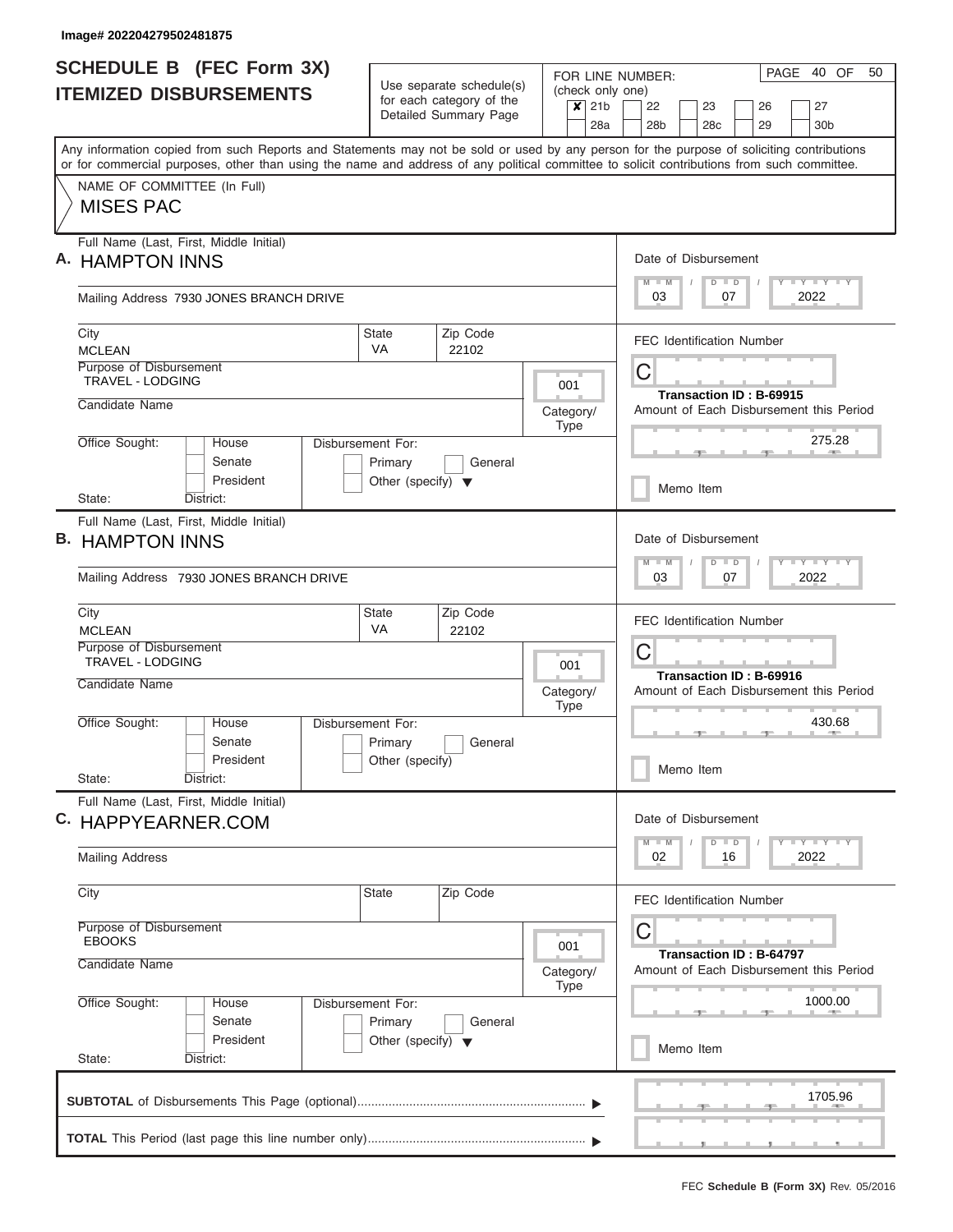| <b>SCHEDULE B</b> (FEC Form 3X)                                                                                                                                                                                                                                                         |                                                                      |                                                      |                             | PAGE 41 OF<br>FOR LINE NUMBER: |                                                                                                                                          |  |  |  |  |  |  |  |  |  |
|-----------------------------------------------------------------------------------------------------------------------------------------------------------------------------------------------------------------------------------------------------------------------------------------|----------------------------------------------------------------------|------------------------------------------------------|-----------------------------|--------------------------------|------------------------------------------------------------------------------------------------------------------------------------------|--|--|--|--|--|--|--|--|--|
| <b>ITEMIZED DISBURSEMENTS</b>                                                                                                                                                                                                                                                           |                                                                      | Use separate schedule(s)<br>for each category of the | $\overline{\mathsf{x}}$ 21b |                                | (check only one)<br>22<br>23<br>26<br>27                                                                                                 |  |  |  |  |  |  |  |  |  |
|                                                                                                                                                                                                                                                                                         |                                                                      | Detailed Summary Page                                |                             | 28a                            | 28 <sub>b</sub><br>28c<br>29<br>30 <sub>b</sub>                                                                                          |  |  |  |  |  |  |  |  |  |
| Any information copied from such Reports and Statements may not be sold or used by any person for the purpose of soliciting contributions<br>or for commercial purposes, other than using the name and address of any political committee to solicit contributions from such committee. |                                                                      |                                                      |                             |                                |                                                                                                                                          |  |  |  |  |  |  |  |  |  |
| NAME OF COMMITTEE (In Full)<br><b>MISES PAC</b>                                                                                                                                                                                                                                         |                                                                      |                                                      |                             |                                |                                                                                                                                          |  |  |  |  |  |  |  |  |  |
| Full Name (Last, First, Middle Initial)<br>A. HARRIS, AARON, , ,                                                                                                                                                                                                                        |                                                                      |                                                      |                             |                                | Date of Disbursement                                                                                                                     |  |  |  |  |  |  |  |  |  |
| Mailing Address PO BOX 2183                                                                                                                                                                                                                                                             |                                                                      |                                                      |                             |                                | <b>LY LY LY</b><br>$D$ $D$<br>$M$ $M$<br>2022<br>01<br>03                                                                                |  |  |  |  |  |  |  |  |  |
| City<br><b>NORRISTOWN</b>                                                                                                                                                                                                                                                               | State<br><b>PA</b>                                                   | Zip Code<br>19401                                    |                             |                                | <b>FEC Identification Number</b>                                                                                                         |  |  |  |  |  |  |  |  |  |
| Purpose of Disbursement<br><b>CONSULTING - COMMITTEE MANAGEMENT</b>                                                                                                                                                                                                                     |                                                                      |                                                      | 001                         |                                | C                                                                                                                                        |  |  |  |  |  |  |  |  |  |
| Candidate Name                                                                                                                                                                                                                                                                          |                                                                      |                                                      | Category/<br><b>Type</b>    |                                | Transaction ID: B-64780<br>Amount of Each Disbursement this Period                                                                       |  |  |  |  |  |  |  |  |  |
| Office Sought:<br>House<br>Senate<br>President                                                                                                                                                                                                                                          | Disbursement For:<br>Primary<br>Other (specify) $\blacktriangledown$ | General                                              |                             |                                | 1200.00                                                                                                                                  |  |  |  |  |  |  |  |  |  |
| State:<br>District:                                                                                                                                                                                                                                                                     |                                                                      |                                                      |                             |                                | Memo Item                                                                                                                                |  |  |  |  |  |  |  |  |  |
| Full Name (Last, First, Middle Initial)<br>B. HARRIS, AARON, , ,<br>Mailing Address PO BOX 2183                                                                                                                                                                                         |                                                                      |                                                      |                             |                                | Date of Disbursement<br>$-1 - Y - 1 - Y - 1 - Y$<br>$M - M$<br>$\Box$<br>$\overline{D}$<br>02<br>14<br>2022                              |  |  |  |  |  |  |  |  |  |
| City                                                                                                                                                                                                                                                                                    | <b>State</b>                                                         | Zip Code                                             |                             |                                | <b>FEC Identification Number</b>                                                                                                         |  |  |  |  |  |  |  |  |  |
| <b>NORRISTOWN</b><br>Purpose of Disbursement<br><b>CONSULTING - COMMITTEE MANAGEMENT</b>                                                                                                                                                                                                | PA                                                                   | 19401                                                | 001                         |                                | C                                                                                                                                        |  |  |  |  |  |  |  |  |  |
| Candidate Name                                                                                                                                                                                                                                                                          |                                                                      |                                                      | Category/<br><b>Type</b>    |                                | Transaction ID: B-64781<br>Amount of Each Disbursement this Period                                                                       |  |  |  |  |  |  |  |  |  |
| Office Sought:<br>House<br>Senate                                                                                                                                                                                                                                                       | Disbursement For:<br>Primary                                         | General                                              |                             |                                | 400.00                                                                                                                                   |  |  |  |  |  |  |  |  |  |
| President<br>State:<br>District:                                                                                                                                                                                                                                                        | Other (specify)                                                      |                                                      |                             |                                | Memo Item                                                                                                                                |  |  |  |  |  |  |  |  |  |
| Full Name (Last, First, Middle Initial)<br>C. HARRIS, AARON, , ,                                                                                                                                                                                                                        |                                                                      |                                                      |                             |                                | Date of Disbursement                                                                                                                     |  |  |  |  |  |  |  |  |  |
| Mailing Address PO BOX 2183                                                                                                                                                                                                                                                             |                                                                      |                                                      |                             |                                | $\mathbf{I}$ $\mathbf{Y}$ $\mathbf{I}$ $\mathbf{Y}$ $\mathbf{I}$ $\mathbf{Y}$<br>$M$ $M$<br>$\Box$<br>$\overline{D}$<br>03<br>2022<br>01 |  |  |  |  |  |  |  |  |  |
| City<br><b>NORRISTOWN</b>                                                                                                                                                                                                                                                               | <b>State</b><br>PA                                                   | Zip Code<br>19401                                    |                             |                                | <b>FEC Identification Number</b>                                                                                                         |  |  |  |  |  |  |  |  |  |
| Purpose of Disbursement<br>CONSULTING - COMMITTEE MANAGEMENT                                                                                                                                                                                                                            |                                                                      |                                                      | 001                         |                                | С<br>Transaction ID: B-64782                                                                                                             |  |  |  |  |  |  |  |  |  |
| Candidate Name                                                                                                                                                                                                                                                                          |                                                                      |                                                      | Category/<br><b>Type</b>    |                                | Amount of Each Disbursement this Period                                                                                                  |  |  |  |  |  |  |  |  |  |
| Office Sought:<br>House<br>Senate                                                                                                                                                                                                                                                       | Disbursement For:<br>Primary                                         | General                                              |                             |                                | 400.00                                                                                                                                   |  |  |  |  |  |  |  |  |  |
| President<br>State:<br>District:                                                                                                                                                                                                                                                        | Other (specify) $\blacktriangledown$                                 |                                                      |                             |                                | Memo Item                                                                                                                                |  |  |  |  |  |  |  |  |  |
|                                                                                                                                                                                                                                                                                         |                                                                      |                                                      |                             |                                | 2000.00                                                                                                                                  |  |  |  |  |  |  |  |  |  |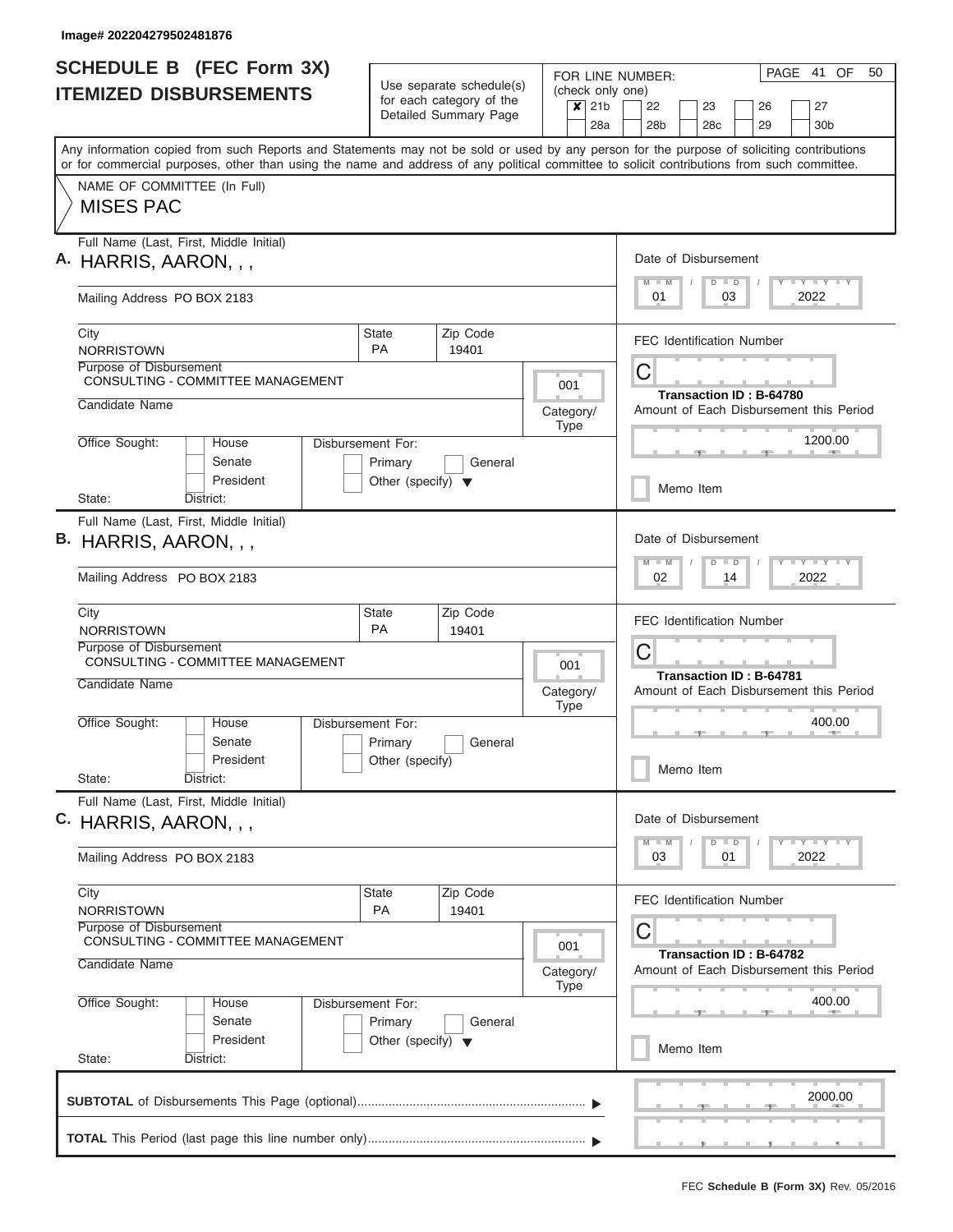| <b>SCHEDULE B</b> (FEC Form 3X)                                                                                                                                                                                                                                                         |                                                 |                                                      |  |                          |                                  | PAGE 42 OF<br>50<br>FOR LINE NUMBER:                                                                                                     |  |  |  |  |  |  |  |
|-----------------------------------------------------------------------------------------------------------------------------------------------------------------------------------------------------------------------------------------------------------------------------------------|-------------------------------------------------|------------------------------------------------------|--|--------------------------|----------------------------------|------------------------------------------------------------------------------------------------------------------------------------------|--|--|--|--|--|--|--|
| <b>ITEMIZED DISBURSEMENTS</b>                                                                                                                                                                                                                                                           |                                                 | Use separate schedule(s)<br>for each category of the |  | $x$ 21b                  |                                  | (check only one)<br>22<br>23<br>26<br>27                                                                                                 |  |  |  |  |  |  |  |
|                                                                                                                                                                                                                                                                                         |                                                 | Detailed Summary Page                                |  |                          | 28a                              | 28 <sub>b</sub><br>28c<br>29<br>30 <sub>b</sub>                                                                                          |  |  |  |  |  |  |  |
| Any information copied from such Reports and Statements may not be sold or used by any person for the purpose of soliciting contributions<br>or for commercial purposes, other than using the name and address of any political committee to solicit contributions from such committee. |                                                 |                                                      |  |                          |                                  |                                                                                                                                          |  |  |  |  |  |  |  |
| NAME OF COMMITTEE (In Full)<br><b>MISES PAC</b>                                                                                                                                                                                                                                         |                                                 |                                                      |  |                          |                                  |                                                                                                                                          |  |  |  |  |  |  |  |
| Full Name (Last, First, Middle Initial)                                                                                                                                                                                                                                                 |                                                 |                                                      |  |                          |                                  |                                                                                                                                          |  |  |  |  |  |  |  |
| A. HEISE, MICHAEL, , ,                                                                                                                                                                                                                                                                  |                                                 |                                                      |  |                          |                                  | Date of Disbursement<br><b>LY LY LY</b><br>$D$ $D$<br>$M$ $M$                                                                            |  |  |  |  |  |  |  |
| Mailing Address 450 FORREST AVENUE                                                                                                                                                                                                                                                      |                                                 |                                                      |  |                          |                                  | 2022<br>01<br>03                                                                                                                         |  |  |  |  |  |  |  |
| City<br><b>NORRISTOWN</b>                                                                                                                                                                                                                                                               | State<br><b>PA</b>                              | Zip Code                                             |  |                          |                                  | <b>FEC Identification Number</b>                                                                                                         |  |  |  |  |  |  |  |
| Purpose of Disbursement<br>CONSULTING - FUNDRAISING                                                                                                                                                                                                                                     |                                                 | 19401                                                |  | 001                      |                                  | C                                                                                                                                        |  |  |  |  |  |  |  |
| Candidate Name                                                                                                                                                                                                                                                                          |                                                 |                                                      |  | Category/                |                                  | Transaction ID: B-64783<br>Amount of Each Disbursement this Period                                                                       |  |  |  |  |  |  |  |
| Office Sought:<br>House                                                                                                                                                                                                                                                                 | Disbursement For:                               |                                                      |  | <b>Type</b>              |                                  | 2500.00                                                                                                                                  |  |  |  |  |  |  |  |
| Senate<br>President                                                                                                                                                                                                                                                                     | Primary<br>Other (specify) $\blacktriangledown$ | General                                              |  |                          |                                  |                                                                                                                                          |  |  |  |  |  |  |  |
| State:<br>District:                                                                                                                                                                                                                                                                     |                                                 |                                                      |  |                          |                                  | Memo Item                                                                                                                                |  |  |  |  |  |  |  |
| Full Name (Last, First, Middle Initial)<br>B. HEISE, MICHAEL, , ,                                                                                                                                                                                                                       |                                                 |                                                      |  |                          |                                  | Date of Disbursement<br>$-1 - Y - 1 - Y - 1 - Y$<br>$M - M$<br>$D$ $D$                                                                   |  |  |  |  |  |  |  |
| Mailing Address 450 FORREST AVENUE                                                                                                                                                                                                                                                      |                                                 |                                                      |  |                          |                                  | 02<br>04<br>2022                                                                                                                         |  |  |  |  |  |  |  |
| City<br><b>NORRISTOWN</b>                                                                                                                                                                                                                                                               | State<br>PA                                     | Zip Code<br>19401                                    |  |                          | <b>FEC Identification Number</b> |                                                                                                                                          |  |  |  |  |  |  |  |
| Purpose of Disbursement<br><b>CONSULTING - FUNDRAISING</b>                                                                                                                                                                                                                              |                                                 |                                                      |  | 001                      |                                  | C<br><b>Transaction ID: B-64784</b>                                                                                                      |  |  |  |  |  |  |  |
| Candidate Name                                                                                                                                                                                                                                                                          |                                                 |                                                      |  | Category/<br><b>Type</b> |                                  | Amount of Each Disbursement this Period                                                                                                  |  |  |  |  |  |  |  |
| Office Sought:<br>House                                                                                                                                                                                                                                                                 | Disbursement For:                               |                                                      |  |                          |                                  | 5000.00                                                                                                                                  |  |  |  |  |  |  |  |
| Senate<br>President                                                                                                                                                                                                                                                                     | Primary<br>Other (specify)                      | General                                              |  |                          |                                  | Memo Item                                                                                                                                |  |  |  |  |  |  |  |
| State:<br>District:<br>Full Name (Last, First, Middle Initial)                                                                                                                                                                                                                          |                                                 |                                                      |  |                          |                                  |                                                                                                                                          |  |  |  |  |  |  |  |
| C. HEISE, MICHAEL, , ,                                                                                                                                                                                                                                                                  |                                                 |                                                      |  |                          |                                  | Date of Disbursement                                                                                                                     |  |  |  |  |  |  |  |
| Mailing Address 450 FORREST AVENUE                                                                                                                                                                                                                                                      |                                                 |                                                      |  |                          |                                  | $\mathbf{I}$ $\mathbf{Y}$ $\mathbf{I}$ $\mathbf{Y}$ $\mathbf{I}$ $\mathbf{Y}$<br>$M$ $M$<br>$\Box$<br>$\overline{D}$<br>03<br>2022<br>01 |  |  |  |  |  |  |  |
| City<br><b>NORRISTOWN</b>                                                                                                                                                                                                                                                               | <b>State</b><br>PA                              | Zip Code<br>19401                                    |  |                          |                                  | <b>FEC Identification Number</b>                                                                                                         |  |  |  |  |  |  |  |
| Purpose of Disbursement<br>CONSULTING - FUNDRAISING                                                                                                                                                                                                                                     |                                                 |                                                      |  | 001                      |                                  | С                                                                                                                                        |  |  |  |  |  |  |  |
| Candidate Name                                                                                                                                                                                                                                                                          |                                                 |                                                      |  | Category/<br><b>Type</b> |                                  | Transaction ID: B-64785<br>Amount of Each Disbursement this Period                                                                       |  |  |  |  |  |  |  |
| Office Sought:<br>House                                                                                                                                                                                                                                                                 | Disbursement For:                               |                                                      |  |                          |                                  | 5000.00                                                                                                                                  |  |  |  |  |  |  |  |
| Senate<br>President<br>State:<br>District:                                                                                                                                                                                                                                              | Primary<br>Other (specify) $\blacktriangledown$ | General                                              |  |                          |                                  | Memo Item                                                                                                                                |  |  |  |  |  |  |  |
|                                                                                                                                                                                                                                                                                         |                                                 |                                                      |  |                          |                                  |                                                                                                                                          |  |  |  |  |  |  |  |
|                                                                                                                                                                                                                                                                                         |                                                 |                                                      |  |                          |                                  | 12500.00                                                                                                                                 |  |  |  |  |  |  |  |
|                                                                                                                                                                                                                                                                                         |                                                 |                                                      |  |                          |                                  |                                                                                                                                          |  |  |  |  |  |  |  |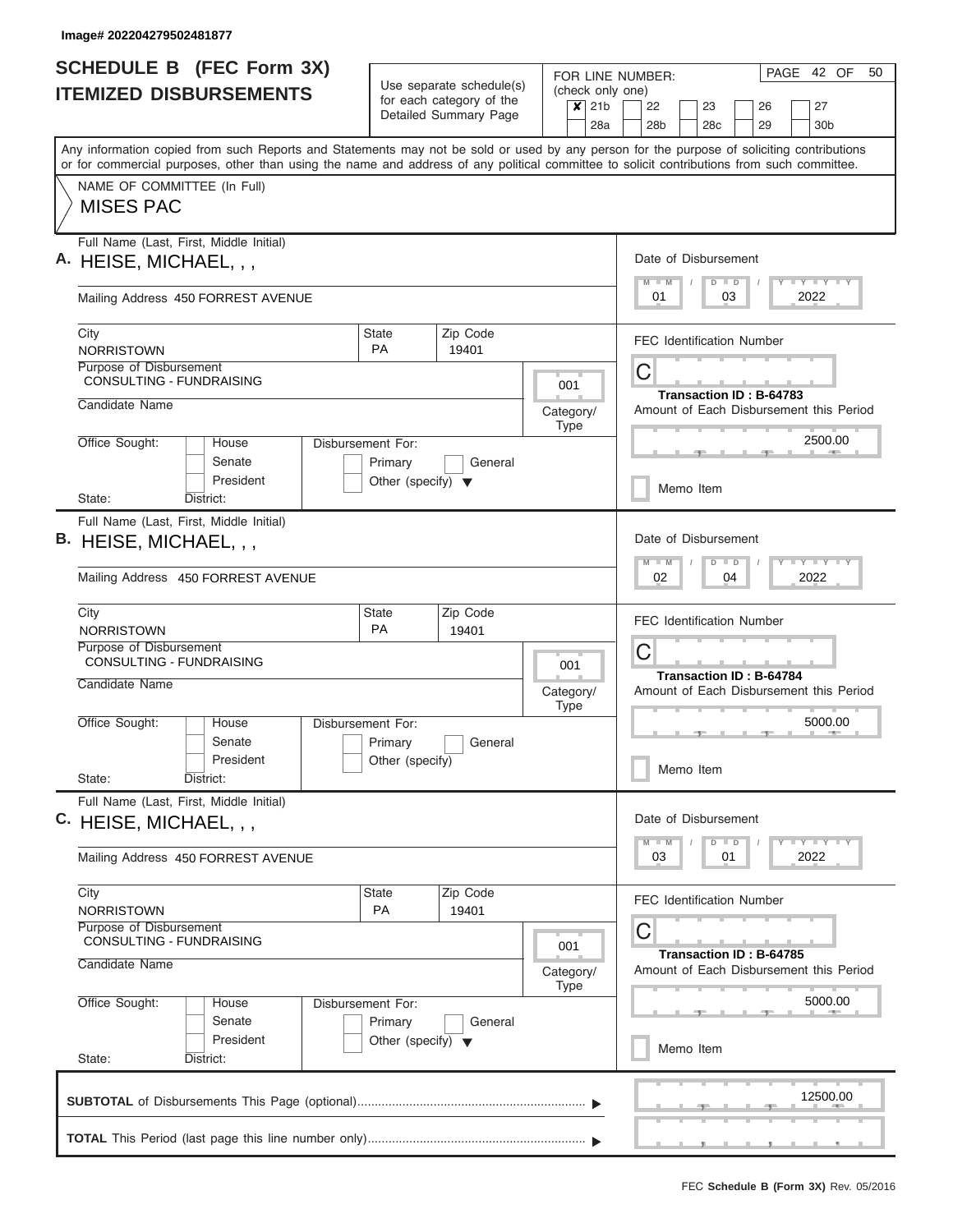| <b>SCHEDULE B (FEC Form 3X)</b>                                                                                                                                                                                                                                                         |                                      |                                                      |                                 | PAGE 43 OF<br>50<br>FOR LINE NUMBER:                               |
|-----------------------------------------------------------------------------------------------------------------------------------------------------------------------------------------------------------------------------------------------------------------------------------------|--------------------------------------|------------------------------------------------------|---------------------------------|--------------------------------------------------------------------|
| <b>ITEMIZED DISBURSEMENTS</b>                                                                                                                                                                                                                                                           |                                      | Use separate schedule(s)<br>for each category of the |                                 | (check only one)                                                   |
|                                                                                                                                                                                                                                                                                         |                                      | Detailed Summary Page                                | $x$ 21b                         | 22<br>27<br>23<br>26<br>28a<br>28 <sub>b</sub><br>28c<br>29<br>30b |
| Any information copied from such Reports and Statements may not be sold or used by any person for the purpose of soliciting contributions<br>or for commercial purposes, other than using the name and address of any political committee to solicit contributions from such committee. |                                      |                                                      |                                 |                                                                    |
| NAME OF COMMITTEE (In Full)                                                                                                                                                                                                                                                             |                                      |                                                      |                                 |                                                                    |
| <b>MISES PAC</b>                                                                                                                                                                                                                                                                        |                                      |                                                      |                                 |                                                                    |
| Full Name (Last, First, Middle Initial)<br>A. LEGALZOOM.COM                                                                                                                                                                                                                             |                                      |                                                      |                                 | Date of Disbursement                                               |
| Mailing Address 101 NORTH BRAND BOULEVARD                                                                                                                                                                                                                                               |                                      |                                                      |                                 | Y I Y I Y I Y<br>$M$ $M$<br>$D$ $D$<br>2022<br>01<br>10            |
| City<br><b>GLENDALE</b>                                                                                                                                                                                                                                                                 | <b>State</b><br>CA                   | Zip Code<br>91203                                    |                                 | <b>FEC Identification Number</b>                                   |
| Purpose of Disbursement<br><b>LEGAL SOFTWARE</b>                                                                                                                                                                                                                                        |                                      |                                                      | 001                             | C                                                                  |
| Candidate Name                                                                                                                                                                                                                                                                          |                                      |                                                      |                                 | Transaction ID: B-69936                                            |
|                                                                                                                                                                                                                                                                                         |                                      |                                                      | Category/<br><b>Type</b>        | Amount of Each Disbursement this Period                            |
| Office Sought:<br>House<br>Senate                                                                                                                                                                                                                                                       | Disbursement For:<br>Primary         | General                                              |                                 | 259.00                                                             |
| President<br>District:<br>State:                                                                                                                                                                                                                                                        | Other (specify) $\blacktriangledown$ |                                                      |                                 | Memo Item                                                          |
| Full Name (Last, First, Middle Initial)                                                                                                                                                                                                                                                 |                                      |                                                      |                                 |                                                                    |
| B. MC ARDLE, ANGELA, , ,                                                                                                                                                                                                                                                                |                                      |                                                      |                                 | Date of Disbursement<br>Y FY FY FY<br>$M - M$<br>$D$ $D$           |
| Mailing Address PO BOX 2183                                                                                                                                                                                                                                                             |                                      |                                                      |                                 | 02<br>07<br>2022                                                   |
| City<br><b>NORRISTOWN</b>                                                                                                                                                                                                                                                               | State<br><b>PA</b>                   | Zip Code                                             |                                 | <b>FEC Identification Number</b>                                   |
| Purpose of Disbursement                                                                                                                                                                                                                                                                 |                                      | 19401                                                |                                 | C                                                                  |
| <b>CONVENTION EXPENSES</b>                                                                                                                                                                                                                                                              |                                      |                                                      | 001                             | Transaction ID: B-64786                                            |
| Candidate Name                                                                                                                                                                                                                                                                          |                                      |                                                      | Category/<br><b>Type</b>        | Amount of Each Disbursement this Period                            |
| Office Sought:<br>House                                                                                                                                                                                                                                                                 | Disbursement For:                    |                                                      |                                 | 500.00<br><b>CONTRACTOR</b>                                        |
| Senate<br>President                                                                                                                                                                                                                                                                     | Primary<br>Other (specify)           | General                                              |                                 |                                                                    |
| State:<br>District:                                                                                                                                                                                                                                                                     |                                      |                                                      |                                 | Memo Item                                                          |
| Full Name (Last, First, Middle Initial)<br>C. MCARDLE, ANGELA, , ,                                                                                                                                                                                                                      |                                      |                                                      |                                 | Date of Disbursement                                               |
| Mailing Address 1800 PARK NEWPORT<br>409                                                                                                                                                                                                                                                |                                      |                                                      |                                 | Y FY FY FY<br>$D$ $D$<br>$M$ $M$<br>2022<br>02<br>21               |
| City                                                                                                                                                                                                                                                                                    | State                                | Zip Code                                             |                                 | <b>FEC Identification Number</b>                                   |
| NEWPORT BEACH<br>Purpose of Disbursement<br><b>TRAVEL AIR</b>                                                                                                                                                                                                                           | CA                                   | 90031                                                |                                 | C                                                                  |
| Candidate Name                                                                                                                                                                                                                                                                          |                                      |                                                      | 001<br>Category/<br><b>Type</b> | Transaction ID: B-64787<br>Amount of Each Disbursement this Period |
| Office Sought:<br>House<br>Senate                                                                                                                                                                                                                                                       | Disbursement For:<br>Primary         | General                                              |                                 | 400.00                                                             |
| President<br>State:<br>District:                                                                                                                                                                                                                                                        | Other (specify) $\blacktriangledown$ |                                                      |                                 | Memo Item                                                          |
|                                                                                                                                                                                                                                                                                         |                                      |                                                      |                                 | 1159.00                                                            |
|                                                                                                                                                                                                                                                                                         |                                      |                                                      |                                 |                                                                    |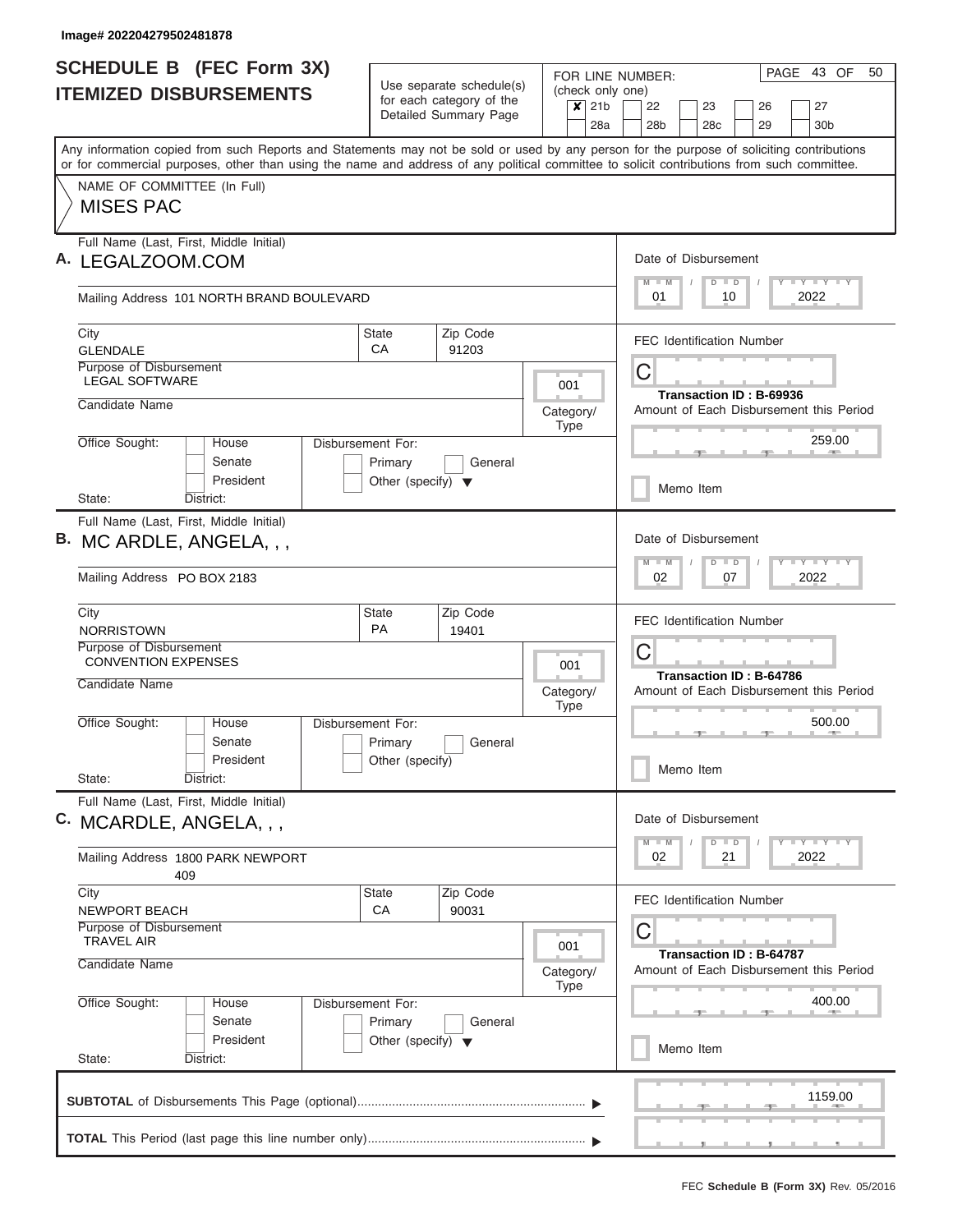| <b>SCHEDULE B</b> (FEC Form 3X)                                                                                                                                                                                                                                                         |                                                 |                                                      |                          |         | PAGE 44 OF<br>50<br>FOR LINE NUMBER:                                                                                                                                                                                                                                                     |
|-----------------------------------------------------------------------------------------------------------------------------------------------------------------------------------------------------------------------------------------------------------------------------------------|-------------------------------------------------|------------------------------------------------------|--------------------------|---------|------------------------------------------------------------------------------------------------------------------------------------------------------------------------------------------------------------------------------------------------------------------------------------------|
| <b>ITEMIZED DISBURSEMENTS</b>                                                                                                                                                                                                                                                           |                                                 | Use separate schedule(s)<br>for each category of the |                          | $x$ 21b | (check only one)<br>22<br>23<br>26<br>27                                                                                                                                                                                                                                                 |
|                                                                                                                                                                                                                                                                                         |                                                 | Detailed Summary Page                                |                          | 28a     | 28 <sub>b</sub><br>28 <sub>c</sub><br>29<br>30 <sub>b</sub>                                                                                                                                                                                                                              |
| Any information copied from such Reports and Statements may not be sold or used by any person for the purpose of soliciting contributions<br>or for commercial purposes, other than using the name and address of any political committee to solicit contributions from such committee. |                                                 |                                                      |                          |         |                                                                                                                                                                                                                                                                                          |
| NAME OF COMMITTEE (In Full)<br><b>MISES PAC</b>                                                                                                                                                                                                                                         |                                                 |                                                      |                          |         |                                                                                                                                                                                                                                                                                          |
| Full Name (Last, First, Middle Initial)                                                                                                                                                                                                                                                 |                                                 |                                                      |                          |         |                                                                                                                                                                                                                                                                                          |
| A. OVH US LLC                                                                                                                                                                                                                                                                           |                                                 |                                                      |                          |         | Date of Disbursement<br>Y I Y I Y I Y<br>$M - M$<br>$D$ $D$                                                                                                                                                                                                                              |
| Mailing Address 11480 CORPORATE PARK DRIVE                                                                                                                                                                                                                                              |                                                 |                                                      |                          |         | 04<br>2022<br>03                                                                                                                                                                                                                                                                         |
| City<br><b>HERNDON</b>                                                                                                                                                                                                                                                                  | <b>State</b><br>VA                              | Zip Code                                             |                          |         | <b>FEC Identification Number</b>                                                                                                                                                                                                                                                         |
| Purpose of Disbursement<br><b>HOSTING SERVICES</b>                                                                                                                                                                                                                                      |                                                 | 20171                                                | 001                      |         | C                                                                                                                                                                                                                                                                                        |
| Candidate Name                                                                                                                                                                                                                                                                          |                                                 |                                                      | Category/                |         | Transaction ID: B-69943<br>Amount of Each Disbursement this Period                                                                                                                                                                                                                       |
| Office Sought:<br>House                                                                                                                                                                                                                                                                 | <b>Disbursement For:</b>                        |                                                      | <b>Type</b>              |         | 444.09                                                                                                                                                                                                                                                                                   |
| Senate<br>President                                                                                                                                                                                                                                                                     | Primary<br>Other (specify) $\blacktriangledown$ | General                                              |                          |         | Memo Item                                                                                                                                                                                                                                                                                |
| State:<br>District:<br>Full Name (Last, First, Middle Initial)                                                                                                                                                                                                                          |                                                 |                                                      |                          |         |                                                                                                                                                                                                                                                                                          |
| <b>B. SHIRTS INTO PLOWSHARES</b>                                                                                                                                                                                                                                                        |                                                 |                                                      |                          |         | Date of Disbursement<br>$\frac{1}{2} \left[ \frac{1}{2} \left( \frac{1}{2} \right) - \frac{1}{2} \left( \frac{1}{2} \right) \right] = \frac{1}{2} \left[ \frac{1}{2} \left( \frac{1}{2} \right) - \frac{1}{2} \left( \frac{1}{2} \right) \right]$<br>$M - M$<br>$\Box$<br>$\overline{D}$ |
| Mailing Address 109 HEDGE ROW LANE                                                                                                                                                                                                                                                      |                                                 |                                                      |                          |         | 2022<br>02<br>14                                                                                                                                                                                                                                                                         |
| City<br><b>WEST CHESTER</b>                                                                                                                                                                                                                                                             | <b>State</b><br>PA                              | Zip Code<br>19380                                    |                          |         | <b>FEC Identification Number</b>                                                                                                                                                                                                                                                         |
| Purpose of Disbursement<br><b>MERCHANDISE EXPENSE</b>                                                                                                                                                                                                                                   |                                                 |                                                      | 001                      |         | C                                                                                                                                                                                                                                                                                        |
| Candidate Name                                                                                                                                                                                                                                                                          |                                                 |                                                      | Category/<br><b>Type</b> |         | Transaction ID: B-64796<br>Amount of Each Disbursement this Period                                                                                                                                                                                                                       |
| Office Sought:<br>House                                                                                                                                                                                                                                                                 | Disbursement For:                               |                                                      |                          |         | 400.00                                                                                                                                                                                                                                                                                   |
| Senate<br>President                                                                                                                                                                                                                                                                     | Primary<br>Other (specify)                      | General                                              |                          |         | Memo Item                                                                                                                                                                                                                                                                                |
| State:<br>District:                                                                                                                                                                                                                                                                     |                                                 |                                                      |                          |         |                                                                                                                                                                                                                                                                                          |
| Full Name (Last, First, Middle Initial)<br>C. SHIRTS INTO PLOWSHARES                                                                                                                                                                                                                    |                                                 |                                                      |                          |         | Date of Disbursement                                                                                                                                                                                                                                                                     |
| Mailing Address 109 HEDGE ROW LANE                                                                                                                                                                                                                                                      |                                                 |                                                      |                          |         | $T$ $Y$ $T$ $Y$ $T$ $Y$<br>$M - M$<br>$\Box$<br>D<br>2022<br>03<br>01                                                                                                                                                                                                                    |
| City<br><b>WEST CHESTER</b>                                                                                                                                                                                                                                                             | <b>State</b><br><b>PA</b>                       | Zip Code<br>19380                                    |                          |         | <b>FEC Identification Number</b>                                                                                                                                                                                                                                                         |
| Purpose of Disbursement<br><b>MERCHANDISE EXPENSE</b>                                                                                                                                                                                                                                   |                                                 |                                                      |                          |         | C                                                                                                                                                                                                                                                                                        |
| Candidate Name                                                                                                                                                                                                                                                                          |                                                 |                                                      | 001<br>Category/         |         | Transaction ID: B-64798<br>Amount of Each Disbursement this Period                                                                                                                                                                                                                       |
| Office Sought:<br>House                                                                                                                                                                                                                                                                 | Disbursement For:                               |                                                      | <b>Type</b>              |         | 400.00                                                                                                                                                                                                                                                                                   |
| Senate<br>President                                                                                                                                                                                                                                                                     | Primary<br>Other (specify) $\blacktriangledown$ | General                                              |                          |         | Memo Item                                                                                                                                                                                                                                                                                |
| State:<br>District:                                                                                                                                                                                                                                                                     |                                                 |                                                      |                          |         |                                                                                                                                                                                                                                                                                          |
|                                                                                                                                                                                                                                                                                         |                                                 |                                                      |                          |         | 1244.09                                                                                                                                                                                                                                                                                  |
|                                                                                                                                                                                                                                                                                         |                                                 |                                                      |                          |         |                                                                                                                                                                                                                                                                                          |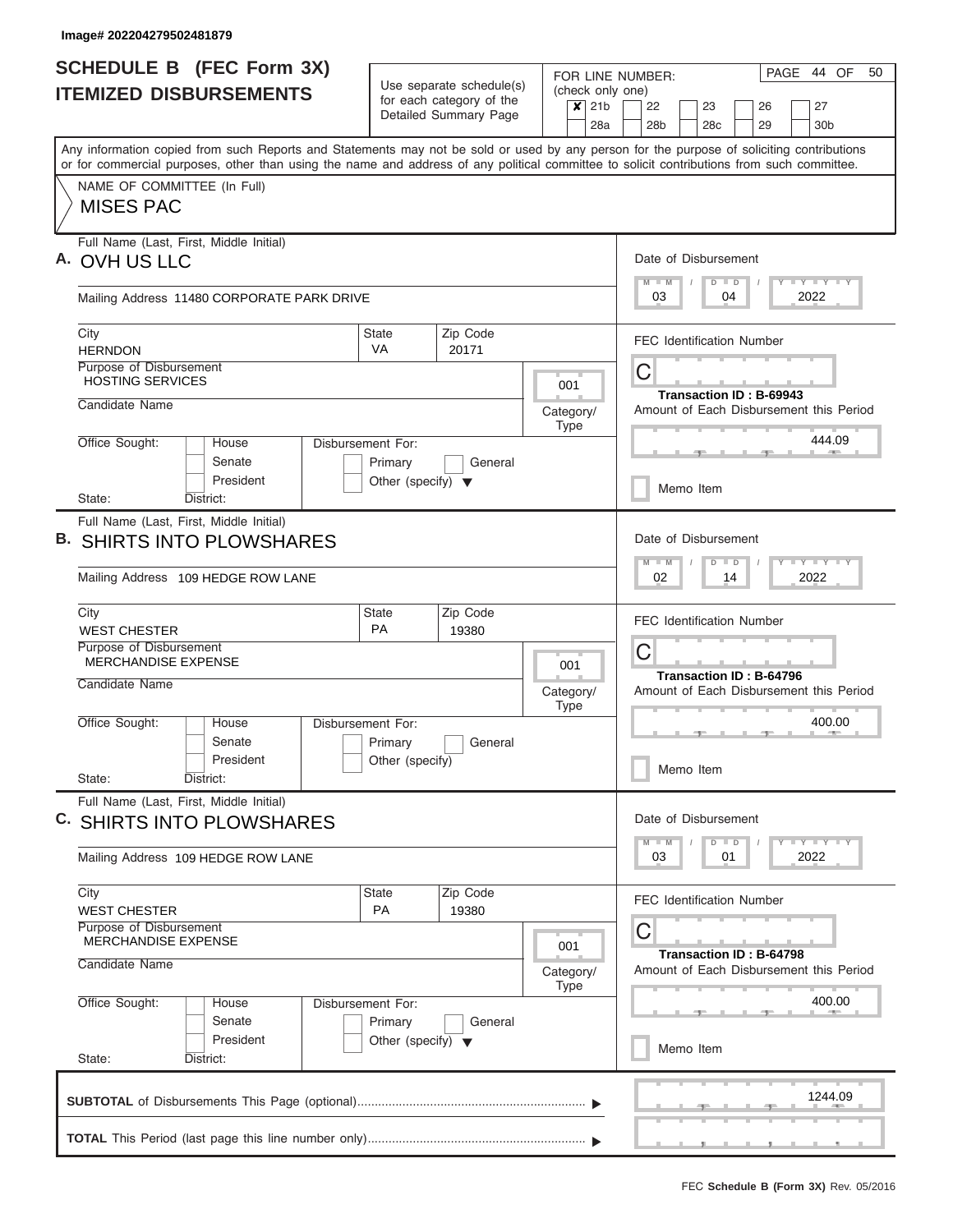|    | <b>SCHEDULE B (FEC Form 3X)</b>                                                                                                                                                                                                                                                         |                                                                      |                                                      |  |                                     | PAGE 45 OF<br>50<br>FOR LINE NUMBER:                                         |  |  |  |  |  |  |  |  |  |  |  |  |
|----|-----------------------------------------------------------------------------------------------------------------------------------------------------------------------------------------------------------------------------------------------------------------------------------------|----------------------------------------------------------------------|------------------------------------------------------|--|-------------------------------------|------------------------------------------------------------------------------|--|--|--|--|--|--|--|--|--|--|--|--|
|    | <b>ITEMIZED DISBURSEMENTS</b>                                                                                                                                                                                                                                                           |                                                                      | Use separate schedule(s)<br>for each category of the |  | $\boldsymbol{x}$<br>21 <sub>b</sub> | (check only one)<br>22<br>23<br>27<br>26                                     |  |  |  |  |  |  |  |  |  |  |  |  |
|    |                                                                                                                                                                                                                                                                                         |                                                                      | Detailed Summary Page                                |  | 28a                                 | 28 <sub>b</sub><br>28 <sub>c</sub><br>29<br>30 <sub>b</sub>                  |  |  |  |  |  |  |  |  |  |  |  |  |
|    | Any information copied from such Reports and Statements may not be sold or used by any person for the purpose of soliciting contributions<br>or for commercial purposes, other than using the name and address of any political committee to solicit contributions from such committee. |                                                                      |                                                      |  |                                     |                                                                              |  |  |  |  |  |  |  |  |  |  |  |  |
|    | NAME OF COMMITTEE (In Full)<br><b>MISES PAC</b>                                                                                                                                                                                                                                         |                                                                      |                                                      |  |                                     |                                                                              |  |  |  |  |  |  |  |  |  |  |  |  |
|    | Full Name (Last, First, Middle Initial)<br>A. SMITH, DAVID, , ,                                                                                                                                                                                                                         |                                                                      |                                                      |  |                                     | Date of Disbursement                                                         |  |  |  |  |  |  |  |  |  |  |  |  |
|    | <b>Mailing Address</b>                                                                                                                                                                                                                                                                  |                                                                      |                                                      |  |                                     | Y L Y L Y L Y<br>$M$ $M$<br>$D$ $D$<br>2022<br>03<br>29                      |  |  |  |  |  |  |  |  |  |  |  |  |
|    | City                                                                                                                                                                                                                                                                                    | State                                                                | Zip Code                                             |  |                                     | <b>FEC Identification Number</b>                                             |  |  |  |  |  |  |  |  |  |  |  |  |
|    | Purpose of Disbursement<br><b>LPTX EVENT</b>                                                                                                                                                                                                                                            |                                                                      |                                                      |  | 001                                 | С<br>Transaction ID: B-64788                                                 |  |  |  |  |  |  |  |  |  |  |  |  |
|    | Candidate Name                                                                                                                                                                                                                                                                          |                                                                      |                                                      |  | Category/<br><b>Type</b>            | Amount of Each Disbursement this Period                                      |  |  |  |  |  |  |  |  |  |  |  |  |
|    | Office Sought:<br>House<br>Senate<br>President                                                                                                                                                                                                                                          | Disbursement For:<br>Primary<br>Other (specify) $\blacktriangledown$ | General                                              |  |                                     | 4000.00                                                                      |  |  |  |  |  |  |  |  |  |  |  |  |
|    | District:<br>State:                                                                                                                                                                                                                                                                     |                                                                      |                                                      |  |                                     | Memo Item                                                                    |  |  |  |  |  |  |  |  |  |  |  |  |
| В. | Full Name (Last, First, Middle Initial)<br><b>SOUTHWEST AIRLINES</b><br>Mailing Address PO BOX 36611                                                                                                                                                                                    |                                                                      |                                                      |  |                                     | Date of Disbursement<br>Y FY FY FY<br>$M - M$<br>$D$ $D$<br>03<br>14<br>2022 |  |  |  |  |  |  |  |  |  |  |  |  |
|    | City<br><b>DALLAS</b>                                                                                                                                                                                                                                                                   | <b>State</b><br>TX                                                   | Zip Code<br>75235                                    |  |                                     | <b>FEC Identification Number</b>                                             |  |  |  |  |  |  |  |  |  |  |  |  |
|    | Purpose of Disbursement<br>TRAVEL - COMMERCIAL AIRFARE                                                                                                                                                                                                                                  |                                                                      |                                                      |  | 001                                 | С                                                                            |  |  |  |  |  |  |  |  |  |  |  |  |
|    | Candidate Name                                                                                                                                                                                                                                                                          |                                                                      |                                                      |  | Category/<br><b>Type</b>            | Transaction ID: B-69978<br>Amount of Each Disbursement this Period           |  |  |  |  |  |  |  |  |  |  |  |  |
|    | Office Sought:<br>House<br>Senate<br>President                                                                                                                                                                                                                                          | Disbursement For:<br>Primary<br>Other (specify)                      | General                                              |  |                                     | 660.96                                                                       |  |  |  |  |  |  |  |  |  |  |  |  |
|    | State:<br>District:                                                                                                                                                                                                                                                                     |                                                                      |                                                      |  |                                     | Memo Item                                                                    |  |  |  |  |  |  |  |  |  |  |  |  |
|    | Full Name (Last, First, Middle Initial)<br>C. STAPLES                                                                                                                                                                                                                                   |                                                                      |                                                      |  |                                     | Date of Disbursement                                                         |  |  |  |  |  |  |  |  |  |  |  |  |
|    | Mailing Address 500 STAPLES DRIVE                                                                                                                                                                                                                                                       |                                                                      |                                                      |  |                                     | Y LY LY LY<br>$D$ $D$<br>$M$ $M$<br>2022<br>02<br>22                         |  |  |  |  |  |  |  |  |  |  |  |  |
|    | City<br><b>FRAMINGHAM</b>                                                                                                                                                                                                                                                               | <b>State</b><br>МA                                                   | Zip Code<br>01702                                    |  |                                     | <b>FEC Identification Number</b>                                             |  |  |  |  |  |  |  |  |  |  |  |  |
|    | Purpose of Disbursement<br>OFFICE SUPPLIES<br>Candidate Name                                                                                                                                                                                                                            |                                                                      |                                                      |  | 001                                 | С<br>Transaction ID: B-69983                                                 |  |  |  |  |  |  |  |  |  |  |  |  |
|    | Office Sought:<br>House                                                                                                                                                                                                                                                                 | Disbursement For:                                                    |                                                      |  | Category/<br><b>Type</b>            | Amount of Each Disbursement this Period<br>806.80                            |  |  |  |  |  |  |  |  |  |  |  |  |
|    | Senate<br>President                                                                                                                                                                                                                                                                     | Primary<br>Other (specify) $\blacktriangledown$                      | General                                              |  | Memo Item                           |                                                                              |  |  |  |  |  |  |  |  |  |  |  |  |
|    | State:<br>District:                                                                                                                                                                                                                                                                     |                                                                      |                                                      |  |                                     |                                                                              |  |  |  |  |  |  |  |  |  |  |  |  |
|    |                                                                                                                                                                                                                                                                                         |                                                                      |                                                      |  |                                     | 5467.76                                                                      |  |  |  |  |  |  |  |  |  |  |  |  |
|    |                                                                                                                                                                                                                                                                                         |                                                                      |                                                      |  |                                     |                                                                              |  |  |  |  |  |  |  |  |  |  |  |  |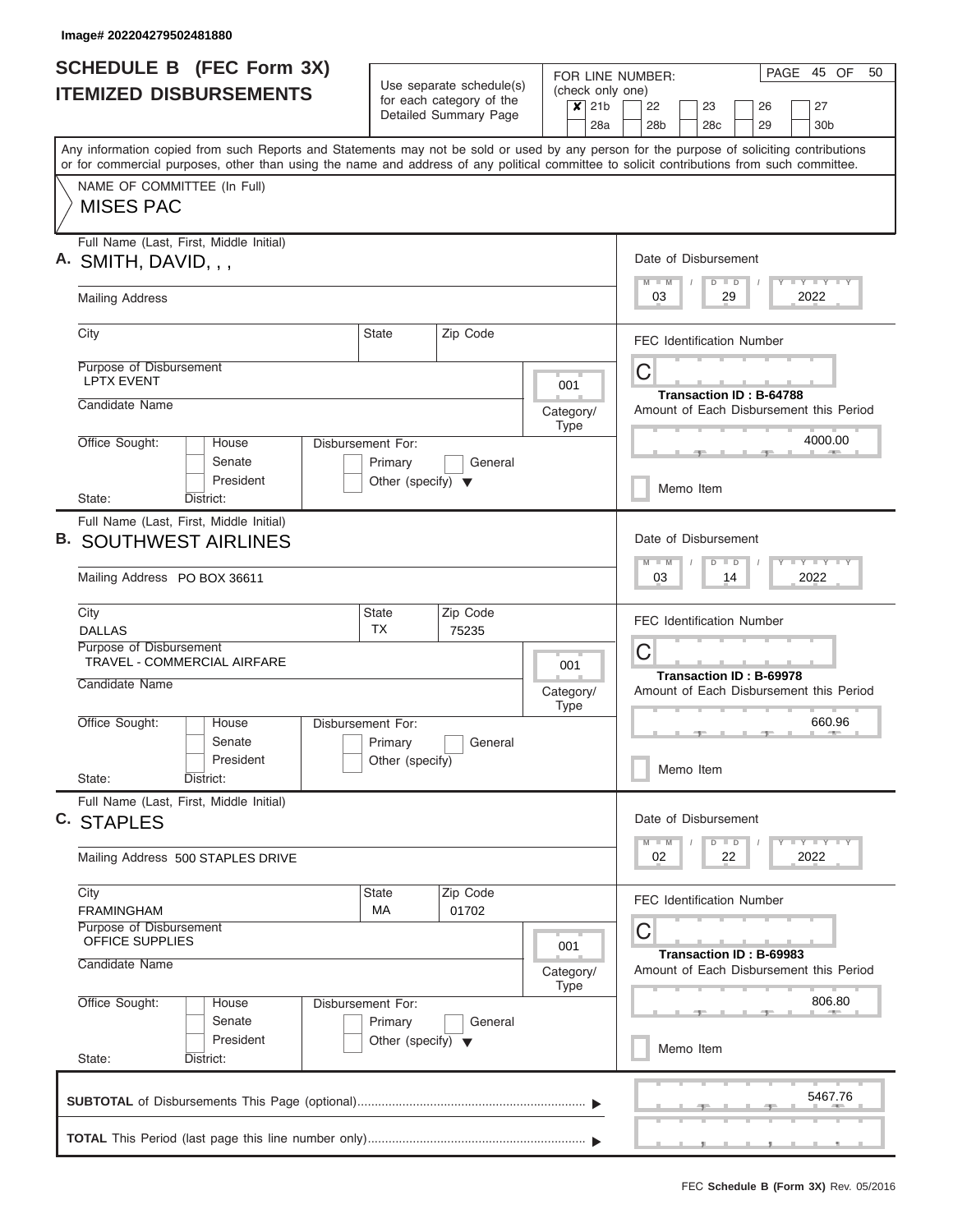I

| <b>SCHEDULE B (FEC Form 3X)</b>                                                                                                                                                                                                                                                         |                                                                      | Use separate schedule(s)                          | FOR LINE NUMBER:                   | PAGE 46 OF<br>50                                                                    |
|-----------------------------------------------------------------------------------------------------------------------------------------------------------------------------------------------------------------------------------------------------------------------------------------|----------------------------------------------------------------------|---------------------------------------------------|------------------------------------|-------------------------------------------------------------------------------------|
| <b>ITEMIZED DISBURSEMENTS</b>                                                                                                                                                                                                                                                           |                                                                      | for each category of the<br>Detailed Summary Page | (check only one)<br>$x$ 21b<br>28a | 22<br>23<br>26<br>27<br>28 <sub>b</sub><br>28 <sub>c</sub><br>29<br>30 <sub>b</sub> |
| Any information copied from such Reports and Statements may not be sold or used by any person for the purpose of soliciting contributions<br>or for commercial purposes, other than using the name and address of any political committee to solicit contributions from such committee. |                                                                      |                                                   |                                    |                                                                                     |
| NAME OF COMMITTEE (In Full)<br><b>MISES PAC</b>                                                                                                                                                                                                                                         |                                                                      |                                                   |                                    |                                                                                     |
| Full Name (Last, First, Middle Initial)<br>A. VELLRATH, CHRISTOPHER, , ,                                                                                                                                                                                                                |                                                                      |                                                   |                                    | Date of Disbursement<br>Y L Y L Y L Y<br>$M$ $M$<br>$D$ $D$                         |
| Mailing Address PO BOX 2183                                                                                                                                                                                                                                                             |                                                                      |                                                   |                                    | 03<br>28<br>2022                                                                    |
| City<br><b>NORRISTOWN</b>                                                                                                                                                                                                                                                               | State<br><b>PA</b>                                                   | Zip Code<br>19401                                 |                                    | <b>FEC Identification Number</b>                                                    |
| Purpose of Disbursement<br><b>PHOTOGRAPHY</b>                                                                                                                                                                                                                                           |                                                                      |                                                   | 001                                | C<br>Transaction ID: B-64789                                                        |
| Candidate Name                                                                                                                                                                                                                                                                          |                                                                      |                                                   | Category/<br><b>Type</b>           | Amount of Each Disbursement this Period                                             |
| Office Sought:<br>House<br>Senate<br>President                                                                                                                                                                                                                                          | Disbursement For:<br>Primary<br>Other (specify) $\blacktriangledown$ | General                                           |                                    | 400.00                                                                              |
| State:<br>District:                                                                                                                                                                                                                                                                     |                                                                      |                                                   |                                    | Memo Item                                                                           |
| Full Name (Last, First, Middle Initial)<br>B. WWW.DRIP.COM<br>Mailing Address 251 NORTH 1ST AVENUE                                                                                                                                                                                      |                                                                      |                                                   |                                    | Date of Disbursement<br>Y FY FY FY<br>$M - M$<br>$D$ $D$<br>01<br>11<br>2022        |
| City<br><b>MINNEAPOLIS</b>                                                                                                                                                                                                                                                              | <b>State</b><br>MN                                                   | Zip Code<br>55401                                 |                                    | <b>FEC Identification Number</b>                                                    |
| Purpose of Disbursement<br><b>E-MAIL MARKETING</b><br>Candidate Name                                                                                                                                                                                                                    |                                                                      |                                                   | 001                                | C<br>Transaction ID: B-69885                                                        |
| Office Sought:<br>House                                                                                                                                                                                                                                                                 | Disbursement For:                                                    |                                                   | Category/<br><b>Type</b>           | Amount of Each Disbursement this Period<br>392.20                                   |
| Senate<br>President<br>State:<br>District:                                                                                                                                                                                                                                              | Primary<br>Other (specify)                                           | General                                           |                                    | Memo Item                                                                           |
| Full Name (Last, First, Middle Initial)<br>C. WWW.DRIP.COM                                                                                                                                                                                                                              |                                                                      |                                                   |                                    | Date of Disbursement                                                                |
| Mailing Address 251 NORTH 1ST AVENUE                                                                                                                                                                                                                                                    |                                                                      |                                                   |                                    | $Y$ $Y$ $Y$ $Y$ $Y$<br>$M$ $M$<br>$D$ $D$<br>02<br>2022<br>11                       |
| City<br><b>MINNEAPOLIS</b>                                                                                                                                                                                                                                                              | <b>State</b><br><b>MN</b>                                            | Zip Code<br>55401                                 |                                    | <b>FEC Identification Number</b>                                                    |
| Purpose of Disbursement<br><b>E-MAIL MARKETING</b><br>Candidate Name                                                                                                                                                                                                                    |                                                                      |                                                   | 001<br>Category/<br><b>Type</b>    | С<br>Transaction ID: B-69886<br>Amount of Each Disbursement this Period             |
| Office Sought:<br>House<br>Senate                                                                                                                                                                                                                                                       | Disbursement For:<br>Primary                                         | General                                           |                                    | 392.20                                                                              |
| President<br>State:<br>District:                                                                                                                                                                                                                                                        | Other (specify) $\blacktriangledown$                                 |                                                   |                                    | Memo Item                                                                           |
|                                                                                                                                                                                                                                                                                         |                                                                      |                                                   |                                    | 1184.40                                                                             |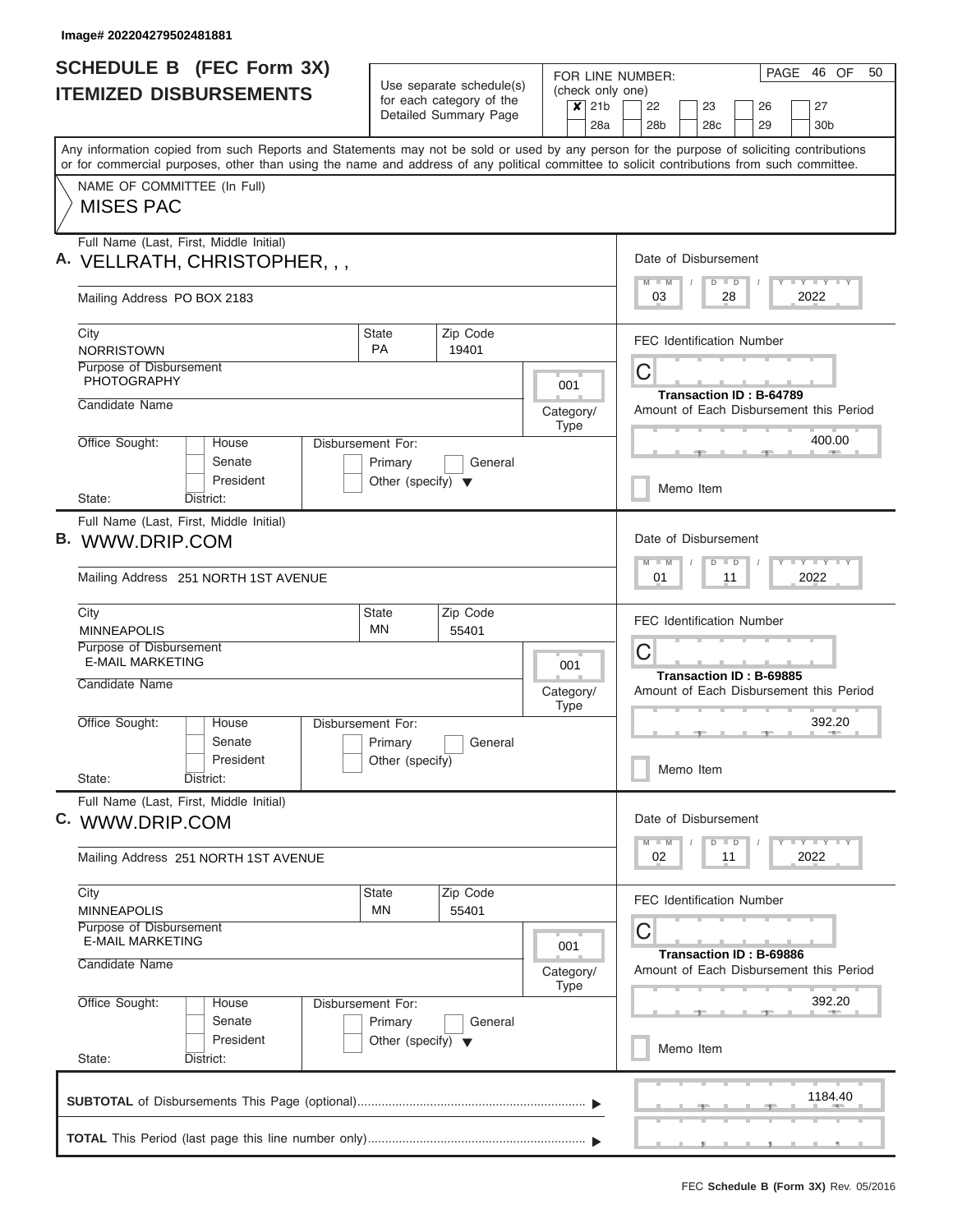|    | <b>SCHEDULE B (FEC Form 3X)</b><br><b>ITEMIZED DISBURSEMENTS</b>                                                                                                                                                                                                                        |                                                                      | Use separate schedule(s)<br>for each category of the | FOR LINE NUMBER:<br>(check only one)              | PAGE 47 OF<br>50                                                                    |  |  |  |  |  |  |  |  |  |  |  |
|----|-----------------------------------------------------------------------------------------------------------------------------------------------------------------------------------------------------------------------------------------------------------------------------------------|----------------------------------------------------------------------|------------------------------------------------------|---------------------------------------------------|-------------------------------------------------------------------------------------|--|--|--|--|--|--|--|--|--|--|--|
|    |                                                                                                                                                                                                                                                                                         |                                                                      | Detailed Summary Page                                | $\overline{\mathbf{x}}$<br>21 <sub>b</sub><br>28a | 22<br>23<br>27<br>26<br>30 <sub>b</sub><br>28 <sub>b</sub><br>28 <sub>c</sub><br>29 |  |  |  |  |  |  |  |  |  |  |  |
|    | Any information copied from such Reports and Statements may not be sold or used by any person for the purpose of soliciting contributions<br>or for commercial purposes, other than using the name and address of any political committee to solicit contributions from such committee. |                                                                      |                                                      |                                                   |                                                                                     |  |  |  |  |  |  |  |  |  |  |  |
|    | NAME OF COMMITTEE (In Full)<br><b>MISES PAC</b>                                                                                                                                                                                                                                         |                                                                      |                                                      |                                                   |                                                                                     |  |  |  |  |  |  |  |  |  |  |  |
|    | Full Name (Last, First, Middle Initial)<br>A. WWW.DRIP.COM                                                                                                                                                                                                                              |                                                                      |                                                      |                                                   | Date of Disbursement<br>Y LY LY LY<br>$M$ $M$<br>$D$ $D$                            |  |  |  |  |  |  |  |  |  |  |  |
|    | Mailing Address 251 NORTH 1ST AVENUE                                                                                                                                                                                                                                                    |                                                                      |                                                      |                                                   | 03<br>2022<br>11                                                                    |  |  |  |  |  |  |  |  |  |  |  |
|    | City<br><b>MINNEAPOLIS</b>                                                                                                                                                                                                                                                              | <b>State</b><br><b>MN</b>                                            | Zip Code<br>55401                                    |                                                   | <b>FEC Identification Number</b>                                                    |  |  |  |  |  |  |  |  |  |  |  |
|    | Purpose of Disbursement<br><b>E-MAIL MARKETING</b><br>Candidate Name                                                                                                                                                                                                                    |                                                                      |                                                      | 001<br>Category/                                  | C<br>Transaction ID: B-69887<br>Amount of Each Disbursement this Period             |  |  |  |  |  |  |  |  |  |  |  |
|    | Office Sought:<br>House<br>Senate                                                                                                                                                                                                                                                       | Disbursement For:<br>Primary                                         | General                                              | <b>Type</b>                                       | 392.20                                                                              |  |  |  |  |  |  |  |  |  |  |  |
|    | President<br>District:<br>State:                                                                                                                                                                                                                                                        | Other (specify) $\blacktriangledown$                                 |                                                      |                                                   | Memo Item                                                                           |  |  |  |  |  |  |  |  |  |  |  |
| В. | Full Name (Last, First, Middle Initial)                                                                                                                                                                                                                                                 |                                                                      |                                                      |                                                   | Date of Disbursement                                                                |  |  |  |  |  |  |  |  |  |  |  |
|    | <b>Mailing Address</b>                                                                                                                                                                                                                                                                  |                                                                      |                                                      |                                                   | $Y = Y = Y = Y$<br>$D$ $D$                                                          |  |  |  |  |  |  |  |  |  |  |  |
|    | City                                                                                                                                                                                                                                                                                    | <b>State</b>                                                         | Zip Code                                             |                                                   | <b>FEC Identification Number</b>                                                    |  |  |  |  |  |  |  |  |  |  |  |
|    | Purpose of Disbursement                                                                                                                                                                                                                                                                 |                                                                      |                                                      |                                                   | C                                                                                   |  |  |  |  |  |  |  |  |  |  |  |
|    | Candidate Name                                                                                                                                                                                                                                                                          |                                                                      |                                                      | Category/<br><b>Type</b>                          | Amount of Each Disbursement this Period                                             |  |  |  |  |  |  |  |  |  |  |  |
|    | Office Sought:<br>House<br>Senate<br>President                                                                                                                                                                                                                                          | Disbursement For:<br>Primary<br>Other (specify)                      | General                                              |                                                   | Memo Item                                                                           |  |  |  |  |  |  |  |  |  |  |  |
|    | State:<br>District:<br>Full Name (Last, First, Middle Initial)                                                                                                                                                                                                                          |                                                                      |                                                      |                                                   |                                                                                     |  |  |  |  |  |  |  |  |  |  |  |
| C. | <b>Mailing Address</b>                                                                                                                                                                                                                                                                  |                                                                      |                                                      |                                                   | Date of Disbursement<br>$Y$ $Y$ $Y$ $Y$ $Y$<br>$D$ $D$                              |  |  |  |  |  |  |  |  |  |  |  |
|    | City                                                                                                                                                                                                                                                                                    | <b>State</b>                                                         | Zip Code                                             |                                                   |                                                                                     |  |  |  |  |  |  |  |  |  |  |  |
|    | Purpose of Disbursement                                                                                                                                                                                                                                                                 |                                                                      |                                                      |                                                   | <b>FEC Identification Number</b><br>С                                               |  |  |  |  |  |  |  |  |  |  |  |
|    | Candidate Name                                                                                                                                                                                                                                                                          |                                                                      |                                                      | Category/<br><b>Type</b>                          | Amount of Each Disbursement this Period                                             |  |  |  |  |  |  |  |  |  |  |  |
|    | Office Sought:<br>House<br>Senate<br>President                                                                                                                                                                                                                                          | Disbursement For:<br>Primary<br>Other (specify) $\blacktriangledown$ | General                                              |                                                   |                                                                                     |  |  |  |  |  |  |  |  |  |  |  |
|    | State:<br>District:                                                                                                                                                                                                                                                                     |                                                                      |                                                      |                                                   | Memo Item                                                                           |  |  |  |  |  |  |  |  |  |  |  |
|    |                                                                                                                                                                                                                                                                                         |                                                                      |                                                      |                                                   | 392.20                                                                              |  |  |  |  |  |  |  |  |  |  |  |
|    |                                                                                                                                                                                                                                                                                         |                                                                      |                                                      |                                                   | 39460.46                                                                            |  |  |  |  |  |  |  |  |  |  |  |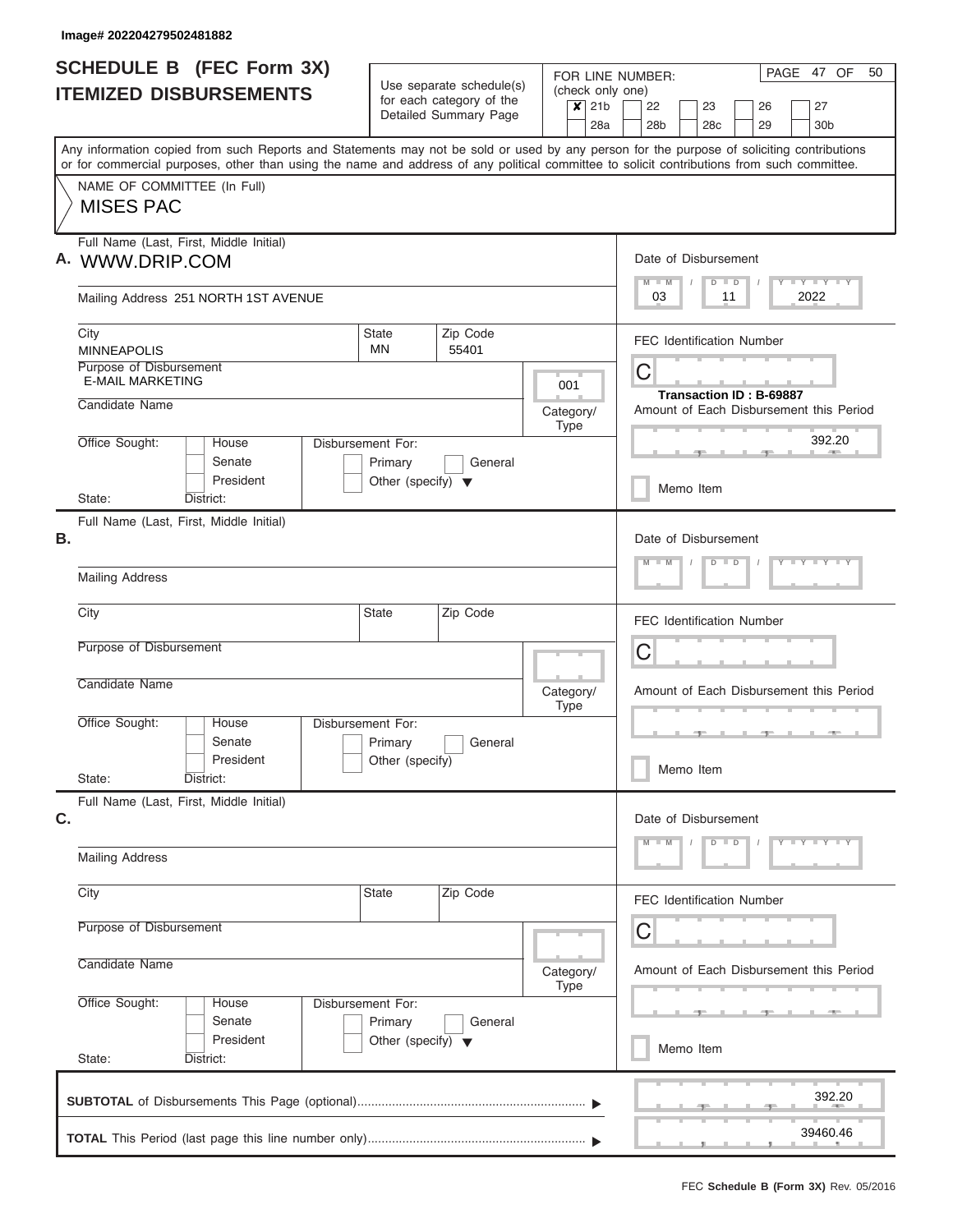| <b>SCHEDULE B (FEC Form 3X)</b>                                                                                                                                           | Use separate schedule(s)                        |                                      |           |                 |                  | PAGE 48 OF<br>FOR LINE NUMBER:   |                                                                    |                 |    |                                  |         |    |               |    |                                         |        | 50 |
|---------------------------------------------------------------------------------------------------------------------------------------------------------------------------|-------------------------------------------------|--------------------------------------|-----------|-----------------|------------------|----------------------------------|--------------------------------------------------------------------|-----------------|----|----------------------------------|---------|----|---------------|----|-----------------------------------------|--------|----|
| <b>ITEMIZED DISBURSEMENTS</b>                                                                                                                                             | for each category of the                        |                                      |           | 21 <sub>b</sub> | (check only one) |                                  | 22                                                                 |                 | 23 |                                  |         | 26 |               | 27 |                                         |        |    |
|                                                                                                                                                                           |                                                 | Detailed Summary Page                |           |                 | 28a              |                                  |                                                                    | 28 <sub>b</sub> |    | 28 <sub>c</sub>                  |         | x  | 29            |    | 30 <sub>b</sub>                         |        |    |
| Any information copied from such Reports and Statements may not be sold or used by any person for the purpose of soliciting contributions                                 |                                                 |                                      |           |                 |                  |                                  |                                                                    |                 |    |                                  |         |    |               |    |                                         |        |    |
| or for commercial purposes, other than using the name and address of any political committee to solicit contributions from such committee.<br>NAME OF COMMITTEE (In Full) |                                                 |                                      |           |                 |                  |                                  |                                                                    |                 |    |                                  |         |    |               |    |                                         |        |    |
| <b>MISES PAC</b>                                                                                                                                                          |                                                 |                                      |           |                 |                  |                                  |                                                                    |                 |    |                                  |         |    |               |    |                                         |        |    |
| Full Name (Last, First, Middle Initial)<br>A. ANEDOT                                                                                                                      |                                                 |                                      |           |                 |                  |                                  |                                                                    |                 |    | Date of Disbursement             |         |    |               |    |                                         |        |    |
| Mailing Address 555 HILTON AVENUE<br>SUITE 106                                                                                                                            |                                                 |                                      |           |                 |                  |                                  | Y LY LY LY<br>$M$ $M$<br>$D$ $D$<br>2022<br>01<br>31               |                 |    |                                  |         |    |               |    |                                         |        |    |
| City<br><b>BATON ROUGE</b>                                                                                                                                                | State<br>LA                                     | Zip Code<br>70808                    |           |                 |                  |                                  |                                                                    |                 |    | <b>FEC Identification Number</b> |         |    |               |    |                                         |        |    |
| Purpose of Disbursement<br>NON-CONTRIBUTION ACCOUNT MERCHANT FEES                                                                                                         |                                                 |                                      |           | 012             |                  |                                  | С                                                                  |                 |    | Transaction ID: B-70053          |         |    |               |    |                                         |        |    |
| Candidate Name                                                                                                                                                            |                                                 |                                      | Category/ | <b>Type</b>     |                  |                                  |                                                                    |                 |    |                                  |         |    |               |    | Amount of Each Disbursement this Period |        |    |
| Office Sought:<br>House<br>Disbursement For:<br>Senate                                                                                                                    | Primary                                         | General                              |           |                 |                  |                                  |                                                                    |                 |    |                                  |         |    |               |    |                                         | 538.64 |    |
| President<br>State:<br>District:                                                                                                                                          | Other (specify) $\blacktriangledown$            |                                      |           |                 |                  |                                  |                                                                    |                 |    | Memo Item                        |         |    |               |    |                                         |        |    |
| Full Name (Last, First, Middle Initial)                                                                                                                                   |                                                 |                                      |           |                 |                  |                                  |                                                                    |                 |    |                                  |         |    |               |    |                                         |        |    |
| <b>B. ANEDOT</b>                                                                                                                                                          |                                                 |                                      |           |                 |                  |                                  |                                                                    | $M - M$         |    | Date of Disbursement             | $D$ $D$ |    |               |    | $T - Y - T - Y - T - Y$                 |        |    |
| Mailing Address 555 HILTON AVENUE<br>SUITE 106                                                                                                                            |                                                 |                                      |           |                 |                  |                                  | 2022<br>02<br>28                                                   |                 |    |                                  |         |    |               |    |                                         |        |    |
| City<br><b>BATON ROUGE</b>                                                                                                                                                | State<br>LA                                     | Zip Code<br>70808                    |           |                 |                  | <b>FEC Identification Number</b> |                                                                    |                 |    |                                  |         |    |               |    |                                         |        |    |
| Purpose of Disbursement<br>NON-CONTRIBUTION ACCOUNT MERCHANT FEES                                                                                                         |                                                 |                                      |           | 012             |                  | С<br>Transaction ID: B-70052     |                                                                    |                 |    |                                  |         |    |               |    |                                         |        |    |
| Candidate Name                                                                                                                                                            |                                                 |                                      | Category/ | <b>Type</b>     |                  |                                  |                                                                    |                 |    |                                  |         |    |               |    | Amount of Each Disbursement this Period |        |    |
| Office Sought:<br>Disbursement For:<br>House<br>Senate                                                                                                                    | Primary                                         | General                              |           |                 |                  |                                  |                                                                    |                 |    |                                  |         |    | $\rightarrow$ |    |                                         | 19.09  |    |
| President<br>State:<br>District:                                                                                                                                          | Other (specify)                                 |                                      |           |                 |                  |                                  |                                                                    |                 |    | Memo Item                        |         |    |               |    |                                         |        |    |
| Full Name (Last, First, Middle Initial)<br>C. ANEDOT                                                                                                                      |                                                 |                                      |           |                 |                  |                                  |                                                                    |                 |    | Date of Disbursement             |         |    |               |    |                                         |        |    |
|                                                                                                                                                                           |                                                 |                                      |           |                 |                  |                                  |                                                                    | $M$ $M$         |    |                                  | $D$ $D$ |    |               |    | $T - Y$ $T - Y$                         |        |    |
| Mailing Address 555 HILTON AVENUE<br>SUITE 106                                                                                                                            |                                                 |                                      |           |                 |                  |                                  |                                                                    | 03              |    |                                  | 31      |    |               |    | 2022                                    |        |    |
| City<br><b>BATON ROUGE</b>                                                                                                                                                | State<br>LA                                     | Zip Code<br>70808                    |           |                 |                  |                                  |                                                                    |                 |    | FEC Identification Number        |         |    |               |    |                                         |        |    |
| Purpose of Disbursement<br>NON-CONTRIBUTION ACCOUNT MERCHANT FEES                                                                                                         |                                                 |                                      |           | 012             |                  |                                  | С                                                                  |                 |    |                                  |         |    |               |    |                                         |        |    |
| Candidate Name                                                                                                                                                            |                                                 |                                      | Category/ |                 |                  |                                  | Transaction ID: B-70049<br>Amount of Each Disbursement this Period |                 |    |                                  |         |    |               |    |                                         |        |    |
| Office Sought:<br>House<br>Senate                                                                                                                                         | Type<br>Disbursement For:<br>Primary<br>General |                                      |           |                 |                  |                                  | 77.89                                                              |                 |    |                                  |         |    |               |    |                                         |        |    |
| President<br>State:<br>District:                                                                                                                                          |                                                 | Other (specify) $\blacktriangledown$ |           |                 |                  |                                  |                                                                    |                 |    | Memo Item                        |         |    |               |    |                                         |        |    |
|                                                                                                                                                                           |                                                 |                                      |           |                 |                  |                                  |                                                                    |                 |    |                                  |         |    |               |    |                                         | 635.62 |    |
|                                                                                                                                                                           |                                                 |                                      |           |                 |                  |                                  |                                                                    |                 |    |                                  |         |    |               |    | .                                       |        |    |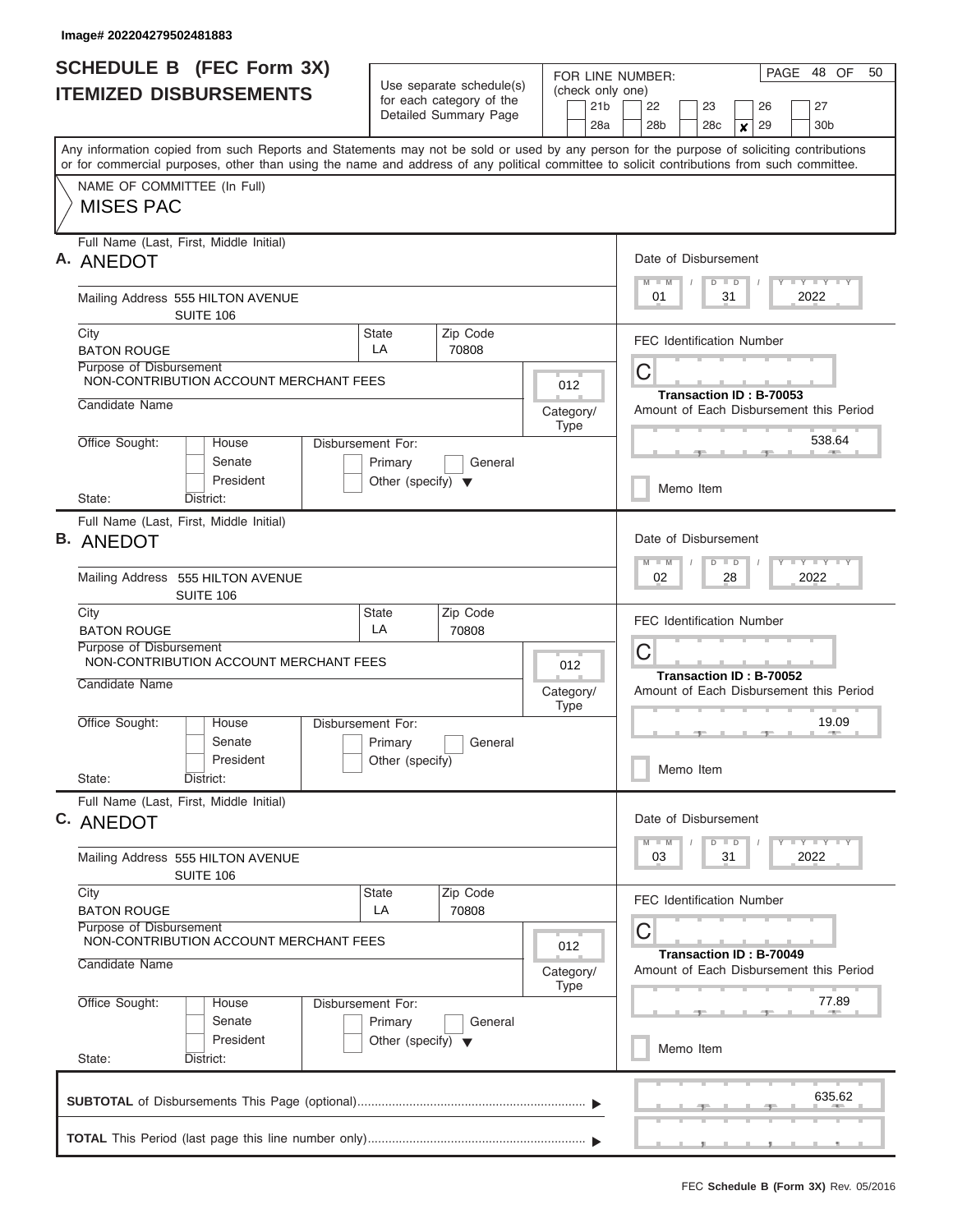$\overline{\phantom{a}}$ 

| <b>SCHEDULE B (FEC Form 3X)</b>                                                                                                                                                                                                                                                         | Use separate schedule(s)<br>for each category of the<br>Detailed Summary Page | PAGE<br>49 OF<br>50<br>FOR LINE NUMBER:    |                                                                                               |  |
|-----------------------------------------------------------------------------------------------------------------------------------------------------------------------------------------------------------------------------------------------------------------------------------------|-------------------------------------------------------------------------------|--------------------------------------------|-----------------------------------------------------------------------------------------------|--|
| <b>ITEMIZED DISBURSEMENTS</b>                                                                                                                                                                                                                                                           |                                                                               | (check only one)<br>21 <sub>b</sub><br>28a | 26<br>27<br>22<br>23<br>28b<br>28c<br>29<br>30 <sub>b</sub><br>×                              |  |
| Any information copied from such Reports and Statements may not be sold or used by any person for the purpose of soliciting contributions<br>or for commercial purposes, other than using the name and address of any political committee to solicit contributions from such committee. |                                                                               |                                            |                                                                                               |  |
| NAME OF COMMITTEE (In Full)<br><b>MISES PAC</b>                                                                                                                                                                                                                                         |                                                                               |                                            |                                                                                               |  |
| Full Name (Last, First, Middle Initial)<br>Α.<br>LIBERTARIAN PARTY OF PENNSYLVANIA                                                                                                                                                                                                      |                                                                               |                                            | Date of Disbursement<br><b>TEY LY LY</b><br>$M$ $M$<br>$\Box$<br>$\overline{D}$               |  |
| Mailing Address 3915 UNION DEPOSIT ROAD<br>#223                                                                                                                                                                                                                                         |                                                                               |                                            | 01<br>18<br>2022                                                                              |  |
| City<br><b>HARRISBURG</b><br>Purpose of Disbursement                                                                                                                                                                                                                                    | Zip Code<br><b>State</b><br><b>PA</b><br>17109                                |                                            | <b>FEC Identification Number</b><br>С                                                         |  |
| STATE PARTY CONTRIBUTION NON FEDERAL<br>Candidate Name<br>LIBERTARIAN PARTY OF PENNSYLVANIA                                                                                                                                                                                             |                                                                               | 012<br>Category/<br><b>Type</b>            | <b>Transaction ID: B-69921</b><br>Amount of Each Disbursement this Period                     |  |
| Office Sought:<br>House<br>Disbursement For:<br>Senate<br>President                                                                                                                                                                                                                     | Primary<br>General<br>Other (specify) $\blacktriangledown$                    |                                            | 500.00<br>Memo Item                                                                           |  |
| District:<br>State:<br>Full Name (Last, First, Middle Initial)<br><b>B. LIBERTARIAN PARTY OF PENNSYLVANIA</b><br>Mailing Address 3915 UNION DEPOSIT ROAD                                                                                                                                |                                                                               |                                            | Date of Disbursement<br><b>LY LY LY</b><br>$M - M$<br>$\blacksquare$<br>D<br>02<br>08<br>2022 |  |
| #223<br>City                                                                                                                                                                                                                                                                            | Zip Code<br><b>State</b>                                                      |                                            | <b>FEC Identification Number</b>                                                              |  |
| <b>HARRISBURG</b><br>Purpose of Disbursement<br>STATE PARTY CONTRIBUTION NON FEDERAL                                                                                                                                                                                                    | <b>PA</b><br>17109                                                            | 012                                        | С<br>Transaction ID: B-64794                                                                  |  |
| Candidate Name<br>LIBERTARIAN PARTY OF PENNSYLVANIA<br>Office Sought:<br>Disbursement For:<br>House                                                                                                                                                                                     |                                                                               | Category/<br><b>Type</b>                   | Amount of Each Disbursement this Period<br>63.69                                              |  |
| Senate<br>President<br>State:<br>District:                                                                                                                                                                                                                                              | Primary<br>General<br>Other (specify)                                         |                                            | Memo Item                                                                                     |  |
| Full Name (Last, First, Middle Initial)<br>C. LIBERTARIAN PARTY OF PENNSYLVANIA                                                                                                                                                                                                         |                                                                               |                                            | Date of Disbursement<br>$T$ $T$ $T$ $T$ $T$ $T$ $T$ $T$ $T$<br>$M - M$<br>$D$ $D$             |  |
| Mailing Address 3915 UNION DEPOSIT ROAD<br>#223                                                                                                                                                                                                                                         |                                                                               |                                            | 2022<br>03<br>01                                                                              |  |
| City<br><b>HARRISBURG</b><br>Purpose of Disbursement                                                                                                                                                                                                                                    | Zip Code<br><b>State</b><br><b>PA</b><br>17109                                |                                            | <b>FEC Identification Number</b><br>С                                                         |  |
| STATE PARTY CONTRIBUTION NON FEDERAL<br>012<br>Candidate Name<br>Category/<br>LIBERTARIAN PARTY OF PENNSYLVANIA<br><b>Type</b>                                                                                                                                                          |                                                                               |                                            | <b>Transaction ID: B-69922</b><br>Amount of Each Disbursement this Period                     |  |
| Office Sought:<br>House<br>Disbursement For:<br>Senate<br>President                                                                                                                                                                                                                     | Primary<br>General<br>Other (specify) $\blacktriangledown$                    |                                            | 700.00<br>Memo Item                                                                           |  |
| District:<br>State:                                                                                                                                                                                                                                                                     |                                                                               |                                            | 1263.69                                                                                       |  |